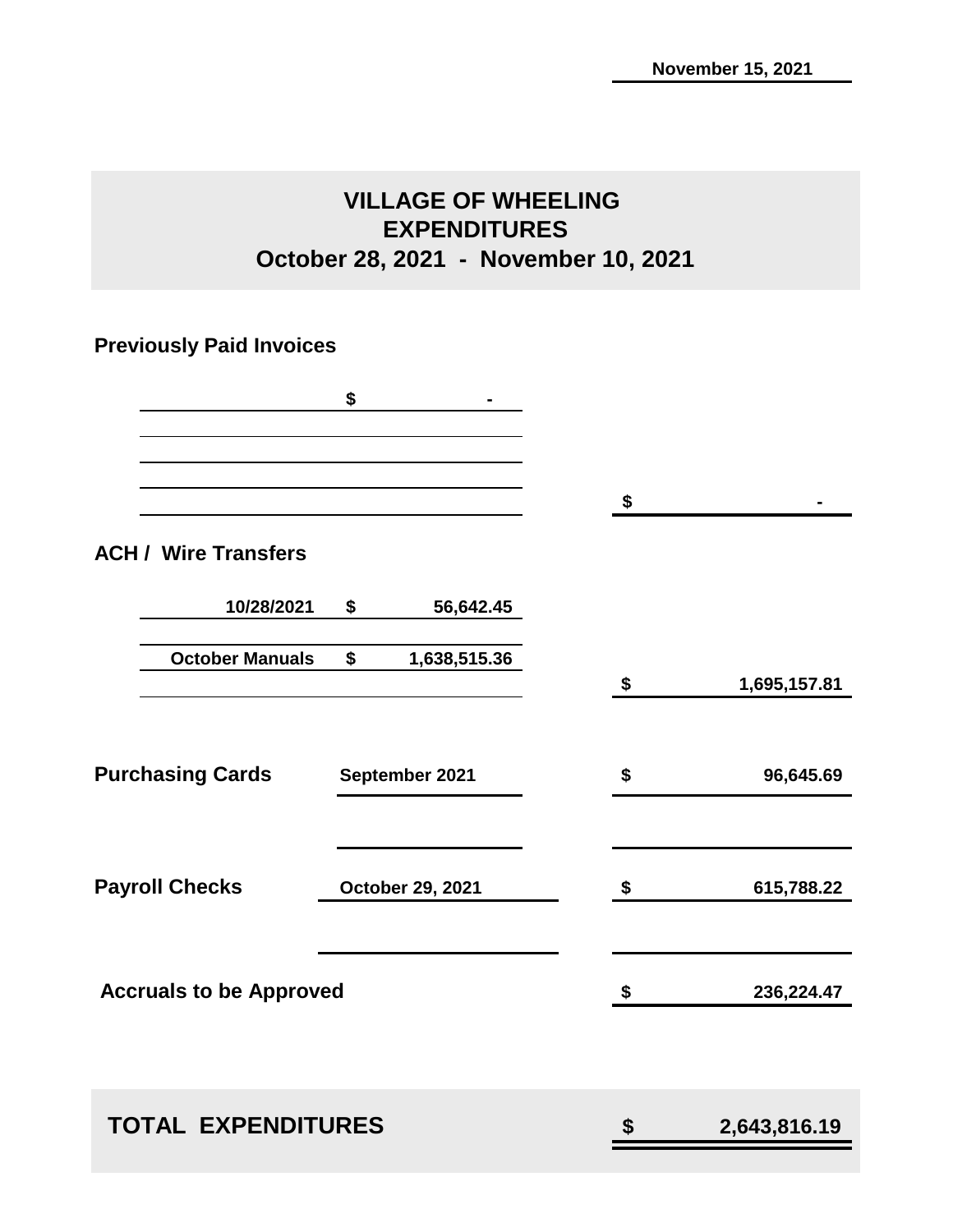SUNGARD PENTAMATION SUNGARD PENTAMATION SUNGARD PAGE NUMBER: 1 SUNGARD PAGE NUMBER: 1 DATE: 10/28/2021 VILLAGE OF WHEELING ACCTPA51CASH REQUIREMENTS - CHECK FORMAT - DUE DATE: 10/28/2021

ACCOUNTING PERIOD: 10/21

PAYMENT TYPE: EFT ONLY

| <b>VENDOR</b>                                                                                             | ORGANIZATION | ACCOUNT | PURCHASE OR INVOICE | <b>AMOUNT</b>    | DESCRIPTION           |
|-----------------------------------------------------------------------------------------------------------|--------------|---------|---------------------|------------------|-----------------------|
| 8768<br>AFSCME COUNCIL 31                                                                                 | 50           | 2124    |                     | 803.30           | DED:094 AFSCME DUE    |
| TOTAL VOUCHER                                                                                             |              |         |                     | 803.30           |                       |
| 5623<br>CHRISTINE BAJOR                                                                                   | 1500         | 5205    | 21001502            | 246.68           | CONF. MEAL ADVANCE    |
| TOTAL VOUCHER                                                                                             |              |         |                     | 246.68           |                       |
| 11111<br>MARGARET COOPER                                                                                  | 2100         | 5105    | 21001522            | 115.99           | UNIFORM REIMBURSEMENT |
| TOTAL VOUCHER                                                                                             |              |         |                     | 115.99           |                       |
| 11071<br>MICHAEL HUFFMAN<br>TOTAL VOUCHER                                                                 | 1300         | 5205    | 21001524            | 148.00<br>148.00 | CONF. MEAL ADVANCE    |
| 12762<br>DANIEL KAUP                                                                                      | 1500         | 5205    | 21001501            | 246.68           | CONF. MEAL ADVANCE    |
| TOTAL VOUCHER                                                                                             |              |         |                     | 246.68           |                       |
| 12494                                                                                                     | 50           | 2138    |                     | 680.76           | DED:192 MISC DEDUC    |
| SALLY MULFORD<br>TOTAL VOUCHER                                                                            |              |         |                     | 680.76           |                       |
| 1869<br>NATIONWIDE RETIREMENT SOLUTI                                                                      | 50           | 2112    |                     | 10,939.22        | DED:040 457 NTWIDE    |
| TOTAL VOUCHER                                                                                             |              |         |                     | 10,939.22        |                       |
| 1385<br>JON SFONDILIS                                                                                     | 1600         | 5205    | 21001523            | 726.53           | ICMA CONF. REIMB.     |
| TOTAL VOUCHER                                                                                             |              |         |                     | 726.53           |                       |
| 12661<br>KEVIN C SMITH                                                                                    | 2100         | 5106    | 21001515            | 159.99           | UNIFORM REIMBURSEMENT |
| TOTAL VOUCHER                                                                                             |              |         |                     | 159.99           |                       |
| 6002<br>JOSEPH WARGO                                                                                      | 4100         | 5205    | 21001532            | 236.70           | CONF. MEAL REIMB.     |
| TOTAL VOUCHER                                                                                             |              |         |                     | 236.70           |                       |
| 2735<br>WHEELING FIRE PENSION FUND                                                                        | 50           | 2107    |                     | 19,648.43        | DED:012 FIRE PENS     |
| TOTAL VOUCHER                                                                                             |              |         |                     | 19,648.43        |                       |
| 2736<br>WHEELING POLICE PENSION FUND                                                                      | 50           | 2106    |                     | 22,690.17        | DED:011 POL PENS      |
| TOTAL VOUCHER                                                                                             |              |         |                     | 22,690.17        |                       |
| TOTAL CASHABLE CHECKS<br>TOTAL EFT VOUCHERS                                                               |              |         |                     | .00<br>56,642.45 |                       |
| TOTAL REPORT<br>TOTAL NUMBER OF CHECKS TO BE ISSUED - 0<br>TOTAL NUMBER OF EFT VOUCHERS TO BE ISSUED - 12 |              |         |                     | 56,642.45        |                       |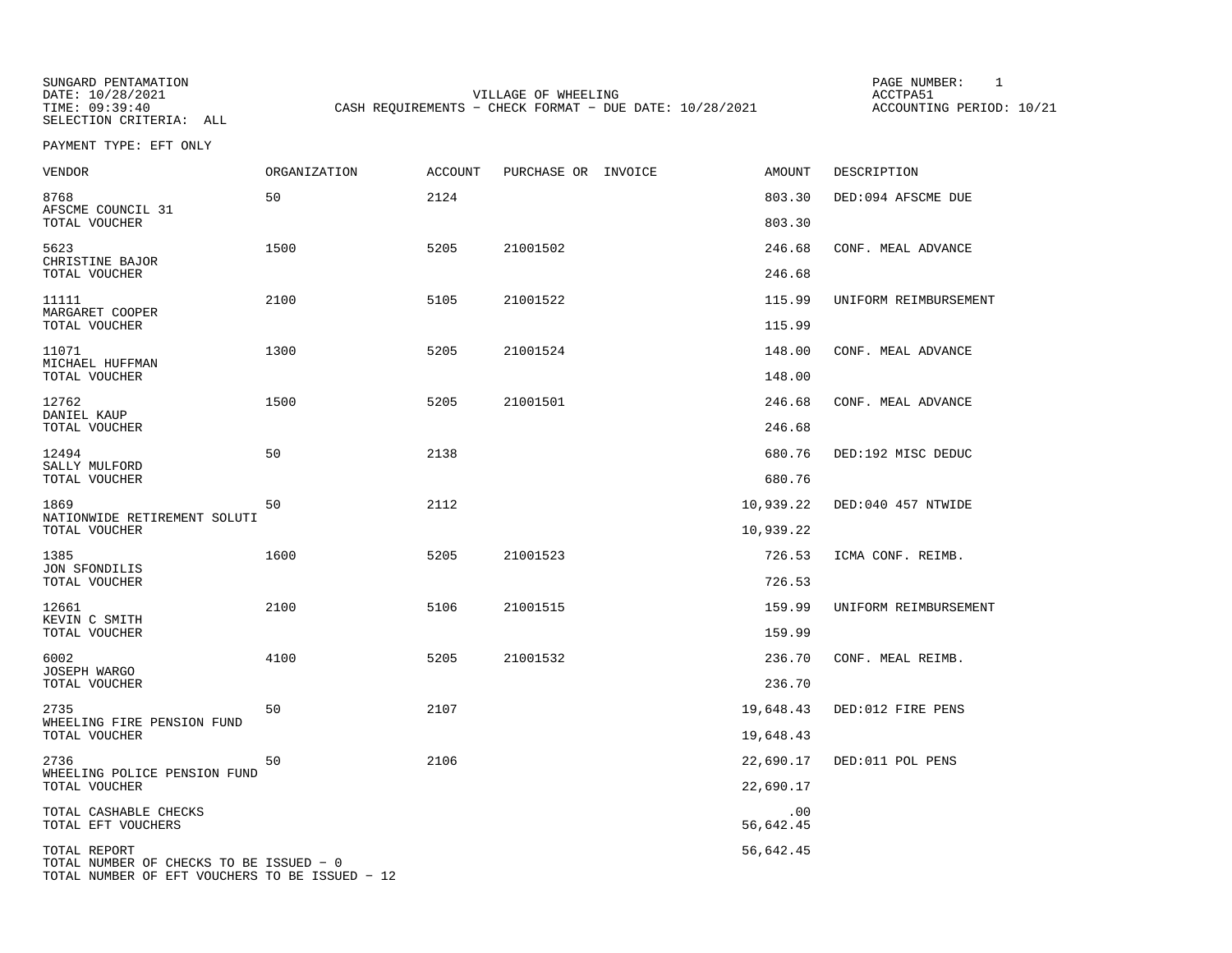## SUNGARD PENTAMATION PAGE NUMBER: 1DATE: 11/08/2021 VILLAGE OF WHEELING DAILY51

SELECTION CRITERIA:

MANUAL CHECK ACTIVITY

ACCOUNTING PERIOD: 10/21

FUND − 01 − GENERAL FUND

| ORGANIZATION                                                               | <b>ACCOUNT</b><br>CONTROL | VENDOR<br>DESCRIPTION                             |         | 1099 PURCHASE ORDE TRANSACT PROJ/TAS CASH ACCT<br>T/C INVOICE | CHK DATE ACCOUNT     | CHECK NO        |              | SALES TAX<br>USE TAX | DISC DATE<br>DISC AMT | CHECK AMT<br>NET PAYABLE |
|----------------------------------------------------------------------------|---------------------------|---------------------------------------------------|---------|---------------------------------------------------------------|----------------------|-----------------|--------------|----------------------|-----------------------|--------------------------|
| 01                                                                         | 4790<br>072021            | CARYN OLCZYK<br>KNOX BOX REFUND                   | N       | 21000488-01<br>20 164 WAYNE                                   | 10/20/21<br>07/20/21 | 1003<br>45095   | $\mathbf{V}$ | 0.00<br>0.00         | 08/17/20<br>0.00      | $-196.00$<br>$-196.00$   |
| 01                                                                         | 2011<br><b>BS1021</b>     | IPBC<br>OCT HEALTH PREMIUMS                       | N<br>20 |                                                               | 10/01/21<br>10/01/21 | 1003<br>2021242 |              | 0.00<br>0.00         | 0.00                  | 108161.88<br>108161.88   |
| 01                                                                         | 2011<br><b>BS1021</b>     | GUARDIAN<br>NOV DENTAL PREMIUMS                   | N<br>20 |                                                               | 10/27/21<br>10/27/21 | 1003<br>2021256 |              | 0.00<br>0.00         | 0.00                  | 1160.35<br>1160.35       |
| TOTAL GENERAL FUND CHECK AMT<br>TOTAL GENERAL FUND NET PAYABLE             |                           |                                                   |         |                                                               |                      |                 |              |                      |                       | 109126.23<br>109126.23   |
| 1160                                                                       | 5227<br>BS1021            | POSTMASTER PERMIT 3 N<br>OCT WATER BILL POST 20   |         |                                                               | 10/26/21<br>10/26/21 | 1003<br>2021255 |              | 0.00<br>0.00         | 0.00                  | 53.01<br>53.01           |
| 1160                                                                       | 5231<br><b>BS1021</b>     | SOLID WASTE AGCY NOR N<br>NOV SWANCC FEES         | 20      |                                                               | 10/22/21<br>10/22/21 | 1003<br>2021253 |              | 0.00<br>0.00         | 0.00                  | 40671.00<br>40671.00     |
| TOTAL SOLID WASTE SYSTEM CHECK AMT<br>TOTAL SOLID WASTE SYSTEM NET PAYABLE |                           |                                                   |         |                                                               |                      |                 |              |                      |                       | 40724.01<br>40724.01     |
| 1170                                                                       | 5236<br><b>BS1021</b>     | PASSPORT PARKING INC N<br>SEP MOBILEPAY CHARGE 20 |         |                                                               | 10/29/21<br>10/29/21 | 1003<br>2021264 |              | 0.00<br>0.00         | 0.00                  | 24.05<br>24.05           |
| TOTAL COMMUTER PARKING CHECK AMT<br>TOTAL COMMUTER PARKING NET PAYABLE     |                           |                                                   |         |                                                               |                      |                 |              |                      |                       | 24.05<br>24.05           |
| 1600                                                                       | 5212<br><b>BS1021</b>     | IPBC<br>OCT HEALTH PREMIUMS                       | N<br>20 |                                                               | 10/01/21<br>10/01/21 | 1003<br>2021242 |              | 0.00<br>0.00         | 0.00                  | 367.00<br>367.00         |
| TOTAL ADMIN & BOT CHECK AMT<br>TOTAL ADMIN & BOT NET PAYABLE               |                           |                                                   |         |                                                               |                      |                 |              |                      |                       | 367.00<br>367.00         |
| 1700                                                                       | 5299<br><b>BS1021</b>     | WEX HEALTH INC<br>SEP PROCESSING FEE              | N<br>20 |                                                               | 10/25/21<br>10/25/21 | 1003<br>2021254 |              | 0.00<br>0.00         | 0.00                  | 297.50<br>297.50         |
| TOTAL FINANCE DEPARTMENT CHECK AMT<br>TOTAL FINANCE DEPARTMENT NET PAYABLE |                           |                                                   |         |                                                               |                      |                 |              |                      |                       | 297.50<br>297.50         |
| TOTAL GENERAL FUND CHECK AMT<br>TOTAL GENERAL FUND NET PAYABLE             |                           |                                                   |         |                                                               |                      |                 |              |                      |                       | 150538.79<br>150538.79   |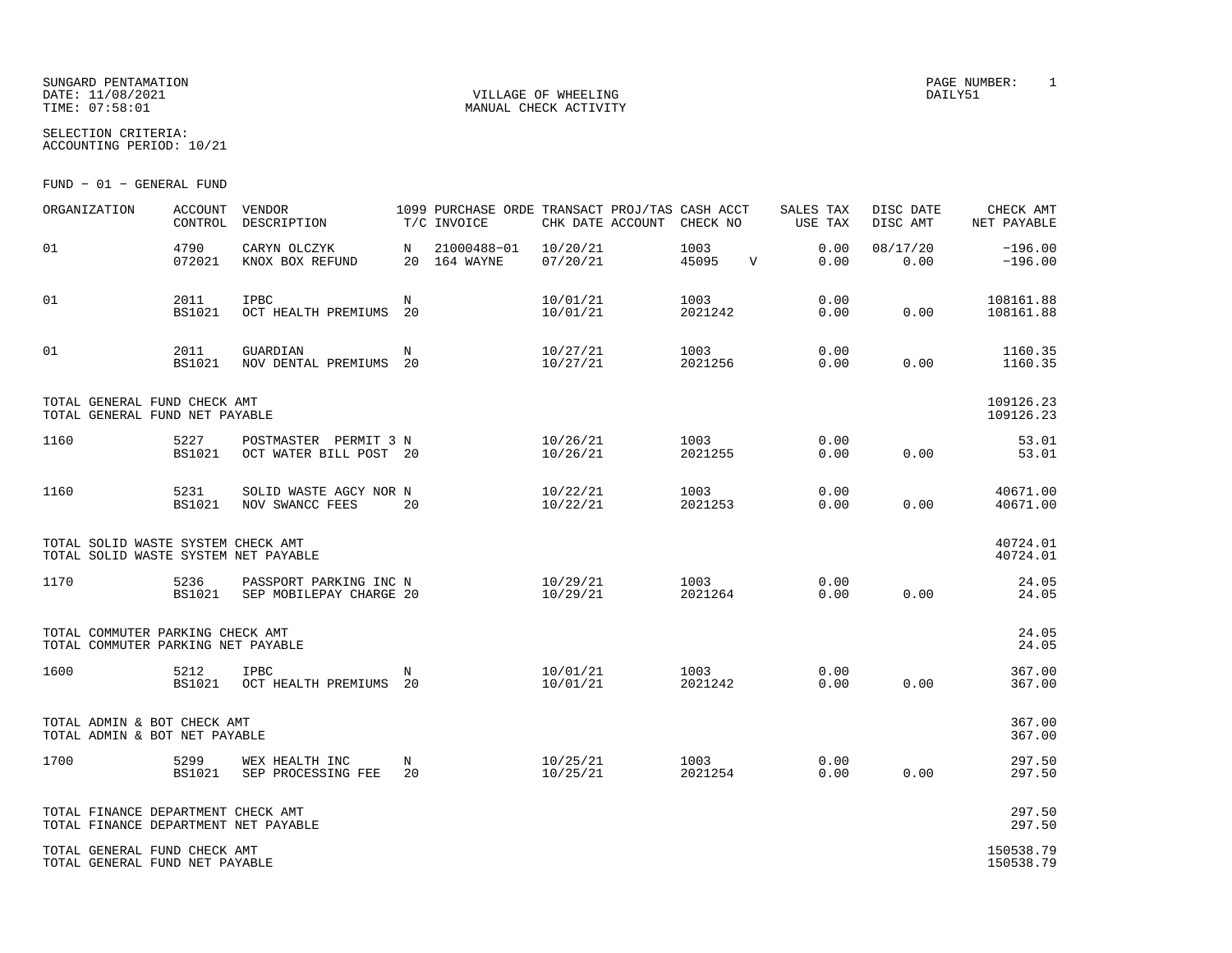SUNGARD PENTAMATION PAGE NUMBER: 2DATE: 11/08/2021 VILLAGE OF WHEELING DAILY51

MANUAL CHECK ACTIVITY

SELECTION CRITERIA:ACCOUNTING PERIOD: 10/21

FUND − 23 − 2009 GEN OBLIG BOND FUND

| ORGANIZATION                             | ACCOUNT<br>CONTROL    | VENDOR<br>DESCRIPTION                      | 1099 PURCHASE ORDE TRANSACT PROJ/TAS CASH ACCT<br>T/C INVOICE | CHK DATE ACCOUNT     | CHECK NO        | SALES TAX<br>USE TAX | DISC DATE<br>DISC AMT | CHECK AMT<br>NET PAYABLE |
|------------------------------------------|-----------------------|--------------------------------------------|---------------------------------------------------------------|----------------------|-----------------|----------------------|-----------------------|--------------------------|
| 23                                       | 5624<br><b>BS1021</b> | BANK OF AMERICA, CHI N<br>2009 GO BOND INT | 20                                                            | 10/01/21<br>10/01/21 | 1003<br>2021243 | 0.00<br>0.00         | 0.00                  | 28105.63<br>28105.63     |
| TOTAL 2009 GEN OBLIG BOND FUND CHECK AMT |                       | TOTAL 2009 GEN OBLIG BOND FUND NET PAYABLE |                                                               |                      |                 |                      |                       | 28105.63<br>28105.63     |
| TOTAL 2009 GEN OBLIG BOND FUND CHECK AMT |                       | TOTAL 2009 GEN OBLIG BOND FUND NET PAYABLE |                                                               |                      |                 |                      |                       | 28105.63<br>28105.63     |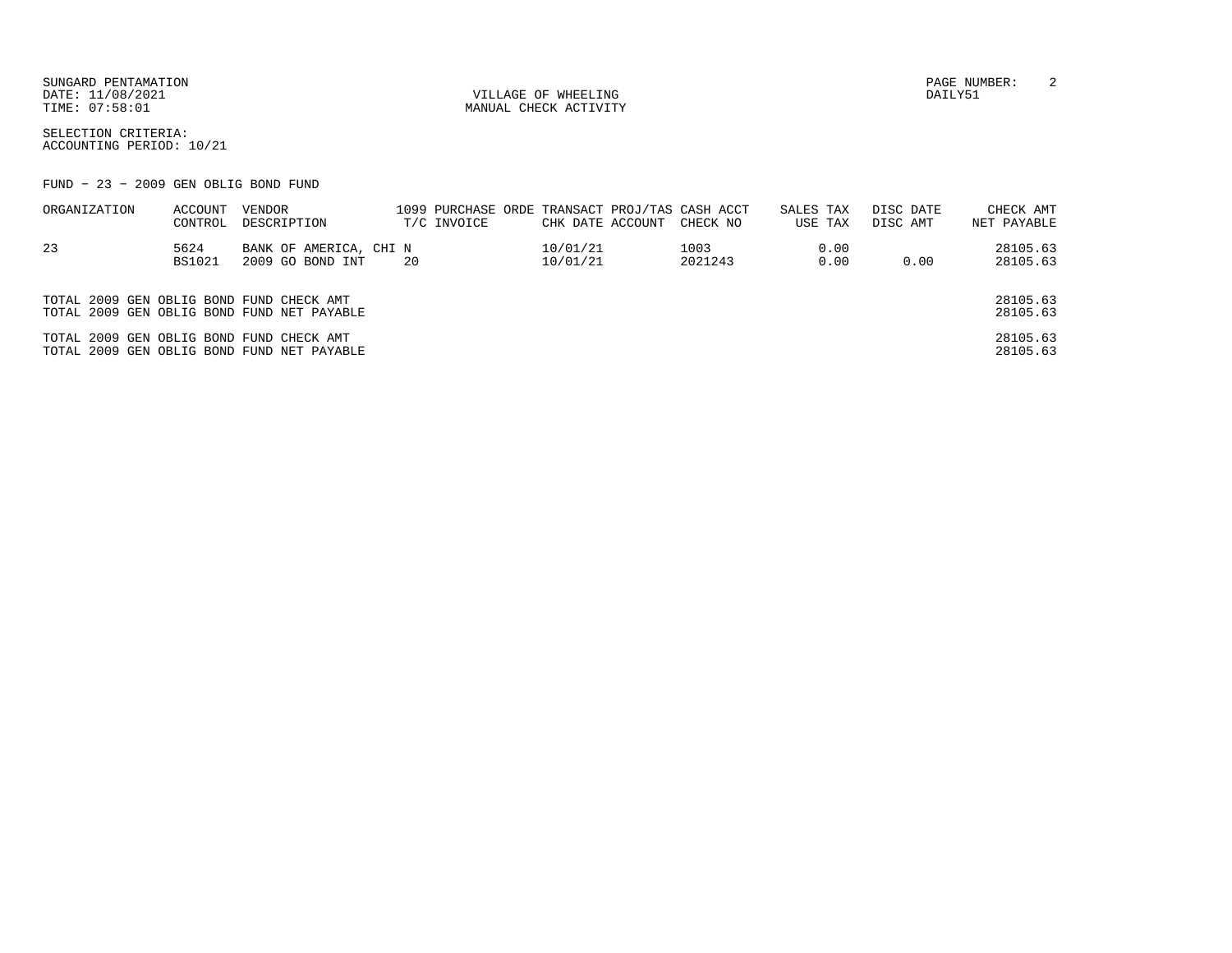SUNGARD PENTAMATION PAGE NUMBER: 3DATE: 11/08/2021 VILLAGE OF WHEELING DAILY51

MANUAL CHECK ACTIVITY

SELECTION CRITERIA:ACCOUNTING PERIOD: 10/21

FUND − 40 − WATER AND SEWER FUND

| ORGANIZATION                                                                   | <b>ACCOUNT</b><br>CONTROL | VENDOR<br>DESCRIPTION                           |                  | 1099 PURCHASE ORDE TRANSACT PROJ/TAS CASH ACCT<br>T/C INVOICE | CHK DATE ACCOUNT                        | CHECK NO        |              | SALES TAX<br>USE TAX | DISC DATE<br>DISC AMT | CHECK AMT<br>NET PAYABLE |
|--------------------------------------------------------------------------------|---------------------------|-------------------------------------------------|------------------|---------------------------------------------------------------|-----------------------------------------|-----------------|--------------|----------------------|-----------------------|--------------------------|
| 40                                                                             | 2207                      | HUNSBERGER, MATT<br>UB071221 WATER BILL REFUND  | N<br>20          | 1270 PADDOCK 07/20/21                                         | 10/28/21                                | 1003<br>45062   | $\mathbf{V}$ | 0.00<br>0.00         | 0.00                  | $-24.32$<br>$-24.32$     |
| 40                                                                             | 2429<br><b>BS1021</b>     | AMALGAMATED BANK OF<br>IEPA LOAN PAYOFF         | $_{\rm N}$<br>20 |                                                               | 10/04/21<br>10/04/21                    | 1003<br>2021244 |              | 0.00<br>0.00         | 0.00                  | 214974.98<br>214974.98   |
| TOTAL WATER AND SEWER FUND CHECK AMT<br>TOTAL WATER AND SEWER FUND NET PAYABLE |                           |                                                 |                  |                                                               |                                         |                 |              |                      |                       | 214950.66<br>214950.66   |
| 4100                                                                           | 5227<br>BS1021            | POSTMASTER PERMIT 3 N<br>OCT WATER BILL POST 20 |                  |                                                               | 10/26/21<br>10/26/21                    | 1003<br>2021255 |              | 0.00<br>0.00         | 0.00                  | 1413.72<br>1413.72       |
| 4100                                                                           | 5344<br>101921            | MULCH CENTER<br>DIRT FOR RESTORATION 20 231270  | M                | 21001433-01                                                   | 10/26/21<br>10/19/21                    | 1003<br>45469   | $\mathbf{V}$ | 0.00<br>0.00         | 09/23/21<br>0.00      | $-957.00$<br>$-957.00$   |
| 4100                                                                           | 5624<br><b>BS1021</b>     | AMALGAMATED BANK OF<br>IEPA LOAN PAYOFF         | N<br>20          |                                                               | 10/04/21 2019-017 1003<br>10/04/21 5624 | 2021244         |              | 0.00<br>0.00         | 0.00                  | 325.66<br>325.66         |
| TOTAL WATER DIVISION CHECK AMT<br>TOTAL WATER DIVISION NET PAYABLE             |                           |                                                 |                  |                                                               |                                         |                 |              |                      |                       | 782.38<br>782.38         |
| 4200                                                                           | 5227<br><b>BS1021</b>     | POSTMASTER PERMIT 3 N<br>OCT WATER BILL POST 20 |                  |                                                               | 10/26/21<br>10/26/21                    | 1003<br>2021255 |              | 0.00<br>0.00         | 0.00                  | 300.42<br>300.42         |
| TOTAL SEWER DIVISION CHECK AMT<br>TOTAL SEWER DIVISION NET PAYABLE             |                           |                                                 |                  |                                                               |                                         |                 |              |                      |                       | 300.42<br>300.42         |
| TOTAL WATER AND SEWER FUND CHECK AMT<br>TOTAL WATER AND SEWER FUND NET PAYABLE |                           |                                                 |                  |                                                               |                                         |                 |              |                      |                       | 216033.46<br>216033.46   |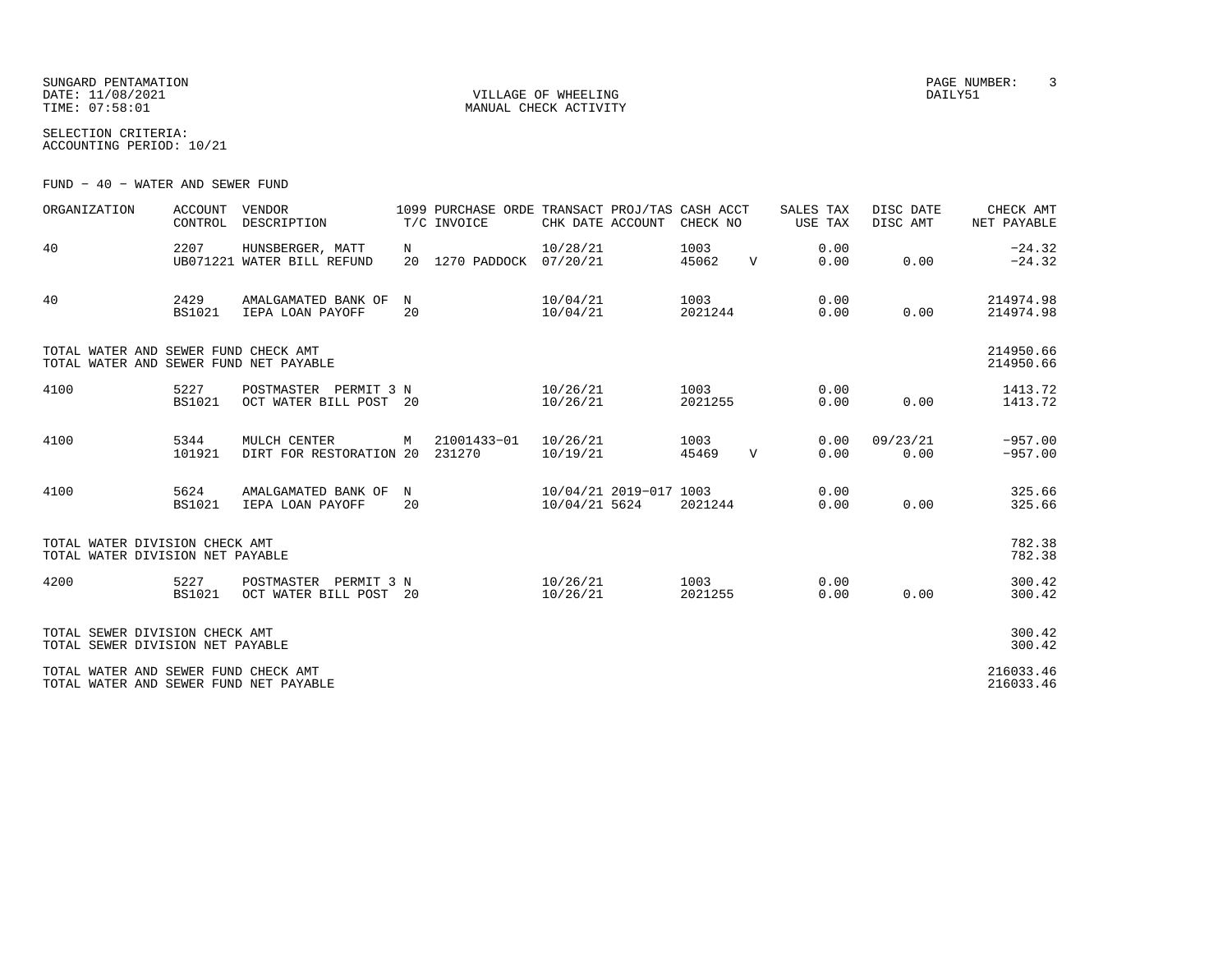## SUNGARD PENTAMATION SUNGARD PENTAMATION SUNGARD PAGE NUMBER: 4 SECOND PAGE NUMBER: 4 SECOND PAGE NUMBER: 4 SECOND PAGE NUMBER: 4 SECOND PAGE NUMBER: 4 SECOND PAGE NUMBER: 4 SECOND PAGE NUMBER: 4 SECOND PAGE NUMBER: 4 SECON DATE: 11/08/2021 VILLAGE OF WHEELING DAILY51

SELECTION CRITERIA:

MANUAL CHECK ACTIVITY

ACCOUNTING PERIOD: 10/21

FUND − 50 − PAYROLL FUND

| ORGANIZATION                                       | <b>ACCOUNT</b><br>CONTROL | VENDOR<br>DESCRIPTION                             | 1099 PURCHASE ORDE TRANSACT PROJ/TAS CASH ACCT<br>T/C INVOICE | CHK DATE ACCOUNT CHECK NO |                 | SALES TAX<br>USE TAX | DISC DATE<br>DISC AMT | CHECK AMT<br>NET PAYABLE |
|----------------------------------------------------|---------------------------|---------------------------------------------------|---------------------------------------------------------------|---------------------------|-----------------|----------------------|-----------------------|--------------------------|
| 50                                                 | 2101<br><b>BS1021</b>     | I C M A RETIREMENT T N<br>457 CONTRIB - 100121 20 |                                                               | 10/01/21<br>10/01/21      | 1003<br>2021239 | 0.00<br>0.00         | 0.00                  | 39072.79<br>39072.79     |
| 50                                                 | 2101<br><b>BS1021</b>     | I C M A RETIREMENT T N<br>457 CONTRIB 101521      | 20                                                            | 10/18/21<br>10/18/21      | 1003<br>2021251 | 0.00<br>0.00         | 0.00                  | 40278.26<br>40278.26     |
| 50                                                 | 2101<br><b>BS1021</b>     | I C M A RETIREMENT T N<br>457 CONTRIBUTIONS       | 20                                                            | 10/29/21<br>10/29/21      | 1003<br>2021261 | 0.00<br>0.00         | 0.00                  | 39312.64<br>39312.64     |
| TOTAL VENDOR CHECK AMT<br>TOTAL VENDOR NET PAYABLE |                           |                                                   |                                                               |                           |                 |                      |                       | 118663.69<br>118663.69   |
| 50                                                 | 2101<br><b>BS1021</b>     | ICMA RETIREMENT TRUS N<br>100121 401A CONTRIBU 20 |                                                               | 10/01/21<br>10/01/21      | 1003<br>2021240 | 0.00<br>0.00         | 0.00                  | 2106.58<br>2106.58       |
| 50                                                 | 2101<br><b>BS1021</b>     | ICMA RETIREMENT TRUS N<br>101521 401A CONTRIBS 20 |                                                               | 10/18/21<br>10/18/21      | 1003<br>2021252 | 0.00<br>0.00         | 0.00                  | 2106.58<br>2106.58       |
| 50                                                 | 2101<br><b>BS1021</b>     | ICMA RETIREMENT TRUS N<br>102921 401A CONTRIB 20  |                                                               | 10/29/21<br>10/29/21      | 1003<br>2021262 | 0.00<br>0.00         | 0.00                  | 2106.58<br>2106.58       |
| TOTAL VENDOR CHECK AMT<br>TOTAL VENDOR NET PAYABLE |                           |                                                   |                                                               |                           |                 |                      |                       | 6319.74<br>6319.74       |
| 50                                                 | 2136<br><b>BS1021</b>     | STATE DISBURSEMENT U N<br>STATE DISBURSE 10012 20 |                                                               | 10/01/21<br>10/01/21      | 1003<br>2021237 | 0.00<br>0.00         | 0.00                  | 1191.61<br>1191.61       |
| 50                                                 | 2136<br><b>BS1021</b>     | STATE DISBURSEMENT U N<br>STATE DISBURSE 10152 20 |                                                               | 10/15/21<br>10/15/21      | 1003<br>2021249 | 0.00<br>0.00         | 0.00                  | 1191.61<br>1191.61       |
| 50                                                 | 2136<br><b>BS1021</b>     | STATE DISBURSEMENT U N<br>STATE DISBURSE 10292 20 |                                                               | 10/29/21<br>10/29/21      | 1003<br>2021263 | 0.00<br>0.00         | 0.00                  | 156.92<br>156.92         |
| TOTAL VENDOR CHECK AMT<br>TOTAL VENDOR NET PAYABLE |                           |                                                   |                                                               |                           |                 |                      |                       | 2540.14<br>2540.14       |
| 50                                                 | 2102<br><b>BS1021</b>     | INTERNAL REVENUE SER N<br>FED PR TAXES 100121 20  |                                                               | 10/01/21<br>10/01/21      | 1003<br>2021236 | 0.00<br>0.00         | 0.00                  | 108795.83<br>108795.83   |
| 50                                                 | 2105<br><b>BS1021</b>     | INTERNAL REVENUE SER N<br>FED PR TAXES 100121 20  |                                                               | 10/01/21<br>10/01/21      | 1003<br>2021236 | 0.00<br>0.00         | 0.00                  | 79380.34<br>79380.34     |
| 50                                                 | 2102<br><b>BS1021</b>     | INTERNAL REVENUE SER N<br>FED PR TAXES 101521 20  |                                                               | 10/15/21<br>10/15/21      | 1003<br>2021247 | 0.00<br>0.00         | 0.00                  | 106695.04<br>106695.04   |
| 50                                                 | 2105<br><b>BS1021</b>     | INTERNAL REVENUE SER N<br>FED PR TAXES 101521 20  |                                                               | 10/15/21<br>10/15/21      | 1003<br>2021247 | 0.00<br>0.00         | 0.00                  | 74759.33<br>74759.33     |
| 50                                                 | 2102<br><b>BS1021</b>     | INTERNAL REVENUE SER N<br>FED PR TAXES 102921 20  |                                                               | 10/29/21<br>10/29/21      | 1003<br>2021257 | 0.00<br>0.00         | 0.00                  | 114215.35<br>114215.35   |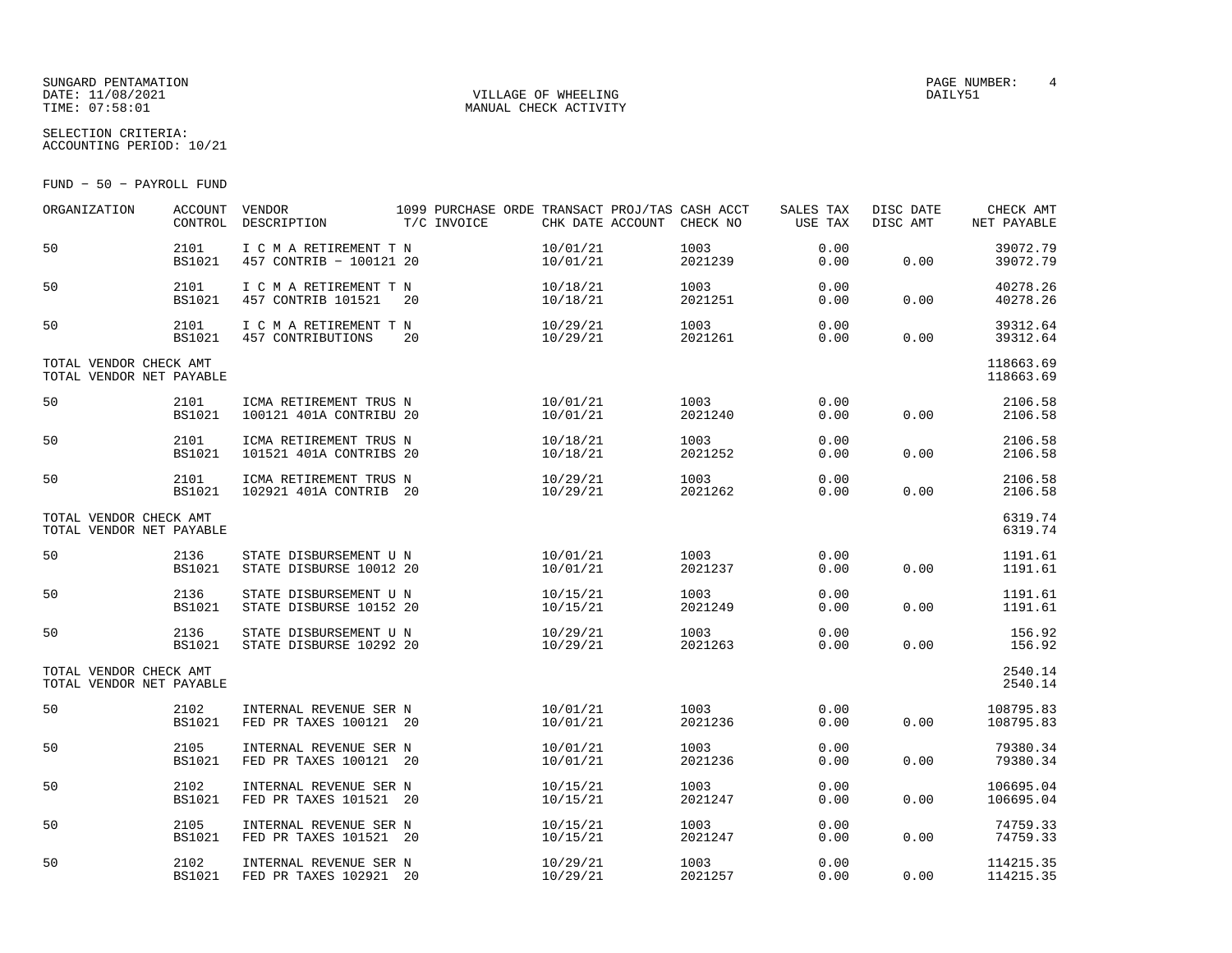## SUNGARD PENTAMATION PAGE NUMBER: 5DATE: 11/08/2021 VILLAGE OF WHEELING DAILY51

MANUAL CHECK ACTIVITY

SELECTION CRITERIA:ACCOUNTING PERIOD: 10/21

FUND − 50 − PAYROLL FUND

| ORGANIZATION                                       | <b>ACCOUNT</b><br>CONTROL | VENDOR<br>DESCRIPTION                             |                  | T/C INVOICE | CHK DATE ACCOUNT     | 1099 PURCHASE ORDE TRANSACT PROJ/TAS CASH ACCT<br>CHECK NO | SALES TAX<br>USE TAX | DISC DATE<br>DISC AMT | CHECK AMT<br>NET PAYABLE |
|----------------------------------------------------|---------------------------|---------------------------------------------------|------------------|-------------|----------------------|------------------------------------------------------------|----------------------|-----------------------|--------------------------|
| 50                                                 | 2105<br><b>BS1021</b>     | INTERNAL REVENUE SER N<br>FED PR TAXES 102921 20  |                  |             | 10/29/21<br>10/29/21 | 1003<br>2021257                                            | 0.00<br>0.00         | 0.00                  | 76813.48<br>76813.48     |
| TOTAL VENDOR CHECK AMT<br>TOTAL VENDOR NET PAYABLE |                           |                                                   |                  |             |                      |                                                            |                      |                       | 560659.37<br>560659.37   |
| 50                                                 | 2103<br><b>BS1021</b>     | ILLINOIS DEPARTMENT<br>IL PR TAXES 100521         | N<br>20          |             | 10/05/21<br>10/05/21 | 1003<br>2021245                                            | 0.00<br>0.00         | 0.00                  | 38740.42<br>38740.42     |
| 50                                                 | 2103<br><b>BS1021</b>     | ILLINOIS DEPARTMENT<br>IL PR TAXES 101521         | N<br>20          |             | 10/15/21<br>10/15/21 | 1003<br>2021248                                            | 0.00<br>0.00         | 0.00                  | 37906.58<br>37906.58     |
| 50                                                 | 2103<br><b>BS1021</b>     | ILLINOIS DEPARTMENT<br>IL PR TAXES 102921         | $_{\rm N}$<br>20 |             | 10/29/21<br>10/29/21 | 1003<br>2021258                                            | 0.00<br>0.00         | 0.00                  | 39723.51<br>39723.51     |
| TOTAL VENDOR CHECK AMT<br>TOTAL VENDOR NET PAYABLE |                           |                                                   |                  |             |                      |                                                            |                      |                       | 116370.51<br>116370.51   |
| 50                                                 | 2117<br><b>BS1021</b>     | <b>IPBC</b><br>OCT HEALTH PREMIUMS                | N<br>20          |             | 10/01/21<br>10/01/21 | 1003<br>2021242                                            | 0.00<br>0.00         | 0.00                  | 187030.53<br>187030.53   |
| 50                                                 | 2118<br><b>BS1021</b>     | <b>IPBC</b><br>OCT HEALTH PREMIUMS 20             | N                |             | 10/01/21<br>10/01/21 | 1003<br>2021242                                            | 0.00<br>0.00         | 0.00                  | 142594.65<br>142594.65   |
| TOTAL VENDOR CHECK AMT<br>TOTAL VENDOR NET PAYABLE |                           |                                                   |                  |             |                      |                                                            |                      |                       | 329625.18<br>329625.18   |
| 50                                                 | 2119<br><b>BS1021</b>     | GUARDIAN<br>NOV DENTAL PREMIUMS                   | N<br>20          |             | 10/27/21<br>10/27/21 | 1003<br>2021256                                            | 0.00<br>0.00         | 0.00                  | 8929.56<br>8929.56       |
| 50                                                 | 2109<br><b>BS1021</b>     | WISCONSIN DEPARTMENT N<br>OCT WI PR TAXES         | 20               |             | 10/29/21<br>10/29/21 | 1003<br>2021259                                            | 0.00<br>0.00         | 0.00                  | 2451.76<br>2451.76       |
| 50                                                 | 2115<br><b>BS1021</b>     | DIVERSIFIED 457 INVE N<br>100121 CONTRIBUTIONS 20 |                  |             | 10/01/21<br>10/01/21 | 1003<br>2021238                                            | 0.00<br>0.00         | 0.00                  | 3932.77<br>3932.77       |
| 50                                                 | 2115<br><b>BS1021</b>     | DIVERSIFIED 457 INVE N<br>101521 CONTRIBUTION 20  |                  |             | 10/15/21<br>10/15/21 | 1003<br>2021250                                            | 0.00<br>0.00         | 0.00                  | 3767.88<br>3767.88       |
| 50                                                 | 2115<br><b>BS1021</b>     | DIVERSIFIED 457 INVE N<br>102921 CONTRIBUTIONS 20 |                  |             | 10/29/21<br>10/29/21 | 1003<br>2021260                                            | 0.00<br>0.00         | 0.00                  | 3760.60<br>3760.60       |
| TOTAL VENDOR CHECK AMT<br>TOTAL VENDOR NET PAYABLE |                           |                                                   |                  |             |                      |                                                            |                      |                       | 11461.25<br>11461.25     |
| 50                                                 | 2113<br><b>BS1021</b>     | ICMA VANTAGE CARE RH N<br>100121 RHS CONTRIB      | 20               |             | 10/01/21<br>10/01/21 | 1003<br>2021241                                            | 0.00<br>0.00         | 0.00                  | 70585.32<br>70585.32     |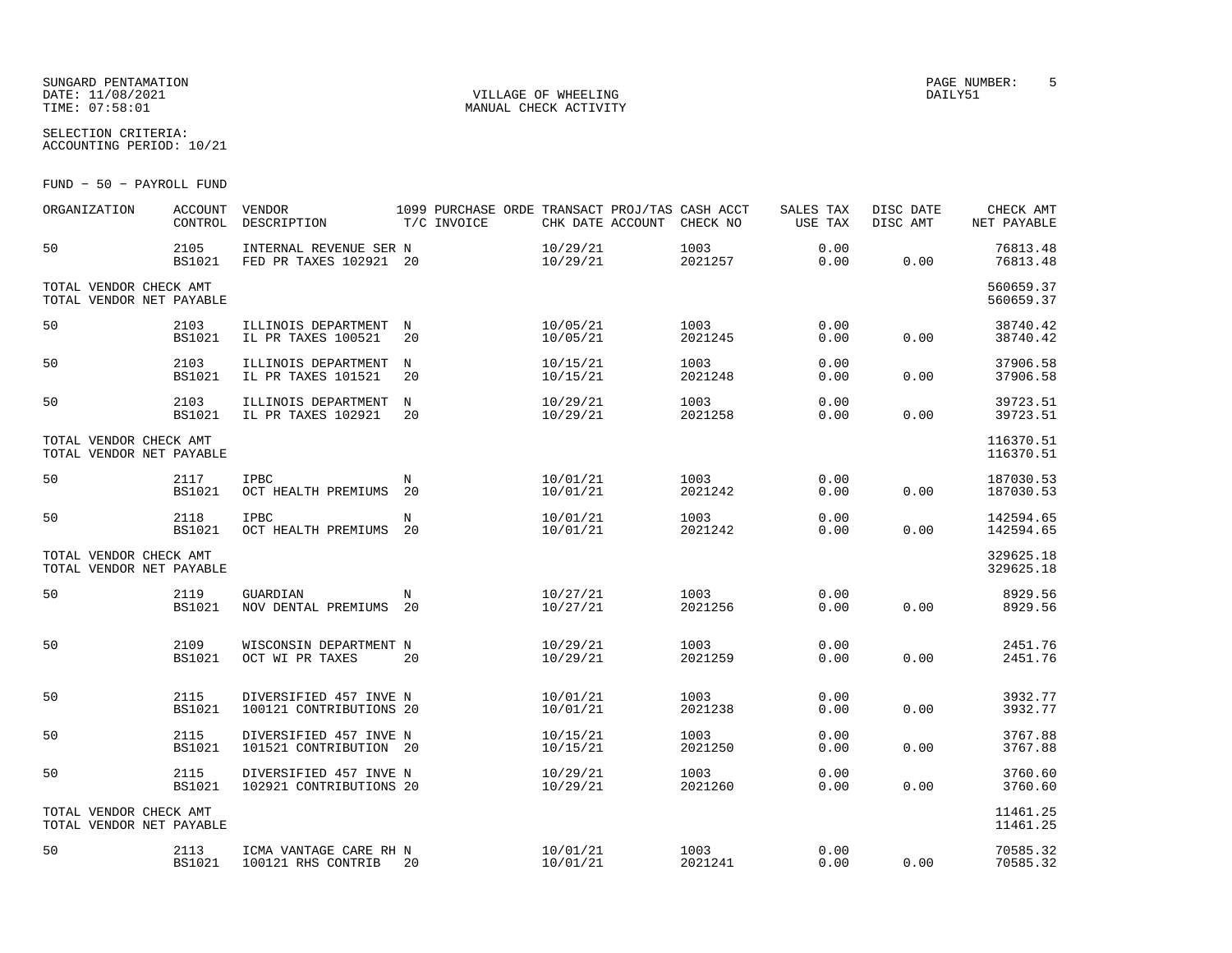| SUNGARD PENTAMATION |
|---------------------|
| DATE: 11/08/2021    |
| TIME: 07:58:01      |

SELECTION CRITERIA:ACCOUNTING PERIOD: 10/21

FUND − 50 − PAYROLL FUND

| ORGANIZATION                                                   | ACCOUNT | VENDOR      |             |  | 1099 PURCHASE ORDE TRANSACT PROJ/TAS CASH ACCT | SALES TAX | DISC DATE | CHECK AMT                |
|----------------------------------------------------------------|---------|-------------|-------------|--|------------------------------------------------|-----------|-----------|--------------------------|
|                                                                | CONTROL | DESCRIPTION | T/C INVOICE |  | CHK DATE ACCOUNT CHECK NO                      | USE TAX   | DISC AMT  | NET PAYABLE              |
| TOTAL PAYROLL FUND CHECK AMT<br>TOTAL PAYROLL FUND NET PAYABLE |         |             |             |  |                                                |           |           | 1227606.52<br>1227606.52 |
| TOTAL PAYROLL FUND CHECK AMT<br>TOTAL PAYROLL FUND NET PAYABLE |         |             |             |  |                                                |           |           | 1227606.52<br>1227606.52 |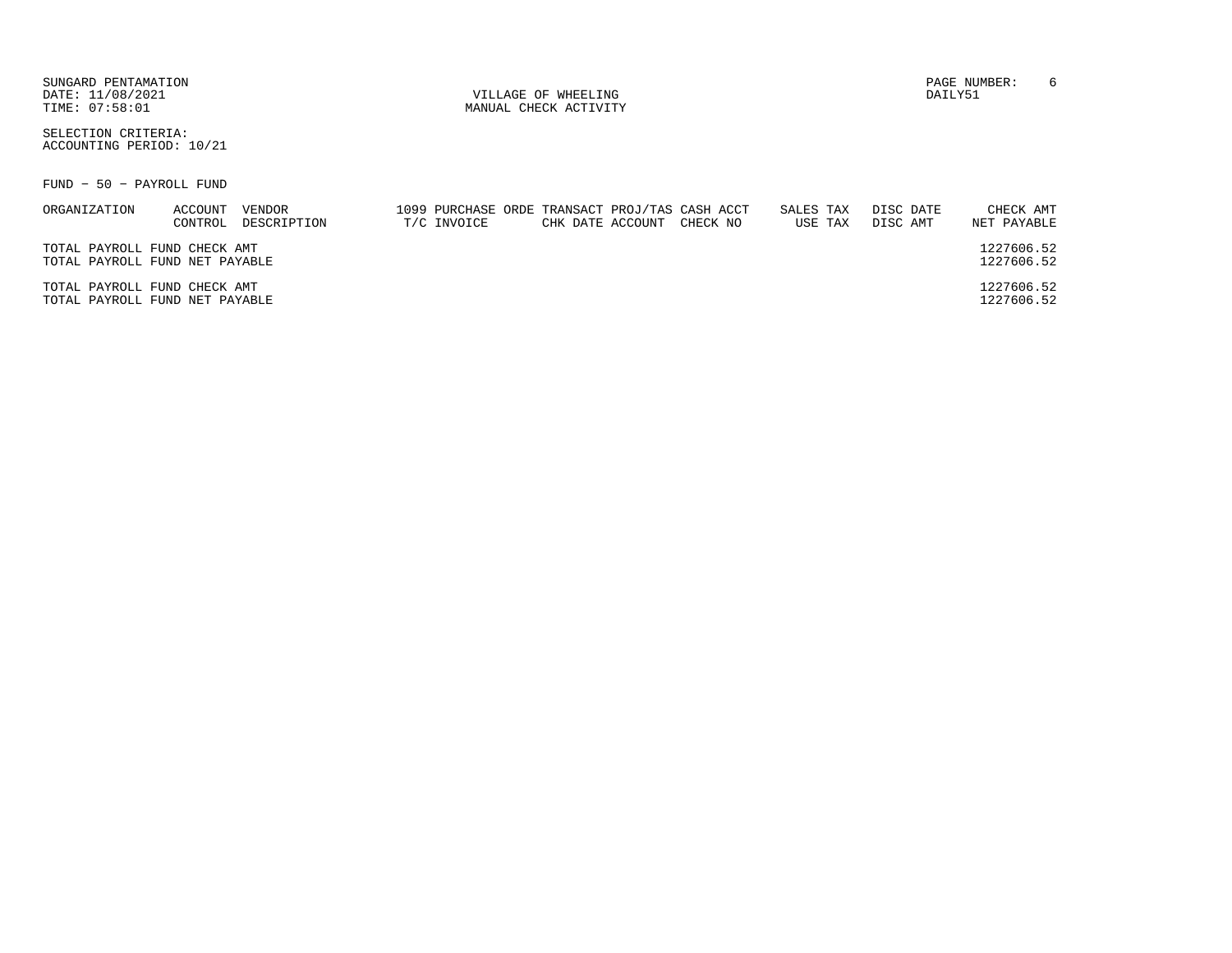SUNGARD PENTAMATION PAGE NUMBER: 7DATE: 11/08/2021 VILLAGE OF WHEELING DAILY51

MANUAL CHECK ACTIVITY

SELECTION CRITERIA:ACCOUNTING PERIOD: 10/21

FUND − 51 − LIABILITY INSURANCE FUND

| ORGANIZATION                                       | ACCOUNT<br>CONTROL    | VENDOR<br>DESCRIPTION                      | T/C INVOICE | 1099 PURCHASE ORDE TRANSACT PROJ/TAS CASH ACCT<br>CHK DATE ACCOUNT | CHECK NO        | SALES TAX<br>USE TAX | DISC DATE<br>DISC AMT | CHECK AMT<br>NET PAYABLE   |
|----------------------------------------------------|-----------------------|--------------------------------------------|-------------|--------------------------------------------------------------------|-----------------|----------------------|-----------------------|----------------------------|
| 51                                                 | 1008<br><b>BS1021</b> | CCMSI<br>ESCROW FUNDING - SEP 20           | Ν           | 10/08/21<br>10/08/21                                               | 1003<br>2021246 | 0.00<br>0.00         | 0.00                  | 38070.32<br>38070.32       |
| 51                                                 | 1008<br><b>BS1021</b> | CCMSI<br>REIMB: G495486                    | Ν<br>20     | 10/08/21<br>10/08/21                                               | 1003<br>2021246 | 0.00<br>0.00         | 0.00                  | $-5512.03$<br>$-5512.03$   |
| 51                                                 | 1008<br><b>BS1021</b> | CCMSI<br>RECOVERY: J508848                 | Ν<br>20     | 10/08/21<br>10/08/21                                               | 1003<br>2021246 | 0.00<br>0.00         | 0.00                  | $-16327.33$<br>$-16327.33$ |
| TOTAL VENDOR CHECK AMT<br>TOTAL VENDOR NET PAYABLE |                       |                                            |             |                                                                    |                 |                      |                       | 16230.96<br>16230.96       |
| TOTAL LIABILITY INSURANCE FUND CHECK AMT           |                       | TOTAL LIABILITY INSURANCE FUND NET PAYABLE |             |                                                                    |                 |                      |                       | 16230.96<br>16230.96       |
| TOTAL LIABILITY INSURANCE FUND CHECK AMT           |                       | TOTAL LIABILITY INSURANCE FUND NET PAYABLE |             |                                                                    |                 |                      |                       | 16230.96<br>16230.96       |
| TOTAL REPORT CHECK AMT<br>TOTAL REPORT NET PAYABLE |                       |                                            |             |                                                                    |                 |                      |                       | 1638515.36<br>1638515.36   |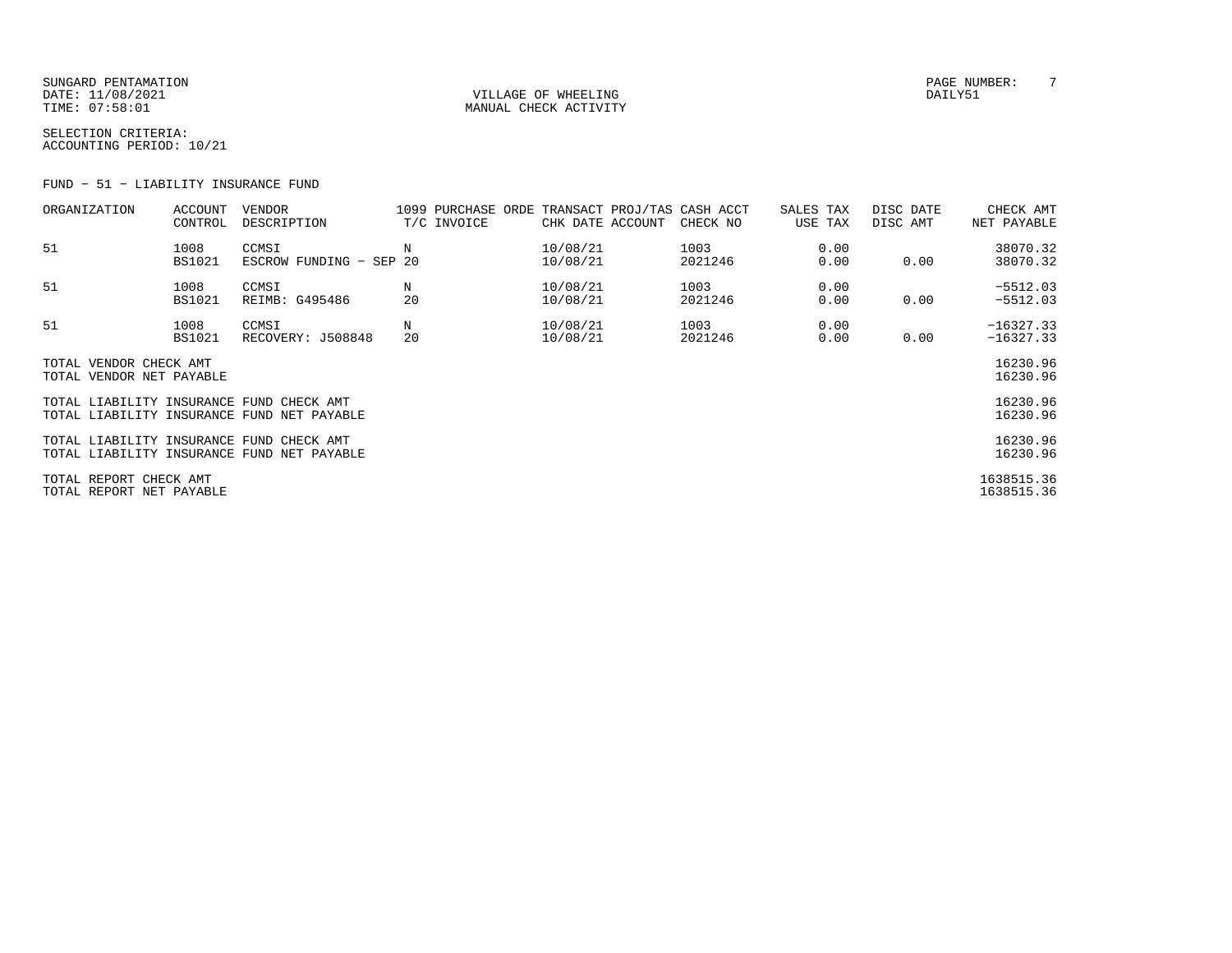# PURCHASE CARD REPORT September, 2021

**(9/07/2021 through 10/04/2021)**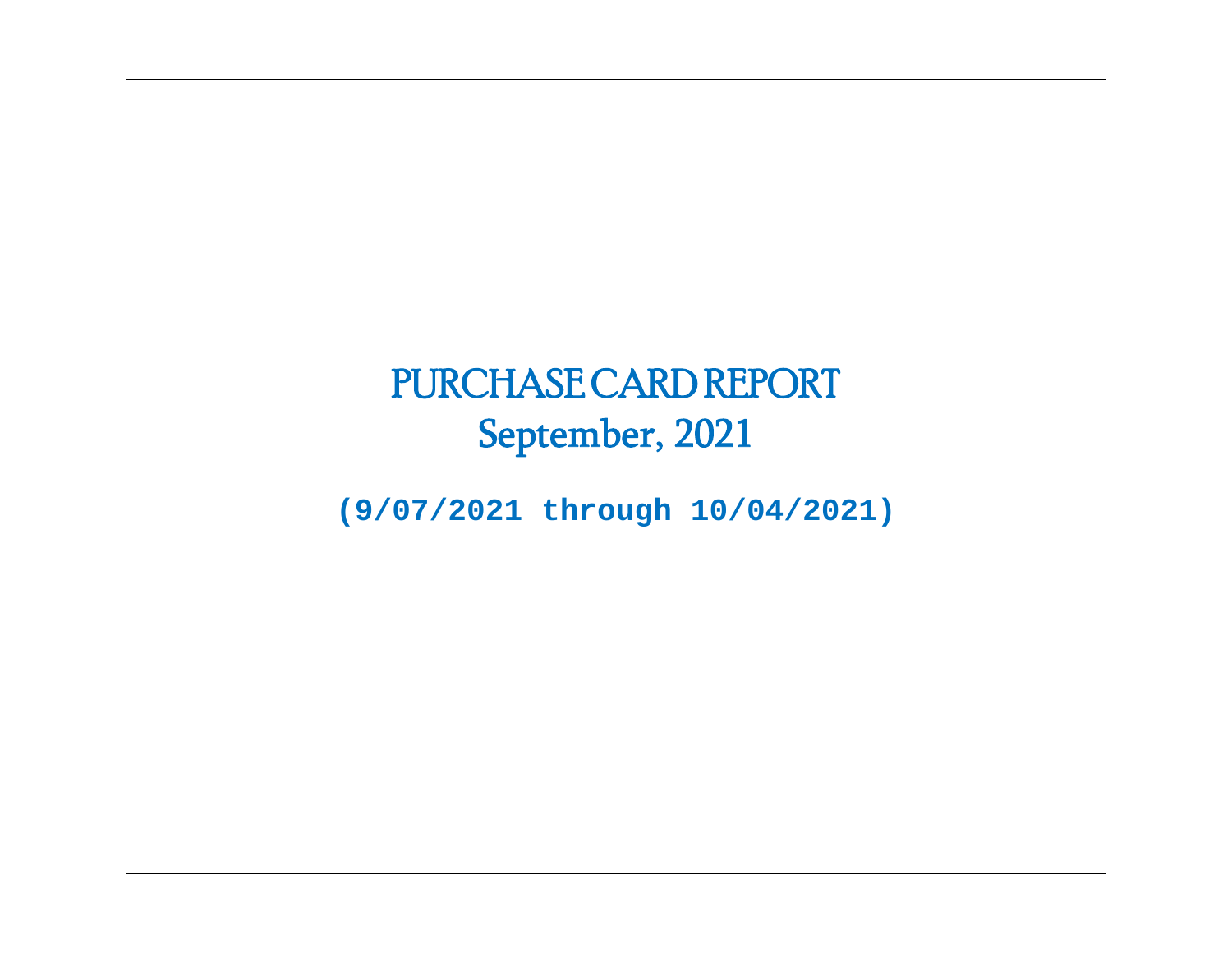|                              | Posting Date: 09/07/2021 - 10/04/2021 |               |
|------------------------------|---------------------------------------|---------------|
| <b>Account</b>               | <b>Transaction</b>                    | Transaction   |
| Name                         | Count                                 | <b>Amount</b> |
| <b>ANGELA MORRIS</b>         | 10                                    | 9,703.86      |
| <b>CHRISTINE BAJOR</b>       | $\overline{3}$                        | 3,312.54      |
| <b>CHRISTOPHER SURDAM</b>    | 6                                     | 3,327.80      |
| <b>CONNIE WEBER</b>          | $\overline{5}$                        | 1,080.48      |
| <b>CRAIG MILLER</b>          | 22                                    | 4,615.04      |
| <b>DERRYL SHAPIRO</b>        | 8                                     | 8,567.32      |
| <b>EDWARD WEGNER</b>         | $\overline{2}$                        | 459.14        |
| <b>ILEEN BRYER</b>           | $\overline{13}$                       | 2,465.23      |
| <b>JEFF WOLFGRAM</b>         | 2                                     | 498.55        |
| <b>JOHNNY PEREZ</b>          | $\overline{3}$                        | 1,281.36      |
| <b>JON SFONDILIS</b>         | $\overline{2}$                        | 69.72         |
| <b>JOSEPH KOPECKY</b>        | $\overline{5}$                        | 2,687.33      |
| <b>JOSHUA BERMAN</b>         | 6                                     | 250.56        |
| <b>KATHERINE WHITEHEAD</b>   | 47                                    | 9,551.18      |
| <b>KYLE GOETZELMANN</b>      | $\overline{1}$                        | 28.30         |
| <b>LANA RUDNIK</b>           | $\overline{24}$                       | 9,320.01      |
| <b>LISA LEONTEOS</b>         | 3                                     | 133.17        |
| <b>LUCA URSAN</b>            | 23                                    | 8,571.55      |
| <b>MARIANTHI THANOPOULOS</b> | $\overline{2}$                        | 59.17         |
| <b>MATTHEW R BROWNING</b>    | 8                                     | 2,248.29      |
| <b>MICHAEL MONDSCHAIN</b>    | 1                                     | 144.00        |
| <b>PATRICK AINSWORTH</b>     | $\overline{\overline{3}}$             | 209.50        |
| <b>PETER RODGERS</b>         | 5                                     | 1,040.01      |
| <b>ROSE LEMANIS</b>          | 19                                    | 3,934.91      |
| <b>SEAN LINDSAY</b>          | 14                                    | 11,893.63     |
| <b>SHARI MATTHEWS HUIZAR</b> | 6                                     | 1,663.49      |
| <b>TY JOHNSON</b>            | $\overline{5}$                        | 3,754.55      |
| <b>VINCENT HOFFMAN</b>       | $\overline{3}$                        | 5,775.00      |
| <b>Report Totals</b>         | 251                                   | 96,645.69     |

### **Account Statement**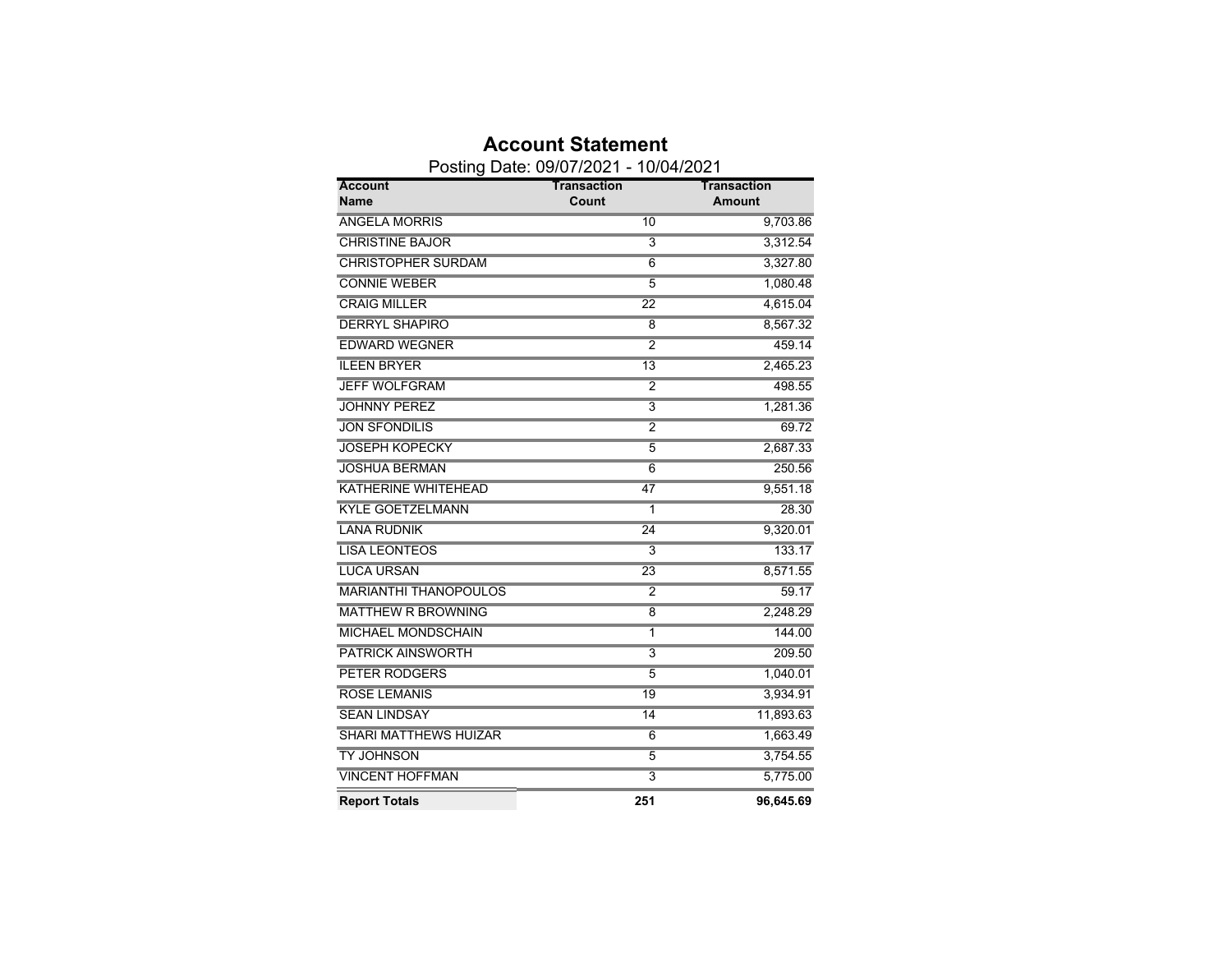#### **Expense Report**

Posting Date: 09/07/2021 - 10/04/2021

#### **ANGELA MORRIS**

| <b>Card Transactions</b>                                                              |                                                                       |                                                   |                                |                   |                  |                          |                 |          |
|---------------------------------------------------------------------------------------|-----------------------------------------------------------------------|---------------------------------------------------|--------------------------------|-------------------|------------------|--------------------------|-----------------|----------|
| Posting<br>Date                                                                       | <b>Transaction</b><br>Date                                            | <b>Description</b>                                |                                | Receipt<br>Amount | Posted<br>Amount | <b>Expense</b><br>Amount | <b>Reviewed</b> | Approved |
| 09/09/2021                                                                            | 09/08/2021                                                            | COMCAST BUSINESS-866-511-6489, PA, 19462          |                                | 3.421.93 USD      | 3,421.93 USD     | 1,710.97 USD             | $\checkmark$    |          |
| Expense Description: Fiber Optic Links-Aug<br><b>FUND/PROGRAM:</b><br>PROJECT#:       | 1750 INFORMATION SYSTEMS                                              | <b>EXPENDITURE ACCOUNTS:</b>                      | 5207 IS SERV & MAINT AGREEMENT | <b>VENDOR#:</b>   |                  |                          |                 |          |
| 09/09/2021                                                                            | 09/08/2021                                                            | COMCAST BUSINESS-866-511-6489, PA, 19462          |                                | 3,421.93 USD      | 3,421.93 USD     | 1,710.96 USD             | $\checkmark$    |          |
| Expense Description: Fiber Optic Links-Aug<br>FUND/PROGRAM:<br>PROJECT#:              | 0015 EMERGENCY TELEPHONE SYS (911)<br>2014-037                        | <b>EXPENDITURE ACCOUNTS:</b>                      | 5207 IS SERV & MAINT AGREEMENT | <b>VENDOR#:</b>   |                  |                          |                 |          |
| 09/09/2021                                                                            | 09/09/2021                                                            | VZWRLSS MY VZ VB P-800-922-0204, FL, 32746        |                                | 5,840.51 USD      | 5.840.51 USD     | 5,840.51 USD             | $\checkmark$    |          |
| Expense Description: Cellular Service-Aug<br><b>FUND/PROGRAM:</b><br><b>PROJECT#:</b> | 1600 ADMIN & BOT                                                      | <b>EXPENDITURE ACCOUNTS:</b>                      | 5239 CELLULAR SERVICES         | <b>VENDOR#:</b>   |                  |                          |                 |          |
| 09/17/2021                                                                            | 09/16/2021                                                            | AMAZON.COM-AMZN.COM/BILL, WA, 98109               |                                | $(54.52)$ USD     | $(54.52)$ USD    | $(18.17)$ USD            | $\checkmark$    |          |
| Expense Description: Lost Shipment<br><b>FUND/PROGRAM:</b><br>PROJECT#:               | 1700 FINANCE DEPARTMENT                                               | <b>EXPENDITURE ACCOUNTS:</b>                      | 5317 MISC OPERATING SUPPLIES   | <b>VENDOR#:</b>   |                  |                          |                 |          |
| 09/17/2021                                                                            | 09/16/2021                                                            | AMAZON.COM-AMZN.COM/BILL,WA,98109                 |                                | $(54.52)$ USD     | $(54.52)$ USD    | $(18.17)$ USD            | $\checkmark$    |          |
| Expense Description: Lost Shipment<br><b>FUND/PROGRAM:</b><br><b>PROJECT#:</b>        | 1300 COMMUNITY DEVELOPMENT                                            | <b>EXPENDITURE ACCOUNTS:</b>                      | 5317 MISC OPERATING SUPPLIES   | <b>VENDOR#:</b>   |                  |                          |                 |          |
| 09/17/2021                                                                            | 09/16/2021                                                            | AMAZON.COM-AMZN.COM/BILL, WA, 98109               |                                | (54.52) USD       | $(54.52)$ USD    | $(18.18)$ USD            | $\checkmark$    |          |
| <b>Expense Description: Lost Shipment</b><br><b>FUND/PROGRAM:</b><br><b>PROJECT#:</b> | 1750 INFORMATION SYSTEMS                                              | <b>EXPENDITURE ACCOUNTS:</b>                      | 5317 MISC OPERATING SUPPLIES   | <b>VENDOR#:</b>   |                  |                          |                 |          |
| 09/17/2021                                                                            | 09/16/2021                                                            | AMAZON.COM 2G40L2DT1-<br>AMZN.COM/BILL, WA, 98109 |                                | 53.82 USD         | 53.82 USD        | 17.94 USD                | $\checkmark$    |          |
| <b>Expense Description: Hand Soap</b><br><b>FUND/PROGRAM:</b><br><b>PROJECT#:</b>     | 1700 FINANCE DEPARTMENT                                               | <b>EXPENDITURE ACCOUNTS:</b>                      | 5317 MISC OPERATING SUPPLIES   | <b>VENDOR#:</b>   |                  |                          |                 |          |
| 09/17/2021                                                                            | 09/16/2021                                                            | AMAZON.COM 2G40L2DT1-<br>AMZN.COM/BILL, WA, 98109 |                                | 53.82 USD         | 53.82 USD        | 17.94 USD                | $\checkmark$    |          |
| <b>Expense Description: Hand Soap</b><br><b>FUND/PROGRAM:</b><br>PROJECT#:            | 1300 COMMUNITY DEVELOPMENT                                            | <b>EXPENDITURE ACCOUNTS:</b>                      | 5317 MISC OPERATING SUPPLIES   | <b>VENDOR#:</b>   |                  |                          |                 |          |
| 09/17/2021                                                                            | 09/16/2021                                                            | AMAZON.COM 2G40L2DT1-<br>AMZN.COM/BILL, WA, 98109 |                                | 53.82 USD         | 53.82 USD        | 17.94 USD                | $\checkmark$    |          |
| Expense Description: Hand Soap<br><b>FUND/PROGRAM:</b><br>PROJECT#:                   | 1750 INFORMATION SYSTEMS                                              | <b>EXPENDITURE ACCOUNTS:</b>                      | 5317 MISC OPERATING SUPPLIES   | <b>VENDOR#:</b>   |                  |                          |                 |          |
| 09/24/2021                                                                            | 09/23/2021                                                            | WHITEPAGES-800-9529005, WA, 98121                 |                                | 29.99 USD         | 29.99 USD        | 10.00 USD                | $\checkmark$    |          |
| <b>FUND/PROGRAM:</b><br>PROJECT#:                                                     | Expense Description: Water Membership Sept-Dec<br>4100 WATER DIVISION | <b>EXPENDITURE ACCOUNTS:</b>                      | 5222 MEMBERSHIP DUES           | <b>VENDOR#:</b>   |                  |                          |                 |          |
| 09/24/2021                                                                            | 09/23/2021                                                            | WHITEPAGES-800-9529005, WA, 98121                 |                                | 29.99 USD         | 29.99 USD        | 19.99 USD                | $\checkmark$    |          |
| FUND/PROGRAM:<br>PROJECT#:                                                            | Expense Description: Water Membership Jan-Aug<br>4100 WATER DIVISION  | <b>EXPENDITURE ACCOUNTS:</b>                      | 5222 MEMBERSHIP DUES           | <b>VENDOR#:</b>   |                  |                          |                 |          |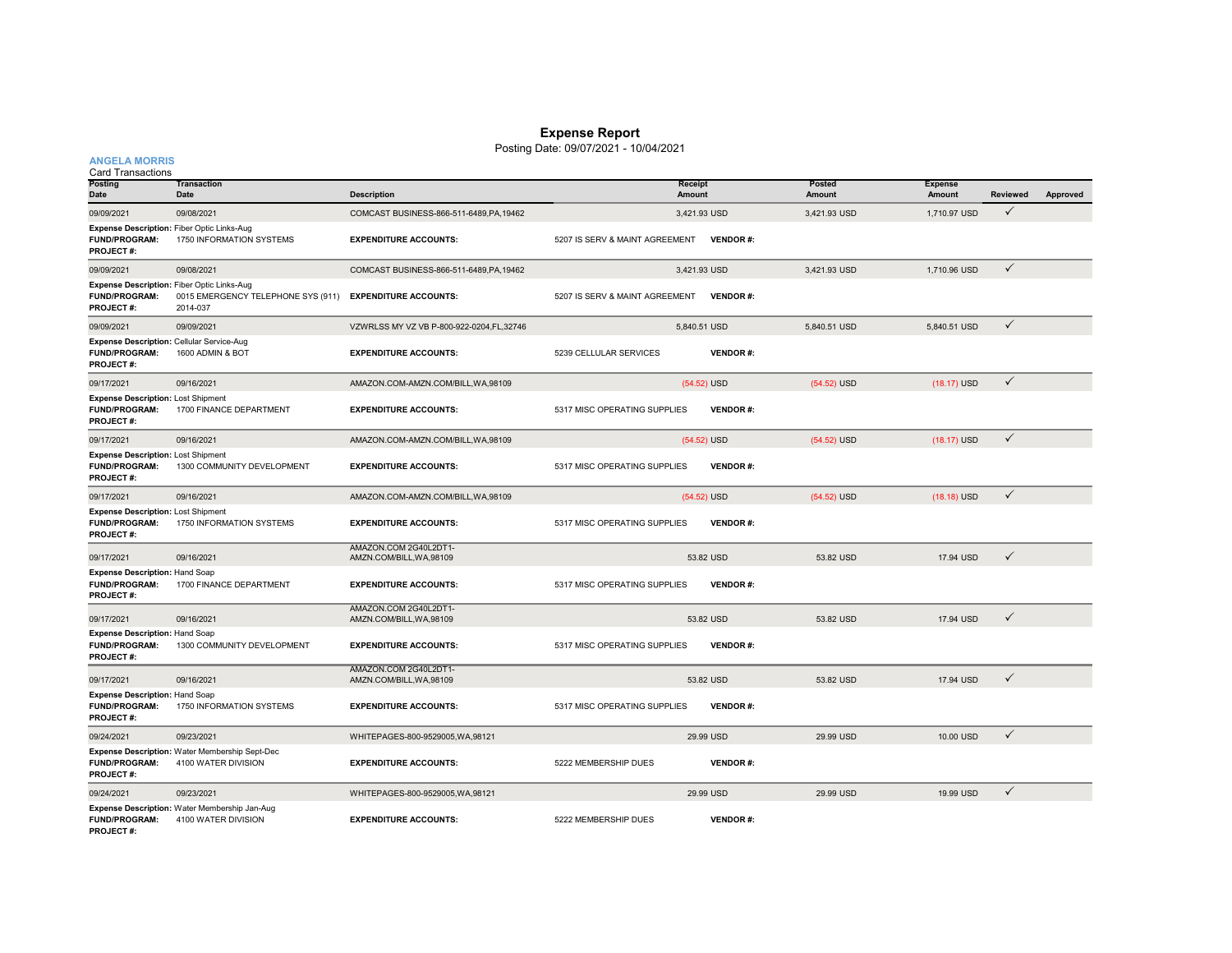|                                                                                         | <b>Expense Description: Mr &amp; Mrs Claus Chairs-LAW</b>             |                                                         |                              |                 |            |                |                 |          |
|-----------------------------------------------------------------------------------------|-----------------------------------------------------------------------|---------------------------------------------------------|------------------------------|-----------------|------------|----------------|-----------------|----------|
| 09/22/2021                                                                              | 09/22/2021                                                            | AMZN MKTP US 2G7TR5872-<br>AMZN.COM/BILL, WA, 98109     |                              | 389.98 USD      | 389.98 USD | 389.98 USD     | $\checkmark$    |          |
| Date                                                                                    | Date                                                                  | <b>Description</b>                                      | Amount                       |                 | Amount     | Amount         | <b>Reviewed</b> | Approved |
| Posting                                                                                 | <b>Transaction</b>                                                    |                                                         | Receipt                      |                 | Posted     | <b>Expense</b> |                 |          |
| <b>CHRISTINE BAJOR</b><br><b>Card Transactions</b>                                      |                                                                       |                                                         |                              |                 |            |                |                 |          |
|                                                                                         |                                                                       |                                                         | <b>Card Subtotal</b>         |                 |            | 9.703.86       |                 |          |
| <b>Expense Description: Binder Dividers</b><br><b>FUND/PROGRAM:</b><br><b>PROJECT#:</b> | 1700 FINANCE DEPARTMENT                                               | <b>EXPENDITURE ACCOUNTS:</b>                            | 5318 OFFICE SUPPLIES         | <b>VENDOR#:</b> |            |                |                 |          |
| 10/04/2021                                                                              | 10/03/2021                                                            | AMZN.COM/BILL, WA, 98109                                |                              | 117.54 USD      | 117,54 USD | 117,54 USD     | $\checkmark$    |          |
| <b>PROJECT#:</b>                                                                        |                                                                       | AMAZON.COM 2C0IP5UH0-                                   |                              |                 |            |                |                 |          |
| <b>Expense Description: Tea/Coffee Creamer</b><br><b>FUND/PROGRAM:</b>                  | 1750 INFORMATION SYSTEMS                                              | <b>EXPENDITURE ACCOUNTS:</b>                            | 5317 MISC OPERATING SUPPLIES | <b>VENDOR#:</b> |            |                |                 |          |
| 10/04/2021                                                                              | 10/03/2021                                                            | AMZN MKTP US 2C1OY0900-<br>AMZN.COM/BILL, WA, 98109     |                              | 55.84 USD       | 55.84 USD  | 18.62 USD      | $\checkmark$    |          |
| Expense Description: Tea/Coffee Creamer<br><b>FUND/PROGRAM:</b><br><b>PROJECT#:</b>     | 1300 COMMUNITY DEVELOPMENT                                            | <b>EXPENDITURE ACCOUNTS:</b>                            | 5317 MISC OPERATING SUPPLIES | <b>VENDOR#:</b> |            |                |                 |          |
| 10/04/2021                                                                              | 10/03/2021                                                            | AMZN MKTP US 2C1OY0900-<br>AMZN.COM/BILL, WA, 98109     |                              | 55.84 USD       | 55.84 USD  | 18.61 USD      | $\checkmark$    |          |
| <b>Accounting Codes</b><br><b>FUND/PROGRAM:</b><br><b>PROJECT#:</b>                     | 1700 FINANCE DEPARTMENT                                               | <b>EXPENDITURE ACCOUNTS:</b>                            | 5317 MISC OPERATING SUPPLIES | <b>VENDOR#:</b> |            |                |                 |          |
| 10/04/2021<br>Expense Description: Tea/Coffee Creamer                                   | 10/03/2021                                                            | AMZN.COM/BILL, WA, 98109                                |                              | 55.84 USD       | 55.84 USD  | 18.61 USD      | $\checkmark$    |          |
| <b>FUND/PROGRAM:</b><br><b>PROJECT#:</b>                                                | 1700 FINANCE DEPARTMENT                                               | <b>EXPENDITURE ACCOUNTS:</b><br>AMZN MKTP US 2C1OY0900- | 5318 OFFICE SUPPLIES         | <b>VENDOR#:</b> |            |                |                 |          |
| <b>Expense Description: Binder Covers</b>                                               |                                                                       |                                                         |                              |                 |            |                |                 |          |
| 10/01/2021                                                                              | 09/30/2021                                                            | AMZN MKTP US 2C01L08W0-<br>AMZN.COM/BILL, WA, 98109     |                              | 169.00 USD      | 169.00 USD | 169.00 USD     | $\checkmark$    |          |
| <b>FUND/PROGRAM:</b><br>PROJECT#:                                                       | Expense Description: Mouse Pads/Wrist Rest<br>1700 FINANCE DEPARTMENT | <b>EXPENDITURE ACCOUNTS:</b>                            | 5315 SMALL TOOLS & EQUIPMENT | <b>VENDOR#:</b> |            |                |                 |          |
| 09/30/2021                                                                              | 09/30/2021                                                            | AMZN MKTP US 2C1SM1DO1-<br>AMZN.COM/BILL, WA, 98109     |                              | 46.97 USD       | 46.97 USD  | 46.97 USD      | $\checkmark$    |          |
| <b>FUND/PROGRAM:</b><br><b>PROJECT#:</b>                                                | Expense Description: Mouse Pad/Wrist Rests<br>1700 FINANCE DEPARTMENT | <b>EXPENDITURE ACCOUNTS:</b>                            | 5315 SMALL TOOLS & EQUIPMENT | <b>VENDOR#:</b> |            |                |                 |          |
| 09/29/2021                                                                              | 09/28/2021                                                            | AMZN MKTP US 2C51F15R1-<br>AMZN.COM/BILL.WA.98109       |                              | 22.78 USD       | 22.78 USD  | 22.78 USD      | $\checkmark$    |          |

**EXPENDITURE ACCOUNTS:** 5317 MISC OPERATING SUPPLIES VENDOR #:

09/23/2021 09/21/2021 CHRISTMAS NIGHT INC.-800-9002070,NY,12866 2,499.00 USD 2,499.00 USD 2,499.00 USD

**EXPENDITURE ACCOUNTS:** 5317 MISC OPERATING SUPPLIES VENDOR #:

09/23/2021 09/21/2021 09/21/2021 CHRISTMAS NIGHT INC.-800-9002070,NY,12866 423.56 USD 423.56 USD 423.56 USD 423.56 USD 423.56 USD

**EXPENDITURE ACCOUNTS:** 5317 MISC OPERATING SUPPLIES **VENDOR #:**

**3,312.54**

**Card Subtotal**

**CHRISTOPHER SURDAM**

**FUND/PROGRAM:** 1140 SPECIAL EVENTS

**FUND/PROGRAM:** 1140 SPECIAL EVENTS

1140 SPECIAL EVENTS

2021-033

**Expense Description:** Santa Sleigh

2021-033

**Expense Description:** Santa sleigh shipping

2021-032

**PROJECT #:**

**PROJECT #:**

**PROJECT #:**

**FUND/PROGRAM:**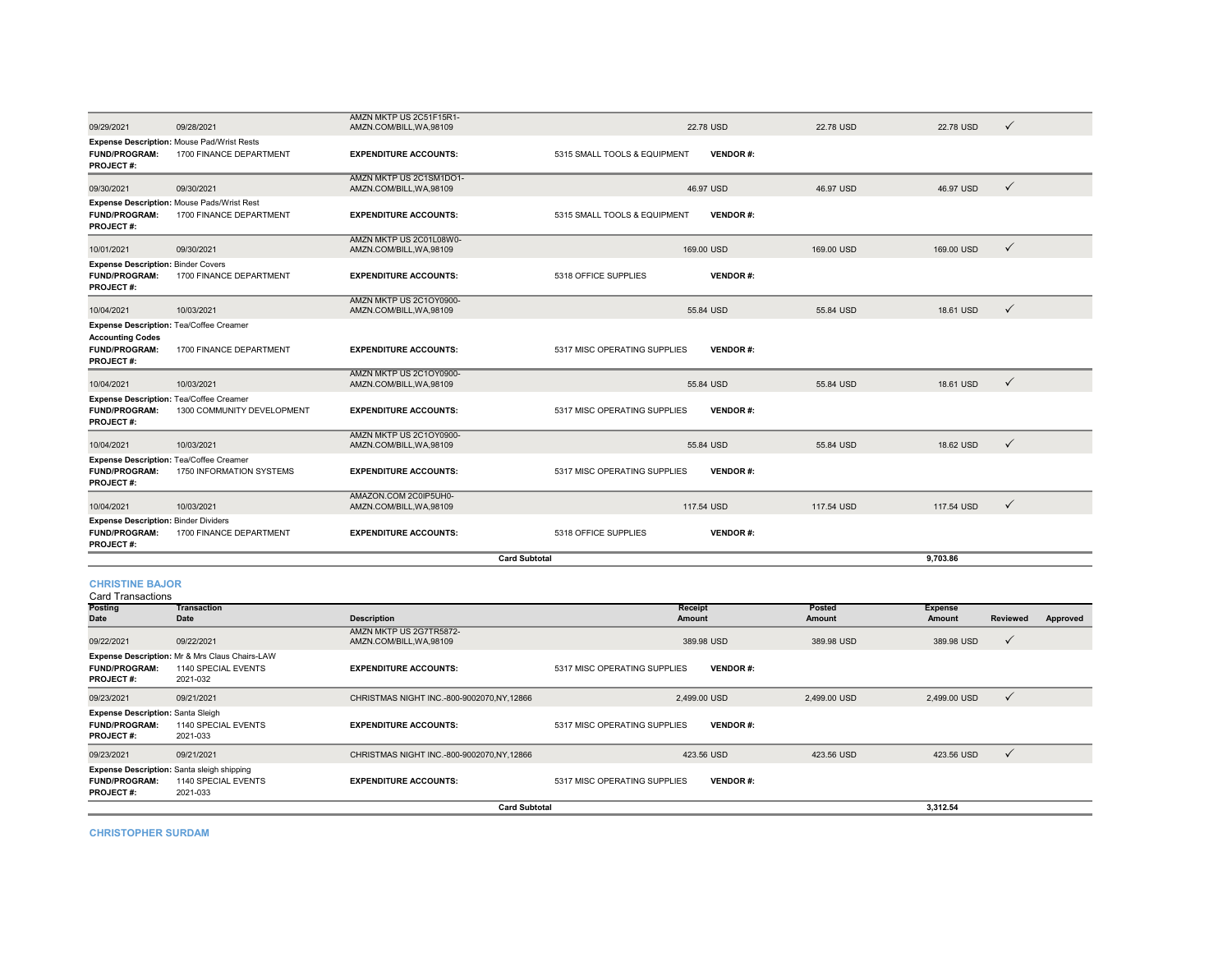| <b>Card Transactions</b> |
|--------------------------|
|                          |

| Posting                                                                                | <b>Transaction</b>                                                  |                                                    | Receipt                                         | Posted       | <b>Expense</b> |                 |          |
|----------------------------------------------------------------------------------------|---------------------------------------------------------------------|----------------------------------------------------|-------------------------------------------------|--------------|----------------|-----------------|----------|
| <b>Date</b>                                                                            | Date                                                                | <b>Description</b>                                 | Amount                                          | Amount       | Amount         | <b>Reviewed</b> | Approved |
| 09/22/2021                                                                             | 09/21/2021                                                          | MUTUAL ACE HARDWARE-BU-BUFFALO<br>GROVE, IL, 60085 | 18.99 USD                                       | 18.99 USD    | 18.99 USD      | $\checkmark$    |          |
| <b>Expense Description: Flagpole rope</b>                                              |                                                                     |                                                    |                                                 |              |                |                 |          |
| <b>FUND/PROGRAM:</b><br><b>PROJECT#:</b>                                               | 1430 FORESTRY DIVISION                                              | <b>EXPENDITURE ACCOUNTS:</b>                       | 5311 BLDG/GROUNDS MAINTENANCE VENDOR #:         |              |                |                 |          |
| 09/27/2021                                                                             | 09/23/2021                                                          | THE HOME DEPOT #1913-MT<br>PROSPECT, IL, 600560000 | 47.96 USD                                       | 47.96 USD    | 47.96 USD      | $\checkmark$    |          |
| <b>Expense Description: Ratchet Straps</b><br><b>FUND/PROGRAM:</b><br><b>PROJECT#:</b> | 1430 FORESTRY DIVISION                                              | <b>EXPENDITURE ACCOUNTS:</b>                       | 5315 SMALL TOOLS & EQUIPMENT<br><b>VENDOR#:</b> |              |                |                 |          |
| 09/29/2021                                                                             | 09/28/2021                                                          | ZORO TOOLS INC-855-2899676,IL,60089                | 147.91 USD                                      | 147.91 USD   | 147.91 USD     | $\checkmark$    |          |
| Expense Description: Ball Valves, Strainer<br><b>FUND/PROGRAM:</b><br><b>PROJECT#:</b> | 1420 STREETS DIVISION                                               | <b>EXPENDITURE ACCOUNTS:</b>                       | 5311 BLDG/GROUNDS MAINTENANCE VENDOR #:         |              |                |                 |          |
| 09/30/2021                                                                             | 09/29/2021                                                          | ZORO TOOLS INC-855-2899676,IL,60089                | 126.02 USD                                      | 126.02 USD   | 126.02 USD     | $\checkmark$    |          |
| <b>Expense Description: Pump Hose</b><br><b>FUND/PROGRAM:</b><br><b>PROJECT#:</b>      | 1420 STREETS DIVISION                                               | <b>EXPENDITURE ACCOUNTS:</b>                       | 5311 BLDG/GROUNDS MAINTENANCE VENDOR #:         |              |                |                 |          |
| 10/01/2021                                                                             | 09/29/2021                                                          | BUSHNELL INCORPORATED-DES PLAINES, IL, 60018       | 311.16 USD                                      | 311.16 USD   | 311.16 USD     | $\checkmark$    |          |
| <b>FUND/PROGRAM:</b><br><b>PROJECT#:</b>                                               | Expense Description: Liquid tank equipment<br>1420 STREETS DIVISION | <b>EXPENDITURE ACCOUNTS:</b>                       | 5311 BLDG/GROUNDS MAINTENANCE VENDOR #:         |              |                |                 |          |
| 10/04/2021                                                                             | 10/01/2021                                                          | TRAFFICSAFETYSTORE.COM-6107010844.PA.19380         | 2.675.76 USD                                    | 2.675.76 USD | 2.675.76 USD   | $\checkmark$    |          |
| <b>Expense Description: Barricades</b><br><b>FUND/PROGRAM:</b><br><b>PROJECT#:</b>     | 1420 STREETS DIVISION                                               | <b>EXPENDITURE ACCOUNTS:</b>                       | 5315 SMALL TOOLS & EQUIPMENT<br><b>VENDOR#:</b> |              |                |                 |          |
| <b>Card Subtotal</b><br>3.327.80                                                       |                                                                     |                                                    |                                                 |              |                |                 |          |

#### **CONNIE WEBER**

| <b>Card Transactions</b>                    |                                           |                                                |                              |                 |               |                |                 |          |
|---------------------------------------------|-------------------------------------------|------------------------------------------------|------------------------------|-----------------|---------------|----------------|-----------------|----------|
| <b>Posting</b>                              | <b>Transaction</b>                        |                                                | Receipt                      |                 | Posted        | <b>Expense</b> |                 |          |
| <b>Date</b>                                 | Date                                      | <b>Description</b>                             | Amount                       |                 | <b>Amount</b> | <b>Amount</b>  | <b>Reviewed</b> | Approved |
|                                             | Expense Description: JANET/CHRISTIE CLASS |                                                |                              |                 |               |                |                 |          |
| <b>FUND/PROGRAM:</b>                        | 1300 COMMUNITY DEVELOPMENT                | <b>EXPENDITURE ACCOUNTS:</b>                   | 5205 CONFERENCES & MEETINGS  | <b>VENDOR#:</b> |               |                |                 |          |
| <b>PROJECT#:</b>                            |                                           |                                                |                              |                 |               |                |                 |          |
|                                             |                                           | AMAZON.COM 2G7V31DB1-                          |                              |                 |               |                |                 |          |
| 09/17/2021                                  | 09/16/2021                                | AMZN.COM/BILL, WA, 98109                       |                              | 35.70 USD       | 35.70 USD     | 35.70 USD      | $\checkmark$    |          |
| Expense Description: OFFICE SUPPLIES        |                                           |                                                |                              |                 |               |                |                 |          |
| <b>FUND/PROGRAM:</b>                        | 1300 COMMUNITY DEVELOPMENT                | <b>EXPENDITURE ACCOUNTS:</b>                   | 5317 MISC OPERATING SUPPLIES | <b>VENDOR#:</b> |               |                |                 |          |
| <b>PROJECT#:</b>                            |                                           |                                                |                              |                 |               |                |                 |          |
|                                             |                                           | AMAZON.COM 2G9GJ3DP1-                          |                              |                 |               |                |                 |          |
| 09/17/2021                                  | 09/16/2021                                | AMZN.COM/BILL, WA, 98109                       |                              | 6.69 USD        | 6.69 USD      | 6.69 USD       | $\checkmark$    |          |
| <b>Expense Description: OFFICE SUPPLIES</b> |                                           |                                                |                              |                 |               |                |                 |          |
| <b>FUND/PROGRAM:</b>                        | 1300 COMMUNITY DEVELOPMENT                | <b>EXPENDITURE ACCOUNTS:</b>                   | 5317 MISC OPERATING SUPPLIES | <b>VENDOR#:</b> |               |                |                 |          |
| PROJECT#:                                   |                                           |                                                |                              |                 |               |                |                 |          |
|                                             |                                           |                                                |                              |                 |               |                |                 |          |
| 10/01/2021                                  | 09/30/2021                                | STARVED ROCK LODGE N C-815-667-4211, IL, 61348 |                              | 188.09 USD      | 188.09 USD    | 188.09 USD     | $\checkmark$    |          |
| <b>Expense Description: Adam/Conference</b> |                                           |                                                |                              |                 |               |                |                 |          |
| <b>FUND/PROGRAM:</b>                        | 1300 COMMUNITY DEVELOPMENT                | <b>EXPENDITURE ACCOUNTS:</b>                   | 5205 CONFERENCES & MEETINGS  | <b>VENDOR#:</b> |               |                |                 |          |
| PROJECT#:                                   |                                           |                                                |                              |                 |               |                |                 |          |
|                                             |                                           | ILLINOIS ENVIRONMENTAL-309-669-9222,IL,61107-  |                              |                 |               |                |                 |          |
| 10/01/2021                                  | 10/01/2021                                | 2632                                           |                              | 150.00 USD      | 150,00 USD    | 150,00 USD     | $\checkmark$    |          |
|                                             |                                           |                                                |                              |                 |               |                |                 |          |

**Expense Description:** STEVE/CONFERENCE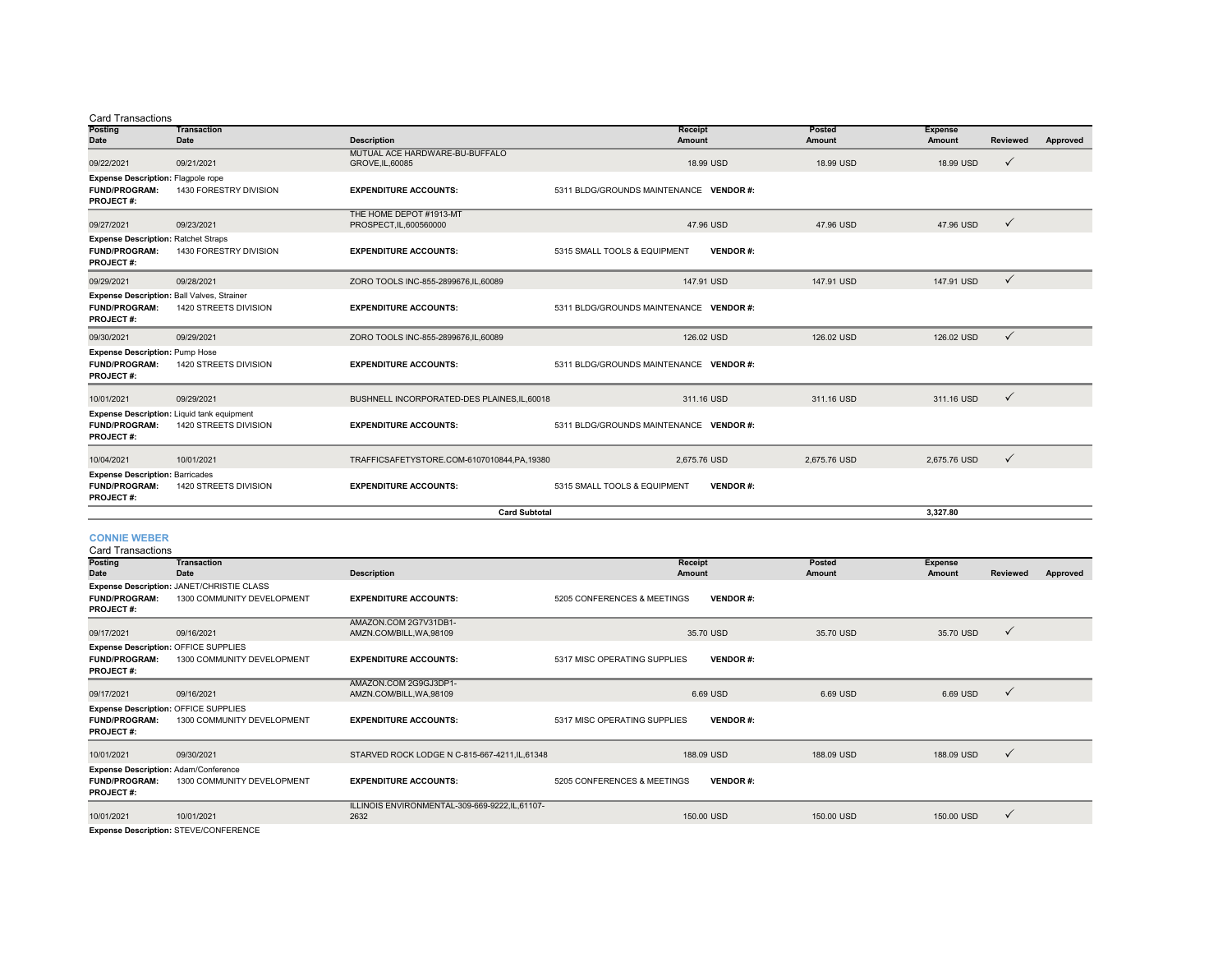#### **FUND/PROGRAM:** 1300 COMMUNITY DEVELOPMENT**PROJECT #:**

|                                                                                        | <b>Card Subtotal</b>       |                                                     |                          |                   | 1,080.48                |                          |              |          |  |
|----------------------------------------------------------------------------------------|----------------------------|-----------------------------------------------------|--------------------------|-------------------|-------------------------|--------------------------|--------------|----------|--|
| <b>CRAIG MILLER</b><br><b>Card Transactions</b>                                        |                            |                                                     |                          |                   |                         |                          |              |          |  |
| Posting<br>Date                                                                        | <b>Transaction</b><br>Date | <b>Description</b>                                  |                          | Receipt<br>Amount | Posted<br><b>Amount</b> | <b>Expense</b><br>Amount | Reviewed     | Approved |  |
| 09/10/2021                                                                             | 09/09/2021                 | AWG 2539-WHEELING, IL, 60090                        |                          | 129.31 USD        | 129.31 USD              | 129.31 USD               | $\checkmark$ |          |  |
| Expense Description: shop welding gas<br><b>FUND/PROGRAM:</b><br><b>PROJECT#:</b>      | 1240 FLEET SERVICES        | <b>EXPENDITURE ACCOUNTS:</b>                        | 5303 CHEMICALS           | <b>VENDOR#:</b>   |                         |                          |              |          |  |
| 09/13/2021                                                                             | 09/10/2021                 | EL COR INDUSTRIES INC-PROSPECT HEIG, IL, 60070      |                          | 46.42 USD         | 46.42 USD               | 46.42 USD                | $\checkmark$ |          |  |
| Expense Description: bolts for lightbar<br><b>FUND/PROGRAM:</b><br>PROJECT#:           | 4100 WATER DIVISION        | <b>EXPENDITURE ACCOUNTS:</b>                        | 5310 VEHICLE MAINTENANCE | <b>VENDOR#:</b>   |                         |                          |              |          |  |
| 09/15/2021                                                                             | 09/14/2021                 | MUTUAL ACE HARDWARE-BU-BUFFALO<br>GROVE, IL, 60085  |                          | 5.99 USD          | 5.99 USD                | 5.99 USD                 | $\checkmark$ |          |  |
| Expense Description: battery for k9 remote<br><b>FUND/PROGRAM:</b><br><b>PROJECT#:</b> | 2100 POLICE DEPARTMENT     | <b>EXPENDITURE ACCOUNTS:</b>                        | 5310 VEHICLE MAINTENANCE | <b>VENDOR#:</b>   |                         |                          |              |          |  |
| 09/20/2021                                                                             | 09/16/2021                 | EL COR INDUSTRIES INC-PROSPECT HEIG,IL,60070        |                          | 301.15 USD        | 301.15 USD              | 301.15 USD               | $\checkmark$ |          |  |
| Expense Description: police set up<br><b>FUND/PROGRAM:</b><br><b>PROJECT#:</b>         | 2100 POLICE DEPARTMENT     | <b>EXPENDITURE ACCOUNTS:</b>                        | 5310 VEHICLE MAINTENANCE | <b>VENDOR#:</b>   |                         |                          |              |          |  |
| 09/20/2021                                                                             | 09/16/2021                 | EL COR INDUSTRIES INC-PROSPECT HEIG, IL, 60070      |                          | 149.40 USD        | 149.40 USD              | 149.40 USD               | $\checkmark$ |          |  |
| Expense Description: bolts and nuts<br><b>FUND/PROGRAM:</b><br>PROJECT#:               | 1220 BUILDING SERVICES     | <b>EXPENDITURE ACCOUNTS:</b>                        | 5310 VEHICLE MAINTENANCE | <b>VENDOR#:</b>   |                         |                          |              |          |  |
| 09/20/2021                                                                             | 09/16/2021                 | EL COR INDUSTRIES INC-PROSPECT HEIG, IL, 60070      |                          | 161.10 USD        | 161.10 USD              | 161.10 USD               | $\checkmark$ |          |  |
| <b>Expense Description: solvents</b><br><b>FUND/PROGRAM:</b><br><b>PROJECT#:</b>       | 1240 FLEET SERVICES        | <b>EXPENDITURE ACCOUNTS:</b>                        | 5303 CHEMICALS           | <b>VENDOR#:</b>   |                         |                          |              |          |  |
| 09/20/2021                                                                             | 09/17/2021                 | CROWDER SUPPLY CO-3034335144,CO,80022               |                          | 347.70 USD        | 347.70 USD              | 347.70 USD               | $\checkmark$ |          |  |
| Expense Description: 176 recoil starter<br><b>FUND/PROGRAM:</b><br>PROJECT#:           | 1420 STREETS DIVISION      | <b>EXPENDITURE ACCOUNTS:</b>                        | 5310 VEHICLE MAINTENANCE | <b>VENDOR#:</b>   |                         |                          |              |          |  |
| 09/20/2021                                                                             | 09/17/2021                 | AUTOZONE #3569-WHEELING,IL,60090                    |                          | 89.98 USD         | 89.98 USD               | 89.98 USD                | $\checkmark$ |          |  |
| Expense Description: ball joints 928<br>FUND/PROGRAM:<br>PROJECT#:                     | 4200 SEWER DIVISION        | <b>EXPENDITURE ACCOUNTS:</b>                        | 5310 VEHICLE MAINTENANCE | <b>VENDOR#:</b>   |                         |                          |              |          |  |
| 09/20/2021                                                                             | 09/17/2021                 | AUTOZONE #3569-WHEELING,IL,60090                    |                          | 53.08 USD         | 53.08 USD               | 53.08 USD                | $\checkmark$ |          |  |
| Expense Description: u joint 820<br><b>FUND/PROGRAM:</b><br><b>PROJECT#:</b>           | 4100 WATER DIVISION        | <b>EXPENDITURE ACCOUNTS:</b>                        | 5310 VEHICLE MAINTENANCE | <b>VENDOR#:</b>   |                         |                          |              |          |  |
| 09/21/2021                                                                             | 09/20/2021                 | AUTOZONE #3569-WHEELING,IL,60090                    |                          | 11.09 USD         | 11.09 USD               | 11.09 USD                | $\checkmark$ |          |  |
| Expense Description: hardware kit 928<br><b>FUND/PROGRAM:</b><br>PROJECT#:             | 4200 SEWER DIVISION        | <b>EXPENDITURE ACCOUNTS:</b>                        | 5310 VEHICLE MAINTENANCE | <b>VENDOR#:</b>   |                         |                          |              |          |  |
| 09/23/2021                                                                             | 09/22/2021                 | AMZN MKTP US 2C5GQ4C70-<br>AMZN.COM/BILL, WA, 98109 |                          | 22.98 USD         | 22.98 USD               | 22.98 USD                |              |          |  |

**Expense Description:** tire stems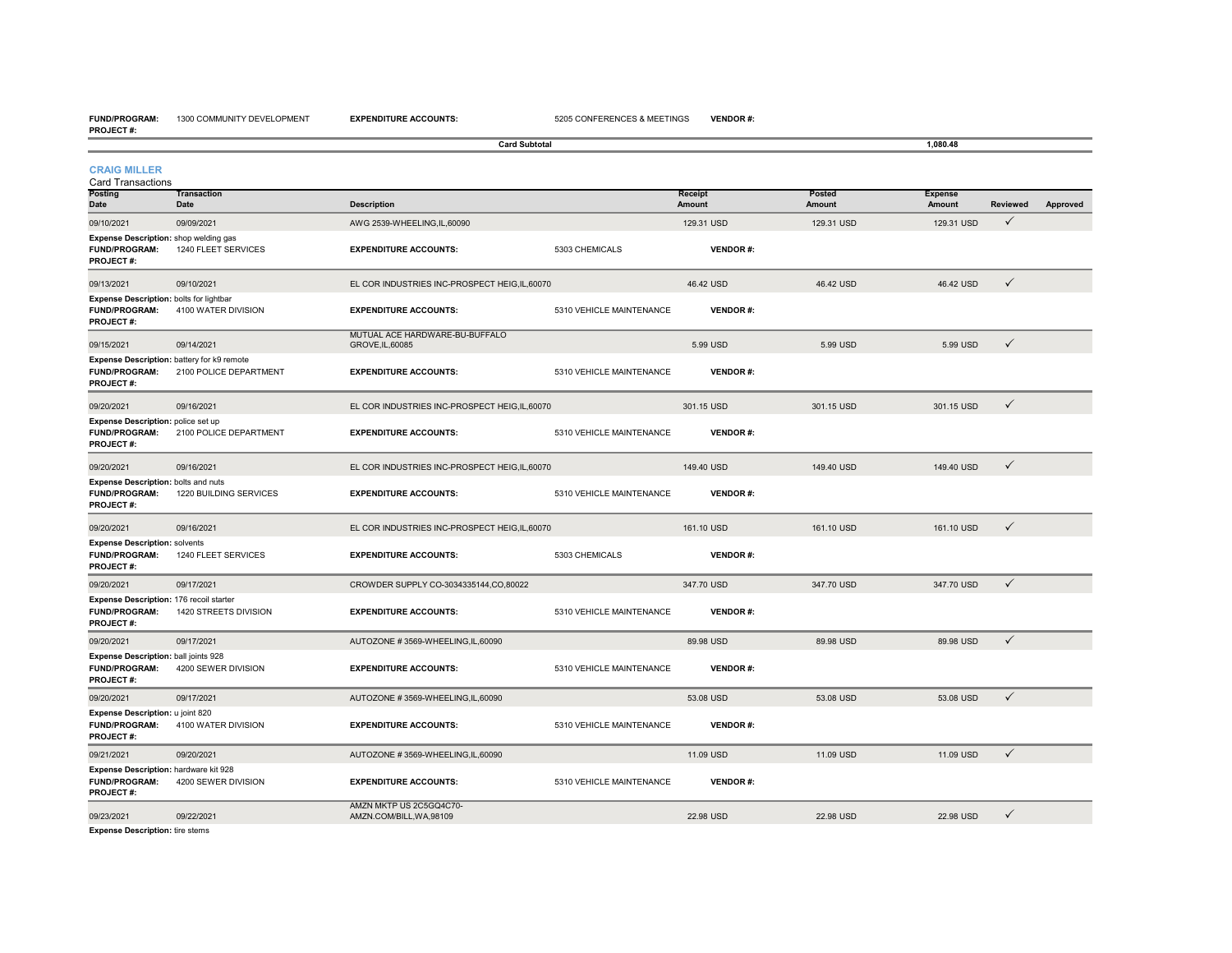| <b>FUND/PROGRAM:</b><br><b>PROJECT#:</b>                                           | 1240 FLEET SERVICES                                                     | <b>EXPENDITURE ACCOUNTS:</b>                        | 5317 MISC OPERATING SUPPLIES | <b>VENDOR#:</b> |               |               |              |
|------------------------------------------------------------------------------------|-------------------------------------------------------------------------|-----------------------------------------------------|------------------------------|-----------------|---------------|---------------|--------------|
| 09/23/2021                                                                         | 09/22/2021                                                              | AMZN MKTP US 2G8VH4QH2-<br>AMZN.COM/BILL, WA, 98109 |                              | 45.97 USD       | 45.97 USD     | 45.97 USD     | $\checkmark$ |
| Expense Description: storage cab<br><b>FUND/PROGRAM:</b><br>PROJECT#:              | 1240 FLEET SERVICES                                                     | <b>EXPENDITURE ACCOUNTS:</b>                        | 5317 MISC OPERATING SUPPLIES | <b>VENDOR#:</b> |               |               |              |
| 09/23/2021                                                                         | 09/22/2021                                                              | BUCKEYE POWER SALES CO-6147514515, OH, 43110        |                              | 1,602.65 USD    | 1,602.65 USD  | 1,602.65 USD  | ✓            |
| Expense Description: radiator sta 42 gen<br><b>FUND/PROGRAM:</b><br>PROJECT#:      | 1220 BUILDING SERVICES                                                  | <b>EXPENDITURE ACCOUNTS:</b>                        | 5310 VEHICLE MAINTENANCE     | <b>VENDOR#:</b> |               |               |              |
| 09/27/2021                                                                         | 09/26/2021                                                              | AMZN MKTP US 2C04P7T70-<br>AMZN.COM/BILL, WA, 98109 |                              | 64.23 USD       | 64.23 USD     | 64.23 USD     | $\checkmark$ |
| <b>Expense Description: clips</b><br><b>FUND/PROGRAM:</b><br><b>PROJECT#:</b>      | 4100 WATER DIVISION                                                     | <b>EXPENDITURE ACCOUNTS:</b>                        | 5310 VEHICLE MAINTENANCE     | <b>VENDOR#:</b> |               |               |              |
| 09/30/2021                                                                         | 09/29/2021                                                              | AMAZON.COM 2C6423342-<br>AMZN.COM/BILL, WA, 98109   |                              | 435.56 USD      | 435.56 USD    | 435.56 USD    | $\checkmark$ |
| FUND/PROGRAM:<br><b>PROJECT#:</b>                                                  | Expense Description: stream lights for squads<br>2100 POLICE DEPARTMENT | <b>EXPENDITURE ACCOUNTS:</b>                        | 5310 VEHICLE MAINTENANCE     | <b>VENDOR#:</b> |               |               |              |
| 10/04/2021                                                                         | 09/30/2021                                                              | EL COR INDUSTRIES INC-PROSPECT HEIG, IL, 60070      |                              | 600.24 USD      | 600.24 USD    | 600.24 USD    | $\checkmark$ |
| Expense Description: 143 fittings for hyd<br><b>FUND/PROGRAM:</b><br>PROJECT#:     | 1420 STREETS DIVISION                                                   | <b>EXPENDITURE ACCOUNTS:</b>                        | 5310 VEHICLE MAINTENANCE     | <b>VENDOR#:</b> |               |               |              |
| 10/04/2021                                                                         | 09/30/2021                                                              | EL COR INDUSTRIES INC-PROSPECT HEIG, IL, 60070      |                              | 71.55 USD       | 71.55 USD     | 71.55 USD     | $\checkmark$ |
| <b>Expense Description: chemicals</b><br><b>FUND/PROGRAM:</b><br><b>PROJECT#:</b>  | 1240 FLEET SERVICES                                                     | <b>EXPENDITURE ACCOUNTS:</b>                        | 5317 MISC OPERATING SUPPLIES | <b>VENDOR#:</b> |               |               |              |
| 10/04/2021                                                                         | 09/30/2021                                                              | EL COR INDUSTRIES INC-PROSPECT HEIG, IL, 60070      |                              | 325.43 USD      | 325.43 USD    | 325.43 USD    | $\checkmark$ |
| Expense Description: disposable gloves<br><b>FUND/PROGRAM:</b><br><b>PROJECT#:</b> | 1240 FLEET SERVICES                                                     | <b>EXPENDITURE ACCOUNTS:</b>                        | 5319 PROTECTIVE CLOTHING     | <b>VENDOR#:</b> |               |               |              |
| 10/04/2021                                                                         | 09/30/2021                                                              | EL COR INDUSTRIES INC-PROSPECT HEIG.IL.60070        |                              | 188,00 USD      | 188,00 USD    | 188,00 USD    | $\checkmark$ |
| <b>Expense Description: led lights</b><br><b>FUND/PROGRAM:</b><br><b>PROJECT#:</b> | 4100 WATER DIVISION                                                     | <b>EXPENDITURE ACCOUNTS:</b>                        | 5310 VEHICLE MAINTENANCE     | <b>VENDOR#:</b> |               |               |              |
| 10/04/2021                                                                         | 10/01/2021                                                              | AUTOZONE #3569-WHEELING,IL,60090                    |                              | $(16.79)$ USD   | $(16.79)$ USD | $(16.79)$ USD | $\checkmark$ |
| Expense Description: 820 u joint wrong<br><b>FUND/PROGRAM:</b><br>PROJECT#:        | 4100 WATER DIVISION                                                     | <b>EXPENDITURE ACCOUNTS:</b>                        | 5310 VEHICLE MAINTENANCE     | <b>VENDOR#:</b> |               |               |              |
| 10/04/2021                                                                         | 10/01/2021                                                              | AUTOZONE #3569-WHEELING.IL.60090                    |                              | $(10.00)$ USD   | $(10.00)$ USD | $(10.00)$ USD | $\checkmark$ |
| Expense Description: batt core ref<br><b>FUND/PROGRAM:</b><br>PROJECT#:            | 1420 STREETS DIVISION                                                   | <b>EXPENDITURE ACCOUNTS:</b>                        | 5310 VEHICLE MAINTENANCE     | <b>VENDOR#:</b> |               |               |              |
| 10/04/2021                                                                         | 10/01/2021                                                              | AUTOZONE #3569-WHEELING,IL,60090                    |                              | $(10.00)$ USD   | $(10.00)$ USD | $(10.00)$ USD | $\checkmark$ |
| Expense Description: batt core ref<br><b>FUND/PROGRAM:</b><br>PROJECT#:            | 1420 STREETS DIVISION                                                   | <b>EXPENDITURE ACCOUNTS:</b>                        | 5310 VEHICLE MAINTENANCE     | <b>VENDOR#:</b> |               |               |              |
|                                                                                    |                                                                         | <b>Card Subtotal</b>                                |                              |                 |               | 4,615.04      |              |

**DERRYL SHAPIRO**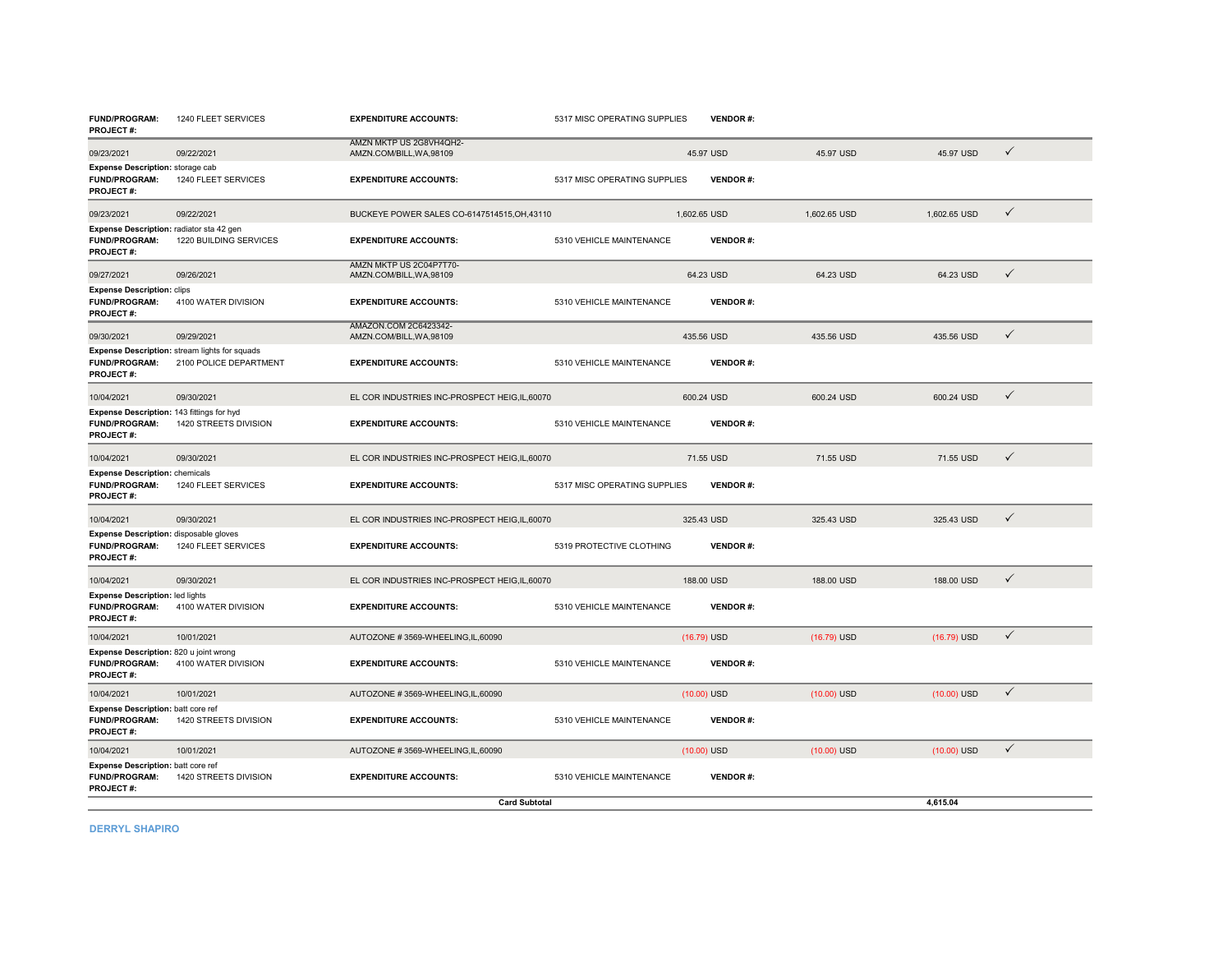Card Transactions

| Posting<br>Date                                                                           | <b>Transaction</b><br>Date                                                     | <b>Description</b>                                  | <b>Receipt</b><br>Amount      |                 | Posted<br>Amount | <b>Expense</b><br>Amount | <b>Reviewed</b> | Approved |
|-------------------------------------------------------------------------------------------|--------------------------------------------------------------------------------|-----------------------------------------------------|-------------------------------|-----------------|------------------|--------------------------|-----------------|----------|
| 09/10/2021                                                                                | 09/09/2021                                                                     | RICOH USA, INC-8005650283, PA, 19355                |                               | 2,114.18 USD    | 2,114.18 USD     | 393.79 USD               | $\checkmark$    |          |
| <b>FUND/PROGRAM:</b><br><b>PROJECT#:</b>                                                  | Expense Description: Copies ADM June-Aug 2021<br>1600 ADMIN & BOT              | <b>EXPENDITURE ACCOUNTS:</b>                        | 5220 MAINT OFF/SPEC EQUIPMENT | <b>VENDOR#:</b> |                  |                          |                 |          |
| 09/10/2021                                                                                | 09/09/2021                                                                     | RICOH USA, INC-8005650283, PA, 19355                |                               | 2,114.18 USD    | 2,114.18 USD     | 84.10 USD                | $\checkmark$    |          |
| <b>FUND/PROGRAM:</b><br><b>PROJECT#:</b>                                                  | Expense Description: Copies FIRE June-Aug 2021<br>2200 FIRE DEPARTMENT         | <b>EXPENDITURE ACCOUNTS:</b>                        | 5220 MAINT OFF/SPEC EQUIPMENT | <b>VENDOR#:</b> |                  |                          |                 |          |
| 09/10/2021                                                                                | 09/09/2021                                                                     | RICOH USA, INC-8005650283, PA, 19355                |                               | 2,114.18 USD    | 2,114.18 USD     | 496.14 USD               | $\checkmark$    |          |
| <b>FUND/PROGRAM:</b><br><b>PROJECT#:</b>                                                  | Expense Description: Copies PW June-Aug 2021<br>1500 PUBLIC WORKS ADMINISTRATI | <b>EXPENDITURE ACCOUNTS:</b>                        | 5220 MAINT OFF/SPEC EQUIPMENT | <b>VENDOR#:</b> |                  |                          |                 |          |
| 09/10/2021                                                                                | 09/09/2021                                                                     | RICOH USA, INC-8005650283, PA, 19355                |                               | 2,114.18 USD    | 2,114.18 USD     | 358,79 USD               | $\checkmark$    |          |
| <b>FUND/PROGRAM:</b><br><b>PROJECT#:</b>                                                  | Expense Description: Copies FIN June-Aug 2021<br>1700 FINANCE DEPARTMENT       | <b>EXPENDITURE ACCOUNTS:</b>                        | 5220 MAINT OFF/SPEC EQUIPMENT | <b>VENDOR#:</b> |                  |                          |                 |          |
| 09/10/2021                                                                                | 09/09/2021                                                                     | RICOH USA, INC-8005650283, PA, 19355                |                               | 2,114.18 USD    | 2,114.18 USD     | 350.62 USD               | $\checkmark$    |          |
| <b>FUND/PROGRAM:</b><br><b>PROJECT#:</b>                                                  | Expense Description: Copies CD June-Aug 2021<br>1300 COMMUNITY DEVELOPMENT     | <b>EXPENDITURE ACCOUNTS:</b>                        | 5220 MAINT OFF/SPEC EQUIPMENT | <b>VENDOR#:</b> |                  |                          |                 |          |
| 09/10/2021                                                                                | 09/09/2021                                                                     | RICOH USA, INC-8005650283, PA.19355                 |                               | 2.114.18 USD    | 2.114.18 USD     | 50.07 USD                | $\checkmark$    |          |
| <b>FUND/PROGRAM:</b><br><b>PROJECT#:</b>                                                  | Expense Description: Copies CD June-Aug 2021<br>1300 COMMUNITY DEVELOPMENT     | <b>EXPENDITURE ACCOUNTS:</b>                        | 5220 MAINT OFF/SPEC EQUIPMENT | <b>VENDOR#:</b> |                  |                          |                 |          |
| 09/10/2021                                                                                | 09/09/2021                                                                     | RICOH USA, INC-8005650283, PA.19355                 |                               | 2.114.18 USD    | 2.114.18 USD     | 5.56 USD                 | $\checkmark$    |          |
| <b>FUND/PROGRAM:</b><br><b>PROJECT#:</b>                                                  | Expense Description: Copies IT June-Aug 2021<br>1750 INFORMATION SYSTEMS       | <b>EXPENDITURE ACCOUNTS:</b>                        | 5220 MAINT OFF/SPEC EQUIPMENT | <b>VENDOR#:</b> |                  |                          |                 |          |
| 09/10/2021                                                                                | 09/09/2021                                                                     | RICOH USA, INC-8005650283, PA, 19355                |                               | 2,114.18 USD    | 2,114.18 USD     | 375.11 USD               | $\checkmark$    |          |
| <b>FUND/PROGRAM:</b><br><b>PROJECT#:</b>                                                  | Expense Description: Copies PD REC June-Aug 21<br>2100 POLICE DEPARTMENT       | <b>EXPENDITURE ACCOUNTS:</b>                        | 5220 MAINT OFF/SPEC EQUIPMENT | <b>VENDOR#:</b> |                  |                          |                 |          |
| 09/13/2021                                                                                | 09/10/2021                                                                     | MALWAREBYTES-408-852-4338,CA,95113                  |                               | 2,500.00 USD    | 2,500.00 USD     | 625.00 USD               | $\checkmark$    |          |
| <b>FUND/PROGRAM:</b><br><b>PROJECT#:</b>                                                  | Expense Description: Support '21 Malwarebytes<br>1750 INFORMATION SYSTEMS      | <b>EXPENDITURE ACCOUNTS:</b>                        | 5327 IS MISC SOFTWARE         | <b>VENDOR#:</b> |                  |                          |                 |          |
| 09/13/2021                                                                                | 09/10/2021                                                                     | MALWAREBYTES-408-852-4338,CA,95113                  |                               | 2,500.00 USD    | 2,500.00 USD     | 1,875.00 USD             | $\checkmark$    |          |
| <b>FUND/PROGRAM:</b><br><b>PROJECT#:</b>                                                  | Expense Description: Support '22 Malwarebytes<br>1750 INFORMATION SYSTEMS      | <b>EXPENDITURE ACCOUNTS:</b>                        | 5327 IS MISC SOFTWARE         | <b>VENDOR#:</b> |                  |                          |                 |          |
| 09/15/2021                                                                                | 09/14/2021                                                                     | AMZN MKTP US 2G0HJ4V70-<br>AMZN.COM/BILL, WA, 98109 |                               | 139.00 USD      | 139.00 USD       | 139.00 USD               | ✓               |          |
| Expense Description: ID Printer Ribbon<br><b>FUND/PROGRAM:</b><br>PROJECT#:               | 1750 INFORMATION SYSTEMS                                                       | <b>EXPENDITURE ACCOUNTS:</b>                        | 5313 IS MISC EQPT & SUPPLIES  | <b>VENDOR#:</b> |                  |                          |                 |          |
| 09/15/2021                                                                                | 09/14/2021                                                                     | DUO COM-866-760-4247, MI, 48104                     |                               | 20.00 USD       | 20.00 USD        | 20.00 USD                | $\checkmark$    |          |
| <b>Expense Description: Additional Pushes</b><br><b>FUND/PROGRAM:</b><br><b>PROJECT#:</b> | 1750 INFORMATION SYSTEMS                                                       | <b>EXPENDITURE ACCOUNTS:</b>                        | 5313 IS MISC EQPT & SUPPLIES  | <b>VENDOR#:</b> |                  |                          |                 |          |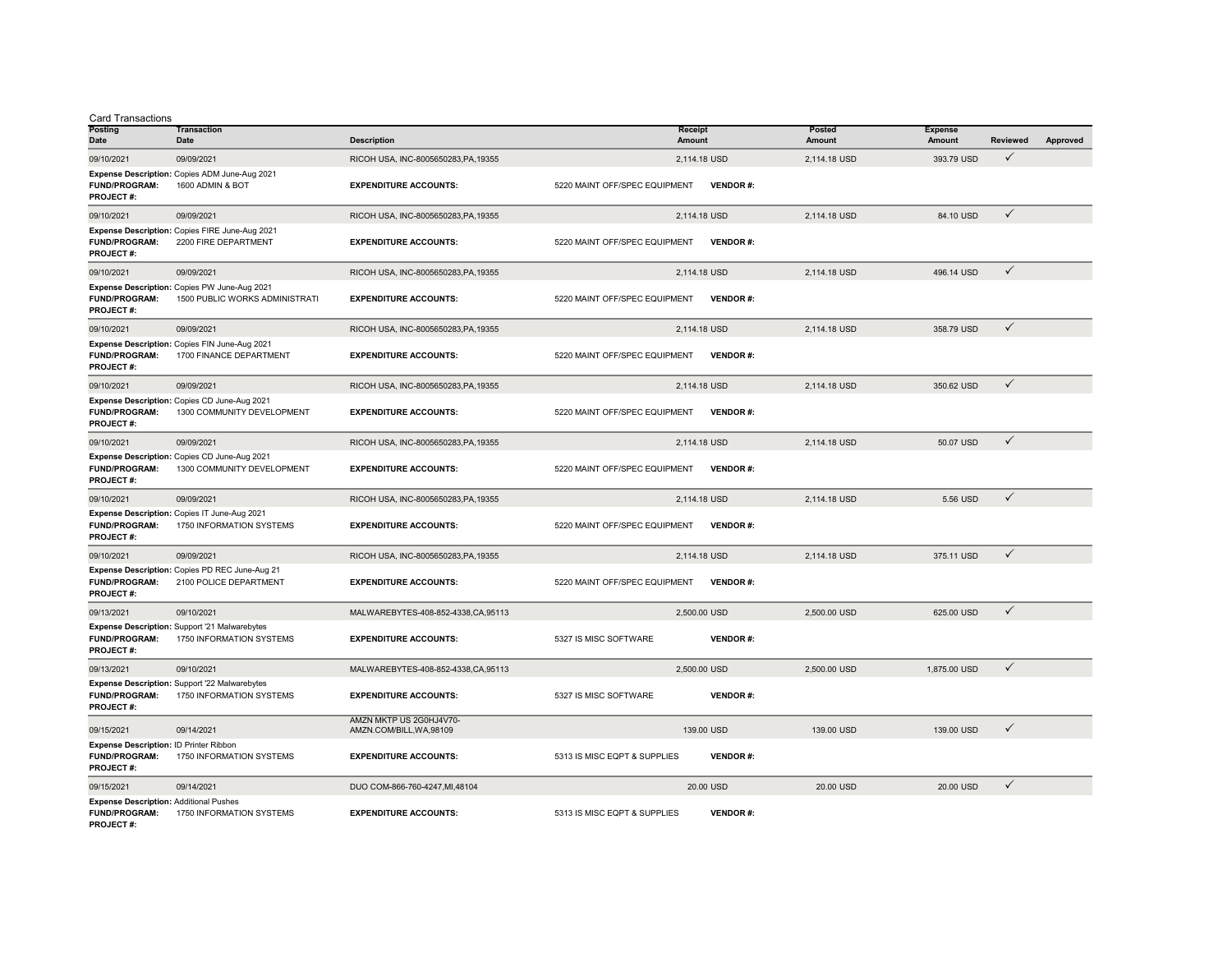|                                                                                  | <b>Card Subtotal</b>                                                       |                                                     |                                |                 | 8.567.32     |              |
|----------------------------------------------------------------------------------|----------------------------------------------------------------------------|-----------------------------------------------------|--------------------------------|-----------------|--------------|--------------|
| <b>FUND/PROGRAM:</b><br><b>PROJECT#:</b>                                         | Expense Description: Cell Phone Case CD<br>1750 INFORMATION SYSTEMS        | <b>EXPENDITURE ACCOUNTS:</b>                        | 5207 IS SERV & MAINT AGREEMENT | <b>VENDOR#:</b> |              |              |
| 09/29/2021                                                                       | 09/29/2021                                                                 | AMZN MKTP US 2C80K5B41-<br>AMZN.COM/BILL, WA, 98109 | 14.99 USD                      | 14.99 USD       | 14.99 USD    | $\checkmark$ |
| Expense Description: CivicHR Web '22<br><b>FUND/PROGRAM:</b><br><b>PROJECT#:</b> | 1750 INFORMATION SYSTEMS                                                   | <b>EXPENDITURE ACCOUNTS:</b>                        | 5207 IS SERV & MAINT AGREEMENT | <b>VENDOR#:</b> |              |              |
| 09/29/2021                                                                       | 09/28/2021                                                                 | ICON ENTERPRISES INC-MANHATTAN.KS.66502             | 2,756.25 USD                   | 2,756.25 USD    | 1,607.81 USD | $\checkmark$ |
| Expense Description: CivicHR Web '21<br><b>FUND/PROGRAM:</b><br><b>PROJECT#:</b> | 1750 INFORMATION SYSTEMS                                                   | <b>EXPENDITURE ACCOUNTS:</b>                        | 5207 IS SERV & MAINT AGREEMENT | <b>VENDOR#:</b> |              |              |
| 09/29/2021                                                                       | 09/28/2021                                                                 | ICON ENTERPRISES INC-MANHATTAN.KS.66502             | 2.756.25 USD                   | 2,756.25 USD    | 1.148.44 USD | $\checkmark$ |
| Expense Description: Duo Token (20)<br><b>FUND/PROGRAM:</b><br><b>PROJECT#:</b>  | 1750 INFORMATION SYSTEMS                                                   | <b>EXPENDITURE ACCOUNTS:</b>                        | 5313 IS MISC EQPT & SUPPLIES   | <b>VENDOR#:</b> |              |              |
| 09/29/2021                                                                       | 09/28/2021                                                                 | CDW GOVT #L404701-800-808-4239, IL, 60061           | 933.00 USD                     | 933.00 USD      | 933.00 USD   | $\checkmark$ |
| <b>FUND/PROGRAM:</b><br><b>PROJECT#:</b>                                         | Expense Description: Cell Phone Chargers C-USB<br>1750 INFORMATION SYSTEMS | <b>EXPENDITURE ACCOUNTS:</b>                        | 5313 IS MISC EQPT & SUPPLIES   | <b>VENDOR#:</b> |              |              |
| 09/24/2021                                                                       | 09/23/2021                                                                 | AMZN MKTP US 2G5Y672X2-<br>AMZN.COM/BILL, WA, 98109 | 89.90 USD                      | 89.90 USD       | 89.90 USD    | $\checkmark$ |

**EDWARD WEGNER**

| Card Transactions                              |                            |                                          |                                         |                  |                          |              |          |
|------------------------------------------------|----------------------------|------------------------------------------|-----------------------------------------|------------------|--------------------------|--------------|----------|
| <b>Posting</b><br>Date                         | <b>Transaction</b><br>Date | <b>Description</b>                       | Receipt<br>Amount                       | Posted<br>Amount | <b>Expense</b><br>Amount | Reviewed     | Approved |
|                                                |                            |                                          |                                         |                  |                          |              |          |
| 09/16/2021                                     | 09/15/2021                 | FASTENAL COMPANY 01ILW-WHEELING.IL.60090 | 450.00 USD                              | 450.00 USD       | 450.00 USD               | $\mathbf v$  |          |
| <b>Expense Description: Nuts</b>               |                            |                                          |                                         |                  |                          |              |          |
| <b>FUND/PROGRAM:</b>                           | 4100 WATER DIVISION        | <b>EXPENDITURE ACCOUNTS:</b>             | 5344 WATER MAIN MAINTENANCE             | <b>VENDOR#:</b>  |                          |              |          |
| <b>PROJECT#:</b>                               |                            |                                          |                                         |                  |                          |              |          |
|                                                |                            | THE HOME DEPOT #1913-MT                  |                                         |                  |                          |              |          |
| 09/27/2021                                     | 09/23/2021                 | PROSPECT, IL, 600560000                  | 9.14 USD                                | 9.14 USD         | 9.14 USD                 | $\mathbf{v}$ |          |
| <b>Expense Description: Camps for CL2 pipe</b> |                            |                                          |                                         |                  |                          |              |          |
| <b>FUND/PROGRAM:</b>                           | 4100 WATER DIVISION        | <b>EXPENDITURE ACCOUNTS:</b>             | 5311 BLDG/GROUNDS MAINTENANCE VENDOR #: |                  |                          |              |          |
| <b>PROJECT#:</b>                               |                            |                                          |                                         |                  |                          |              |          |
|                                                | <b>Card Subtotal</b>       |                                          |                                         |                  |                          |              |          |

#### **ILEEN BRYER**

**Posting Date Transaction Date Description Receipt Amount Posted Amount Expense Amount Reviewed Approved** 09/10/2021 09/09/2021 SAMSCLUB #6228-VERNON HILLS,IL,60061 209.94 USD 209.94 USD 209.94 USD **FUND/PROGRAM:** 2200 FIRE DEPARTMENT**EXPENDITURE ACCOUNTS:** 5318 OFFICE SUPPLIES **VENDOR #: PROJECT #:** 09/13/2021 09/09/2021 SAMSCLUB.COM-888-746-7726,AR,72712 71.60 USD 71.60 USD 71.60 USD **FUND/PROGRAM:** 2200 FIRE DEPARTMENT **EXPENDITURE ACCOUNTS:** 5105 LOCAL TRAINING & MEETINGS **VENDOR #: PROJECT #:** 09/16/2021 09/14/2021 THE HOME DEPOT #1913-MT - της πουτικές του καταστού του καταστού του του του του θεί του θεί του θεί του θεί του θεί του θεί του θεί τ<br>Προσερες της προσερες του θεί του θεί του θεί του θεί του θεί του θεί του θεί του θεί του θεί του θεί του θεί **FUND/PROGRAM:** 2200 FIRE DEPARTMENT **EXPENDITURE ACCOUNTS:** 5311 BLDG/GROUNDS MAINTENANCE **VENDOR #:** Card Transactions **Expense Description:** Office Supplies **Expense Description:** Rehab Supplies **Expense Description:** Building Supplies sta 23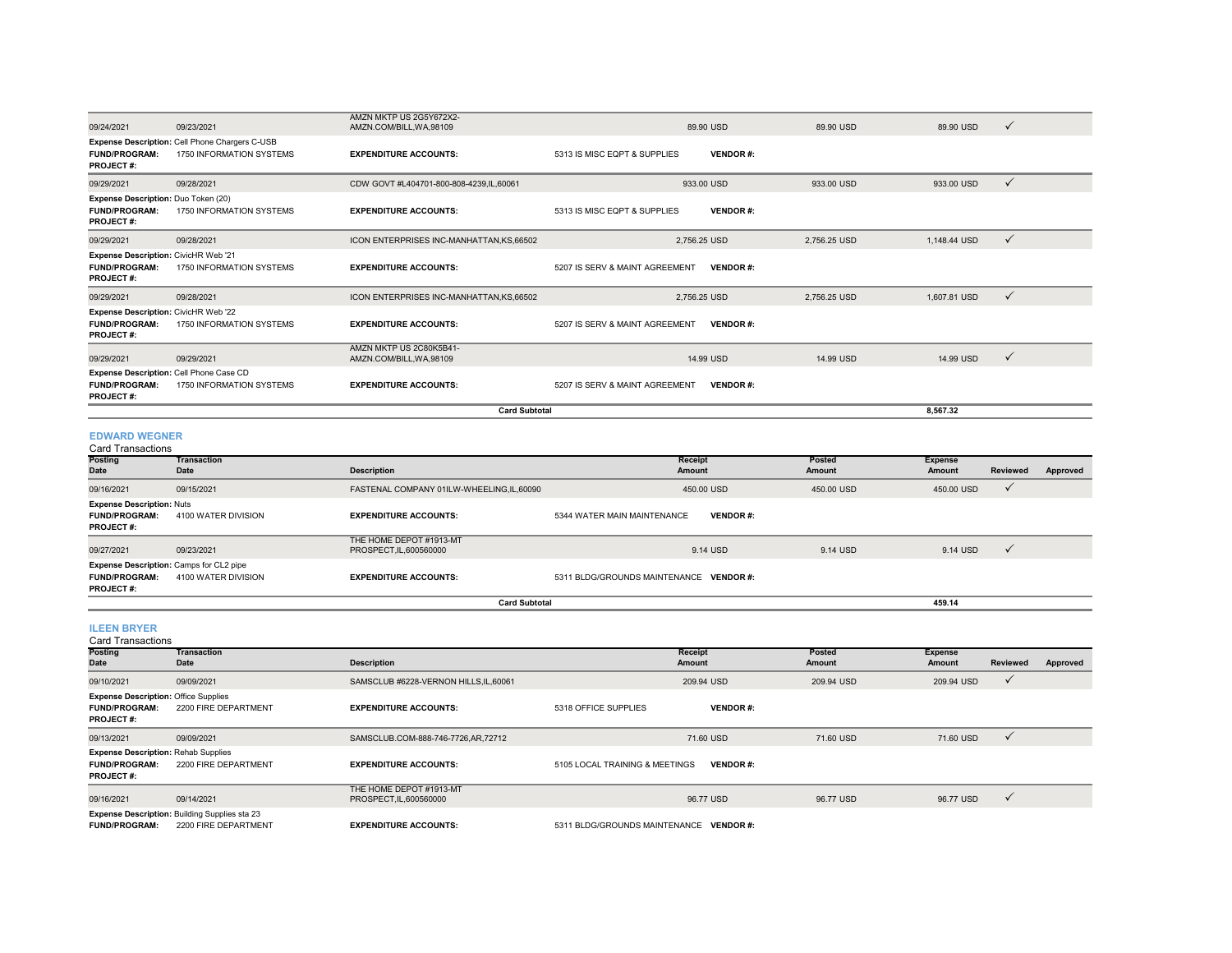| <b>PROJECT#:</b> | 2020-005 |
|------------------|----------|

| 09/16/2021                                                                                  | 09/15/2021                                                             | JHIGGINSLTD-9138940217,KS,66219                     |                                         | 112.00 USD      | 112.00 USD   | 112.00 USD   | $\checkmark$ |
|---------------------------------------------------------------------------------------------|------------------------------------------------------------------------|-----------------------------------------------------|-----------------------------------------|-----------------|--------------|--------------|--------------|
| Expense Description: Honor Guard Uniforms<br><b>FUND/PROGRAM:</b><br>PROJECT#:              | 2200 FIRE DEPARTMENT                                                   | <b>EXPENDITURE ACCOUNTS:</b>                        | 5106 UNIFORM ALLOWANCE                  | <b>VENDOR#:</b> |              |              |              |
| 09/20/2021                                                                                  | 09/15/2021                                                             | SAMSCLUB.COM-888-746-7726,AR,72712                  |                                         | 177,64 USD      | 177,64 USD   | 177.64 USD   | $\checkmark$ |
| <b>Expense Description: Laundry Supplies</b><br><b>FUND/PROGRAM:</b><br><b>PROJECT#:</b>    | 2200 FIRE DEPARTMENT                                                   | <b>EXPENDITURE ACCOUNTS:</b>                        | 5311 BLDG/GROUNDS MAINTENANCE VENDOR #: |                 |              |              |              |
| 09/20/2021                                                                                  | 09/18/2021                                                             | INT'L CODE COUNCIL INC-888-422-7233,IL,60478        |                                         | 29.45 USD       | 29.45 USD    | 29.45 USD    | $\checkmark$ |
| <b>Expense Description: Training-Niemiec</b><br><b>FUND/PROGRAM:</b><br>PROJECT#:           | 2200 FIRE DEPARTMENT                                                   | <b>EXPENDITURE ACCOUNTS:</b>                        | 5105 LOCAL TRAINING & MEETINGS          | <b>VENDOR#:</b> |              |              |              |
| 09/21/2021                                                                                  | 09/20/2021                                                             | IN ILLINOIS FIRE INSP-847-5615580.IL.60056-2407     |                                         | 185,00 USD      | 185,00 USD   | 185,00 USD   | $\checkmark$ |
| Expense Description: Training-Sempoch<br><b>FUND/PROGRAM:</b><br>PROJECT#:                  | 2200 FIRE DEPARTMENT                                                   | <b>EXPENDITURE ACCOUNTS:</b>                        | 5105 LOCAL TRAINING & MEETINGS          | <b>VENDOR#:</b> |              |              |              |
| 09/23/2021                                                                                  | 09/22/2021                                                             | WM SUPERCENTER #1735-WHEELING,IL,60090              |                                         | 51.85 USD       | 51.85 USD    | 51.85 USD    | $\checkmark$ |
| <b>FUND/PROGRAM:</b><br>PROJECT#:                                                           | Expense Description: Food for Retire-Baumgartn<br>2200 FIRE DEPARTMENT | <b>EXPENDITURE ACCOUNTS:</b>                        | 5105 LOCAL TRAINING & MEETINGS          | <b>VENDOR#:</b> |              |              |              |
| 09/27/2021                                                                                  | 09/24/2021                                                             | NFPA NATL FIRE PROTECT-800-344-3555, MA, 02169      |                                         | 150,00 USD      | 150.00 USD   | 150.00 USD   | $\checkmark$ |
| <b>Expense Description: Training-Niemiec</b><br><b>FUND/PROGRAM:</b><br><b>PROJECT#:</b>    | 2200 FIRE DEPARTMENT                                                   | <b>EXPENDITURE ACCOUNTS:</b>                        | 5105 LOCAL TRAINING & MEETINGS          | <b>VENDOR#:</b> |              |              |              |
| 09/29/2021                                                                                  | 09/28/2021                                                             | NIPSTAILPARKPARKSNREC-8479988091.KS.66502           |                                         | 1.004.55 USD    | 1.004.55 USD | 1.004.55 USD | $\checkmark$ |
| <b>Expense Description: Training-Cantu</b><br><b>FUND/PROGRAM:</b><br><b>PROJECT#:</b>      | 2200 FIRE DEPARTMENT                                                   | <b>EXPENDITURE ACCOUNTS:</b>                        | 5105 LOCAL TRAINING & MEETINGS          | <b>VENDOR#:</b> |              |              |              |
| 09/29/2021                                                                                  | 09/29/2021                                                             | INT'L CODE COUNCIL INC-888-422-7233, IL, 60478      |                                         | 36.00 USD       | 36.00 USD    | 36,00 USD    | $\checkmark$ |
| Expense Description: Code Books FPB<br><b>FUND/PROGRAM:</b><br><b>PROJECT#:</b>             | 2200 FIRE DEPARTMENT                                                   | <b>EXPENDITURE ACCOUNTS:</b>                        | 5105 LOCAL TRAINING & MEETINGS          | <b>VENDOR#:</b> |              |              |              |
| 10/01/2021                                                                                  | 09/30/2021                                                             | WM SUPERCENTER #1735-WHEELING,IL,60090              |                                         | 70.53 USD       | 70.53 USD    | 70.53 USD    | $\checkmark$ |
| <b>Expense Description: Building Supplies</b><br><b>FUND/PROGRAM:</b><br><b>PROJECT#:</b>   | 2200 FIRE DEPARTMENT                                                   | <b>EXPENDITURE ACCOUNTS:</b>                        | 5311 BLDG/GROUNDS MAINTENANCE VENDOR #: |                 |              |              |              |
| 10/04/2021                                                                                  | 10/03/2021                                                             | AMZN MKTP US 2C6W28W61-<br>AMZN.COM/BILL, WA, 98109 |                                         | 269.90 USD      | 269.90 USD   | 269.90 USD   | $\checkmark$ |
| <b>Expense Description: Bedding for Station</b><br><b>FUND/PROGRAM:</b><br><b>PROJECT#:</b> | 2200 FIRE DEPARTMENT                                                   | <b>EXPENDITURE ACCOUNTS:</b>                        | 5311 BLDG/GROUNDS MAINTENANCE VENDOR #: |                 |              |              |              |
|                                                                                             |                                                                        | <b>Card Subtotal</b>                                |                                         |                 |              | 2.465.23     |              |

**JEFF WOLFGRAM**Card Transactions

| <b>Posting</b> | <b>Transaction</b>                                 |                         | <b>Receipt</b> | Posted    | <b>Expense</b> |          |          |
|----------------|----------------------------------------------------|-------------------------|----------------|-----------|----------------|----------|----------|
| <b>Date</b>    | Date                                               | <b>Description</b>      | <b>Amount</b>  | Amount    | Amount         | Reviewed | Approved |
|                |                                                    | THE HOME DEPOT #1913-MT |                |           |                |          |          |
| 09/13/2021     | 09/09/2021                                         | PROSPECT.IL.600560000   | 84.97 USD      | 84.97 USD | 84.97 USD      |          |          |
|                | <b>Expense Description: Vac For meter installs</b> |                         |                |           |                |          |          |

**FUND/PROGRAM:** 4100 WATER DIVISION**EXPENDITURE ACCOUNTS:** 5315 SMALL TOOLS & EQUIPMENT **VENDOR** #: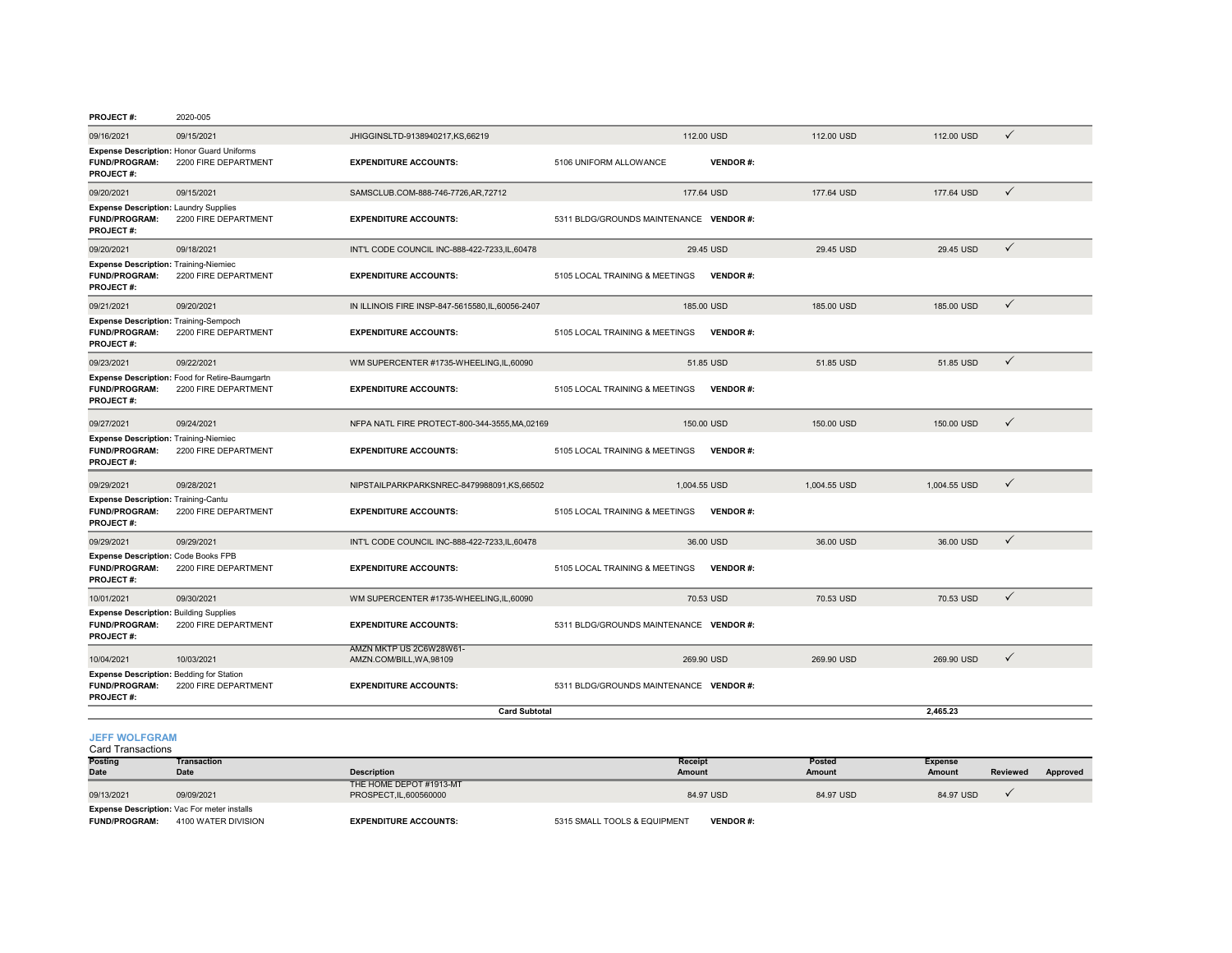| 09/20/2021                                      | 09/17/2021                                                            | CROWNE PLAZA HOTELS-2175297777, IL, 62703 | 413.58 USD                  |                 | 413.58 USD       | 413.58 USD               | $\checkmark$   |          |
|-------------------------------------------------|-----------------------------------------------------------------------|-------------------------------------------|-----------------------------|-----------------|------------------|--------------------------|----------------|----------|
| <b>FUND/PROGRAM:</b><br><b>PROJECT#:</b>        | Expense Description: IPWSOA Conference - Wargo<br>4100 WATER DIVISION | <b>EXPENDITURE ACCOUNTS:</b>              | 5205 CONFERENCES & MEETINGS | <b>VENDOR#:</b> |                  |                          |                |          |
|                                                 |                                                                       | <b>Card Subtotal</b>                      |                             |                 |                  | 498.55                   |                |          |
| <b>JOHNNY PEREZ</b><br><b>Card Transactions</b> |                                                                       |                                           |                             |                 |                  |                          |                |          |
| Posting<br>Date                                 | <b>Transaction</b><br>Date                                            | <b>Description</b>                        | Receipt<br>Amount           |                 | Posted<br>Amount | <b>Expense</b><br>Amount | Reviewed       | Approved |
| 09/23/2021                                      | 09/22/2021                                                            | FLAGSTORE OF CT-800-4813524, CT, 06450    | 1,117.62 USD                |                 | 1.117.62 USD     | 1.117.62 USD             | $\overline{v}$ |          |
|                                                 |                                                                       |                                           |                             |                 |                  |                          |                |          |

| 0012012021                                                                            | $\overline{\phantom{a}}$ |                                         |                                         |            |                              |  |
|---------------------------------------------------------------------------------------|--------------------------|-----------------------------------------|-----------------------------------------|------------|------------------------------|--|
| <b>Expense Description: Flags</b><br><b>FUND/PROGRAM:</b><br><b>PROJECT#:</b>         | 1220 BUILDING SERVICES   | <b>EXPENDITURE ACCOUNTS:</b>            | 5311 BLDG/GROUNDS MAINTENANCE VENDOR #: |            |                              |  |
| 09/27/2021                                                                            | 09/24/2021               | NOR NORTHERN TOOL-800-222-5381.MN.55306 | 106.89 USD                              | 106.89 USD | 106.89 USD<br>$\overline{v}$ |  |
| <b>Expense Description: Spray nozzles</b><br><b>FUND/PROGRAM:</b><br><b>PROJECT#:</b> | 1220 BUILDING SERVICES   | <b>EXPENDITURE ACCOUNTS:</b>            | 5311 BLDG/GROUNDS MAINTENANCE VENDOR #: |            |                              |  |
| 10/01/2021                                                                            | 09/30/2021               | GRAINGER-877-2022594.IL.60045-5202      | 56.85 USD                               | 56.85 USD  | 56.85 USD                    |  |
| <b>Expense Description: Fuses</b><br><b>FUND/PROGRAM:</b><br><b>PROJECT#:</b>         | 1220 BUILDING SERVICES   | <b>EXPENDITURE ACCOUNTS:</b>            | 5311 BLDG/GROUNDS MAINTENANCE VENDOR #: |            |                              |  |
|                                                                                       |                          | <b>Card Subtotal</b>                    |                                         |            | 1.281.36                     |  |

**1,281.36**

**69.72**

 $69.72$ 

#### **JON SFONDILIS**

| <b>Card Transactions</b>                                                                    |                                                                          |                                                 |                             |                 |           |                |              |          |  |  |
|---------------------------------------------------------------------------------------------|--------------------------------------------------------------------------|-------------------------------------------------|-----------------------------|-----------------|-----------|----------------|--------------|----------|--|--|
| <b>Posting</b>                                                                              | <b>Transaction</b>                                                       |                                                 | Receipt                     |                 | Posted    | <b>Expense</b> |              |          |  |  |
| Date                                                                                        | Date                                                                     | <b>Description</b>                              | Amount                      |                 | Amount    | <b>Amount</b>  | Reviewed     | Approved |  |  |
| 09/29/2021                                                                                  | 09/28/2021                                                               | CHICAGO TRIB SUBSCRIPT-3125467900.TX.75067      |                             | 27.72 USD       | 27.72 USD | 27.72 USD      | $\checkmark$ |          |  |  |
| <b>FUND/PROGRAM:</b>                                                                        | <b>Expense Description: Tribune online subscript</b><br>1600 ADMIN & BOT | <b>EXPENDITURE ACCOUNTS:</b>                    | 5302 BOOKS & SUBSCRIPTIONS  | <b>VENDOR#:</b> |           |                |              |          |  |  |
| <b>PROJECT#:</b>                                                                            |                                                                          |                                                 |                             |                 |           |                |              |          |  |  |
| 10/04/2021                                                                                  | 10/02/2021                                                               | AMERICAN TAXI DISPATCH-MT.<br>PROSPECT.IL.60056 |                             | 42.00 USD       | 42.00 USD | 42.00 USD      | $\checkmark$ |          |  |  |
| <b>Expense Description: ICMA transportation</b><br><b>FUND/PROGRAM:</b><br><b>PROJECT#:</b> | 1600 ADMIN & BOT                                                         | <b>EXPENDITURE ACCOUNTS:</b>                    | 5205 CONFERENCES & MEETINGS | <b>VENDOR#:</b> |           |                |              |          |  |  |

**Card Subtotal**

#### **JOSEPH KOPECKY**

| Card Transactions                        |                                                                                |                                                  |                                |                 |              |                |              |          |
|------------------------------------------|--------------------------------------------------------------------------------|--------------------------------------------------|--------------------------------|-----------------|--------------|----------------|--------------|----------|
| <b>Posting</b>                           | <b>Transaction</b>                                                             |                                                  | Receipt                        |                 | Posted       | <b>Expense</b> |              |          |
| Date                                     | Date                                                                           | <b>Description</b>                               | Amount                         |                 | Amount       | Amount         | Reviewed     | Approved |
| 09/20/2021                               | 09/17/2021                                                                     | PAYPAL WINNINGMIND-4029357733.AB.T3H3C8          | 1.169.00 USD                   |                 | 1.169.00 USD | 1,169.00 USD   | $\checkmark$ |          |
| <b>FUND/PROGRAM:</b><br><b>PROJECT#:</b> | <b>Expense Description: Training (Sgt's/Command)</b><br>2100 POLICE DEPARTMENT | <b>EXPENDITURE ACCOUNTS:</b>                     | 5105 LOCAL TRAINING & MEETINGS | <b>VENDOR#:</b> |              |                |              |          |
| 09/27/2021                               | 09/24/2021                                                                     | WIU UNION HOTEL-3092982811.IL.61455              | 216.45 USD                     |                 | 216.45 USD   | 216.45 USD     | $\checkmark$ |          |
| <b>FUND/PROGRAM:</b><br><b>PROJECT#:</b> | <b>Expense Description: Career/Recruiting Fair</b><br>2100 POLICE DEPARTMENT   | <b>EXPENDITURE ACCOUNTS:</b>                     | 5205 CONFERENCES & MEETINGS    | <b>VENDOR#:</b> |              |                |              |          |
| 09/30/2021                               | 09/29/2021                                                                     | WPY RANDY MEANS ASSOCI-855-469-<br>3729.VA.20155 | 495.00 USD                     |                 | 495,00 USD   | 495.00 USD     | $\checkmark$ |          |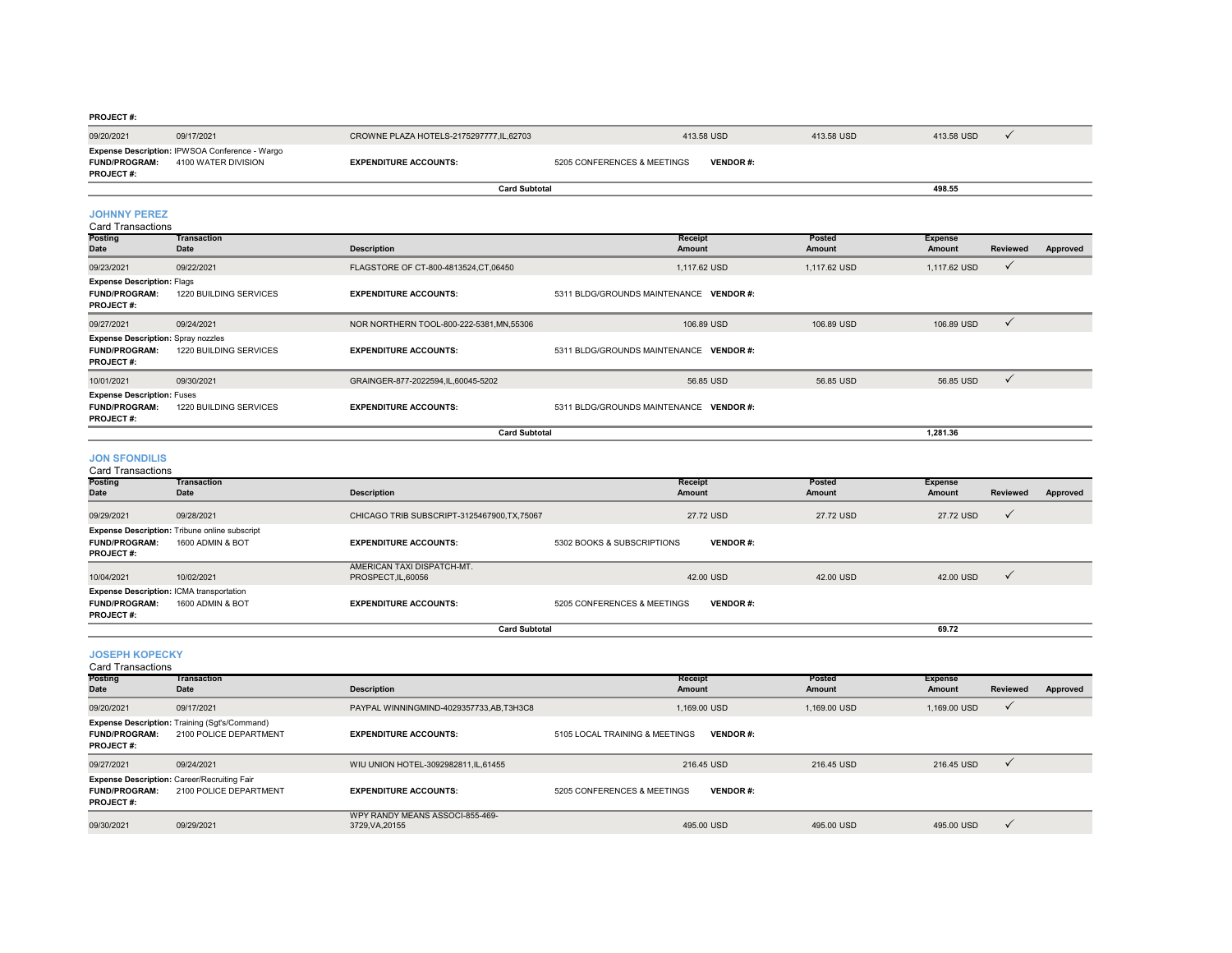| <b>Expense Description: Training-Musolf</b><br><b>FUND/PROGRAM:</b><br><b>PROJECT#:</b> | 2100 POLICE DEPARTMENT                                                  | <b>EXPENDITURE ACCOUNTS:</b>                       | 5105 LOCAL TRAINING & MEETINGS | <b>VENDOR#:</b>   |                         |                          |                 |          |
|-----------------------------------------------------------------------------------------|-------------------------------------------------------------------------|----------------------------------------------------|--------------------------------|-------------------|-------------------------|--------------------------|-----------------|----------|
| 09/30/2021                                                                              | 09/29/2021                                                              | WPY RANDY MEANS ASSOCI-855-469-<br>3729, VA, 20155 |                                | 495.00 USD        | 495.00 USD              | 495.00 USD               | $\checkmark$    |          |
| Expense Description: Training-Borchardt<br><b>FUND/PROGRAM:</b><br>PROJECT#:            | 2100 POLICE DEPARTMENT                                                  | <b>EXPENDITURE ACCOUNTS:</b>                       | 5105 LOCAL TRAINING & MEETINGS | <b>VENDOR#:</b>   |                         |                          |                 |          |
| 10/04/2021                                                                              | 10/01/2021                                                              | CROWNE PLAZA HOTELS-2175297777,IL,62703            |                                | 311.88 USD        | 311.88 USD              | 311.88 USD               | $\checkmark$    |          |
| <b>FUND/PROGRAM:</b><br>PROJECT#:                                                       | Expense Description: Hotel Room / LATAI Conf.<br>2100 POLICE DEPARTMENT | <b>EXPENDITURE ACCOUNTS:</b>                       | 5205 CONFERENCES & MEETINGS    | <b>VENDOR#:</b>   |                         |                          |                 |          |
|                                                                                         |                                                                         | <b>Card Subtotal</b>                               |                                |                   |                         | 2,687.33                 |                 |          |
| <b>JOSHUA BERMAN</b><br><b>Card Transactions</b>                                        |                                                                         |                                                    |                                |                   |                         |                          |                 |          |
| Posting<br>Date                                                                         | <b>Transaction</b><br><b>Date</b>                                       | <b>Description</b>                                 |                                | Receipt<br>Amount | Posted<br><b>Amount</b> | <b>Expense</b><br>Amount | <b>Reviewed</b> | Approved |
| 09/20/2021                                                                              | 09/16/2021                                                              | THE HOME DEPOT #1913-MT<br>PROSPECT, IL, 600560000 |                                | 28.94 USD         | 28.94 USD               | 28.94 USD                | $\checkmark$    |          |
| <b>Expense Description: Screwdrivers</b><br><b>FUND/PROGRAM:</b><br>PROJECT#:           | 4100 WATER DIVISION                                                     | <b>EXPENDITURE ACCOUNTS:</b>                       | 5315 SMALL TOOLS & EQUIPMENT   | <b>VENDOR#:</b>   |                         |                          |                 |          |
| 09/20/2021                                                                              | 09/17/2021                                                              | ZORO TOOLS INC-855-2899676,IL,60089                |                                | 18.29 USD         | 18.29 USD               | 18.29 USD                | $\checkmark$    |          |
| Expense Description: Hard Hat<br><b>FUND/PROGRAM:</b><br><b>PROJECT#:</b>               | 4100 WATER DIVISION                                                     | <b>EXPENDITURE ACCOUNTS:</b>                       | 5319 PROTECTIVE CLOTHING       | <b>VENDOR#:</b>   |                         |                          |                 |          |
| 09/20/2021                                                                              | 09/17/2021                                                              | ZORO TOOLS INC-855-2899676,IL,60089                |                                | 174.99 USD        | 174.99 USD              | 174.99 USD               | $\checkmark$    |          |
| Expense Description: Hip Waders/Bibs<br><b>FUND/PROGRAM:</b><br>PROJECT#:               | 4200 SEWER DIVISION                                                     | <b>EXPENDITURE ACCOUNTS:</b>                       | 5319 PROTECTIVE CLOTHING       | <b>VENDOR#:</b>   |                         |                          |                 |          |
| 09/20/2021                                                                              | 09/18/2021                                                              | ZORO TOOLS INC-855-2899676,IL,60089                |                                | 67.79 USD         | 67.79 USD               | 67.79 USD                | $\checkmark$    |          |
| <b>Expense Description: Buckle Boots</b><br><b>FUND/PROGRAM:</b><br>PROJECT#:           | 4100 WATER DIVISION                                                     | <b>EXPENDITURE ACCOUNTS:</b>                       | 5319 PROTECTIVE CLOTHING       | <b>VENDOR#:</b>   |                         |                          |                 |          |
| 09/23/2021                                                                              | 09/22/2021                                                              | ZORO TOOLS INC-855-2899676,IL,60089                |                                | 40.54 USD         | 40.54 USD               | 40.54 USD                | $\checkmark$    |          |
| <b>Expense Description: Buckle Boots</b><br><b>FUND/PROGRAM:</b><br>PROJECT#:           | 4100 WATER DIVISION                                                     | <b>EXPENDITURE ACCOUNTS:</b>                       | 5319 PROTECTIVE CLOTHING       | <b>VENDOR#:</b>   |                         |                          |                 |          |
| 10/01/2021                                                                              | 09/23/2021                                                              | ZORO TOOLS INC-855-2899676,IL,60089                |                                | (79.99) USD       | (79.99) USD             | (79.99) USD              | $\checkmark$    |          |
| <b>Expense Description: Bibs</b><br><b>FUND/PROGRAM:</b><br>PROJECT#:                   | 4200 SEWER DIVISION                                                     | <b>EXPENDITURE ACCOUNTS:</b>                       | 5319 PROTECTIVE CLOTHING       | <b>VENDOR#:</b>   |                         |                          |                 |          |
|                                                                                         |                                                                         | <b>Card Subtotal</b>                               |                                |                   |                         | 250.56                   |                 |          |
|                                                                                         |                                                                         |                                                    |                                |                   |                         |                          |                 |          |

## **KATHERINE WHITEHEAD** Card Transactions

| Card Transactions    |                                         |                              |                        |                 |           |               |                 |          |
|----------------------|-----------------------------------------|------------------------------|------------------------|-----------------|-----------|---------------|-----------------|----------|
| <b>Posting</b>       | Transaction                             |                              |                        | <b>Receipt</b>  | Posted    | Expense       |                 |          |
| <b>Date</b>          | <b>Date</b>                             | <b>Description</b>           |                        | Amount          | Amount    | <b>Amount</b> | <b>Reviewed</b> | Approved |
|                      |                                         | AMZN MKTP US 2G3JA8F71-      |                        |                 |           |               |                 |          |
| 09/08/2021           | 09/07/2021                              | AMZN.COM/BILL, WA, 98109     |                        | 44.00 USD       | 44.00 USD | 44.00 USD     |                 |          |
|                      | Expense Description: NIPAS UNIFORM #109 |                              |                        |                 |           |               |                 |          |
| <b>FUND/PROGRAM:</b> | 2100 POLICE DEPARTMENT                  | <b>EXPENDITURE ACCOUNTS:</b> | 5106 UNIFORM ALLOWANCE | <b>VENDOR#:</b> |           |               |                 |          |
| <b>PROJECT#:</b>     |                                         |                              |                        |                 |           |               |                 |          |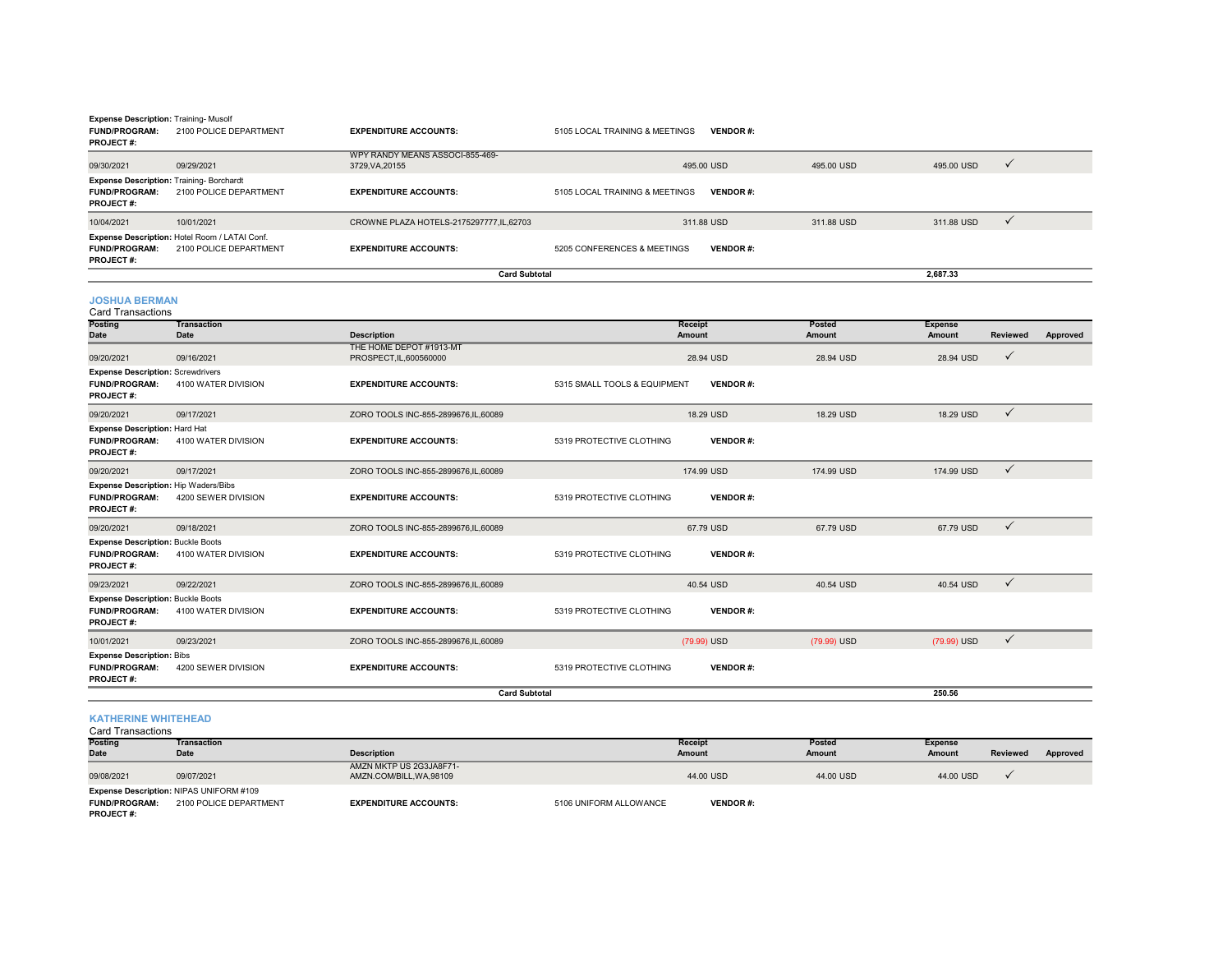| 09/09/2021                                                                                         | 09/08/2021                                                                              | LS RUNNERS HIGH N TRI-ARLINGTON HEI.IL.60005            |                                | 143.00 USD      | 143.00 USD    | 143.00 USD    | $\checkmark$ |
|----------------------------------------------------------------------------------------------------|-----------------------------------------------------------------------------------------|---------------------------------------------------------|--------------------------------|-----------------|---------------|---------------|--------------|
| Expense Description: #105 UNIFORM<br><b>FUND/PROGRAM:</b><br>PROJECT#:                             | 2100 POLICE DEPARTMENT                                                                  | <b>EXPENDITURE ACCOUNTS:</b>                            | 5106 UNIFORM ALLOWANCE         | <b>VENDOR#:</b> |               |               |              |
| 09/09/2021                                                                                         | 09/08/2021                                                                              | AMAZON.COM 251N11B42 A-<br>AMZN.COM/BILL, WA, 98109     |                                | 87.15 USD       | 87.15 USD     | 87.15 USD     | $\checkmark$ |
| <b>FUND/PROGRAM:</b><br><b>PROJECT#:</b>                                                           | Expense Description: USB DRIVES FOR SUBPOENAS<br>2100 POLICE DEPARTMENT                 | <b>EXPENDITURE ACCOUNTS:</b>                            | 5318 OFFICE SUPPLIES           | <b>VENDOR#:</b> |               |               |              |
| 09/13/2021                                                                                         | 09/10/2021                                                                              | SQ ASSOCIATION OF POL-GOSQ.COM,IL,60098                 |                                | 40.00 USD       | 40.00 USD     | 40.00 USD     | $\checkmark$ |
| FUND/PROGRAM:<br><b>PROJECT#:</b>                                                                  | Expense Description: STEFFEN/CONWAY CONFERENCE<br>2100 POLICE DEPARTMENT                | <b>EXPENDITURE ACCOUNTS:</b>                            | 5105 LOCAL TRAINING & MEETINGS | <b>VENDOR#:</b> |               |               |              |
| 09/13/2021                                                                                         | 09/12/2021                                                                              | AMZN MKTP US 2G00Q1P11-<br>AMZN.COM/BILL, WA, 98109     |                                | 36.73 USD       | 36,73 USD     | 36.73 USD     | $\checkmark$ |
| FUND/PROGRAM:<br><b>PROJECT#:</b>                                                                  | Expense Description: GREETING CARDS-ROCELLA<br>2110 DISPATCHERS                         | <b>EXPENDITURE ACCOUNTS:</b>                            | 5318 OFFICE SUPPLIES           | <b>VENDOR#:</b> |               |               |              |
| 09/13/2021                                                                                         | 09/12/2021                                                                              | AMZN MKTP US 2521W5922-<br>AMZN.COM/BILL, WA, 98109     |                                | 201.93 USD      | 201.93 USD    | 201.93 USD    | $\checkmark$ |
| Expense Description: #125 UNIFORM<br><b>FUND/PROGRAM:</b><br>PROJECT#:                             | 2100 POLICE DEPARTMENT                                                                  | <b>EXPENDITURE ACCOUNTS:</b>                            | 5106 UNIFORM ALLOWANCE         | <b>VENDOR#:</b> |               |               |              |
| 09/13/2021                                                                                         | 09/13/2021                                                                              | AMZN MKTP US 259PZ0UW2-<br>AMZN.COM/BILL, WA, 98109     |                                | 1,039.60 USD    | 1,039.60 USD  | 1,039.60 USD  | $\checkmark$ |
| FUND/PROGRAM:<br><b>PROJECT#:</b>                                                                  | Expense Description: HDMI CABLE-911 CTR PROJ<br>0033 CAPITAL EQPT REPL FUND<br>2021-029 | <b>EXPENDITURE ACCOUNTS:</b>                            | 5313 IS MISC EQPT & SUPPLIES   | <b>VENDOR#:</b> |               |               |              |
| 09/14/2021                                                                                         | 09/13/2021                                                                              | KAESER & BLAIR, INC-BATAVIA, OH, 45140                  |                                | 340.57 USD      | 340.57 USD    | 340.57 USD    | $\checkmark$ |
| Expense Description: NNO GIVEAWAYS<br><b>Accounting Codes</b><br><b>FUND/PROGRAM:</b><br>PROJECT#: | 2100 POLICE DEPARTMENT                                                                  | <b>EXPENDITURE ACCOUNTS:</b>                            | 5317 MISC OPERATING SUPPLIES   | <b>VENDOR#:</b> |               |               |              |
| 09/15/2021                                                                                         | 09/14/2021                                                                              | STATE GRAPHICS-847-215-2500.IL.60090                    |                                | 300.00 USD      | 300.00 USD    | 300.00 USD    | $\checkmark$ |
| <b>FUND/PROGRAM:</b><br><b>PROJECT#:</b>                                                           | Expense Description: PRINTING TOW REPORT<br>2100 POLICE DEPARTMENT                      | <b>EXPENDITURE ACCOUNTS:</b>                            | 5228 PRINTING & BINDING        | <b>VENDOR#:</b> |               |               |              |
| 09/15/2021                                                                                         | 09/14/2021                                                                              | LA POLICE GEAR INC-8667931911, CA, 91355                |                                | $(12.25)$ USD   | $(12.25)$ USD | $(12.25)$ USD | $\checkmark$ |
| <b>FUND/PROGRAM:</b><br><b>PROJECT#:</b>                                                           | Expense Description: TAX REFUND UNIFORM<br>2100 POLICE DEPARTMENT                       | <b>EXPENDITURE ACCOUNTS:</b>                            | 5106 UNIFORM ALLOWANCE         | <b>VENDOR#:</b> |               |               |              |
| 09/16/2021                                                                                         | 09/15/2021                                                                              | DUNKIN #349692 Q35-WHEELING,IL,60090                    |                                | 31.71 USD       | 31.71 USD     | 31.71 USD     | $\checkmark$ |
| <b>FUND/PROGRAM:</b><br><b>PROJECT#:</b>                                                           | Expense Description: NIBRS TRAINING FOOD<br>2100 POLICE DEPARTMENT                      | <b>EXPENDITURE ACCOUNTS:</b>                            | 5105 LOCAL TRAINING & MEETINGS | <b>VENDOR#:</b> |               |               |              |
| 09/16/2021                                                                                         | 09/16/2021                                                                              | PORTER LEE CORPORATION-847-985-2060, IL, 60193-<br>4567 |                                | 740.72 USD      | 740.72 USD    | 740.72 USD    | ✓            |
| Expense Description: EVIDENCE PRINTER<br><b>FUND/PROGRAM:</b><br><b>PROJECT#:</b>                  | 2100 POLICE DEPARTMENT                                                                  | <b>EXPENDITURE ACCOUNTS:</b>                            | 5220 MAINT OFF/SPEC EQUIPMENT  | <b>VENDOR#:</b> |               |               |              |
| 09/17/2021                                                                                         | 09/16/2021                                                                              | SP AUKEY STORE-HONG KONG, HK, 999077                    |                                | 55.98 USD       | 55.98 USD     | 55.98 USD     | $\checkmark$ |
| Expense Description: 2 KEYBOARDS<br><b>FUND/PROGRAM:</b><br>PROJECT#:                              | 2100 POLICE DEPARTMENT                                                                  | <b>EXPENDITURE ACCOUNTS:</b>                            | 5313 IS MISC EQPT & SUPPLIES   | <b>VENDOR#:</b> |               |               |              |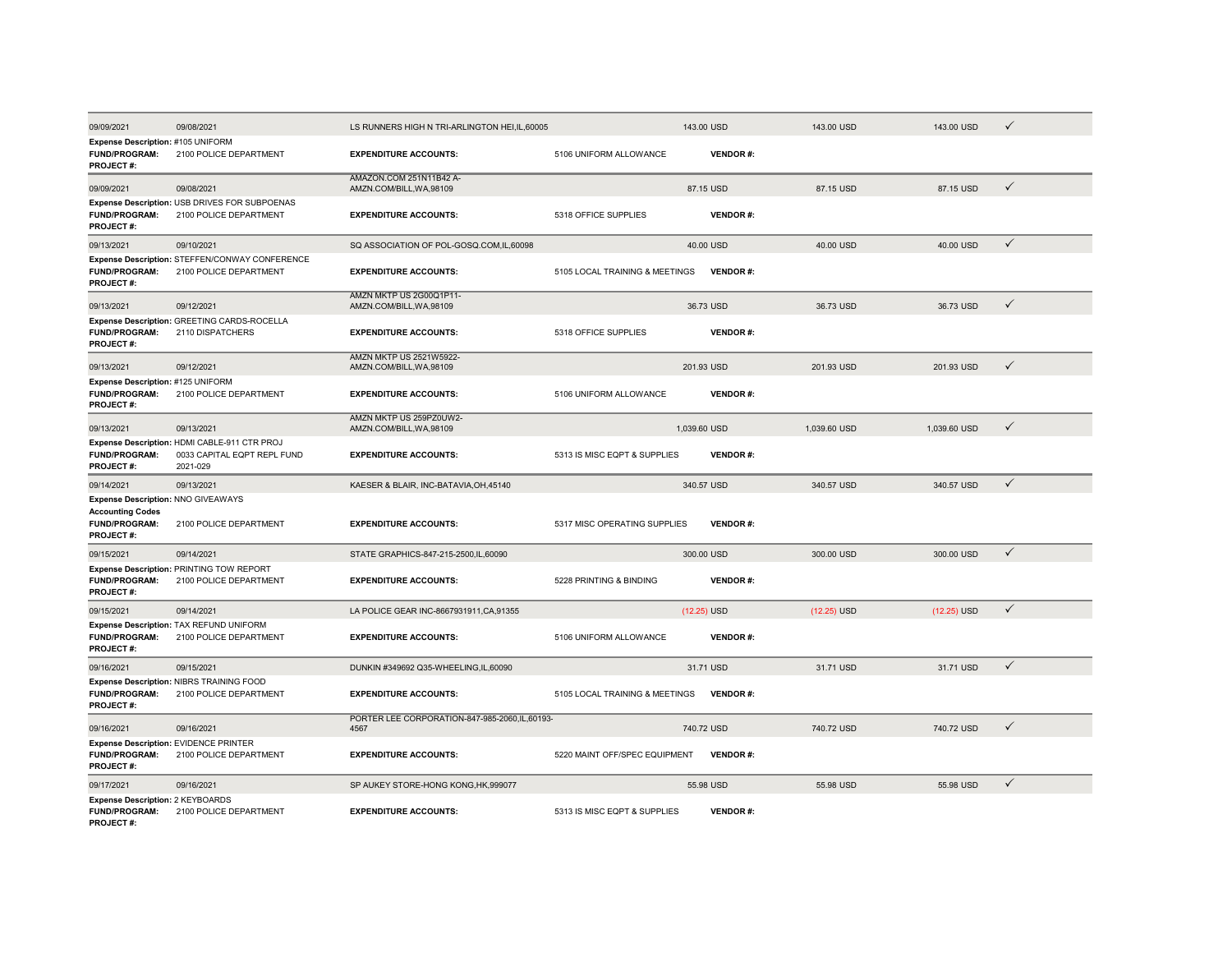| 09/17/2021                                                                       | 09/16/2021                                                                       | CDW GOVT #K821666-800-808-4239,IL,60061                   |                                | 450.00 USD      | 450.00 USD | 450.00 USD | $\checkmark$ |
|----------------------------------------------------------------------------------|----------------------------------------------------------------------------------|-----------------------------------------------------------|--------------------------------|-----------------|------------|------------|--------------|
| Expense Description: 10 YUBIKEYS<br><b>FUND/PROGRAM:</b><br>PROJECT#:            | 2100 POLICE DEPARTMENT                                                           | <b>EXPENDITURE ACCOUNTS:</b>                              | 5207 IS SERV & MAINT AGREEMENT | <b>VENDOR#:</b> |            |            |              |
| 09/17/2021                                                                       | 09/17/2021                                                                       | VZWRLSS IVR VB-800-922-0204.FL.32746                      |                                | 927.18 USD      | 927.18 USD | 927.18 USD | $\checkmark$ |
| Expense Description: BROADBAND 8/5-9/4<br><b>FUND/PROGRAM:</b><br>PROJECT#:      | 1600 ADMIN & BOT                                                                 | <b>EXPENDITURE ACCOUNTS:</b>                              | 5239 CELLULAR SERVICES         | <b>VENDOR#:</b> |            |            |              |
| 09/17/2021                                                                       | 09/17/2021                                                                       | KONICA MINOLTA USA-800-456-6422, NJ, 07446                |                                | 18.94 USD       | 18.94 USD  | 18.94 USD  | $\checkmark$ |
| Expense Description: AUG - 911 COPIER<br><b>FUND/PROGRAM:</b><br>PROJECT#:       | 2110 DISPATCHERS                                                                 | <b>EXPENDITURE ACCOUNTS:</b>                              | 5207 IS SERV & MAINT AGREEMENT | <b>VENDOR#:</b> |            |            |              |
| 09/20/2021                                                                       | 09/18/2021                                                                       | FEDEX 82128513-800-4633339, TN, 38116                     |                                | 81.88 USD       | 81.88 USD  | 81.88 USD  | $\checkmark$ |
| <b>FUND/PROGRAM:</b><br><b>PROJECT#:</b>                                         | Expense Description: 91-16649 HOMICIDE DNA<br>2100 POLICE DEPARTMENT             | <b>EXPENDITURE ACCOUNTS:</b>                              | 5317 MISC OPERATING SUPPLIES   | <b>VENDOR#:</b> |            |            |              |
| 09/20/2021                                                                       | 09/19/2021                                                                       | ATT BILL PAYMENT-800-288-2020.TX.75202                    |                                | 141.35 USD      | 141.35 USD | 141.35 USD | $\checkmark$ |
| <b>FUND/PROGRAM:</b><br>PROJECT#:                                                | Expense Description: 9/11-10/10 FIBER INTERNET<br>2110 DISPATCHERS               | <b>EXPENDITURE ACCOUNTS:</b>                              | 5207 IS SERV & MAINT AGREEMENT | <b>VENDOR#:</b> |            |            |              |
| 09/20/2021                                                                       | 09/19/2021                                                                       | COMCAST CHICAGO-800-COMCAST, IL, 60173                    |                                | 217.62 USD      | 217.62 USD | 217.62 USD | $\checkmark$ |
| <b>Expense Description: INTERNET</b><br><b>FUND/PROGRAM:</b><br><b>PROJECT#:</b> | 1750 INFORMATION SYSTEMS                                                         | <b>EXPENDITURE ACCOUNTS:</b>                              | 5207 IS SERV & MAINT AGREEMENT | <b>VENDOR#:</b> |            |            |              |
| 09/20/2021                                                                       | 09/19/2021                                                                       | COMCAST CHICAGO-800-COMCAST, IL, 60173                    |                                | 20.98 USD       | 20.98 USD  | 20.98 USD  | $\checkmark$ |
| Expense Description: INTERNET<br><b>FUND/PROGRAM:</b><br><b>PROJECT#:</b>        | 1750 INFORMATION SYSTEMS                                                         | <b>EXPENDITURE ACCOUNTS:</b>                              | 5207 IS SERV & MAINT AGREEMENT | <b>VENDOR#:</b> |            |            |              |
| 09/22/2021                                                                       | 09/20/2021                                                                       | <b>BUCA DI BEPPO WHEELING-</b><br>WHEELING, IL, 600900000 |                                | 319.80 USD      | 319.80 USD | 319.80 USD | ✓            |
| <b>FUND/PROGRAM:</b><br>PROJECT#:                                                | Expense Description: CITIZENS PATROL MEETING<br>2100 POLICE DEPARTMENT           | <b>EXPENDITURE ACCOUNTS:</b>                              | 5105 LOCAL TRAINING & MEETINGS | <b>VENDOR#:</b> |            |            |              |
| 09/22/2021                                                                       | 09/21/2021                                                                       | THE HONEST KITCHEN-8664379729, CA, 91942                  |                                | 50.39 USD       | 50.39 USD  | 50.39 USD  | $\checkmark$ |
| Expense Description: K9 RIGGS FOOD<br><b>FUND/PROGRAM:</b><br>PROJECT#:          | 2100 POLICE DEPARTMENT<br>2020-022                                               | <b>EXPENDITURE ACCOUNTS:</b>                              | 5317 MISC OPERATING SUPPLIES   | <b>VENDOR#:</b> |            |            |              |
| 09/22/2021                                                                       | 09/22/2021                                                                       | AMAZON.COM 2G46S08U2-<br>AMZN.COM/BILL, WA, 98109         |                                | 19.95 USD       | 19.95 USD  | 19.95 USD  | $\checkmark$ |
| <b>FUND/PROGRAM:</b><br>PROJECT#:                                                | Expense Description: OFFICE SUPPLY - TABS<br>2100 POLICE DEPARTMENT              | <b>EXPENDITURE ACCOUNTS:</b>                              | 5318 OFFICE SUPPLIES           | <b>VENDOR#:</b> |            |            |              |
| 09/22/2021                                                                       | 09/22/2021                                                                       | AMZN MKTP US 2G0XJ98C2-<br>AMZN.COM/BILL, WA, 98109       |                                | 18.94 USD       | 18.94 USD  | 18.94 USD  | ✓            |
| FUND/PROGRAM:<br><b>PROJECT#:</b>                                                | Expense Description: ANTIBACTERIAL CLEANER<br>2100 POLICE DEPARTMENT<br>2020-011 | <b>EXPENDITURE ACCOUNTS:</b>                              | 5318 OFFICE SUPPLIES           | <b>VENDOR#:</b> |            |            |              |
| 09/23/2021                                                                       | 09/22/2021                                                                       | POLICE RECORDS MGMT-CORAL GABLES, FL, 33134               |                                | 250.00 USD      | 250.00 USD | 250.00 USD | ✓            |
| Expense Description: #342 TRAINING<br><b>FUND/PROGRAM:</b><br>PROJECT#:          | 2100 POLICE DEPARTMENT                                                           | <b>EXPENDITURE ACCOUNTS:</b>                              | 5105 LOCAL TRAINING & MEETINGS | <b>VENDOR#:</b> |            |            |              |
| 09/23/2021                                                                       | 09/23/2021                                                                       | AMZN MKTP US 2C1Q44LO1-<br>AMZN.COM/BILL.WA.98109         |                                | 46.09 USD       | 46.09 USD  | 46.09 USD  | ✓            |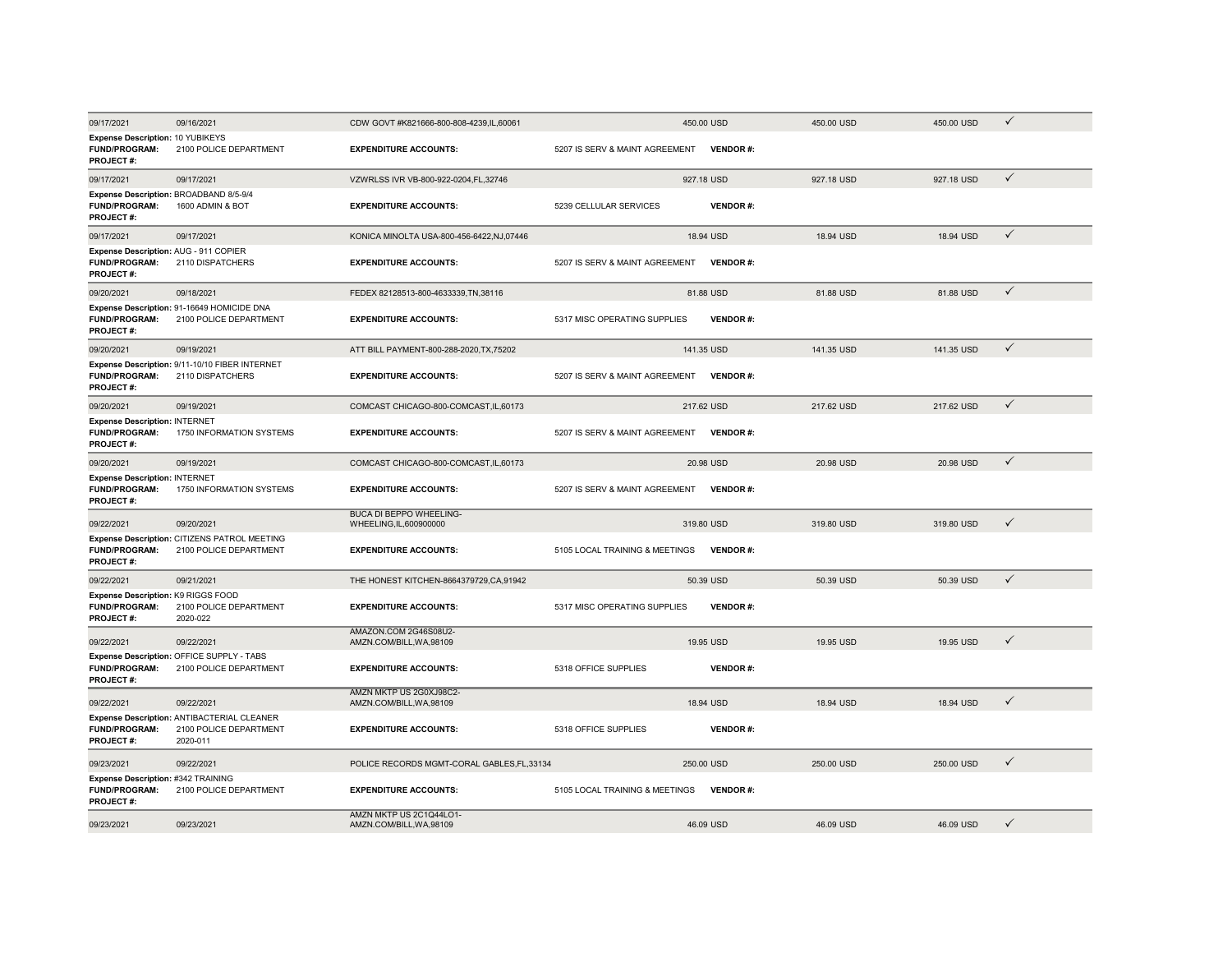| Expense Description: DYMO LABELS<br><b>FUND/PROGRAM:</b><br>PROJECT#:         | 2100 POLICE DEPARTMENT                                                                 | <b>EXPENDITURE ACCOUNTS:</b>                        | 5318 OFFICE SUPPLIES                     | <b>VENDOR#:</b> |              |              |              |
|-------------------------------------------------------------------------------|----------------------------------------------------------------------------------------|-----------------------------------------------------|------------------------------------------|-----------------|--------------|--------------|--------------|
| 09/24/2021                                                                    | 09/23/2021                                                                             | STAPLS7339990213000001-877-8267755,MI,48375         |                                          | 63.84 USD       | 63.84 USD    | 63.84 USD    | $\checkmark$ |
| <b>Expense Description: TONER</b><br><b>FUND/PROGRAM:</b><br>PROJECT#:        | 2100 POLICE DEPARTMENT                                                                 | <b>EXPENDITURE ACCOUNTS:</b>                        | 5318 OFFICE SUPPLIES                     | <b>VENDOR#:</b> |              |              |              |
| 09/27/2021                                                                    | 09/26/2021                                                                             | AMAZON.COM 2G6ME6YZ2-<br>AMZN.COM/BILL, WA, 98109   |                                          | 99.96 USD       | 99.96 USD    | 99.96 USD    | ✓            |
| <b>Expense Description: WEBCAMS</b><br><b>FUND/PROGRAM:</b><br>PROJECT#:      | 2100 POLICE DEPARTMENT                                                                 | <b>EXPENDITURE ACCOUNTS:</b>                        | 5313 IS MISC EQPT & SUPPLIES             | <b>VENDOR#:</b> |              |              |              |
| 09/27/2021                                                                    | 09/26/2021                                                                             | AMAZON.COM 2C39I5CM2-<br>AMZN.COM/BILL, WA, 98109   |                                          | 159.95 USD      | 159.95 USD   | 159.95 USD   | $\checkmark$ |
| Expense Description: #140 UNIFORM<br><b>FUND/PROGRAM:</b><br>PROJECT#:        | 2100 POLICE DEPARTMENT                                                                 | <b>EXPENDITURE ACCOUNTS:</b>                        | 5106 UNIFORM ALLOWANCE                   | <b>VENDOR#:</b> |              |              |              |
| 09/28/2021                                                                    | 09/27/2021                                                                             | THOMSON WEST TCD-800-328-4880, MN, 55123            |                                          | 266.80 USD      | 266.80 USD   | 266.80 USD   | $\checkmark$ |
| <b>FUND/PROGRAM:</b><br>PROJECT#:                                             | Expense Description: AUG ILCS SUBSCRIPTION<br>2100 POLICE DEPARTMENT                   | <b>EXPENDITURE ACCOUNTS:</b>                        | 5231 REG & SPCL AGENCY ASSESS            | <b>VENDOR#:</b> |              |              |              |
| 09/28/2021                                                                    | 09/27/2021                                                                             | YUBICO INC.-PALO ALTO.CA.94301                      |                                          | 100.00 USD      | 100,00 USD   | 100,00 USD   | $\checkmark$ |
| Expense Description: YUBIKEYS<br><b>FUND/PROGRAM:</b><br>PROJECT#:            | 2100 POLICE DEPARTMENT                                                                 | <b>EXPENDITURE ACCOUNTS:</b>                        | 5207 IS SERV & MAINT AGREEMENT           | <b>VENDOR#:</b> |              |              |              |
| 09/29/2021                                                                    | 09/28/2021                                                                             | AMZN MKTP US 2C2EF7GB0-<br>AMZN.COM/BILL.WA.98109   |                                          | 219.36 USD      | 219.36 USD   | 219.36 USD   | ✓            |
| <b>FUND/PROGRAM:</b><br>PROJECT#:                                             | Expense Description: 911 PROJECT EXT CABLES<br>0033 CAPITAL EQPT REPL FUND<br>2021-029 | <b>EXPENDITURE ACCOUNTS:</b>                        | 5313 IS MISC EQPT & SUPPLIES             | <b>VENDOR#:</b> |              |              |              |
| 09/30/2021                                                                    | 09/29/2021                                                                             | BROOKS, ALLAN&ASSOCIATE-8475377500, IL, 60046       |                                          | 1,308.68 USD    | 1,308.68 USD | 1,308.68 USD | ✓            |
| Expense Description: UNIFORM POLOS<br><b>FUND/PROGRAM:</b><br>PROJECT#:       | 2100 POLICE DEPARTMENT                                                                 | <b>EXPENDITURE ACCOUNTS:</b>                        | 5106 UNIFORM ALLOWANCE                   | <b>VENDOR#:</b> |              |              |              |
| 10/01/2021                                                                    | 09/29/2021                                                                             | PARTNERS AND PAWS-LISLE, IL, 60532                  |                                          | 405.00 USD      | 405.00 USD   | 405.00 USD   | $\checkmark$ |
| Expense Description: K9 RIGGS VET<br><b>FUND/PROGRAM:</b><br><b>PROJECT#:</b> | 2100 POLICE DEPARTMENT<br>2020-022                                                     | <b>EXPENDITURE ACCOUNTS:</b>                        | 5299 MISC CONTRACTUAL SERVICES VENDOR #: |                 |              |              |              |
| 10/01/2021                                                                    | 09/30/2021                                                                             | AMZN MKTP US 2C51510D2-<br>AMZN.COM/BILL, WA, 98109 |                                          | 31.98 USD       | 31.98 USD    | 31.98 USD    | $\checkmark$ |
| Expense Description: #348 UNIFORM<br><b>FUND/PROGRAM:</b><br>PROJECT#:        | 2100 POLICE DEPARTMENT                                                                 | <b>EXPENDITURE ACCOUNTS:</b>                        | 5106 UNIFORM ALLOWANCE                   | <b>VENDOR#:</b> |              |              |              |
| 10/01/2021                                                                    | 09/30/2021                                                                             | AMZN MKTP US 2C7I73BW0-<br>AMZN.COM/BILL, WA, 98109 |                                          | 92.09 USD       | 92.09 USD    | 92.09 USD    | $\checkmark$ |
| FUND/PROGRAM:<br>PROJECT#:                                                    | Expense Description: 911 PROJECT - CABLES<br>0033 CAPITAL EQPT REPL FUND<br>2021-029   | <b>EXPENDITURE ACCOUNTS:</b>                        | 5313 IS MISC EQPT & SUPPLIES             | <b>VENDOR#:</b> |              |              |              |
| 10/01/2021                                                                    | 09/30/2021                                                                             | AMZN MKTP US 2C60V10R2-<br>AMZN.COM/BILL, WA, 98109 |                                          | 23.05 USD       | 23.05 USD    | 23.05 USD    | ✓            |
| Expense Description: #348 UNIFORM<br><b>FUND/PROGRAM:</b><br>PROJECT#:        | 2100 POLICE DEPARTMENT                                                                 | <b>EXPENDITURE ACCOUNTS:</b>                        | 5106 UNIFORM ALLOWANCE                   | <b>VENDOR#:</b> |              |              |              |
| 10/01/2021                                                                    | 09/30/2021                                                                             | AMAZON.COM 2C6GW92V1 A-<br>AMZN.COM/BILL.WA.98109   |                                          | 9.29 USD        | 9.29 USD     | 9.29 USD     | ✓            |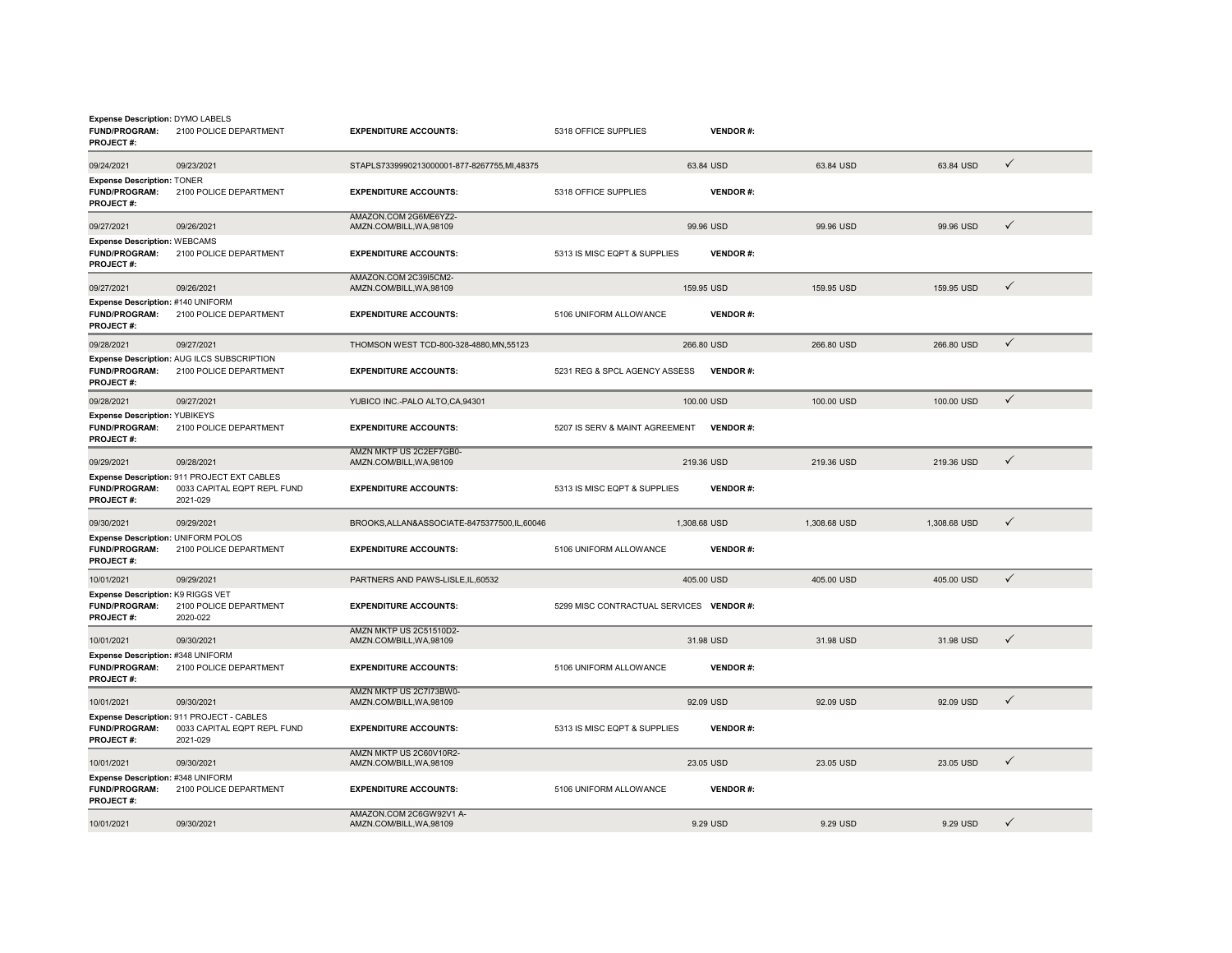| Expense Description: OFFICE SUPPLIES<br><b>FUND/PROGRAM:</b><br><b>PROJECT#:</b> | 2100 POLICE DEPARTMENT                                                | <b>EXPENDITURE ACCOUNTS:</b>                        | 5318 OFFICE SUPPLIES          | <b>VENDOR#:</b>          |                         |                          |                 |          |
|----------------------------------------------------------------------------------|-----------------------------------------------------------------------|-----------------------------------------------------|-------------------------------|--------------------------|-------------------------|--------------------------|-----------------|----------|
| 10/01/2021                                                                       | 10/01/2021                                                            | AMZN MKTP US 2C4XR41A2-<br>AMZN.COM/BILL, WA, 98109 |                               | 12.53 USD                | 12.53 USD               | 12.53 USD                | $\checkmark$    |          |
| Expense Description: #348 UNIFORM<br>FUND/PROGRAM:<br>PROJECT#:                  | 2100 POLICE DEPARTMENT                                                | <b>EXPENDITURE ACCOUNTS:</b>                        | 5106 UNIFORM ALLOWANCE        | <b>VENDOR#:</b>          |                         |                          |                 |          |
| 10/04/2021                                                                       | 10/01/2021                                                            | GLOCK STORE-8585694000, CA, 92111                   |                               | 67.90 USD                | 67.90 USD               | 67.90 USD                | $\checkmark$    |          |
| <b>FUND/PROGRAM:</b><br>PROJECT#:                                                | Expense Description: NIPAS UNIFORM #109<br>2100 POLICE DEPARTMENT     | <b>EXPENDITURE ACCOUNTS:</b>                        | 5106 UNIFORM ALLOWANCE        | <b>VENDOR#:</b>          |                         |                          |                 |          |
| 10/04/2021                                                                       | 10/01/2021                                                            | AMZN MKTP US 2C2RE0DX0-<br>AMZN.COM/BILL, WA, 98109 |                               | 36.18 USD                | 36.18 USD               | 36.18 USD                | $\checkmark$    |          |
| Expense Description: #348 UNIFORM<br>FUND/PROGRAM:<br><b>PROJECT#:</b>           | 2100 POLICE DEPARTMENT                                                | <b>EXPENDITURE ACCOUNTS:</b>                        | 5106 UNIFORM ALLOWANCE        | <b>VENDOR#:</b>          |                         |                          |                 |          |
| 10/04/2021                                                                       | 10/01/2021                                                            | TYCOINTEGRATEDSECURITY-800-289-<br>2647, IN, 46256  |                               | 124.81 USD               | 124.81 USD              | 124.81 USD               | $\checkmark$    |          |
| <b>FUND/PROGRAM:</b><br><b>PROJECT#:</b>                                         | Expense Description: 09/01-11/30 METRA ALARM<br>1170 COMMUTER PARKING | <b>EXPENDITURE ACCOUNTS:</b>                        | 5220 MAINT OFF/SPEC EQUIPMENT | <b>VENDOR#:</b>          |                         |                          |                 |          |
| 10/04/2021                                                                       | 10/01/2021                                                            | DIGICELL COMM-WHEELING, IL, 60090                   |                               | 165.00 USD               | 165.00 USD              | 165.00 USD               | $\checkmark$    |          |
| <b>FUND/PROGRAM:</b><br>PROJECT#:                                                | Expense Description: INVEST case#20-12249<br>2100 POLICE DEPARTMENT   | <b>EXPENDITURE ACCOUNTS:</b>                        | 5317 MISC OPERATING SUPPLIES  | <b>VENDOR#:</b>          |                         |                          |                 |          |
| 10/04/2021                                                                       | 10/01/2021                                                            | UNITED AIRLINES-800-932-2732, TX, 77002             |                               | 285.80 USD               | 285.80 USD              | 285.80 USD               | $\checkmark$    |          |
| Expense Description: ROCELLA - NPELRA<br><b>FUND/PROGRAM:</b><br>PROJECT#:       | 2110 DISPATCHERS                                                      | <b>EXPENDITURE ACCOUNTS:</b>                        | 5205 CONFERENCES & MEETINGS   | <b>VENDOR#:</b>          |                         |                          |                 |          |
| 10/04/2021                                                                       | 10/01/2021                                                            | ILLINOIS ASSOCIATION O-217-5233765,IL,62701         |                               | 265.00 USD               | 265.00 USD              | 265.00 USD               | $\checkmark$    |          |
| Expense Description: IACP 2022<br><b>FUND/PROGRAM:</b><br><b>PROJECT#:</b>       | 2100 POLICE DEPARTMENT                                                | <b>EXPENDITURE ACCOUNTS:</b>                        | 5222 MEMBERSHIP DUES          | <b>VENDOR#:</b>          |                         |                          |                 |          |
| 10/04/2021                                                                       | 10/01/2021                                                            | NENA-703-812-4600, VA, 22314                        |                               | 142.00 USD               | 142.00 USD              | 142.00 USD               | $\checkmark$    |          |
| <b>FUND/PROGRAM:</b><br>PROJECT#:                                                | Expense Description: NAT'L EMERG # DUES 2022<br>2110 DISPATCHERS      | <b>EXPENDITURE ACCOUNTS:</b>                        | 5222 MEMBERSHIP DUES          | <b>VENDOR#:</b>          |                         |                          |                 |          |
| 10/04/2021                                                                       | 10/02/2021                                                            | STAPLS7340637407000001-877-8267755,MI,48375         |                               | 59.70 USD                | 59.70 USD               | 59.70 USD                | $\checkmark$    |          |
| Expense Description: TONER & PENS<br><b>FUND/PROGRAM:</b><br><b>PROJECT#:</b>    | 2100 POLICE DEPARTMENT                                                | <b>EXPENDITURE ACCOUNTS:</b>                        | 5318 OFFICE SUPPLIES          | <b>VENDOR#:</b>          |                         |                          |                 |          |
|                                                                                  |                                                                       | <b>Card Subtotal</b>                                |                               |                          |                         | 9,551.18                 |                 |          |
| <b>KYLE GOETZELMANN</b><br><b>Card Transactions</b>                              |                                                                       |                                                     |                               |                          |                         |                          |                 |          |
| Posting<br>Date                                                                  | <b>Transaction</b><br><b>Date</b>                                     | <b>Description</b>                                  |                               | <b>Receipt</b><br>Amount | <b>Posted</b><br>Amount | <b>Expense</b><br>Amount | <b>Reviewed</b> | Approved |
| 09/13/2021                                                                       | 09/12/2021                                                            | AMZN MKTP US 2G8R011N0-<br>AMZN.COM/BILL, WA, 98109 |                               | 28.30 USD                | 28.30 USD               | 28.30 USD                | ✓               |          |
| <b>Expense Description: Nitrile Gloves</b><br><b>FUND/PROGRAM:</b><br>PROJECT#:  | 1400 CIP ENGINEERING                                                  | <b>EXPENDITURE ACCOUNTS:</b>                        | 5319 PROTECTIVE CLOTHING      | <b>VENDOR#:</b>          |                         |                          |                 |          |

**Card Subtotal**

**28.30**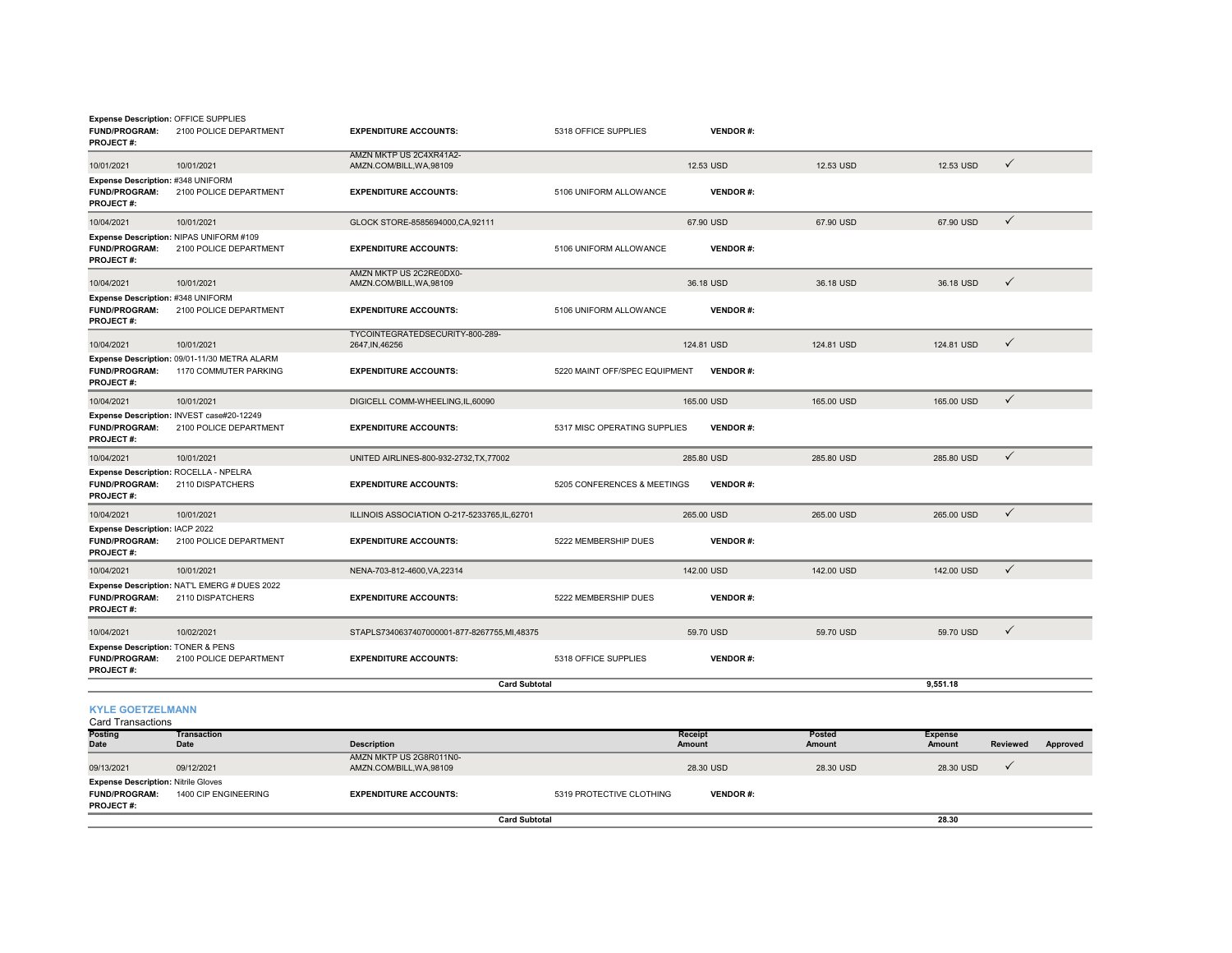#### **LANA RUDNIK**

| <b>Posting</b><br>Date                                                       | <b>Transaction</b><br>Date                                              | <b>Description</b>                                 |                          | Receipt<br>Amount | Posted<br>Amount | <b>Expense</b><br>Amount | <b>Reviewed</b> | Approved |
|------------------------------------------------------------------------------|-------------------------------------------------------------------------|----------------------------------------------------|--------------------------|-------------------|------------------|--------------------------|-----------------|----------|
| 09/08/2021                                                                   | 09/07/2021                                                              | ADVANCE AUTO PARTS #71-WHEELING,IL,60090           |                          | 11.89 USD         | 11.89 USD        | 11.89 USD                | $\checkmark$    |          |
| Expense Description: Headlight bulb 640<br><b>FUND/PROGRAM:</b><br>PROJECT#: | 2200 FIRE DEPARTMENT                                                    | <b>EXPENDITURE ACCOUNTS:</b>                       | 5310 VEHICLE MAINTENANCE | <b>VENDOR#:</b>   |                  |                          |                 |          |
| 09/13/2021                                                                   | 09/11/2021                                                              | FSP ADVANCE SNOWPLOW P-847-459-<br>6363, IL, 60090 |                          | 3,327.74 USD      | 3,327.74 USD     | 554.62 USD               | $\checkmark$    |          |
| <b>FUND/PROGRAM:</b><br><b>PROJECT#:</b>                                     | Expense Description: Split - plow parts stock<br>1220 BUILDING SERVICES | <b>EXPENDITURE ACCOUNTS:</b>                       | 5310 VEHICLE MAINTENANCE | <b>VENDOR#:</b>   |                  |                          |                 |          |
| 09/13/2021                                                                   | 09/11/2021                                                              | FSP ADVANCE SNOWPLOW P-847-459-<br>6363, IL, 60090 |                          | 3,327.74 USD      | 3,327.74 USD     | 177.22 USD               | $\checkmark$    |          |
| <b>FUND/PROGRAM:</b><br><b>PROJECT#:</b>                                     | Expense Description: Split - plow parts stock<br>1240 FLEET SERVICES    | <b>EXPENDITURE ACCOUNTS:</b>                       | 5310 VEHICLE MAINTENANCE | <b>VENDOR#:</b>   |                  |                          |                 |          |
| 09/13/2021                                                                   | 09/11/2021                                                              | FSP ADVANCE SNOWPLOW P-847-459-<br>6363, IL, 60090 |                          | 3,327.74 USD      | 3,327.74 USD     | 554.62 USD               | $\checkmark$    |          |
| <b>FUND/PROGRAM:</b><br><b>PROJECT#:</b>                                     | Expense Description: Split - plow parts stock<br>1420 STREETS DIVISION  | <b>EXPENDITURE ACCOUNTS:</b>                       | 5310 VEHICLE MAINTENANCE | <b>VENDOR#:</b>   |                  |                          |                 |          |
| 09/13/2021                                                                   | 09/11/2021                                                              | FSP ADVANCE SNOWPLOW P-847-459-<br>6363, IL, 60090 |                          | 3,327.74 USD      | 3.327.74 USD     | 743.34 USD               | $\checkmark$    |          |
| <b>FUND/PROGRAM:</b><br>PROJECT#:                                            | Expense Description: Split - plow parts stock<br>1430 FORESTRY DIVISION | <b>EXPENDITURE ACCOUNTS:</b>                       | 5310 VEHICLE MAINTENANCE | <b>VENDOR#:</b>   |                  |                          |                 |          |
| 09/13/2021                                                                   | 09/11/2021                                                              | FSP ADVANCE SNOWPLOW P-847-459-<br>6363.IL.60090   |                          | 3.327.74 USD      | 3.327.74 USD     | 743.34 USD               | $\checkmark$    |          |
| <b>FUND/PROGRAM:</b><br>PROJECT#:                                            | Expense Description: Split - plow parts stock<br>4100 WATER DIVISION    | <b>EXPENDITURE ACCOUNTS:</b>                       | 5310 VEHICLE MAINTENANCE | <b>VENDOR#:</b>   |                  |                          |                 |          |
| 09/13/2021                                                                   | 09/11/2021                                                              | FSP ADVANCE SNOWPLOW P-847-459-<br>6363, IL, 60090 |                          | 3,327.74 USD      | 3,327.74 USD     | 554,60 USD               | $\checkmark$    |          |
| <b>FUND/PROGRAM:</b><br>PROJECT#:                                            | Expense Description: Split - plow parts stock<br>4200 SEWER DIVISION    | <b>EXPENDITURE ACCOUNTS:</b>                       | 5310 VEHICLE MAINTENANCE | <b>VENDOR#:</b>   |                  |                          |                 |          |
| 09/13/2021                                                                   | 09/11/2021                                                              | FSP ADVANCE SNOWPLOW P-847-459-<br>6363, IL, 60090 |                          | 1,496.03 USD      | 1,496.03 USD     | 299.21 USD               | $\checkmark$    |          |
| <b>FUND/PROGRAM:</b><br>PROJECT#:                                            | Expense Description: Split - plow parts stock<br>1220 BUILDING SERVICES | <b>EXPENDITURE ACCOUNTS:</b>                       | 5310 VEHICLE MAINTENANCE | <b>VENDOR#:</b>   |                  |                          |                 |          |
| 09/13/2021                                                                   | 09/11/2021                                                              | FSP ADVANCE SNOWPLOW P-847-459-<br>6363, IL, 60090 |                          | 1,496.03 USD      | 1.496.03 USD     | 299.21 USD               | $\checkmark$    |          |
| <b>FUND/PROGRAM:</b><br><b>PROJECT#:</b>                                     | Expense Description: Split - plow parts stock<br>1420 STREETS DIVISION  | <b>EXPENDITURE ACCOUNTS:</b>                       | 5310 VEHICLE MAINTENANCE | <b>VENDOR#:</b>   |                  |                          |                 |          |
| 09/13/2021                                                                   | 09/11/2021                                                              | FSP ADVANCE SNOWPLOW P-847-459-<br>6363, IL, 60090 |                          | 1,496.03 USD      | 1,496.03 USD     | 299.21 USD               | $\checkmark$    |          |
| <b>FUND/PROGRAM:</b><br><b>PROJECT#:</b>                                     | Expense Description: Split - plow parts stock<br>1430 FORESTRY DIVISION | <b>EXPENDITURE ACCOUNTS:</b>                       | 5310 VEHICLE MAINTENANCE | <b>VENDOR#:</b>   |                  |                          |                 |          |
| 09/13/2021                                                                   | 09/11/2021                                                              | FSP ADVANCE SNOWPLOW P-847-459-<br>6363, IL, 60090 |                          | 1,496.03 USD      | 1.496.03 USD     | 299.21 USD               | $\checkmark$    |          |
| <b>FUND/PROGRAM:</b><br>PROJECT#:                                            | Expense Description: Split - plow parts stock<br>4100 WATER DIVISION    | <b>EXPENDITURE ACCOUNTS:</b>                       | 5310 VEHICLE MAINTENANCE | <b>VENDOR#:</b>   |                  |                          |                 |          |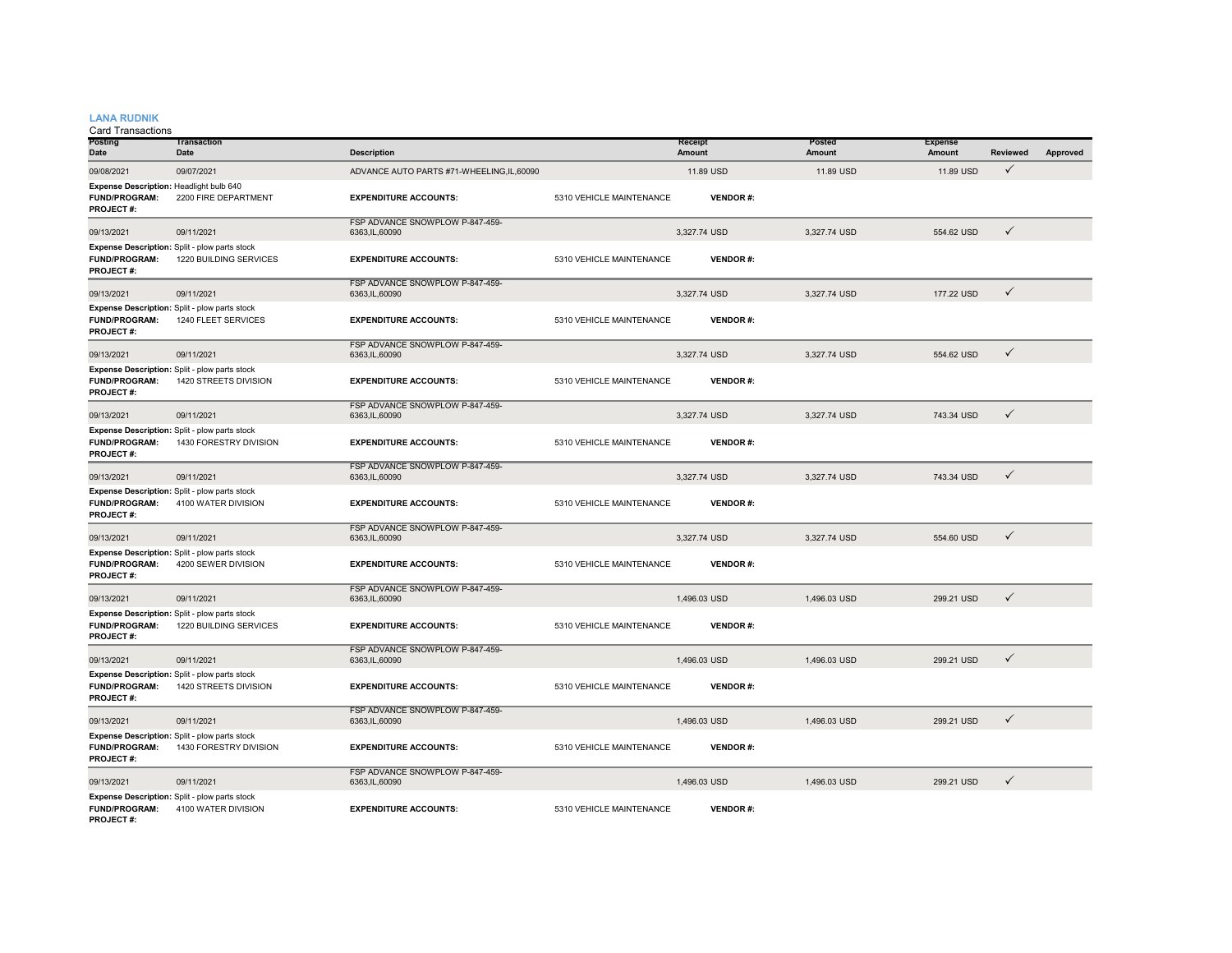| 09/13/2021                                                                                | 09/11/2021                                                            | FSP ADVANCE SNOWPLOW P-847-459-<br>6363, IL, 60090       |                                | 1,496.03 USD    | 1,496.03 USD | 299.19 USD | $\checkmark$ |  |
|-------------------------------------------------------------------------------------------|-----------------------------------------------------------------------|----------------------------------------------------------|--------------------------------|-----------------|--------------|------------|--------------|--|
| Expense Description: Split - plow parts stock<br><b>FUND/PROGRAM:</b><br><b>PROJECT#:</b> | 4200 SEWER DIVISION                                                   | <b>EXPENDITURE ACCOUNTS:</b>                             | 5310 VEHICLE MAINTENANCE       | <b>VENDOR#:</b> |              |            |              |  |
| 09/14/2021                                                                                | 09/13/2021                                                            | AMAZON.COM 2571L3WZ2 A-<br>AMZN.COM/BILL, WA, 98109      |                                | 20.98 USD       | 20.98 USD    | 20.98 USD  | ✓            |  |
| <b>Expense Description: Wall clock</b><br><b>FUND/PROGRAM:</b><br>PROJECT#:               | 1240 FLEET SERVICES                                                   | <b>EXPENDITURE ACCOUNTS:</b>                             | 5317 MISC OPERATING SUPPLIES   | <b>VENDOR#:</b> |              |            |              |  |
| 09/20/2021                                                                                | 09/16/2021                                                            | <b>INTERSTATE POWERSYSTEM-CAROL</b><br>STREAM, IL, 60188 |                                | 149.63 USD      | 149.63 USD   | 149.63 USD | $\checkmark$ |  |
| Expense Description: Sensor and hose 611<br><b>FUND/PROGRAM:</b><br>PROJECT#:             | 2200 FIRE DEPARTMENT                                                  | <b>EXPENDITURE ACCOUNTS:</b>                             | 5310 VEHICLE MAINTENANCE       | <b>VENDOR#:</b> |              |            |              |  |
| 09/20/2021                                                                                | 09/17/2021                                                            | GRAINGER-877-2022594,IL,60045-5202                       |                                | 41.66 USD       | 41.66 USD    | 41.66 USD  | $\checkmark$ |  |
| <b>Expense Description: Material straps</b><br><b>FUND/PROGRAM:</b><br><b>PROJECT#:</b>   | 1240 FLEET SERVICES                                                   | <b>EXPENDITURE ACCOUNTS:</b>                             | 5317 MISC OPERATING SUPPLIES   | <b>VENDOR#:</b> |              |            |              |  |
| 09/20/2021                                                                                | 09/18/2021                                                            | MUNICIPAL FLEET MANAGE-224-588-6442,FL,33936             |                                | 51.50 USD       | 51.50 USD    | 51.50 USD  | $\checkmark$ |  |
| Expense Description: Chevy MFMA meeting<br><b>FUND/PROGRAM:</b><br><b>PROJECT#:</b>       | 1240 FLEET SERVICES                                                   | <b>EXPENDITURE ACCOUNTS:</b>                             | 5105 LOCAL TRAINING & MEETINGS | <b>VENDOR#:</b> |              |            |              |  |
| 09/20/2021                                                                                | 09/18/2021                                                            | ZORO TOOLS INC-855-2899676.IL.60089                      |                                | 530.00 USD      | 530.00 USD   | 530.00 USD | $\checkmark$ |  |
| Expense Description: Oil pan<br><b>FUND/PROGRAM:</b><br>PROJECT#:                         | 2100 POLICE DEPARTMENT                                                | <b>EXPENDITURE ACCOUNTS:</b>                             | 5310 VEHICLE MAINTENANCE       | <b>VENDOR#:</b> |              |            |              |  |
| 09/21/2021                                                                                | 09/20/2021                                                            | AMAZON.COM 2G68C2VQ2-<br>AMZN.COM/BILL, WA, 98109        |                                | 8.45 USD        | 8.45 USD     | 8.45 USD   | $\checkmark$ |  |
| <b>Expense Description: Markers</b><br><b>FUND/PROGRAM:</b><br><b>PROJECT#:</b>           | 1500 PUBLIC WORKS ADMINISTRATI                                        | <b>EXPENDITURE ACCOUNTS:</b>                             | 5318 OFFICE SUPPLIES           | <b>VENDOR#:</b> |              |            |              |  |
| 09/21/2021                                                                                | 09/21/2021                                                            | TITAN CLOUD SOFTWARE-615-837-4832.TN.37067               |                                | 260.00 USD      | 260.00 USD   | 65.00 USD  | $\checkmark$ |  |
| FUND/PROGRAM:<br>PROJECT#:                                                                | Expense Description: Split - Sept Tank Monitor<br>1240 FLEET SERVICES | <b>EXPENDITURE ACCOUNTS:</b>                             | 5207 IS SERV & MAINT AGREEMENT | <b>VENDOR#:</b> |              |            |              |  |
| 09/21/2021                                                                                | 09/21/2021                                                            | TITAN CLOUD SOFTWARE-615-837-4832, TN, 37067             |                                | 260.00 USD      | 260.00 USD   | 195.00 USD | $\checkmark$ |  |
| <b>FUND/PROGRAM:</b><br>PROJECT#:                                                         | Expense Description: Split - Sept Tank Monitor<br>4100 WATER DIVISION | <b>EXPENDITURE ACCOUNTS:</b>                             | 5207 IS SERV & MAINT AGREEMENT | <b>VENDOR#:</b> |              |            |              |  |
| 09/24/2021                                                                                | 09/23/2021                                                            | GREAT LAKE LINE X-CRYSTAL LAKE.IL.60012                  |                                | 905.00 USD      | 905.00 USD   | 905.00 USD | $\checkmark$ |  |
| Expense Description: Line-x #825<br><b>FUND/PROGRAM:</b><br>PROJECT#:                     | 0033 CAPITAL EQPT REPL FUND                                           | <b>EXPENDITURE ACCOUNTS:</b>                             | 5401 MOBILE EQUIPMENT          | <b>VENDOR#:</b> |              |            |              |  |
| 09/27/2021                                                                                | 09/24/2021                                                            | WORLDPAC-5107428900,CA,94560                             |                                | 64.13 USD       | 64.13 USD    | 64.13 USD  | $\checkmark$ |  |
| Expense Description: Brake pads stock<br><b>FUND/PROGRAM:</b><br><b>PROJECT#:</b>         | 2100 POLICE DEPARTMENT                                                | <b>EXPENDITURE ACCOUNTS:</b>                             | 5310 VEHICLE MAINTENANCE       | <b>VENDOR#:</b> |              |            |              |  |
| 09/27/2021                                                                                | 09/24/2021                                                            | WORLDPAC-5107428900,CA,94560                             |                                | 266.83 USD      | 266.83 USD   | 266.83 USD | $\checkmark$ |  |
| Expense Description: Brake pads and rotors<br><b>FUND/PROGRAM:</b><br>PROJECT#:           | 2100 POLICE DEPARTMENT                                                | <b>EXPENDITURE ACCOUNTS:</b>                             | 5310 VEHICLE MAINTENANCE       | <b>VENDOR#:</b> |              |            |              |  |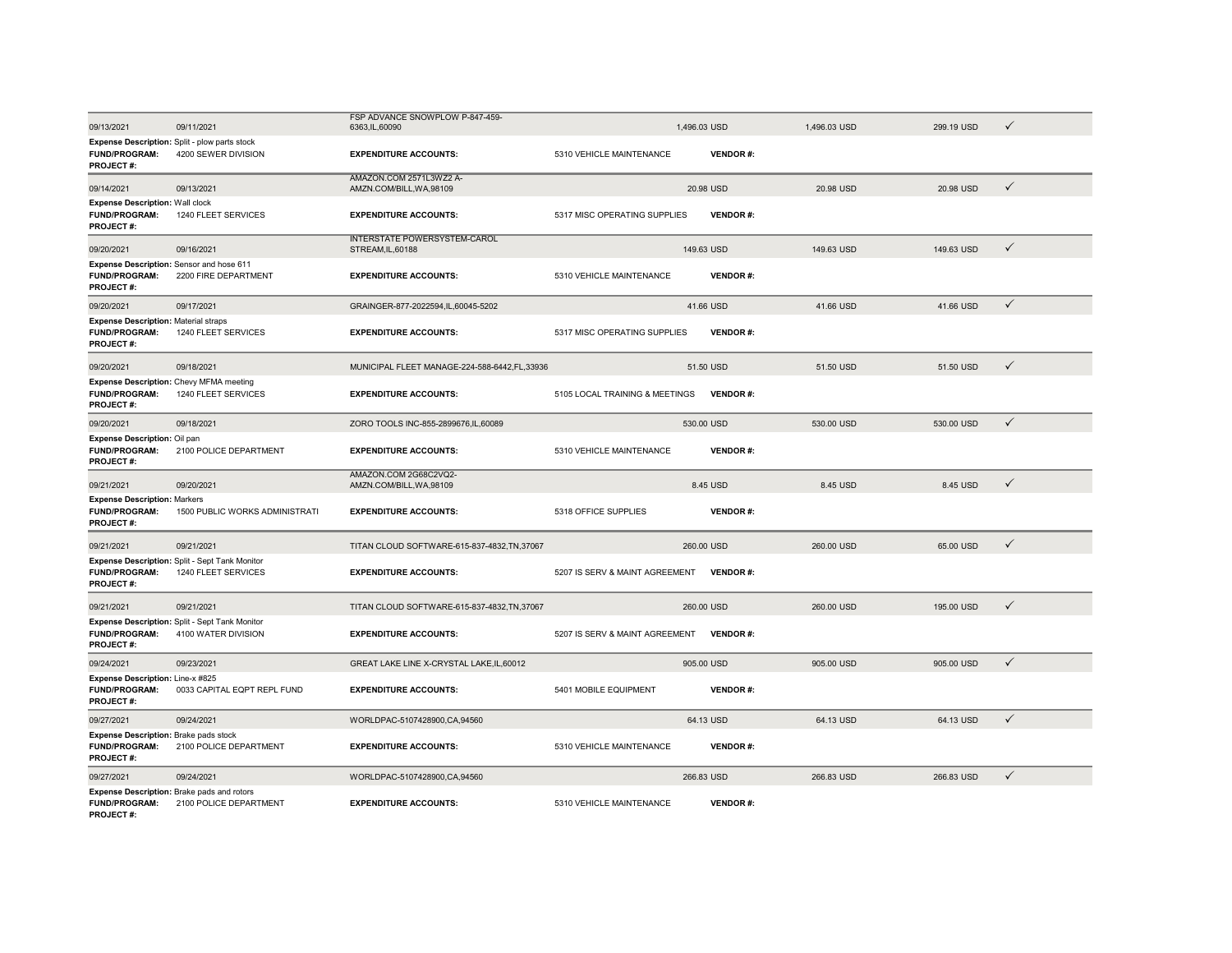| 09/27/2021                                                                                    | 09/24/2021             | WORLDPAC-5107428900,CA,94560                        |                              | 211.35 USD      | 211.35 USD | 211.35 USD | $\checkmark$ |
|-----------------------------------------------------------------------------------------------|------------------------|-----------------------------------------------------|------------------------------|-----------------|------------|------------|--------------|
| <b>Expense Description:</b> Brake pads and rotors<br><b>FUND/PROGRAM:</b><br><b>PROJECT#:</b> | 2100 POLICE DEPARTMENT | <b>EXPENDITURE ACCOUNTS:</b>                        | 5310 VEHICLE MAINTENANCE     | <b>VENDOR#:</b> |            |            |              |
| 09/27/2021                                                                                    | 09/24/2021             | WORLDPAC-5107428900,CA,94560                        |                              | 52.44 USD       | 52.44 USD  | 52.44 USD  | $\checkmark$ |
| Expense Description: 116 oil filter<br><b>FUND/PROGRAM:</b><br><b>PROJECT#:</b>               | 1420 STREETS DIVISION  | <b>EXPENDITURE ACCOUNTS:</b>                        | 5310 VEHICLE MAINTENANCE     | <b>VENDOR#:</b> |            |            |              |
| 09/27/2021                                                                                    | 09/24/2021             | CINTAS CORP-972-9967900, OH, 45040-9151             |                              | 355.24 USD      | 355.24 USD | 105.40 USD | $\checkmark$ |
| Expense Description: Split - uniform service<br><b>FUND/PROGRAM:</b><br>PROJECT#:             | 1240 FLEET SERVICES    | <b>EXPENDITURE ACCOUNTS:</b>                        | 5106 UNIFORM ALLOWANCE       | <b>VENDOR#:</b> |            |            |              |
| 09/27/2021                                                                                    | 09/24/2021             | CINTAS CORP-972-9967900, OH, 45040-9151             |                              | 355.24 USD      | 355.24 USD | 249.84 USD | $\checkmark$ |
| Expense Description: Split - mat service<br><b>FUND/PROGRAM:</b><br><b>PROJECT#:</b>          | 1220 BUILDING SERVICES | <b>EXPENDITURE ACCOUNTS:</b>                        | 5215 JANITORIAL SERVICES     | <b>VENDOR#:</b> |            |            |              |
| 09/27/2021                                                                                    | 09/25/2021             | BARGAINTEESCOM-562-282-0444,CA,90670                |                              | 123.49 USD      | 123.49 USD | 123.49 USD | $\checkmark$ |
| <b>Expense Description: Uniforms</b><br><b>FUND/PROGRAM:</b><br><b>PROJECT#:</b>              | 1240 FLEET SERVICES    | <b>EXPENDITURE ACCOUNTS:</b>                        | 5106 UNIFORM ALLOWANCE       | <b>VENDOR#:</b> |            |            |              |
| 09/28/2021                                                                                    | 09/27/2021             | BUCKEYE POWER SALES CO-6148616000,IL,60446          |                              | 66.19 USD       | 66.19 USD  | 66.19 USD  | $\checkmark$ |
| Expense Description: gen book<br><b>FUND/PROGRAM:</b><br><b>PROJECT#:</b>                     | 1220 BUILDING SERVICES | <b>EXPENDITURE ACCOUNTS:</b>                        | 5310 VEHICLE MAINTENANCE     | <b>VENDOR#:</b> |            |            |              |
| 09/28/2021                                                                                    | 09/27/2021             | AUTOZONE #3569-WHEELING,IL,60090                    |                              | 47.29 USD       | 47.29 USD  | 47.29 USD  | $\checkmark$ |
| Expense Description: Valve cover 116<br><b>FUND/PROGRAM:</b><br><b>PROJECT#:</b>              | 1420 STREETS DIVISION  | <b>EXPENDITURE ACCOUNTS:</b>                        | 5310 VEHICLE MAINTENANCE     | <b>VENDOR#:</b> |            |            |              |
| 09/29/2021                                                                                    | 09/28/2021             | WORLDPAC-5107428900,CA,94560                        |                              | 39.46 USD       | 39.46 USD  | 39.46 USD  | $\checkmark$ |
| Expense Description: Oil filter<br><b>FUND/PROGRAM:</b><br><b>PROJECT#:</b>                   | 1240 FLEET SERVICES    | <b>EXPENDITURE ACCOUNTS:</b>                        | 5310 VEHICLE MAINTENANCE     | <b>VENDOR#:</b> |            |            |              |
| 09/29/2021                                                                                    | 09/28/2021             | IBS NORTH CHICAGO-LAKE ZURICH.IL.60047              |                              | 339.69 USD      | 339.69 USD | 339.69 USD | $\checkmark$ |
| <b>Expense Description: Batteries</b><br><b>FUND/PROGRAM:</b><br><b>PROJECT#:</b>             | 2100 POLICE DEPARTMENT | <b>EXPENDITURE ACCOUNTS:</b>                        | 5310 VEHICLE MAINTENANCE     | <b>VENDOR#:</b> |            |            |              |
| 10/01/2021                                                                                    | 09/30/2021             | AMZN MKTP US 2C1ZA82W1-<br>AMZN.COM/BILL, WA, 98109 |                              | 56.98 USD       | 56.98 USD  | 56,98 USD  | $\checkmark$ |
| <b>Expense Description: White board</b><br><b>FUND/PROGRAM:</b><br><b>PROJECT#:</b>           | 1240 FLEET SERVICES    | <b>EXPENDITURE ACCOUNTS:</b>                        | 5317 MISC OPERATING SUPPLIES | <b>VENDOR#:</b> |            |            |              |
| 10/01/2021                                                                                    | 09/30/2021             | HELM-FORD DIAG SOFTWAR-800-635-<br>8860, MI, 48170  |                              | 800.00 USD      | 800.00 USD | 200.00 USD | $\checkmark$ |
| Expense Description: '21 Ford IDS<br>FUND/PROGRAM:<br><b>PROJECT#:</b>                        | 1240 FLEET SERVICES    | <b>EXPENDITURE ACCOUNTS:</b>                        | 5302 BOOKS & SUBSCRIPTIONS   | <b>VENDOR#:</b> |            |            |              |
| 10/01/2021                                                                                    | 09/30/2021             | HELM-FORD DIAG SOFTWAR-800-635-<br>8860, MI, 48170  |                              | 800.00 USD      | 800.00 USD | 600.00 USD | ✓            |
| Expense Description: '22 Ford IDS<br>FUND/PROGRAM:<br><b>PROJECT#:</b>                        | 1240 FLEET SERVICES    | <b>EXPENDITURE ACCOUNTS:</b>                        | 5302 BOOKS & SUBSCRIPTIONS   | <b>VENDOR#:</b> |            |            |              |
| 10/04/2021                                                                                    | 10/01/2021             | FSP ADVANCE SNOWPLOW P-847-459-<br>6363, IL, 60090  |                              | 94.04 USD       | 94.04 USD  | 94.04 USD  | ✓            |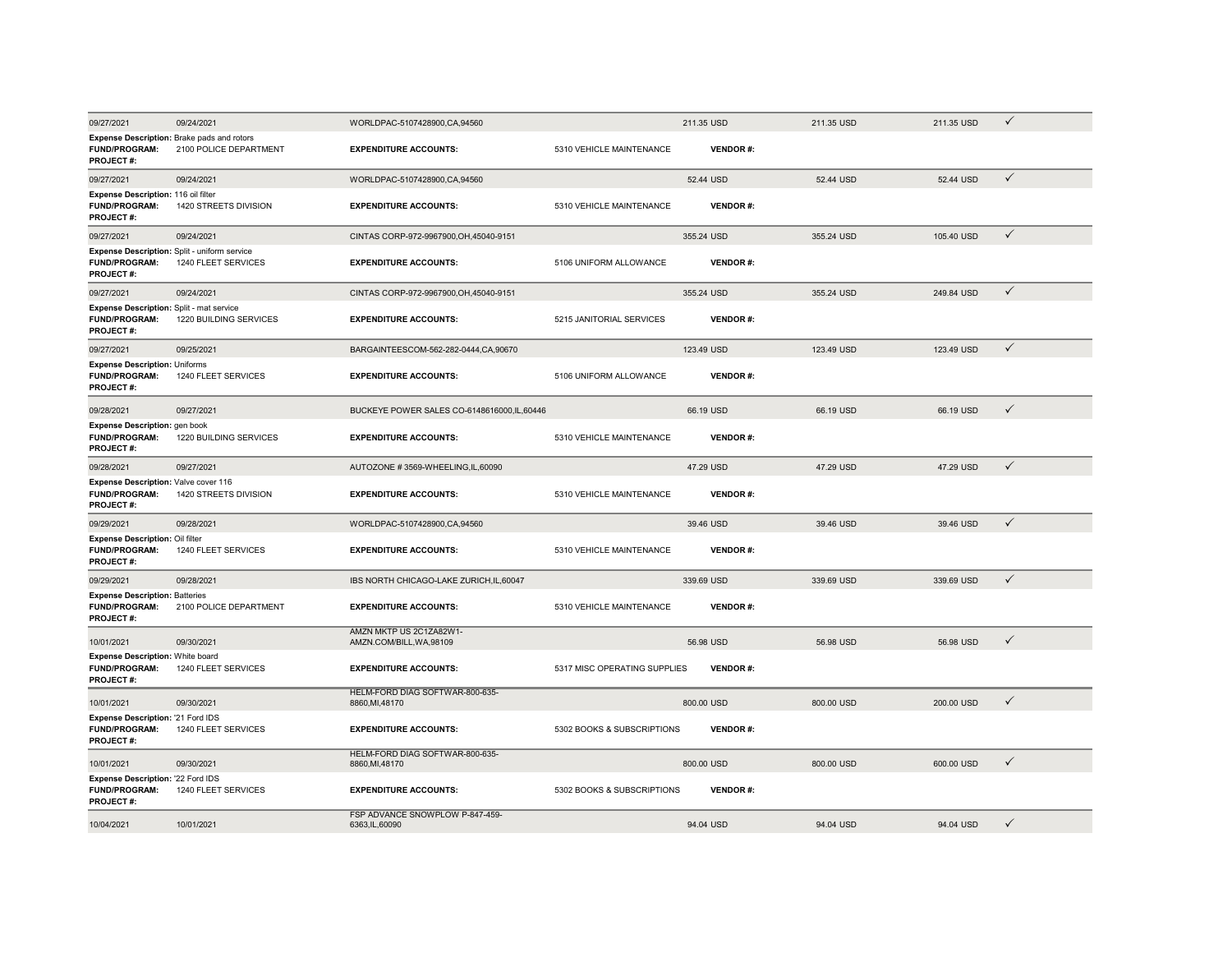#### **Expense Description:** Elbow kit 143

**FUND/PROGRAM:** 1420 STREETS DIVISION**PROJECT #:**

**TransactionDescription Receipt AmountPosted Amount**09/30/2021 09/29/2021 AMZN MKTP US 2C5Q72JE2-<br>AMZN.COM/BILL,WA,98109 133.17 USD 133.17 USD 133.17 USD 133.17 USD 133.17 USD 1 **Card Subtotal 9,320.01 LISA LEONTEOS**Card Transactions

**EXPENDITURE ACCOUNTS:** 5310 VEHICLE MAINTENANCE **VENDOR** #:

| <b>FUND/PROGRAM:</b><br><b>PROJECT#:</b> | <b>Expense Description: Wireless headset for HR</b><br>1600 ADMIN & BOT          | <b>EXPENDITURE ACCOUNTS:</b>                      | 5315 SMALL TOOLS & EQUIPMENT<br><b>VENDOR#:</b> |                |                            |
|------------------------------------------|----------------------------------------------------------------------------------|---------------------------------------------------|-------------------------------------------------|----------------|----------------------------|
| 10/01/2021                               | 10/01/2021                                                                       | AMZN MKTP US 2C3WQ9QH0-<br>AMZN.COM/BILL.WA.98109 | 133.17 USD                                      | 133.17 USD     | 133.17 USD<br>$\checkmark$ |
| <b>FUND/PROGRAM:</b><br><b>PROJECT#:</b> | <b>Expense Description: Wireless headset for HR</b><br>1600 ADMIN & BOT          | <b>EXPENDITURE ACCOUNTS:</b>                      | 5315 SMALL TOOLS & EQUIPMENT<br><b>VENDOR#:</b> |                |                            |
| 10/04/2021                               | 10/02/2021                                                                       | AMZN MKTP US-AMZN.COM/BILL.WA.98109               | $(133.17)$ USD                                  | $(133.17)$ USD | $(133.17)$ USD             |
| <b>FUND/PROGRAM:</b><br><b>PROJECT#:</b> | <b>Expense Description: Wireless headset refund</b><br>1800 HUMAN RESOURCES DEPT | <b>EXPENDITURE ACCOUNTS:</b>                      | <b>VENDOR#:</b><br>5315 SMALL TOOLS & EQUIPMENT |                |                            |
|                                          |                                                                                  | <b>Card Subtotal</b>                              |                                                 |                | 133.17                     |

**Expense**

**Amount Reviewed Approved**

**Card Subtotal**

#### **LUCA URSAN**

**Posting Date**

| <b>Card Transactions</b>                                                           |                                                                            |                                                     |                                |                          |                  |                          |                 |          |
|------------------------------------------------------------------------------------|----------------------------------------------------------------------------|-----------------------------------------------------|--------------------------------|--------------------------|------------------|--------------------------|-----------------|----------|
| Posting<br>Date                                                                    | <b>Transaction</b><br>Date                                                 | <b>Description</b>                                  |                                | <b>Receipt</b><br>Amount | Posted<br>Amount | <b>Expense</b><br>Amount | <b>Reviewed</b> | Approved |
| 09/14/2021                                                                         | 09/13/2021                                                                 | WOWZA MEDIA SYSTEMS LL-8887787997.CO.80401          |                                | 350,00 USD               | 350,00 USD       | 116.67 USD               | $\checkmark$    |          |
| Expense Description: '21 Support Maint<br>FUND/PROGRAM:<br><b>PROJECT#:</b>        | 1750 INFORMATION SYSTEMS                                                   | <b>EXPENDITURE ACCOUNTS:</b>                        | 5207 IS SERV & MAINT AGREEMENT | <b>VENDOR#:</b>          |                  |                          |                 |          |
| 09/14/2021                                                                         | 09/13/2021                                                                 | WOWZA MEDIA SYSTEMS LL-8887787997,CO,80401          |                                | 350.00 USD               | 350.00 USD       | 233.33 USD               | $\checkmark$    |          |
| Expense Description: '22 Support Maint<br><b>FUND/PROGRAM:</b><br><b>PROJECT#:</b> | 1750 INFORMATION SYSTEMS                                                   | <b>EXPENDITURE ACCOUNTS:</b>                        | 5207 IS SERV & MAINT AGREEMENT | <b>VENDOR#:</b>          |                  |                          |                 |          |
| 09/15/2021                                                                         | 09/14/2021                                                                 | ATT BILL PAYMENT-800-288-2020, TX, 75202            |                                | 141.35 USD               | 141.35 USD       | 141.35 USD               | $\checkmark$    |          |
| <b>FUND/PROGRAM:</b><br><b>PROJECT#:</b>                                           | Expense Description: Internet Svcs ST23 - Sept<br>1750 INFORMATION SYSTEMS | <b>EXPENDITURE ACCOUNTS:</b>                        | 5207 IS SERV & MAINT AGREEMENT | <b>VENDOR#:</b>          |                  |                          |                 |          |
| 09/15/2021                                                                         | 09/14/2021                                                                 | AMZN MKTP US 2G80B2C22-<br>AMZN.COM/BILL, WA, 98109 |                                | 258,00 USD               | 258,00 USD       | 258,00 USD               | $\checkmark$    |          |
| Expense Description: IT AV Equipment<br><b>FUND/PROGRAM:</b><br><b>PROJECT#:</b>   | 1750 INFORMATION SYSTEMS                                                   | <b>EXPENDITURE ACCOUNTS:</b>                        | 5313 IS MISC EQPT & SUPPLIES   | <b>VENDOR#:</b>          |                  |                          |                 |          |
| 09/17/2021                                                                         | 09/15/2021                                                                 | LUCID8 LLC-MERCER ISLAND.WA.98040                   |                                | 575,00 USD               | 575,00 USD       | 191.67 USD               | $\checkmark$    |          |
| Expense Description: '21 Support Maint<br><b>FUND/PROGRAM:</b><br><b>PROJECT#:</b> | 1750 INFORMATION SYSTEMS                                                   | <b>EXPENDITURE ACCOUNTS:</b>                        | 5207 IS SERV & MAINT AGREEMENT | <b>VENDOR#:</b>          |                  |                          |                 |          |
| 09/17/2021                                                                         | 09/15/2021                                                                 | LUCID8 LLC-MERCER ISLAND.WA.98040                   |                                | 575.00 USD               | 575,00 USD       | 383.33 USD               | $\checkmark$    |          |
| Expense Description: '22 Support Maint<br><b>FUND/PROGRAM:</b><br><b>PROJECT#:</b> | 1750 INFORMATION SYSTEMS                                                   | <b>EXPENDITURE ACCOUNTS:</b>                        | 5207 IS SERV & MAINT AGREEMENT | <b>VENDOR#:</b>          |                  |                          |                 |          |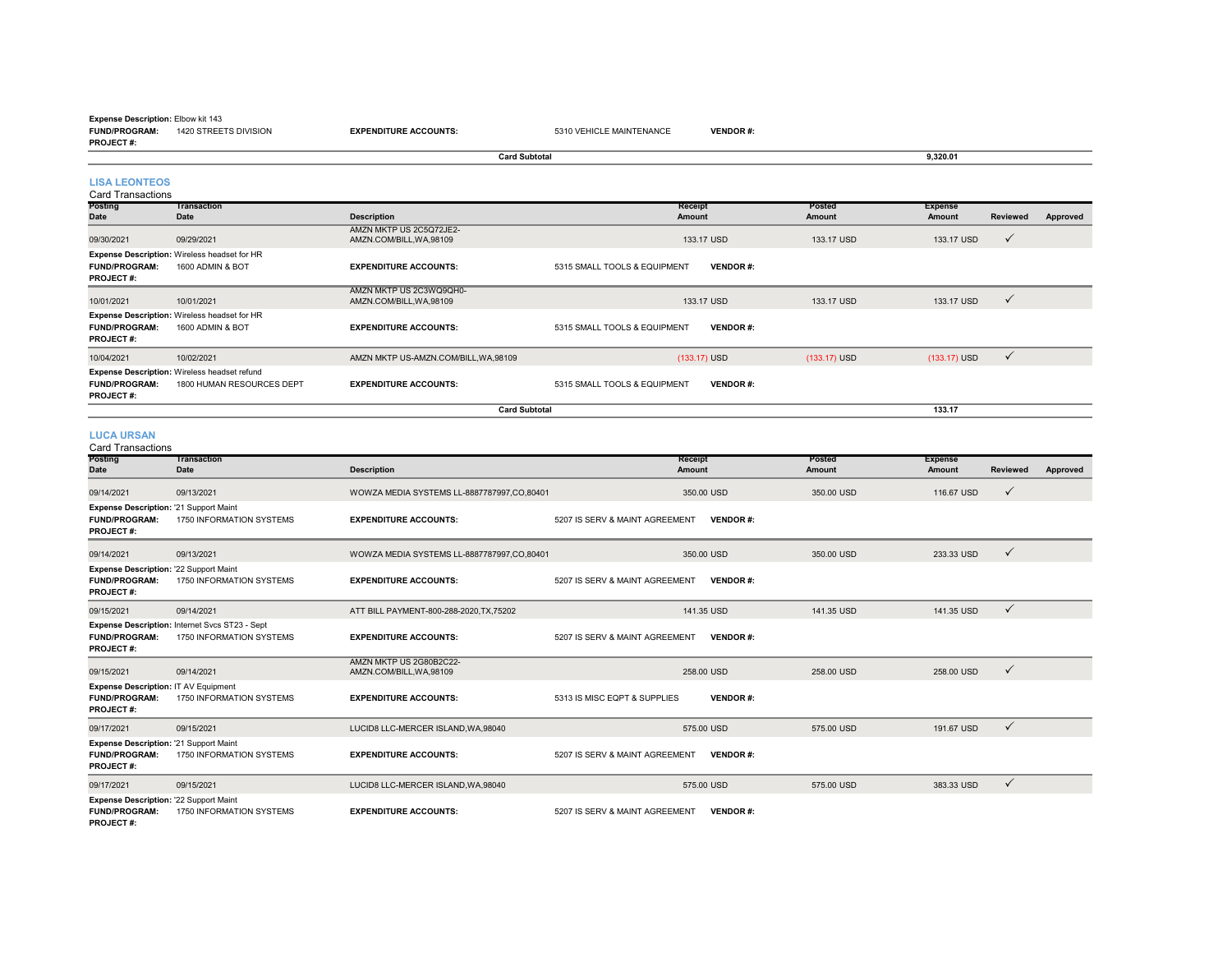| 09/17/2021                                                                             | 09/17/2021                                                                     | COMCAST CHICAGO-800-COMCAST, IL, 60173              |                                | 179.95 USD      | 179.95 USD   | 179.95 USD   | $\checkmark$ |
|----------------------------------------------------------------------------------------|--------------------------------------------------------------------------------|-----------------------------------------------------|--------------------------------|-----------------|--------------|--------------|--------------|
| <b>FUND/PROGRAM:</b><br>PROJECT#:                                                      | Expense Description: Internet Svcs VH2 - Sept<br>1750 INFORMATION SYSTEMS      | <b>EXPENDITURE ACCOUNTS:</b>                        | 5207 IS SERV & MAINT AGREEMENT | <b>VENDOR#:</b> |              |              |              |
| 09/20/2021                                                                             | 09/17/2021                                                                     | B&H PHOTO 800-606-6969-800-2215743,NY,10001         |                                | 2,319.92 USD    | 2,319.92 USD | 2,319.92 USD | $\checkmark$ |
| <b>Accounting Codes</b><br><b>FUND/PROGRAM:</b><br><b>PROJECT#:</b>                    | Expense Description: Data Storage-Hard Drives<br>1750 INFORMATION SYSTEMS      | <b>EXPENDITURE ACCOUNTS:</b>                        | 5313 IS MISC EQPT & SUPPLIES   | <b>VENDOR#:</b> |              |              |              |
| 09/20/2021                                                                             | 09/20/2021                                                                     | MSFT E0800FZ22W-MSBILL.INFO,WA,98052                |                                | 300.00 USD      | 300.00 USD   | 100.00 USD   | $\checkmark$ |
| Expense Description: '21 Software Licenses<br><b>FUND/PROGRAM:</b><br><b>PROJECT#:</b> | 1750 INFORMATION SYSTEMS                                                       | <b>EXPENDITURE ACCOUNTS:</b>                        | 5327 IS MISC SOFTWARE          | <b>VENDOR#:</b> |              |              |              |
| 09/20/2021                                                                             | 09/20/2021                                                                     | MSFT E0800FZ22W-MSBILL.INFO,WA,98052                |                                | 300.00 USD      | 300.00 USD   | 200.00 USD   | $\checkmark$ |
| Expense Description: '22 Software Licenses<br><b>FUND/PROGRAM:</b><br><b>PROJECT#:</b> | 1750 INFORMATION SYSTEMS                                                       | <b>EXPENDITURE ACCOUNTS:</b>                        | 5327 IS MISC SOFTWARE          | <b>VENDOR#:</b> |              |              |              |
| 09/21/2021                                                                             | 09/20/2021                                                                     | EASYCHARGE CONSUMER-8003310500.TX.75211             |                                | 19.99 USD       | 19.99 USD    | 19.99 USD    | $\checkmark$ |
| Expense Description: Cell Svcs iPad 1 - Oct<br><b>FUND/PROGRAM:</b><br>PROJECT#:       | 1600 ADMIN & BOT                                                               | <b>EXPENDITURE ACCOUNTS:</b>                        | 5239 CELLULAR SERVICES         | <b>VENDOR#:</b> |              |              |              |
| 09/21/2021                                                                             | 09/20/2021                                                                     | EASYCHARGE CONSUMER-8003310500, TX, 75211           |                                | 19.99 USD       | 19.99 USD    | 19.99 USD    | $\checkmark$ |
| <b>FUND/PROGRAM:</b><br>PROJECT#:                                                      | Expense Description: Cell Svcs iPad 24 - Oct<br>1600 ADMIN & BOT               | <b>EXPENDITURE ACCOUNTS:</b>                        | 5239 CELLULAR SERVICES         | <b>VENDOR#:</b> |              |              |              |
| 09/23/2021                                                                             | 09/22/2021                                                                     | AMZN MKTP US 2C9NO04W1-<br>AMZN.COM/BILL, WA, 98109 |                                | 219.99 USD      | 219.99 USD   | 219.99 USD   | $\checkmark$ |
| <b>Expense Description: Hard Drive</b><br><b>FUND/PROGRAM:</b><br>PROJECT#:            | 1750 INFORMATION SYSTEMS                                                       | <b>EXPENDITURE ACCOUNTS:</b>                        | 5313 IS MISC EQPT & SUPPLIES   | <b>VENDOR#:</b> |              |              |              |
| 09/23/2021                                                                             | 09/22/2021                                                                     | AMZN MKTP US 2C5UI7O10-<br>AMZN.COM/BILL, WA, 98109 |                                | 119.00 USD      | 119.00 USD   | 119.00 USD   | $\checkmark$ |
| FUND/PROGRAM:<br>PROJECT#:                                                             | Expense Description: Training Rm Audio Mixer<br>1500 PUBLIC WORKS ADMINISTRATI | <b>EXPENDITURE ACCOUNTS:</b>                        | 5310 VEHICLE MAINTENANCE       | <b>VENDOR#:</b> |              |              |              |
| 09/23/2021                                                                             | 09/23/2021                                                                     | AMZN MKTP US 2C4FG5Z41-<br>AMZN.COM/BILL, WA, 98109 |                                | 13.98 USD       | 13.98 USD    | 13.98 USD    | $\checkmark$ |
| Expense Description: Hard Drive Cages<br><b>FUND/PROGRAM:</b><br>PROJECT#:             | 1750 INFORMATION SYSTEMS                                                       | <b>EXPENDITURE ACCOUNTS:</b>                        | 5317 MISC OPERATING SUPPLIES   | <b>VENDOR#:</b> |              |              |              |
| 09/24/2021                                                                             | 09/23/2021                                                                     | AMZN MKTP US 2G9NY7S02-<br>AMZN.COM/BILL, WA, 98109 |                                | 111.43 USD      | 111.43 USD   | 111.43 USD   | $\checkmark$ |
| Expense Description: SSD Hard Drives<br><b>FUND/PROGRAM:</b><br>PROJECT#:              | 1750 INFORMATION SYSTEMS                                                       | <b>EXPENDITURE ACCOUNTS:</b>                        | 5313 IS MISC EQPT & SUPPLIES   | <b>VENDOR#:</b> |              |              |              |
| 09/24/2021                                                                             | 09/23/2021                                                                     | AMZN MKTP US 2G1H32S62-<br>AMZN.COM/BILL, WA, 98109 |                                | 73.98 USD       | 73.98 USD    | 73.98 USD    | $\checkmark$ |
| <b>FUND/PROGRAM:</b><br><b>PROJECT#:</b>                                               | Expense Description: Server Hard Drive Trays<br>1750 INFORMATION SYSTEMS       | <b>EXPENDITURE ACCOUNTS:</b>                        | 5313 IS MISC EQPT & SUPPLIES   | <b>VENDOR#:</b> |              |              |              |
| 09/27/2021                                                                             | 09/24/2021                                                                     | EASYCHARGE CONSUMER-8003310500.TX.75211             |                                | 19.99 USD       | 19.99 USD    | 19.99 USD    | $\checkmark$ |
| <b>FUND/PROGRAM:</b>                                                                   | Expense Description: Cell Svcs iPad 22 - Oct<br>1600 ADMIN & BOT               | <b>EXPENDITURE ACCOUNTS:</b>                        | 5239 CELLULAR SERVICES         | <b>VENDOR#:</b> |              |              |              |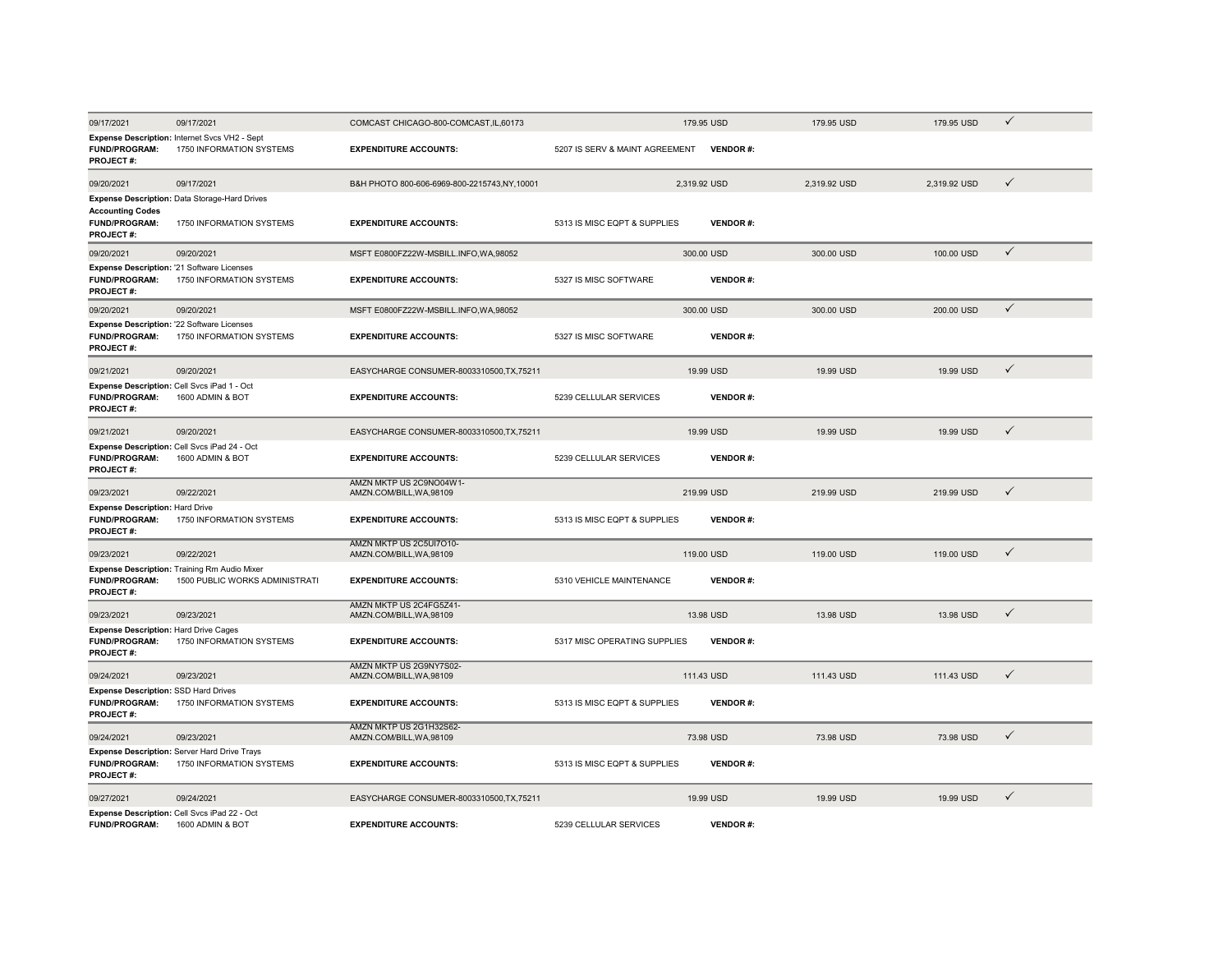|                                                                                         |                                                                                  | <b>Card Subtotal</b>                                |                                |                 |              | 8.571.55     |              |
|-----------------------------------------------------------------------------------------|----------------------------------------------------------------------------------|-----------------------------------------------------|--------------------------------|-----------------|--------------|--------------|--------------|
| <b>FUND/PROGRAM:</b><br><b>PROJECT#:</b>                                                | <b>Expense Description: Webcasting System Fees</b><br>1750 INFORMATION SYSTEMS   | <b>EXPENDITURE ACCOUNTS:</b>                        | 5207 IS SERV & MAINT AGREEMENT | <b>VENDOR#:</b> |              |              |              |
| 10/04/2021                                                                              | 10/01/2021                                                                       | MEDIASERVE MEDIASERVE-DALLAS, TX, 75247             |                                | 60.00 USD       | 60.00 USD    | 60.00 USD    | $\checkmark$ |
| Expense Description: IT Misc Equip<br>FUND/PROGRAM:<br><b>PROJECT#:</b>                 | 1750 INFORMATION SYSTEMS                                                         | <b>EXPENDITURE ACCOUNTS:</b>                        | 5313 IS MISC EQPT & SUPPLIES   | <b>VENDOR#:</b> |              |              |              |
| 10/01/2021                                                                              | 09/30/2021                                                                       | AMZN MKTP US 2C29N2S91-<br>AMZN.COM/BILL, WA, 98109 |                                | 95.98 USD       | 95.98 USD    | 95.98 USD    | $\checkmark$ |
| Expense Description: Cell Svcs iPad 7 - Oct<br><b>FUND/PROGRAM:</b><br><b>PROJECT#:</b> | 1600 ADMIN & BOT                                                                 | <b>EXPENDITURE ACCOUNTS:</b>                        | 5239 CELLULAR SERVICES         | <b>VENDOR#:</b> |              |              |              |
| 09/30/2021                                                                              | 09/29/2021                                                                       | EASYCHARGE CONSUMER-8003310500.TX.75211             |                                | 19.99 USD       | 19.99 USD    | 19.99 USD    | $\checkmark$ |
| <b>FUND/PROGRAM:</b><br>PROJECT#:                                                       | Expense Description: Wireless Video Adapter<br>1500 PUBLIC WORKS ADMINISTRATI    | <b>EXPENDITURE ACCOUNTS:</b>                        | 5310 VEHICLE MAINTENANCE       | <b>VENDOR#:</b> |              |              |              |
| 09/29/2021                                                                              | 09/29/2021                                                                       | AMZN MKTP US 2C6KA2BU1-<br>AMZN.COM/BILL, WA, 98109 |                                | 49.99 USD       | 49.99 USD    | 49.99 USD    | $\checkmark$ |
| <b>FUND/PROGRAM:</b><br><b>PROJECT#:</b>                                                | Expense Description: Internet Svcs PD - Sept<br>1750 INFORMATION SYSTEMS         | <b>EXPENDITURE ACCOUNTS:</b>                        | 5207 IS SERV & MAINT AGREEMENT | <b>VENDOR#:</b> |              |              |              |
| 09/28/2021                                                                              | 09/28/2021                                                                       | COMCAST CHICAGO-800-COMCAST, IL, 60173              |                                | 323.40 USD      | 323.40 USD   | 323.40 USD   | $\checkmark$ |
| <b>FUND/PROGRAM:</b><br><b>PROJECT#:</b>                                                | <b>Expense Description: Computer Hard Drives</b><br>1750 INFORMATION SYSTEMS     | <b>EXPENDITURE ACCOUNTS:</b>                        | 5313 IS MISC EQPT & SUPPLIES   | <b>VENDOR#:</b> |              |              |              |
| 09/27/2021                                                                              | 09/26/2021                                                                       | AMAZON.COM 2G7SA0RW2 A-<br>AMZN.COM/BILL, WA, 98109 |                                | 1.199.94 USD    | 1.199.94 USD | 1.199.94 USD | $\checkmark$ |
| <b>FUND/PROGRAM:</b><br><b>PROJECT#:</b>                                                | Expense Description: Training Rm Upg AV Cables<br>1500 PUBLIC WORKS ADMINISTRATI | <b>EXPENDITURE ACCOUNTS:</b>                        | 5310 VEHICLE MAINTENANCE       | <b>VENDOR#:</b> |              |              |              |
| 09/27/2021                                                                              | 09/26/2021                                                                       | AMZN MKTP US 2C8N421L1-<br>AMZN.COM/BILL, WA, 98109 |                                | 17.67 USD       | 17.67 USD    | 17.67 USD    | $\checkmark$ |
| Expense Description: Video Matrix Switcher<br><b>FUND/PROGRAM:</b><br>PROJECT#:         | 1500 PUBLIC WORKS ADMINISTRATI                                                   | <b>EXPENDITURE ACCOUNTS:</b>                        | 5310 VEHICLE MAINTENANCE       | <b>VENDOR#:</b> |              |              |              |
| 09/27/2021                                                                              | 09/25/2021                                                                       | AMZN.COM/BILL, WA, 98109                            |                                | 2,082.01 USD    | 2.082.01 USD | 2,082.01 USD | ✓            |
|                                                                                         |                                                                                  | AMZN MKTP US 2C43L5370-                             |                                |                 |              |              |              |

## **MARIANTHI THANOPOULOS** Card Transactions

| Card Transactions                                                                     |                                                                       |                                               |                                |                 |           |                |          |          |
|---------------------------------------------------------------------------------------|-----------------------------------------------------------------------|-----------------------------------------------|--------------------------------|-----------------|-----------|----------------|----------|----------|
| <b>Posting</b>                                                                        | Transaction                                                           |                                               | <b>Receipt</b>                 |                 | Posted    | <b>Expense</b> |          |          |
| Date                                                                                  | Date                                                                  | <b>Description</b>                            | Amount                         |                 | Amount    | Amount         | Reviewed | Approved |
| 09/29/2021                                                                            | 09/27/2021                                                            | CAFE ZUPA WHEELING-WHEELING.IL.60089          |                                | 29.17 USD       | 29.17 USD | 29.17 USD      |          |          |
| <b>Expense Description: lunch meeting</b><br><b>FUND/PROGRAM:</b><br><b>PROJECT#:</b> | 1600 ADMIN & BOT                                                      | <b>EXPENDITURE ACCOUNTS:</b>                  | 5105 LOCAL TRAINING & MEETINGS | <b>VENDOR#:</b> |           |                |          |          |
| 10/01/2021                                                                            | 09/30/2021                                                            | WHEELING PROSPECT HEIG-847-5410170, IL, 60090 |                                | 30.00 USD       | 30.00 USD | 30.00 USD      |          |          |
| <b>FUND/PROGRAM:</b><br><b>PROJECT#:</b>                                              | <b>Expense Description: Chamber Manufacturing</b><br>1600 ADMIN & BOT | <b>EXPENDITURE ACCOUNTS:</b>                  | 5105 LOCAL TRAINING & MEETINGS | <b>VENDOR#:</b> |           |                |          |          |
|                                                                                       |                                                                       | <b>Card Subtotal</b>                          |                                |                 |           | 59.17          |          |          |

**MATTHEW R BROWNING**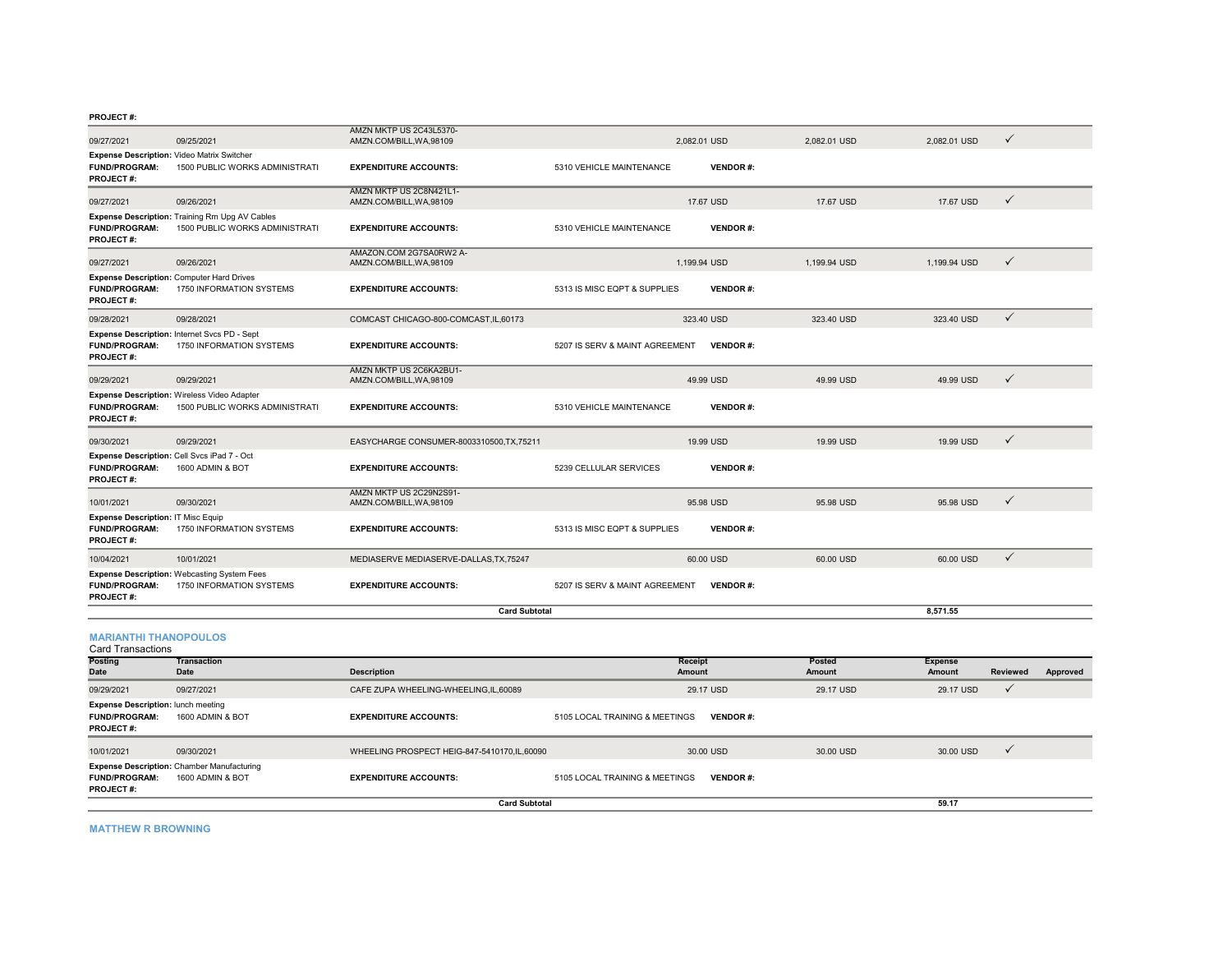#### Card Transactions

| Posting<br><b>Date</b>                                                                | <b>Transaction</b><br>Date                                               | <b>Description</b>                           |                | Receipt<br><b>Amount</b>                | Posted<br>Amount | <b>Expense</b><br><b>Amount</b> | Reviewed     | Approved |
|---------------------------------------------------------------------------------------|--------------------------------------------------------------------------|----------------------------------------------|----------------|-----------------------------------------|------------------|---------------------------------|--------------|----------|
| 09/08/2021                                                                            | 09/07/2021                                                               | SHERWIN WILLIAMS 70371-WHEELING, IL, 60090   |                | 69.21 USD                               | 69.21 USD        | 69.21 USD                       | $\checkmark$ |          |
| <b>Expense Description: Collins paint</b><br><b>FUND/PROGRAM:</b><br><b>PROJECT#:</b> | 1220 BUILDING SERVICES                                                   | <b>EXPENDITURE ACCOUNTS:</b>                 | 5303 CHEMICALS | <b>VENDOR#:</b>                         |                  |                                 |              |          |
| 09/08/2021                                                                            | 09/07/2021                                                               | SHERWIN WILLIAMS 70371-WHEELING, IL, 60090   |                | $(69.21)$ USD                           | (69.21) USD      | (69.21) USD                     | $\checkmark$ |          |
| Expense Description: Return bc of tax<br><b>FUND/PROGRAM:</b><br><b>PROJECT#:</b>     | 1220 BUILDING SERVICES                                                   | <b>EXPENDITURE ACCOUNTS:</b>                 | 5303 CHEMICALS | <b>VENDOR#:</b>                         |                  |                                 |              |          |
| 09/08/2021                                                                            | 09/07/2021                                                               | SHERWIN WILLIAMS 70371-WHEELING, IL, 60090   |                | 62.97 USD                               | 62.97 USD        | 62.97 USD                       | $\checkmark$ |          |
| <b>Expense Description: Collins paint</b><br><b>FUND/PROGRAM:</b><br><b>PROJECT#:</b> | 1220 BUILDING SERVICES                                                   | <b>EXPENDITURE ACCOUNTS:</b>                 | 5303 CHEMICALS | <b>VENDOR#:</b>                         |                  |                                 |              |          |
| 09/10/2021                                                                            | 09/08/2021                                                               | TRANE SUPPLY-112411-BUFFALO GROVE, IL, 60089 |                | 707.14 USD                              | 707.14 USD       | 707.14 USD                      | $\checkmark$ |          |
| <b>FUND/PROGRAM:</b><br><b>PROJECT#:</b>                                              | Expense Description: VH Chiller motor/ blade<br>1220 BUILDING SERVICES   | <b>EXPENDITURE ACCOUNTS:</b>                 |                | 5311 BLDG/GROUNDS MAINTENANCE VENDOR #: |                  |                                 |              |          |
| 09/13/2021                                                                            | 09/09/2021                                                               | TRANE SUPPLY-112411-BUFFALO GROVE.IL.60089   |                | 707.14 USD                              | 707.14 USD       | 707.14 USD                      | $\checkmark$ |          |
| <b>FUND/PROGRAM:</b><br><b>PROJECT#:</b>                                              | Expense Description: VH Chiller motor/blade<br>1220 BUILDING SERVICES    | <b>EXPENDITURE ACCOUNTS:</b>                 |                | 5311 BLDG/GROUNDS MAINTENANCE VENDOR #: |                  |                                 |              |          |
| 09/13/2021                                                                            | 09/09/2021                                                               | MENARDS LONG GROVE IL-LONG GROVE, IL, 60047  |                | 771.04 USD                              | 771.04 USD       | 771.04 USD                      | $\checkmark$ |          |
| <b>FUND/PROGRAM:</b><br><b>PROJECT#:</b>                                              | Expense Description: FD42 oven, electric parts<br>1220 BUILDING SERVICES | <b>EXPENDITURE ACCOUNTS:</b>                 |                | 5311 BLDG/GROUNDS MAINTENANCE VENDOR #: |                  |                                 |              |          |
| 09/20/2021                                                                            | 09/17/2021                                                               | TRANE SUPPLY-112411-8472291671,IL,60089      |                | 534.45 USD                              | 534.45 USD       | 534.45 USD                      | $\checkmark$ |          |
| Expense Description: VH chiller motor<br><b>FUND/PROGRAM:</b><br><b>PROJECT#:</b>     | 1220 BUILDING SERVICES                                                   | <b>EXPENDITURE ACCOUNTS:</b>                 |                | 5311 BLDG/GROUNDS MAINTENANCE VENDOR #: |                  |                                 |              |          |
| 09/23/2021                                                                            | 09/21/2021                                                               | TRANE SUPPLY-112411-BUFFALO GROVE, IL, 60089 |                | $(534.45)$ USD                          | $(534.45)$ USD   | $(534.45)$ USD                  | $\checkmark$ |          |
| <b>FUND/PROGRAM:</b><br><b>PROJECT#:</b>                                              | Expense Description: VH chiller motor warranty<br>1220 BUILDING SERVICES | <b>EXPENDITURE ACCOUNTS:</b>                 |                | 5311 BLDG/GROUNDS MAINTENANCE VENDOR #: |                  |                                 |              |          |
|                                                                                       |                                                                          | <b>Card Subtotal</b>                         |                |                                         |                  | 2,248.29                        |              |          |
| <b>MICHAEL MONDSCHAIN</b>                                                             |                                                                          |                                              |                |                                         |                  |                                 |              |          |

#### **Posting Date Transaction Date Description Receipt Amount Posted Amount Expense Amount Reviewed Approved** 09/28/2021 09/27/2021 GRAMMARLY CO3PMLICH-8883186146,CA,94104 144.00 USD 144.00 USD 48.00 USD **FUND/PROGRAM:** 1700 FINANCE DEPARTMENT **EXPENDITURE ACCOUNTS:** 5302 BOOKS & SUBSCRIPTIONS **VENDOR #: PROJECT #:** 09/28/2021 09/27/2021 09/27/2021 GRAMMARLY CO3PMLICH-8883186146,CA,94104 144.00 USD 144.00 USD 144.00 USD 96.00 USD → **FUND/PROGRAM:** 1700 FINANCE DEPARTMENT **EXPENDITURE ACCOUNTS:** 5302 BOOKS & SUBSCRIPTIONS **VENDOR #: PROJECT #:** Card Transactions **Expense Description:** '21 Subscription **Expense Description:** '22 Subscription **Card Subtotal144.00**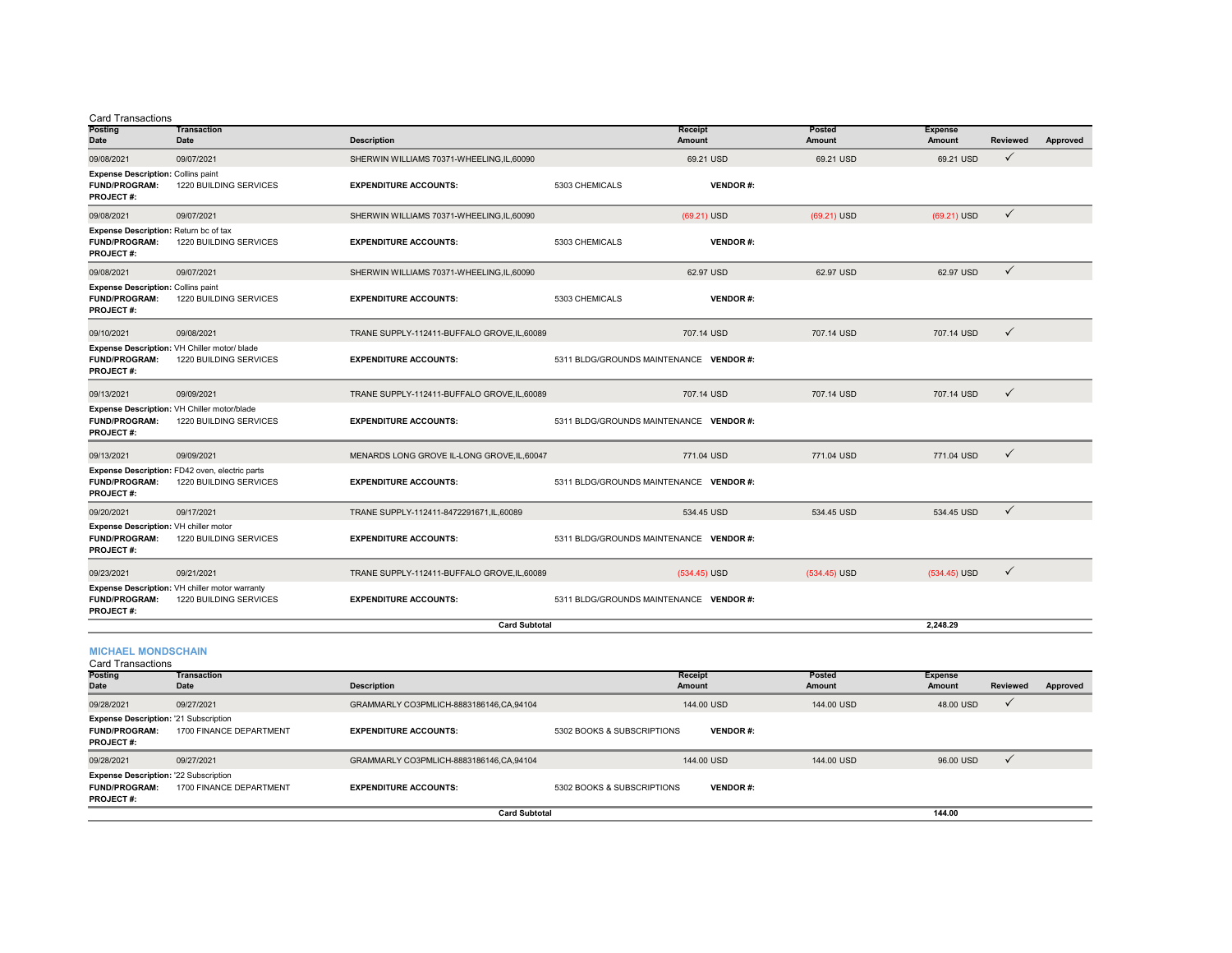#### **PATRICK AINSWORTH**

Card Transactions

| <b>Posting</b><br>Date                                                                | <b>Transaction</b><br>Date                                         | <b>Description</b>                          |                                | <b>Receipt</b><br><b>Amount</b> | Posted<br>Amount | <b>Expense</b><br>Amount | <b>Reviewed</b> | Approved |
|---------------------------------------------------------------------------------------|--------------------------------------------------------------------|---------------------------------------------|--------------------------------|---------------------------------|------------------|--------------------------|-----------------|----------|
| 09/24/2021                                                                            | 09/23/2021                                                         | ICSC-NY-NEW YORK,NY,10020                   |                                | 100.00 USD                      | 100.00 USD       | 33.33 USD                | $\checkmark$    |          |
| <b>FUND/PROGRAM:</b><br><b>PROJECT#:</b>                                              | Expense Description: 21 Membership for Village<br>1600 ADMIN & BOT | <b>EXPENDITURE ACCOUNTS:</b>                | 5222 MEMBERSHIP DUES           | <b>VENDOR#:</b>                 |                  |                          |                 |          |
| 09/24/2021                                                                            | 09/23/2021                                                         | ICSC-NY-NEW YORK,NY,10020                   |                                | 100.00 USD                      | 100.00 USD       | 66.67 USD                | $\checkmark$    |          |
| <b>FUND/PROGRAM:</b><br><b>PROJECT#:</b>                                              | Expense Description: 22 Membership for Village<br>1600 ADMIN & BOT | <b>EXPENDITURE ACCOUNTS:</b>                | 5222 MEMBERSHIP DUES           | <b>VENDOR#:</b>                 |                  |                          |                 |          |
| 09/27/2021                                                                            | 09/25/2021                                                         | ICSC-NY-NEW YORK, NY, 10020                 |                                | 79.50 USD                       | 79.50 USD        | 79.50 USD                | $\checkmark$    |          |
| <b>Expense Description: ICSC Event</b><br><b>FUND/PROGRAM:</b><br><b>PROJECT#:</b>    | 1600 ADMIN & BOT                                                   | <b>EXPENDITURE ACCOUNTS:</b>                | 5105 LOCAL TRAINING & MEETINGS | <b>VENDOR#:</b>                 |                  |                          |                 |          |
| 09/30/2021                                                                            | 09/29/2021                                                         | WHEELING PROSPECT HEIG-847-5410170.IL.60090 |                                | 30.00 USD                       | 30.00 USD        | 30.00 USD                | $\checkmark$    |          |
| <b>Expense Description: Chamber Event</b><br><b>FUND/PROGRAM:</b><br><b>PROJECT#:</b> | 1600 ADMIN & BOT                                                   | <b>EXPENDITURE ACCOUNTS:</b>                | 5105 LOCAL TRAINING & MEETINGS | <b>VENDOR#:</b>                 |                  |                          |                 |          |
|                                                                                       |                                                                    | <b>Card Subtotal</b>                        |                                |                                 |                  | 209.50                   |                 |          |
| <b>PETER RODGERS</b>                                                                  |                                                                    |                                             |                                |                                 |                  |                          |                 |          |

| <b>Card Transactions</b>                                                                 |                                                                         |                                             |                              |                 |                  |                          |                 |          |
|------------------------------------------------------------------------------------------|-------------------------------------------------------------------------|---------------------------------------------|------------------------------|-----------------|------------------|--------------------------|-----------------|----------|
| Posting<br>Date                                                                          | <b>Transaction</b><br>Date                                              | <b>Description</b>                          | Receipt<br>Amount            |                 | Posted<br>Amount | <b>Expense</b><br>Amount | <b>Reviewed</b> | Approved |
| 09/07/2021                                                                               | 09/03/2021                                                              | SAMSCLUB.COM-888-746-7726,AR,72712          |                              | 44.90 USD       | 44.90 USD        | 44.90 USD                | $\checkmark$    |          |
| <b>FUND/PROGRAM:</b><br><b>PROJECT#:</b>                                                 | Expense Description: coffee social services<br>1315 SOCIAL SERVICES     | <b>EXPENDITURE ACCOUNTS:</b>                | 5317 MISC OPERATING SUPPLIES | <b>VENDOR#:</b> |                  |                          |                 |          |
| 09/13/2021                                                                               | 09/09/2021                                                              | SAMSCLUB.COM-888-746-7726,AR,72712          | 142.09 USD                   |                 | 142.09 USD       | 142.09 USD               | $\checkmark$    |          |
| <b>FUND/PROGRAM:</b><br><b>PROJECT#:</b>                                                 | Expense Description: department drinks, advil<br>2100 POLICE DEPARTMENT | <b>EXPENDITURE ACCOUNTS:</b>                | 5317 MISC OPERATING SUPPLIES | <b>VENDOR#:</b> |                  |                          |                 |          |
| 09/16/2021                                                                               | 09/16/2021                                                              | ULINE SHIP SUPPLIES-800-295-5510, WI, 53158 | 419.66 USD                   |                 | 419.66 USD       | 419,66 USD               | $\checkmark$    |          |
| <b>Expense Description: prisoner bags</b><br><b>FUND/PROGRAM:</b><br><b>PROJECT#:</b>    | 2100 POLICE DEPARTMENT                                                  | <b>EXPENDITURE ACCOUNTS:</b>                | 5317 MISC OPERATING SUPPLIES | <b>VENDOR#:</b> |                  |                          |                 |          |
| 10/01/2021                                                                               | 09/29/2021                                                              | DASH MEDICAL GLOVES-FRANKLIN, WI,53132      | 329.70 USD                   |                 | 329.70 USD       | 329.70 USD               | $\checkmark$    |          |
| <b>Expense Description: nitrile gloves</b><br><b>FUND/PROGRAM:</b><br><b>PROJECT#:</b>   | 2100 POLICE DEPARTMENT                                                  | <b>EXPENDITURE ACCOUNTS:</b>                | 5317 MISC OPERATING SUPPLIES | <b>VENDOR#:</b> |                  |                          |                 |          |
| 10/04/2021                                                                               | 10/01/2021                                                              | SAMSCLUB.COM-888-746-7726,AR,72712          | 103.66 USD                   |                 | 103.66 USD       | 15.96 USD                | $\checkmark$    |          |
| <b>Expense Description: prisoner food</b><br><b>FUND/PROGRAM:</b><br><b>PROJECT#:</b>    | 2100 POLICE DEPARTMENT                                                  | <b>EXPENDITURE ACCOUNTS:</b>                | 5229 PRISONER WELFARE        | <b>VENDOR#:</b> |                  |                          |                 |          |
| 10/04/2021                                                                               | 10/01/2021                                                              | SAMSCLUB.COM-888-746-7726,AR,72712          | 103.66 USD                   |                 | 103.66 USD       | 87.70 USD                | $\checkmark$    |          |
| <b>Expense Description: dept water/wipes</b><br><b>FUND/PROGRAM:</b><br><b>PROJECT#:</b> | 2100 POLICE DEPARTMENT                                                  | <b>EXPENDITURE ACCOUNTS:</b>                | 5317 MISC OPERATING SUPPLIES | <b>VENDOR#:</b> |                  |                          |                 |          |
|                                                                                          |                                                                         | <b>Card Subtotal</b>                        |                              |                 |                  | 1.040.01                 |                 |          |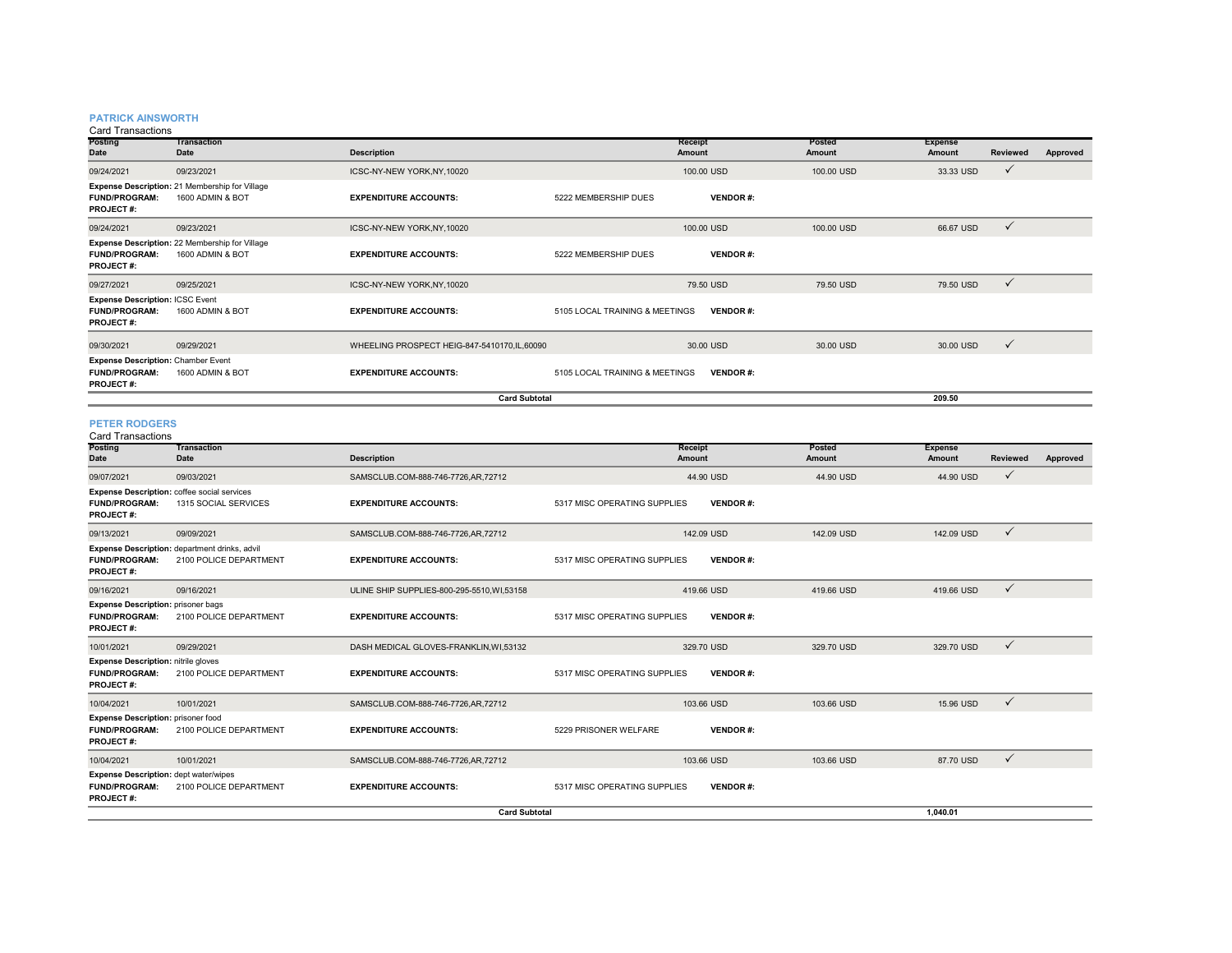#### **ROSE LEMANIS**

Card Transactions

| <b>Posting</b><br>Date                                                                 | <b>Transaction</b><br>Date     | <b>Description</b>                                  |                                          | Receipt<br><b>Amount</b> | Posted<br>Amount | <b>Expense</b><br>Amount | Reviewed     | Approved |
|----------------------------------------------------------------------------------------|--------------------------------|-----------------------------------------------------|------------------------------------------|--------------------------|------------------|--------------------------|--------------|----------|
| 09/14/2021                                                                             | 09/13/2021                     | AMERICAN PUBLIC WORKS-8164726100, MO, 84108         |                                          | 120.00 USD               | 120.00 USD       | 80.00 USD                | $\checkmark$ |          |
| Expense Description: '21 APWA - Pelli<br><b>FUND/PROGRAM:</b><br>PROJECT#:             | 1400 CIP ENGINEERING           | <b>EXPENDITURE ACCOUNTS:</b>                        | 5222 MEMBERSHIP DUES                     | <b>VENDOR#:</b>          |                  |                          |              |          |
| 09/14/2021                                                                             | 09/13/2021                     | AMERICAN PUBLIC WORKS-8164726100,MO,84108           |                                          | 120.00 USD               | 120.00 USD       | 40.00 USD                | $\checkmark$ |          |
| Expense Description: '22 APWA - Pelli<br><b>FUND/PROGRAM:</b><br>PROJECT#:             | 1400 CIP ENGINEERING           | <b>EXPENDITURE ACCOUNTS:</b>                        | 5222 MEMBERSHIP DUES                     | <b>VENDOR#:</b>          |                  |                          |              |          |
| 09/15/2021                                                                             | 09/13/2021                     | BTS THYSSENKRUPP-770-799-0400, GA, 30339            |                                          | 1,549.20 USD             | 1,549.20 USD     | 1,549.20 USD             | $\checkmark$ |          |
| Expense Description: elevator maintenance<br><b>FUND/PROGRAM:</b><br>PROJECT#:         | 1220 BUILDING SERVICES         | <b>EXPENDITURE ACCOUNTS:</b>                        | 5299 MISC CONTRACTUAL SERVICES VENDOR #: |                          |                  |                          |              |          |
| 09/15/2021                                                                             | 09/13/2021                     | OFFICEMAX/DEPOT 6869-800-463-3768.IL.60143          |                                          | 52.37 USD                | 52.37 USD        | 52.37 USD                | $\checkmark$ |          |
| Expense Description: misc. office supplies<br><b>FUND/PROGRAM:</b><br>PROJECT#:        | 1500 PUBLIC WORKS ADMINISTRATI | <b>EXPENDITURE ACCOUNTS:</b>                        | 5318 OFFICE SUPPLIES                     | <b>VENDOR#:</b>          |                  |                          |              |          |
| 09/15/2021                                                                             | 09/14/2021                     | AMZN MKTP US 2G3UY8CV2-<br>AMZN.COM/BILL.WA.98109   |                                          | 119.99 USD               | 119.99 USD       | 60.00 USD                | $\checkmark$ |          |
| Expense Description: Split - prot. clothing<br>FUND/PROGRAM:<br>PROJECT#:              | 4100 WATER DIVISION            | <b>EXPENDITURE ACCOUNTS:</b>                        | 5319 PROTECTIVE CLOTHING                 | <b>VENDOR#:</b>          |                  |                          |              |          |
| 09/15/2021                                                                             | 09/14/2021                     | AMZN MKTP US 2G3UY8CV2-<br>AMZN.COM/BILL.WA.98109   |                                          | 119.99 USD               | 119.99 USD       | 59.99 USD                | $\checkmark$ |          |
| Expense Description: Split - prot. clothing<br><b>FUND/PROGRAM:</b><br>PROJECT#:       | 4200 SEWER DIVISION            | <b>EXPENDITURE ACCOUNTS:</b>                        | 5319 PROTECTIVE CLOTHING                 | <b>VENDOR#:</b>          |                  |                          |              |          |
| 09/15/2021                                                                             | 09/15/2021                     | AMAZON.COM 2G6673HT0 A-<br>AMZN.COM/BILL, WA, 98109 |                                          | 119.99 USD               | 119.99 USD       | 60.00 USD                | $\checkmark$ |          |
| Expense Description: Split - prot. clothing<br><b>FUND/PROGRAM:</b><br>PROJECT#:       | 1420 STREETS DIVISION          | <b>EXPENDITURE ACCOUNTS:</b>                        | 5319 PROTECTIVE CLOTHING                 | <b>VENDOR#:</b>          |                  |                          |              |          |
| 09/15/2021                                                                             | 09/15/2021                     | AMAZON.COM 2G6673HT0 A-<br>AMZN.COM/BILL, WA, 98109 |                                          | 119.99 USD               | 119.99 USD       | 59.99 USD                | $\checkmark$ |          |
| Expense Description: Split - prot. clothing<br><b>FUND/PROGRAM:</b><br>PROJECT#:       | 1430 FORESTRY DIVISION         | <b>EXPENDITURE ACCOUNTS:</b>                        | 5319 PROTECTIVE CLOTHING                 | <b>VENDOR#:</b>          |                  |                          |              |          |
| 09/16/2021                                                                             | 09/15/2021                     | ZORO TOOLS INC-855-2899676,IL,60089                 |                                          | 104.77 USD               | 104.77 USD       | 52.39 USD                | $\checkmark$ |          |
| Expense Description: Split - prot. clothing<br><b>FUND/PROGRAM:</b><br>PROJECT#:       | 4100 WATER DIVISION            | <b>EXPENDITURE ACCOUNTS:</b>                        | 5319 PROTECTIVE CLOTHING                 | <b>VENDOR#:</b>          |                  |                          |              |          |
| 09/16/2021                                                                             | 09/15/2021                     | ZORO TOOLS INC-855-2899676,IL,60089                 |                                          | 104.77 USD               | 104.77 USD       | 52.38 USD                | $\checkmark$ |          |
| Expense Description: Split - prot. clothing<br>FUND/PROGRAM:<br>PROJECT#:              | 4200 SEWER DIVISION            | <b>EXPENDITURE ACCOUNTS:</b>                        | 5319 PROTECTIVE CLOTHING                 | <b>VENDOR#:</b>          |                  |                          |              |          |
| 09/16/2021                                                                             | 09/16/2021                     | AMAZON.COM 2G5OL8L72-<br>AMZN.COM/BILL, WA, 98109   |                                          | 63.98 USD                | 63.98 USD        | 63.98 USD                | $\checkmark$ |          |
| Expense Description: toner for fax machine<br><b>FUND/PROGRAM:</b><br><b>PROJECT#:</b> | 1500 PUBLIC WORKS ADMINISTRATI | <b>EXPENDITURE ACCOUNTS:</b>                        | 5318 OFFICE SUPPLIES                     | <b>VENDOR#:</b>          |                  |                          |              |          |
| 09/17/2021                                                                             | 09/17/2021                     | AMERIGAS-847-359-6450.PA.19406                      |                                          | 319.17 USD               | 319.17 USD       | 319.17 USD               | $\checkmark$ |          |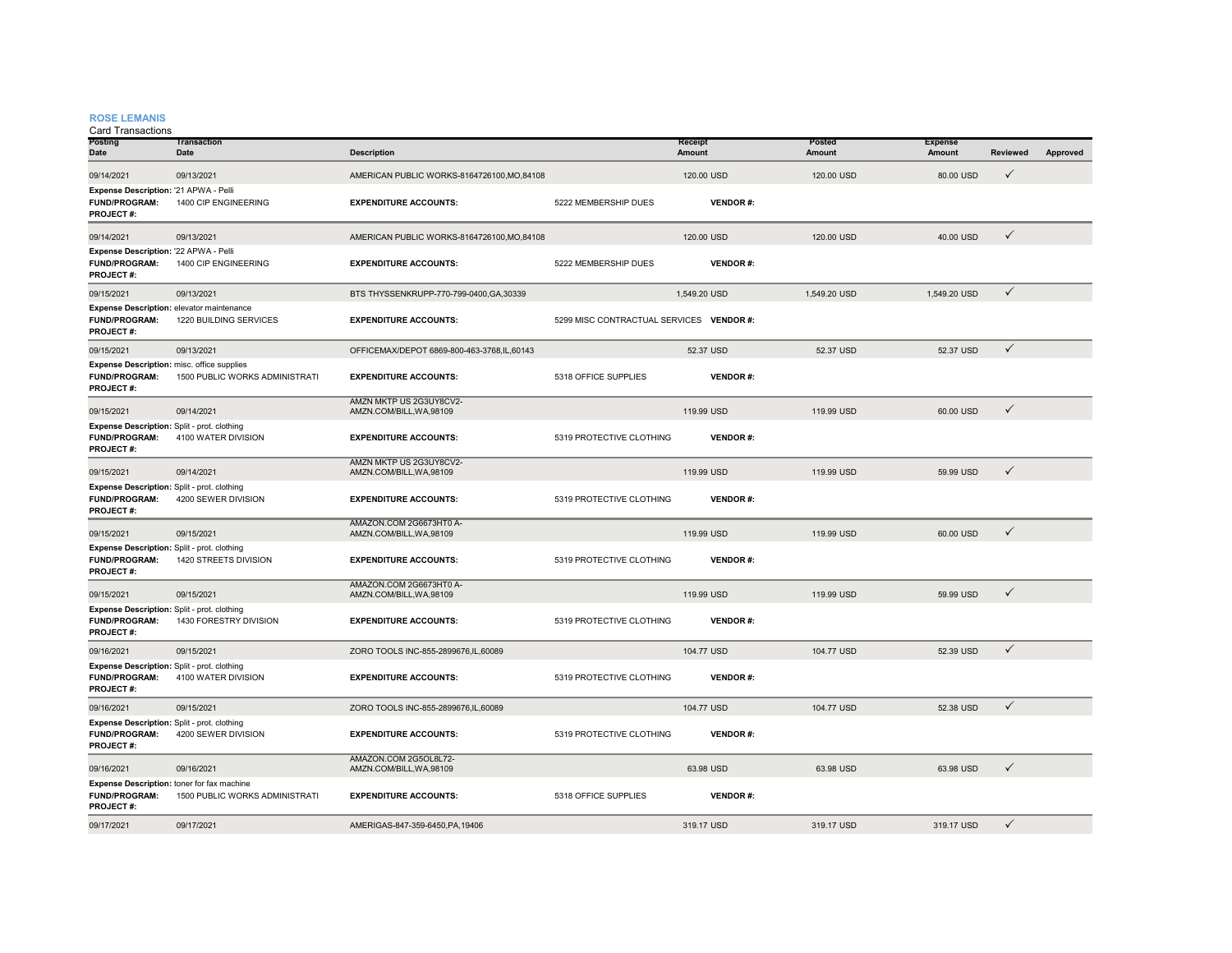| <b>Expense Description: propane cylinders</b><br><b>FUND/PROGRAM:</b><br><b>PROJECT#:</b> | 1220 BUILDING SERVICES                                                | <b>EXPENDITURE ACCOUNTS:</b>                        | 5301 AUTO PETROL PRODUCTS    | <b>VENDOR#:</b> |            |            |              |
|-------------------------------------------------------------------------------------------|-----------------------------------------------------------------------|-----------------------------------------------------|------------------------------|-----------------|------------|------------|--------------|
| 09/20/2021                                                                                | 09/17/2021                                                            | ZORO TOOLS INC-855-2899676,IL,60089                 |                              | 787.66 USD      | 787.66 USD | 125.00 USD | $\checkmark$ |
| Expense Description: Split - prot. clothing<br><b>FUND/PROGRAM:</b><br>PROJECT#:          | 4100 WATER DIVISION                                                   | <b>EXPENDITURE ACCOUNTS:</b>                        | 5319 PROTECTIVE CLOTHING     | <b>VENDOR#:</b> |            |            |              |
| 09/20/2021                                                                                | 09/17/2021                                                            | ZORO TOOLS INC-855-2899676,IL,60089                 |                              | 787.66 USD      | 787.66 USD | 125,00 USD | $\checkmark$ |
| Expense Description: Split - prot. clothing<br>FUND/PROGRAM:<br><b>PROJECT#:</b>          | 4200 SEWER DIVISION                                                   | <b>EXPENDITURE ACCOUNTS:</b>                        | 5319 PROTECTIVE CLOTHING     | <b>VENDOR#:</b> |            |            |              |
| 09/20/2021                                                                                | 09/17/2021                                                            | ZORO TOOLS INC-855-2899676, IL, 60089               |                              | 787.66 USD      | 787.66 USD | 199.22 USD | $\checkmark$ |
| Expense Description: Split - prot. clothing<br>FUND/PROGRAM:<br>PROJECT#:                 | 1420 STREETS DIVISION                                                 | <b>EXPENDITURE ACCOUNTS:</b>                        | 5319 PROTECTIVE CLOTHING     | <b>VENDOR#:</b> |            |            |              |
| 09/20/2021                                                                                | 09/17/2021                                                            | ZORO TOOLS INC-855-2899676,IL,60089                 |                              | 787.66 USD      | 787.66 USD | 199.23 USD | $\checkmark$ |
| Expense Description: Split - prot. clothing<br>FUND/PROGRAM:<br><b>PROJECT#:</b>          | 1430 FORESTRY DIVISION                                                | <b>EXPENDITURE ACCOUNTS:</b>                        | 5319 PROTECTIVE CLOTHING     | <b>VENDOR#:</b> |            |            |              |
| 09/20/2021                                                                                | 09/17/2021                                                            | ZORO TOOLS INC-855-2899676,IL,60089                 |                              | 787.66 USD      | 787.66 USD | 47.95 USD  | $\checkmark$ |
| Expense Description: Split - prot. clothing<br>FUND/PROGRAM:<br><b>PROJECT#:</b>          | 1220 BUILDING SERVICES                                                | <b>EXPENDITURE ACCOUNTS:</b>                        | 5319 PROTECTIVE CLOTHING     | <b>VENDOR#:</b> |            |            |              |
| 09/20/2021                                                                                | 09/17/2021                                                            | ZORO TOOLS INC-855-2899676,IL,60089                 |                              | 787.66 USD      | 787.66 USD | 91.26 USD  | $\checkmark$ |
| Expense Description: Split - prot. clothing<br><b>FUND/PROGRAM:</b><br>PROJECT#:          | 1240 FLEET SERVICES                                                   | <b>EXPENDITURE ACCOUNTS:</b>                        | 5319 PROTECTIVE CLOTHING     | <b>VENDOR#:</b> |            |            |              |
| 09/20/2021                                                                                | 09/19/2021                                                            | AMZN MKTP US 2G7JQ0KR0-<br>AMZN.COM/BILL, WA, 98109 |                              | 11.78 USD       | 11.78 USD  | 11.78 USD  | $\checkmark$ |
| Expense Description: whiteboard supplies<br>FUND/PROGRAM:<br><b>PROJECT#:</b>             | 4100 WATER DIVISION                                                   | <b>EXPENDITURE ACCOUNTS:</b>                        | 5341 METERS                  | <b>VENDOR#:</b> |            |            |              |
| 09/20/2021                                                                                | 09/19/2021                                                            | AMZN MKTP US 2G8DR5740-<br>AMZN.COM/BILL.WA.98109   |                              | 151.47 USD      | 151.47 USD | 151.47 USD | $\checkmark$ |
| <b>FUND/PROGRAM:</b><br><b>PROJECT#:</b>                                                  | Expense Description: whiteboard - meter office<br>4100 WATER DIVISION | <b>EXPENDITURE ACCOUNTS:</b>                        | 5341 METERS                  | <b>VENDOR#:</b> |            |            |              |
| 09/20/2021                                                                                | 09/19/2021                                                            | AMZN MKTP US 2G3ZD3152-<br>AMZN.COM/BILL, WA, 98109 |                              | 11.89 USD       | 11.89 USD  | 11.89 USD  | $\checkmark$ |
| Expense Description: cell phone supplies<br>FUND/PROGRAM:<br><b>PROJECT#:</b>             | 1500 PUBLIC WORKS ADMINISTRATI                                        | <b>EXPENDITURE ACCOUNTS:</b>                        | 5317 MISC OPERATING SUPPLIES | <b>VENDOR#:</b> |            |            |              |
| 09/20/2021                                                                                | 09/19/2021                                                            | AMZN MKTP US 2G4YC9U51-<br>AMZN.COM/BILL, WA, 98109 |                              | 15.99 USD       | 15.99 USD  | 15.99 USD  | $\checkmark$ |
| Expense Description: cell phone supplies<br><b>FUND/PROGRAM:</b><br>PROJECT#:             | 1500 PUBLIC WORKS ADMINISTRATI                                        | <b>EXPENDITURE ACCOUNTS:</b>                        | 5317 MISC OPERATING SUPPLIES | <b>VENDOR#:</b> |            |            |              |
| 09/23/2021                                                                                | 09/22/2021                                                            | ZORO TOOLS INC-855-2899676,IL,60089                 |                              | 52.95 USD       | 52.95 USD  | 26.48 USD  | $\checkmark$ |
| Expense Description: Split - prot. clothing<br>FUND/PROGRAM:<br><b>PROJECT#:</b>          | 4100 WATER DIVISION                                                   | <b>EXPENDITURE ACCOUNTS:</b>                        | 5319 PROTECTIVE CLOTHING     | <b>VENDOR#:</b> |            |            |              |
| 09/23/2021                                                                                | 09/22/2021                                                            | ZORO TOOLS INC-855-2899676,IL,60089                 |                              | 52.95 USD       | 52.95 USD  | 26.47 USD  | $\checkmark$ |
| Expense Description: Split - prot. clothing<br><b>FUND/PROGRAM:</b>                       | 4200 SEWER DIVISION                                                   | <b>EXPENDITURE ACCOUNTS:</b>                        | 5319 PROTECTIVE CLOTHING     | <b>VENDOR#:</b> |            |            |              |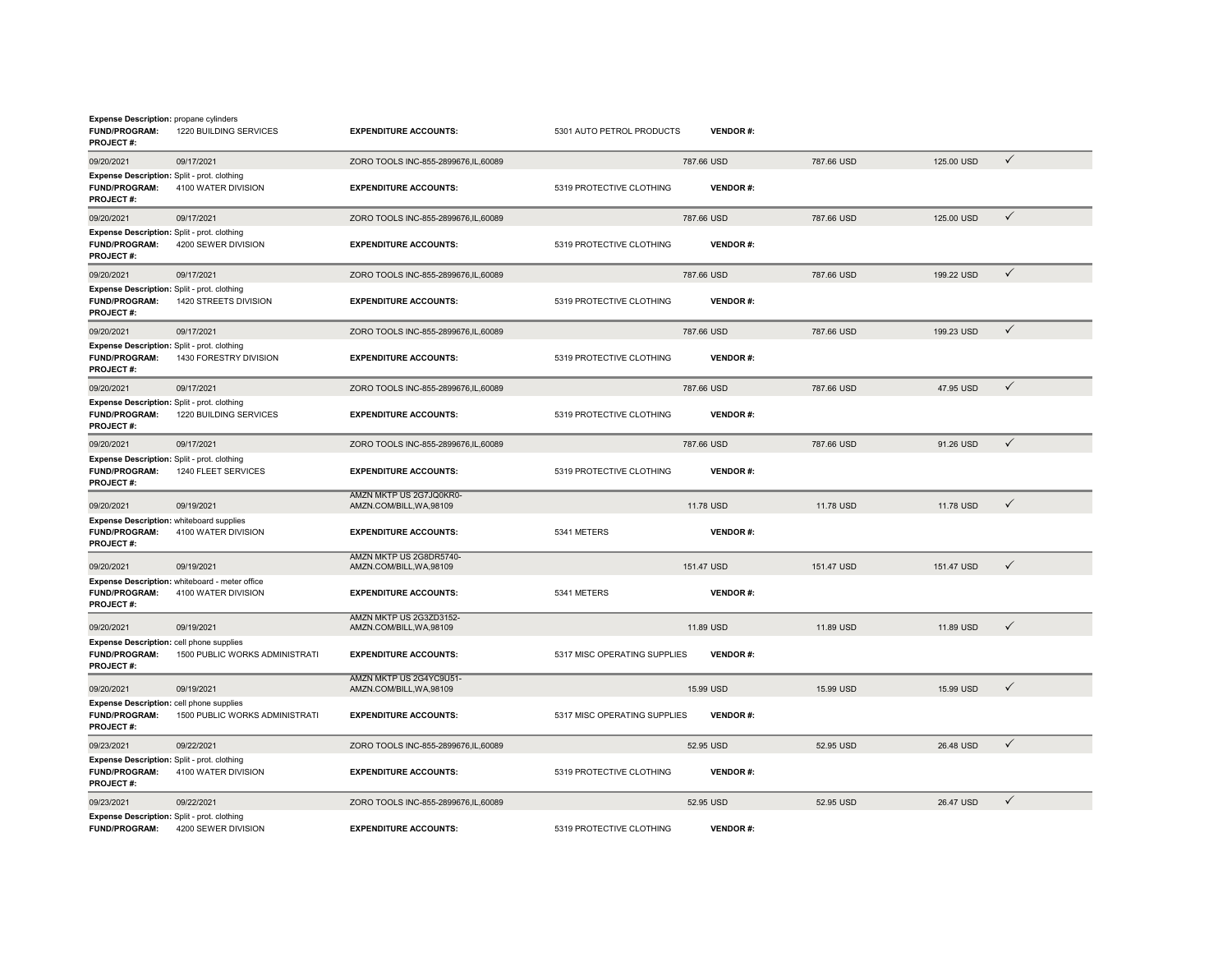| <b>SEAN LINDSAY</b>                                                                    |                                       |                                                     |                                          |                 |            |            |              |
|----------------------------------------------------------------------------------------|---------------------------------------|-----------------------------------------------------|------------------------------------------|-----------------|------------|------------|--------------|
|                                                                                        |                                       | <b>Card Subtotal</b>                                |                                          |                 |            | 3,934.91   |              |
| Expense Description: pizza - snow meeting<br><b>FUND/PROGRAM:</b><br><b>PROJECT#:</b>  | 1500 PUBLIC WORKS ADMINISTRATI        | <b>EXPENDITURE ACCOUNTS:</b>                        | 5317 MISC OPERATING SUPPLIES             | <b>VENDOR#:</b> |            |            |              |
| 09/30/2021                                                                             | 09/28/2021                            | NINO S PIZZERIA-BUFFALO GROVE, IL, 60089            |                                          | 344.70 USD      | 344,70 USD | 344.70 USD | $\checkmark$ |
| Expense Description: hazardous waste p/u<br><b>FUND/PROGRAM:</b><br><b>PROJECT#:</b>   | 4200 SEWER DIVISION                   | <b>EXPENDITURE ACCOUNTS:</b>                        | 5299 MISC CONTRACTUAL SERVICES VENDOR #: |                 |            |            |              |
| 09/27/2021                                                                             | 09/26/2021                            | STERICYCLE-8667837422,IL,60045                      |                                          | 38.02 USD       | 38.02 USD  | 38.02 USD  | $\checkmark$ |
| Expense Description: dept coffee supplies<br><b>FUND/PROGRAM:</b><br><b>PROJECT#:</b>  | <b>1500 PUBLIC WORKS ADMINISTRATI</b> | <b>EXPENDITURE ACCOUNTS:</b>                        | 5317 MISC OPERATING SUPPLIES             | <b>VENDOR#:</b> |            |            |              |
| 09/27/2021                                                                             | 09/26/2021                            | AMAZON.COM 2G6K17W02 A-<br>AMZN.COM/BILL, WA, 98109 |                                          | 11.99 USD       | 11.99 USD  | 11.99 USD  | $\checkmark$ |
| Expense Description: misc. office supplies<br><b>FUND/PROGRAM:</b><br><b>PROJECT#:</b> | 1500 PUBLIC WORKS ADMINISTRATI        | <b>EXPENDITURE ACCOUNTS:</b>                        | 5318 OFFICE SUPPLIES                     | <b>VENDOR#:</b> |            |            |              |
| 09/27/2021                                                                             | 09/25/2021                            | AMZN MKTP US 2C9U63001-<br>AMZN.COM/BILL, WA, 98109 |                                          | 35.52 USD       | 35.52 USD  | 35.52 USD  | $\checkmark$ |
| Expense Description: dept coffee supplies<br><b>FUND/PROGRAM:</b><br><b>PROJECT#:</b>  | <b>1500 PUBLIC WORKS ADMINISTRATI</b> | <b>EXPENDITURE ACCOUNTS:</b>                        | 5317 MISC OPERATING SUPPLIES             | <b>VENDOR#:</b> |            |            |              |
| 09/23/2021                                                                             | 09/23/2021                            | AMZN MKTP US 2C64Z7OV0-<br>AMZN.COM/BILL, WA, 98109 |                                          | 23.47 USD       | 23.47 USD  | 23.47 USD  | $\checkmark$ |

#### **Posting Date TransactionDate Description Receipt Amount Posted Amount Expense Amount Reviewed Approved** 09/09/2021 09/08/2021 AMAZON.COM 2G38N0NX1 A-AMZN.COM/BILL,WA,98109 41.95 USD 41.95 USD 41.95 USD **FUND/PROGRAM:** 1220 BUILDING SERVICES **EXPENDITURE ACCOUNTS:** 5311 BLDG/GROUNDS MAINTENANCE **VENDOR #: PROJECT #:**09/14/2021 09/14/2021 AMZN MKTP US 2G8V615B1- $\overline{A}$ MZN.COM/BILL,WA,98109  $\overline{A}$ 2.08 USD 42.08 USD 42.08 USD 42.08 USD 42.08 USD 42.08 USD 42.08 USD 42.08 USD 42.08 USD 42.08 USD 42.08 USD 42.08 USD 42.08 USD 42.08 USD 42.08 USD 42.08 USD 42.08 USD 42.08 USD 42.0 **FUND/PROGRAM:** 1220 BUILDING SERVICES **EXPENDITURE ACCOUNTS:** 5311 BLDG/GROUNDS MAINTENANCE **VENDOR #: PROJECT #:** 09/17/2021 09/16/2021 AMZN MKTP US 2G58K4QQ0-AMZN.COM/BILL,WA,98109 31.68 USD 31.68 USD 31.68 USD **FUND/PROGRAM:** 1220 BUILDING SERVICES**EXPENDITURE ACCOUNTS:** 5311 BLDG/GROUNDS MAINTENANCE **VENDOR** #: **PROJECT #:**09/20/2021 09/17/2021 AMZN MKTP US-AMZN.COM/BILL,WA,98109 (22.09) USD (22.09) USD (22.09) USD **FUND/PROGRAM:** 1220 BUILDING SERVICES **EXPENDITURE ACCOUNTS:** 5311 BLDG/GROUNDS MAINTENANCE **VENDOR #: PROJECT #:** 09/20/2021 09/17/2021 09/17/2021 GRAINGER-877-2022594,IL,60045-5202 1,581.12 DSD 1,581.12 USD 1,581.12 USD 1,581.12 USD 1,581.12 USD 5 **FUND/PROGRAM:** 1220 BUILDING SERVICES **EXPENDITURE ACCOUNTS:** 5311 BLDG/GROUNDS MAINTENANCE **VENDOR #: PROJECT #:**09/22/2021 09/21/2021 09/21/2021 NORTH AMERICAN CORP-8478324000,IL,60025 1,986.40 USD 1,986.40 USD 1,986.40 USD 1,986.40 USD √ **FUND/PROGRAM:** 1220 BUILDING SERVICES **EXPENDITURE ACCOUNTS:** 5309 JANITORIAL SUPPLIES **VENDOR #:** Card Transactions**Expense Description:** Strapping kit **Expense Description:** Eye bolts and clips **Expense Description: Spring clips Expense Description:** Clips (lost in transit) **Expense Description:** Aluminum platform **Expense Description:** Janitorial supplies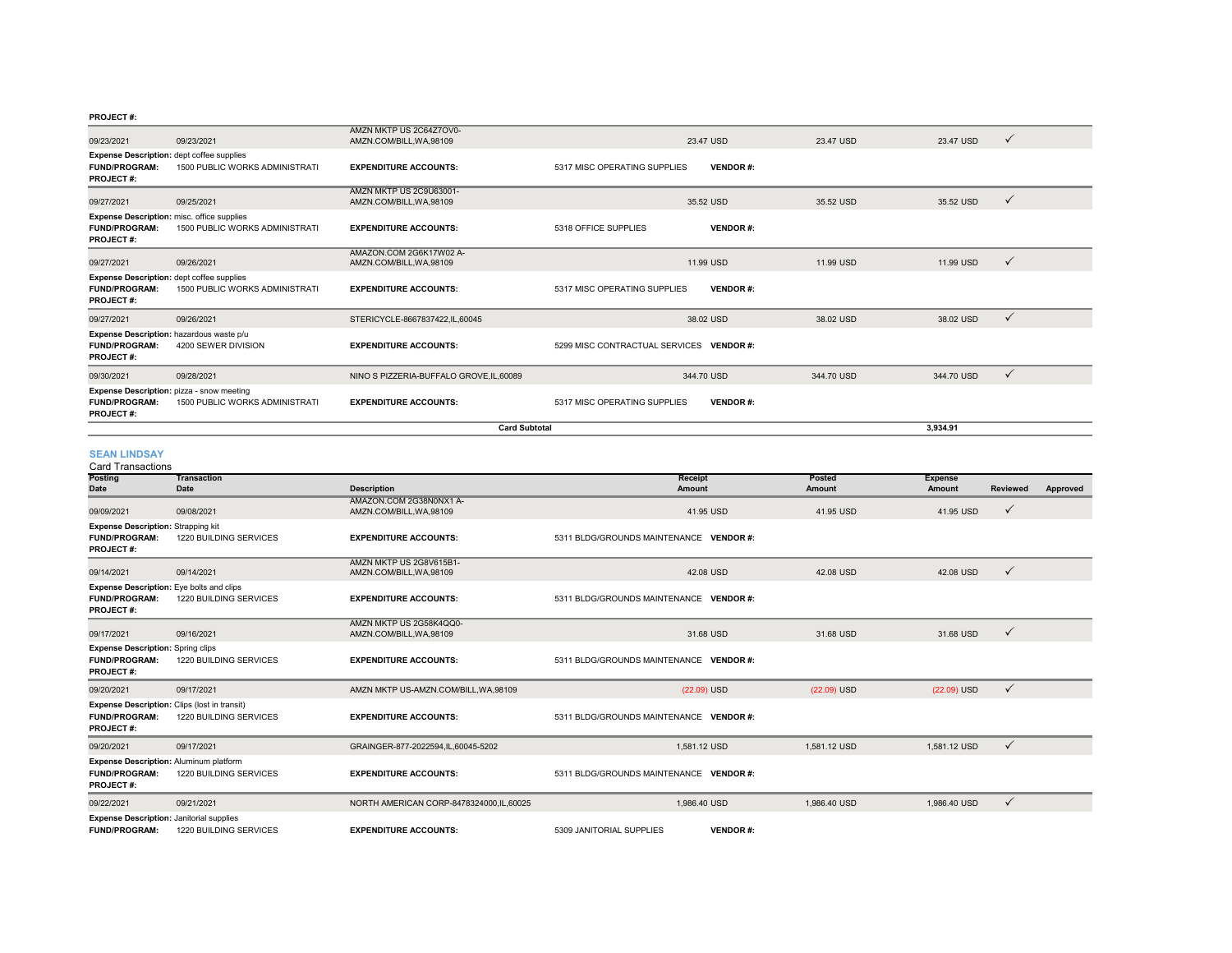| 09/22/2021                                                                           | 09/21/2021                                                                       | AMAZON.COM 2C5S16C81 A-<br>AMZN.COM/BILL, WA, 98109 |                                         | 388.40 USD      | 388.40 USD   | 388.40 USD   | $\checkmark$ |
|--------------------------------------------------------------------------------------|----------------------------------------------------------------------------------|-----------------------------------------------------|-----------------------------------------|-----------------|--------------|--------------|--------------|
| <b>Expense Description: Janitorial supplies</b><br><b>FUND/PROGRAM:</b><br>PROJECT#: | 1220 BUILDING SERVICES                                                           | <b>EXPENDITURE ACCOUNTS:</b>                        | 5309 JANITORIAL SUPPLIES                | <b>VENDOR#:</b> |              |              |              |
| 09/27/2021                                                                           | 09/26/2021                                                                       | AMZN MKTP US 2G2N78WB2-<br>AMZN.COM/BILL, WA, 98109 |                                         | 79.99 USD       | 79.99 USD    | 79.99 USD    | $\checkmark$ |
| FUND/PROGRAM:<br>PROJECT#:                                                           | Expense Description: Replacement tent canopy<br>1220 BUILDING SERVICES           | <b>EXPENDITURE ACCOUNTS:</b>                        | 5311 BLDG/GROUNDS MAINTENANCE VENDOR #: |                 |              |              |              |
| 09/27/2021                                                                           | 09/27/2021                                                                       | AMZN MKTP US 2C98R4EL0-<br>AMZN.COM/BILL, WA, 98109 |                                         | 12.44 USD       | 12.44 USD    | 12.44 USD    | $\checkmark$ |
| <b>FUND/PROGRAM:</b><br>PROJECT#:                                                    | Expense Description: Replacement BBQ knob<br>1220 BUILDING SERVICES              | <b>EXPENDITURE ACCOUNTS:</b>                        | 5311 BLDG/GROUNDS MAINTENANCE VENDOR #: |                 |              |              |              |
| 09/29/2021                                                                           | 09/28/2021                                                                       | DREISILKER ELECTRIC MO-GLEN ELLYN, IL, 60137        |                                         | 43.55 USD       | 43.55 USD    | 43.55 USD    | $\checkmark$ |
| <b>FUND/PROGRAM:</b><br>PROJECT#:                                                    | Expense Description: Transfer switch FD#42<br>1220 BUILDING SERVICES             | <b>EXPENDITURE ACCOUNTS:</b>                        | 5311 BLDG/GROUNDS MAINTENANCE VENDOR #: |                 |              |              |              |
| 09/29/2021                                                                           | 09/28/2021                                                                       | DREISILKER ELECTRIC MO-GLEN ELLYN, IL, 60137        |                                         | 4,311.45 USD    | 4,311.45 USD | 4,311.45 USD | $\checkmark$ |
| <b>FUND/PROGRAM:</b><br><b>PROJECT#:</b>                                             | Expense Description: Transfer switch FD#42<br>1220 BUILDING SERVICES             | <b>EXPENDITURE ACCOUNTS:</b>                        | 5311 BLDG/GROUNDS MAINTENANCE VENDOR #: |                 |              |              |              |
| 09/30/2021                                                                           | 09/30/2021                                                                       | AMZN MKTP US 2C04K96Q1-<br>AMZN.COM/BILL, WA, 98109 |                                         | 179.96 USD      | 179.96 USD   | 179.96 USD   | $\checkmark$ |
| <b>FUND/PROGRAM:</b><br><b>PROJECT#:</b>                                             | Expense Description: Training Rm TV wall mount<br>1500 PUBLIC WORKS ADMINISTRATI | <b>EXPENDITURE ACCOUNTS:</b>                        | 5313 IS MISC EQPT & SUPPLIES            | <b>VENDOR#:</b> |              |              |              |
| 10/01/2021                                                                           | 10/01/2021                                                                       | MIDWEST SALT LLC-630-513-7575.IL.60185              |                                         | 2.366.70 USD    | 2.366.70 USD | 500.00 USD   | $\checkmark$ |
| Expense Description: Split - Bag salt<br><b>FUND/PROGRAM:</b><br>PROJECT#:           | 1420 STREETS DIVISION                                                            | <b>EXPENDITURE ACCOUNTS:</b>                        | 5303 CHEMICALS                          | <b>VENDOR#:</b> |              |              |              |
| 10/01/2021                                                                           | 10/01/2021                                                                       | MIDWEST SALT LLC-630-513-7575.IL.60185              |                                         | 2.366.70 USD    | 2.366.70 USD | 500,00 USD   | $\checkmark$ |
| Expense Description: Split - Bag salt<br><b>FUND/PROGRAM:</b><br><b>PROJECT#:</b>    | 1430 FORESTRY DIVISION                                                           | <b>EXPENDITURE ACCOUNTS:</b>                        | 5303 CHEMICALS                          | <b>VENDOR#:</b> |              |              |              |
| 10/01/2021                                                                           | 10/01/2021                                                                       | MIDWEST SALT LLC-630-513-7575.IL.60185              |                                         | 2.366.70 USD    | 2.366.70 USD | 1.366.70 USD | $\checkmark$ |
| Expense Description: Split - Bag salt<br><b>FUND/PROGRAM:</b><br>PROJECT#:           | 1220 BUILDING SERVICES                                                           | <b>EXPENDITURE ACCOUNTS:</b>                        | 5303 CHEMICALS                          | <b>VENDOR#:</b> |              |              |              |
| 10/04/2021                                                                           | 10/01/2021                                                                       | IN DOORS DONE RIGHT.-815-3565760.IL.60014-7618      |                                         | 850.00 USD      | 850.00 USD   | 850.00 USD   | $\checkmark$ |
| Expense Description: PD rear door repair<br><b>FUND/PROGRAM:</b><br><b>PROJECT#:</b> | 1220 BUILDING SERVICES                                                           | <b>EXPENDITURE ACCOUNTS:</b>                        | 5311 BLDG/GROUNDS MAINTENANCE VENDOR #: |                 |              |              |              |
|                                                                                      |                                                                                  | <b>Card Subtotal</b>                                |                                         |                 |              | 11.893.63    |              |
|                                                                                      |                                                                                  |                                                     |                                         |                 |              |              |              |

#### **SHARI MATTHEWS HUIZAR**

Card Transactions

| <b>Posting</b>                            | Transaction          |                                         | Receipt                        |                 | Posted        | Expense    |                 |          |
|-------------------------------------------|----------------------|-----------------------------------------|--------------------------------|-----------------|---------------|------------|-----------------|----------|
| <b>Date</b>                               | <b>Date</b>          | <b>Description</b>                      | Amount                         |                 | <b>Amount</b> | Amount     | <b>Reviewed</b> | Approved |
| 09/13/2021                                | 09/10/2021           | SQ ASSOCIATION OF POL-GOSQ.COM.IL.60098 |                                | 160,00 USD      | 160,00 USD    | 160,00 USD |                 |          |
| <b>Expense Description: APSS Luncheon</b> |                      |                                         |                                |                 |               |            |                 |          |
| <b>FUND/PROGRAM:</b>                      | 1315 SOCIAL SERVICES | <b>EXPENDITURE ACCOUNTS:</b>            | 5105 LOCAL TRAINING & MEETINGS | <b>VENDOR#:</b> |               |            |                 |          |

**FUND/PROGRAM:** 1315 SOCIAL SERVICES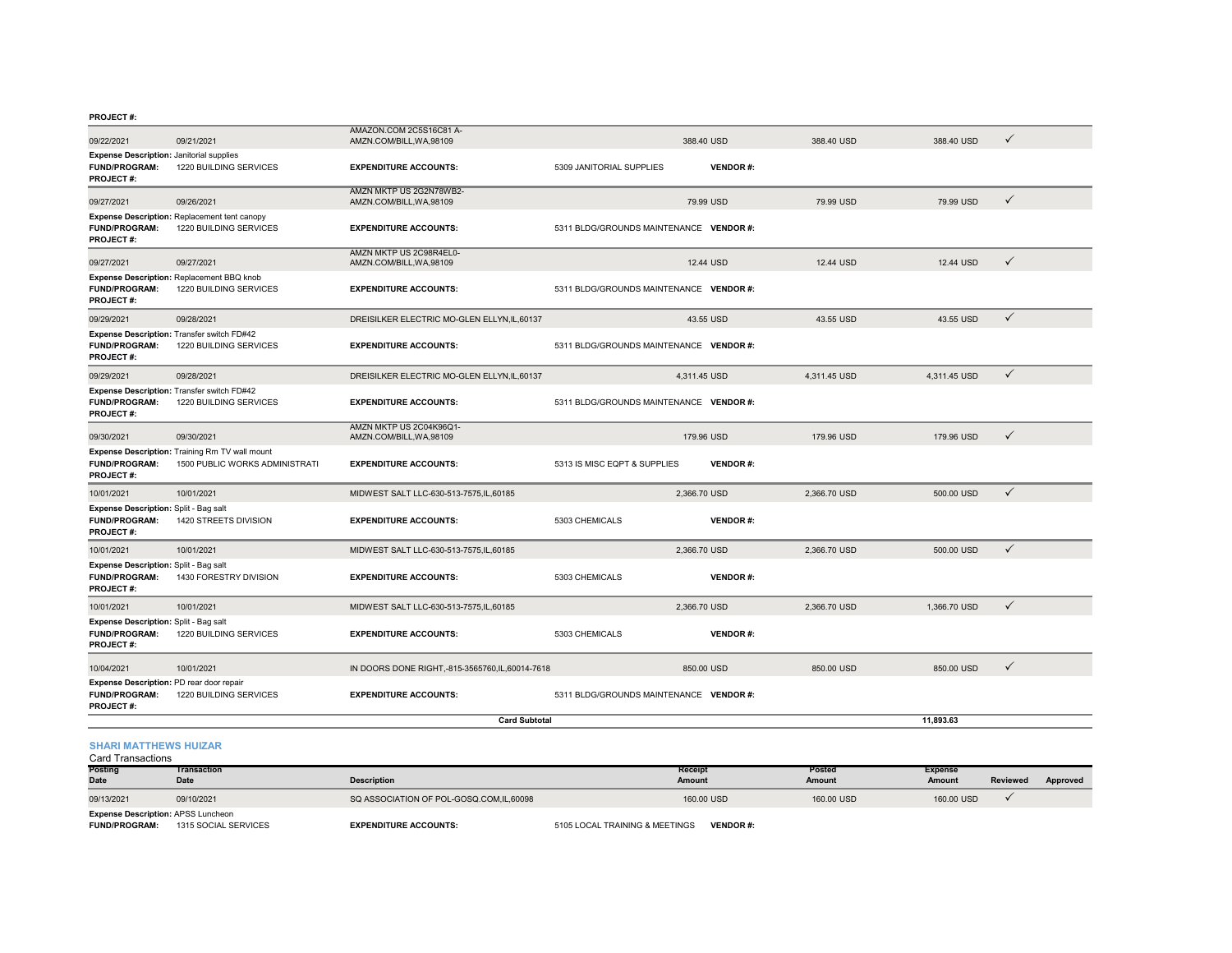| 09/24/2021                                                                                 | 09/23/2021                             | TRAINING EVENT REGISTR-SPRINGFIELD, IL, 62704          |                                          | 250,00 USD      | 250.00 USD | 250.00 USD | $\checkmark$ |
|--------------------------------------------------------------------------------------------|----------------------------------------|--------------------------------------------------------|------------------------------------------|-----------------|------------|------------|--------------|
| <b>FUND/PROGRAM:</b><br><b>PROJECT#:</b>                                                   | 1315 SOCIAL SERVICES                   | <b>EXPENDITURE ACCOUNTS:</b>                           | 5105 LOCAL TRAINING & MEETINGS           | <b>VENDOR#:</b> |            |            |              |
| 09/30/2021                                                                                 | 09/29/2021                             | SIGNIA BY HILTON BONNE-407-5973600, FL, 32821-<br>4023 |                                          | 580.52 USD      | 580.52 USD | 580.52 USD | $\checkmark$ |
| Expense Description: Hotel Stay for NOVA<br><b>FUND/PROGRAM:</b><br><b>PROJECT#:</b>       | 1315 SOCIAL SERVICES                   | <b>EXPENDITURE ACCOUNTS:</b>                           | 5205 CONFERENCES & MEETINGS              | <b>VENDOR#:</b> |            |            |              |
| 10/01/2021                                                                                 | 09/30/2021                             | THE WEBSTAURANT STORE-717-392-<br>7472, PA, 17602      |                                          | 117.96 USD      | 117.96 USD | 117.96 USD | $\checkmark$ |
| <b>Expense Description: LAC Covid Supplies</b><br><b>FUND/PROGRAM:</b><br><b>PROJECT#:</b> | 5500 GRANT FUNDED PROJECTS<br>2021-024 | <b>EXPENDITURE ACCOUNTS:</b>                           | 5299 MISC CONTRACTUAL SERVICES VENDOR #: |                 |            |            |              |
| 10/01/2021                                                                                 | 10/01/2021                             | AMZN MKTP US 2C5RC5Q80-<br>AMZN.COM/BILL, WA, 98109    |                                          | 32.44 USD       | 32.44 USD  | 32.44 USD  | $\checkmark$ |
| <b>Expense Description: LAC Covid Supplies</b><br><b>FUND/PROGRAM:</b><br><b>PROJECT#:</b> | 5500 GRANT FUNDED PROJECTS<br>2021-024 | <b>EXPENDITURE ACCOUNTS:</b>                           | 5299 MISC CONTRACTUAL SERVICES VENDOR #: |                 |            |            |              |
| 10/04/2021                                                                                 | 10/03/2021                             | AMZN MKTP US 2C6183WI1-<br>AMZN.COM/BILL, WA, 98109    |                                          | 522.57 USD      | 522.57 USD | 522.57 USD | $\checkmark$ |
| <b>Expense Description: LAC Covid Supplies</b><br><b>FUND/PROGRAM:</b><br><b>PROJECT#:</b> | 5500 GRANT FUNDED PROJECTS<br>2021-024 | <b>EXPENDITURE ACCOUNTS:</b>                           | 5299 MISC CONTRACTUAL SERVICES VENDOR #: |                 |            |            |              |
|                                                                                            |                                        | 1.663.49                                               |                                          |                 |            |            |              |

#### **TY JOHNSON**

| <b>Card Transactions</b>                                                                 |                                |                                                    |                                                 |                         |                          |                 |          |  |  |  |
|------------------------------------------------------------------------------------------|--------------------------------|----------------------------------------------------|-------------------------------------------------|-------------------------|--------------------------|-----------------|----------|--|--|--|
| <b>Posting</b><br>Date                                                                   | <b>Transaction</b><br>Date     | <b>Description</b>                                 | <b>Receipt</b><br><b>Amount</b>                 | Posted<br><b>Amount</b> | <b>Expense</b><br>Amount | <b>Reviewed</b> | Approved |  |  |  |
| 09/15/2021                                                                               | 09/14/2021                     | SHERWIN WILLIAMS 70371-WHEELING, IL, 60090         | 289.20 USD                                      | 289.20 USD              | 289.20 USD               | $\checkmark$    |          |  |  |  |
| <b>Expense Description: paint</b><br><b>FUND/PROGRAM:</b><br><b>PROJECT#:</b>            | 2110 DISPATCHERS<br>2021-029   | <b>EXPENDITURE ACCOUNTS:</b>                       | 5313 IS MISC EQPT & SUPPLIES<br><b>VENDOR#:</b> |                         |                          |                 |          |  |  |  |
| 09/20/2021                                                                               | 09/17/2021                     | SHERWIN WILLIAMS 70371-WHEELING, IL, 60090         | 118.61 USD                                      | 118.61 USD              | 89.77 USD                | $\checkmark$    |          |  |  |  |
| Expense Description: Split - Paint<br><b>FUND/PROGRAM:</b><br><b>PROJECT#:</b>           | 2110 DISPATCHERS<br>2021-029   | <b>EXPENDITURE ACCOUNTS:</b>                       | 5313 IS MISC EQPT & SUPPLIES<br><b>VENDOR#:</b> |                         |                          |                 |          |  |  |  |
| 09/20/2021                                                                               | 09/17/2021                     | SHERWIN WILLIAMS 70371-WHEELING, IL, 60090         | 118.61 USD                                      | 118.61 USD              | 10.28 USD                | $\checkmark$    |          |  |  |  |
| Expense Description: Split - paint thinner<br><b>FUND/PROGRAM:</b><br><b>PROJECT#:</b>   | 1220 BUILDING SERVICES         | <b>EXPENDITURE ACCOUNTS:</b>                       | 5303 CHEMICALS<br><b>VENDOR#:</b>               |                         |                          |                 |          |  |  |  |
| 09/20/2021                                                                               | 09/17/2021                     | SHERWIN WILLIAMS 70371-WHEELING, IL, 60090         | 118.61 USD                                      | 118.61 USD              | 18.56 USD                | $\checkmark$    |          |  |  |  |
| Expense Description: Split - paint brushes<br><b>FUND/PROGRAM:</b><br><b>PROJECT#:</b>   | 1220 BUILDING SERVICES         | <b>EXPENDITURE ACCOUNTS:</b>                       | 5311 BLDG/GROUNDS MAINTENANCE VENDOR #:         |                         |                          |                 |          |  |  |  |
| 09/22/2021                                                                               | 09/21/2021                     | NORTHWEST ELECTRICAL S-MOUNT<br>PROSPEC, IL, 60056 | 4.93 USD                                        | 4.93 USD                | 4.93 USD                 | $\checkmark$    |          |  |  |  |
| <b>Expense Description: Elec switch</b><br><b>FUND/PROGRAM:</b><br><b>PROJECT#:</b>      | 1220 BUILDING SERVICES         | <b>EXPENDITURE ACCOUNTS:</b>                       | 5311 BLDG/GROUNDS MAINTENANCE VENDOR #:         |                         |                          |                 |          |  |  |  |
| 09/24/2021                                                                               | 09/23/2021                     | ABT ELECTRONICS-GLENVIEW, IL, 60025                | 3.243.98 USD                                    | 3.243.98 USD            | 3.243.98 USD             | $\checkmark$    |          |  |  |  |
| <b>Expense Description: Training room tv</b><br><b>FUND/PROGRAM:</b><br><b>PROJECT#:</b> | 1500 PUBLIC WORKS ADMINISTRATI | <b>EXPENDITURE ACCOUNTS:</b>                       | 5313 IS MISC EQPT & SUPPLIES<br><b>VENDOR#:</b> |                         |                          |                 |          |  |  |  |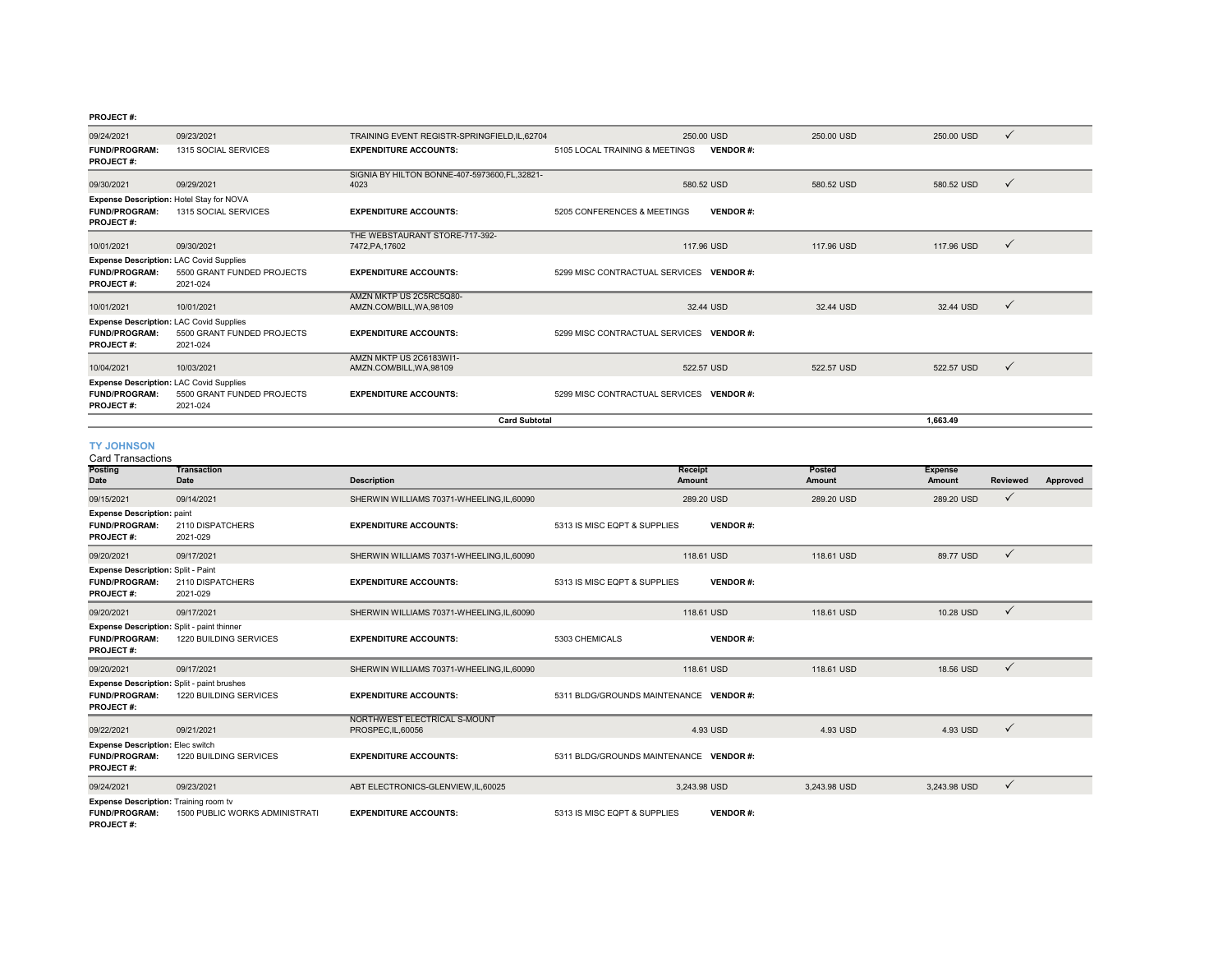| 09/30/2021                                                                             | 09/29/2021                                                                        | SHERWIN WILLIAMS 70343-LONG GROVE, IL, 60047 | 97.83 USD                                |                 | 97.83 USD     | 89.77 USD                | $\checkmark$    |          |
|----------------------------------------------------------------------------------------|-----------------------------------------------------------------------------------|----------------------------------------------|------------------------------------------|-----------------|---------------|--------------------------|-----------------|----------|
| <b>Expense Description: Split - Paint</b><br><b>FUND/PROGRAM:</b><br><b>PROJECT#:</b>  | 2110 DISPATCHERS<br>2021-029                                                      | <b>EXPENDITURE ACCOUNTS:</b>                 | 5313 IS MISC EQPT & SUPPLIES             | <b>VENDOR#:</b> |               |                          |                 |          |
| 09/30/2021                                                                             | 09/29/2021                                                                        | SHERWIN WILLIAMS 70343-LONG GROVE.IL.60047   | 97.83 USD                                |                 | 97.83 USD     | 8.06 USD                 | $\checkmark$    |          |
| Expense Description: Split - Roller covers<br><b>FUND/PROGRAM:</b><br><b>PROJECT#:</b> | 1220 BUILDING SERVICES                                                            | <b>EXPENDITURE ACCOUNTS:</b>                 | 5311 BLDG/GROUNDS MAINTENANCE VENDOR #:  |                 |               |                          |                 |          |
|                                                                                        |                                                                                   | <b>Card Subtotal</b>                         |                                          |                 |               | 3,754.55                 |                 |          |
| <b>VINCENT HOFFMAN</b><br><b>Card Transactions</b><br>Posting                          | <b>Transaction</b>                                                                |                                              | Receipt                                  |                 | Posted        |                          |                 |          |
| Date                                                                                   | <b>Date</b>                                                                       | <b>Description</b>                           | <b>Amount</b>                            |                 | <b>Amount</b> | <b>Expense</b><br>Amount | <b>Reviewed</b> | Approved |
| 09/13/2021                                                                             | 09/10/2021                                                                        | PAW SAINT FRANCIS GROU-6307664676, IL, 60191 | 405.00 USD                               |                 | 405.00 USD    | 405.00 USD               | $\checkmark$    |          |
| <b>FUND/PROGRAM:</b><br><b>PROJECT#:</b>                                               | Expense Description: Skunk Disposal - Aug.<br>1420 STREETS DIVISION               | <b>EXPENDITURE ACCOUNTS:</b>                 | 5299 MISC CONTRACTUAL SERVICES VENDOR #: |                 |               |                          |                 |          |
| 10/01/2021                                                                             | 09/30/2021                                                                        | IN ANIMAL CONTROL SPE-847-8277800,IL,60062   | 430.00 USD                               |                 | 430.00 USD    | 430.00 USD               | $\checkmark$    |          |
| <b>FUND/PROGRAM:</b><br><b>PROJECT#:</b>                                               | Expense Description: 388 Jeffery animal trap<br>1420 STREETS DIVISION<br>2013-024 | <b>EXPENDITURE ACCOUNTS:</b>                 | 5299 MISC CONTRACTUAL SERVICES VENDOR #: |                 |               |                          |                 |          |
| 10/04/2021                                                                             | 10/01/2021                                                                        | HC LIGHTS-7082238506,IL,60155                | 4,940.00 USD                             |                 | 4,940.00 USD  | 4,940.00 USD             | $\checkmark$    |          |
| Expense Description: seasonal light repl.<br><b>FUND/PROGRAM:</b><br><b>PROJECT#:</b>  | 1140 SPECIAL EVENTS<br>2021-032                                                   | <b>EXPENDITURE ACCOUNTS:</b>                 | 5317 MISC OPERATING SUPPLIES             | <b>VENDOR#:</b> |               |                          |                 |          |

**Card Subtotal**

**5,775.00**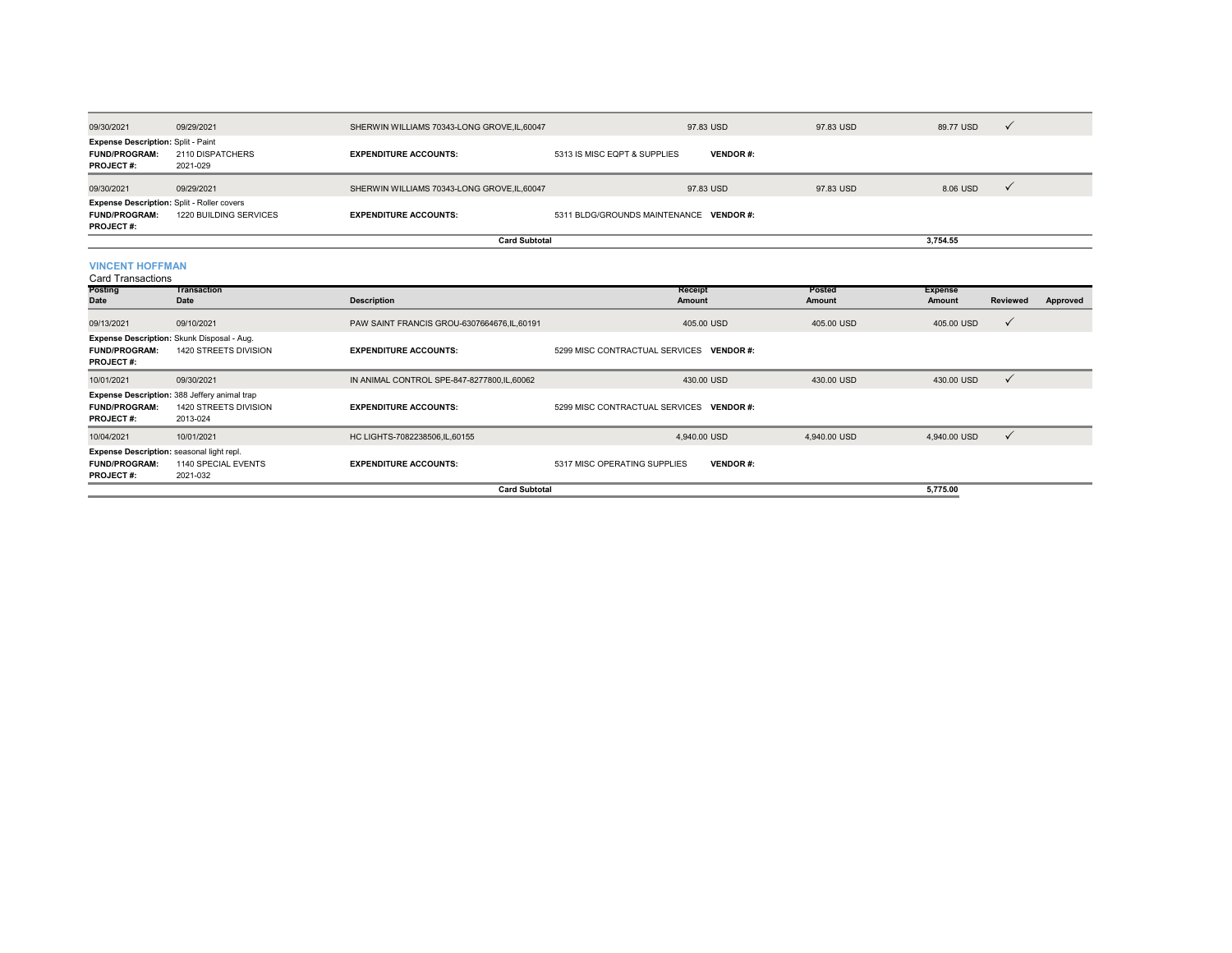# Village of Wheeling Payroll Summary Pay Period Ended 10/29/2021

| <b>Fund Number</b> | Fund                            | <b>Salaries</b> | <b>Benefits</b> | <b>Total Payroll</b> |
|--------------------|---------------------------------|-----------------|-----------------|----------------------|
|                    |                                 |                 |                 |                      |
| 01                 | <b>General Fund</b>             | 848,223.96      | 75,607.83       | 923,831.79           |
| 32                 | So Milwaukee TIF                | 940.92          | 187.40          | 1,128.32             |
| 34                 | Capital Projects                | 4,955.69        | 993.64          | 5,949.33             |
| 35                 | Town Center II TIF              | 940.92          | 187.40          | 1,128.32             |
| 36                 | Southeast II TIF                | 940.92          | 187.40          | 1,128.32             |
| 39                 | Lake Cook/Milwaukee TIF         | 940.93          | 187.41          | 1,128.34             |
| 40                 | Water & Sewer Fund              | 62,221.95       | 12,790.31       | 75,012.26            |
| 55                 | Grant Fund                      | 16,151.89       | 1,618.92        | 17,770.81            |
|                    |                                 |                 |                 |                      |
|                    | <b>Total Gross Payroll</b>      | 935,317.18      | 91,760.31       | 1,027,077.49         |
|                    |                                 |                 |                 |                      |
|                    | <b>Total Payroll Deductions</b> | 319,528.96      | 91,760.31       | 411,289.27           |
|                    |                                 |                 |                 |                      |
|                    | <b>Total Net Payroll</b>        | 615,788.22      | 0.00            | 615,788.22           |
|                    |                                 |                 |                 |                      |
|                    |                                 |                 |                 |                      |
|                    | Payroll Checks                  | 0.00            |                 |                      |
|                    |                                 |                 |                 |                      |
|                    | <b>Direct Deposits</b>          | 615,788.22      |                 |                      |
|                    |                                 |                 |                 |                      |
|                    | <b>Total Net Payroll</b>        | 615,788.22      |                 |                      |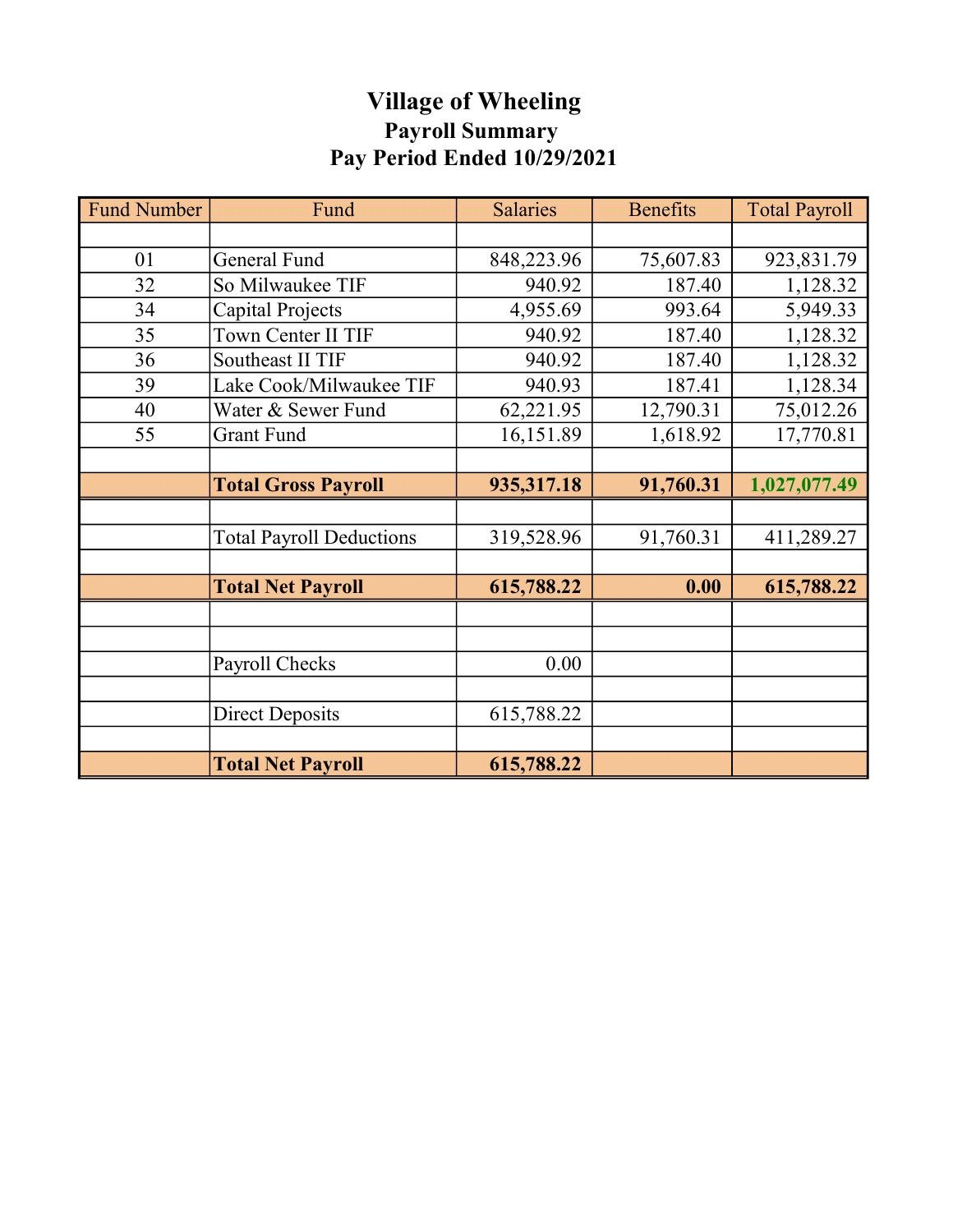SUNGARD PENTAMATION SUNGARD PENTAMATION SUNG PAGE NUMBER: 1 SUNGARD PENTAMATION SUNG PAGE NUMBER: 1 SUNG PAGE NUMBER: 1 SUNG PAGE NUMBER: 1 SUNG PAGE NUMBER: 1 SUNG PAGE NUMBER: 1 SUNG PAGE NUMBER: 1 SUNG PAGE NUMBER: 1 SU DATE: 11/11/2021 VILLAGE OF WHEELING ACCTPA51CASH REQUIREMENTS - CHECK FORMAT - DUE DATE: 11/16/2021

ACCOUNTING PERIOD: 11/21

| VENDOR                                                  | ORGANIZATION                                 | <b>ACCOUNT</b>                               | PURCHASE OR                                                          | INVOICE                                            | AMOUNT                                                               | DESCRIPTION                                                                                                    |
|---------------------------------------------------------|----------------------------------------------|----------------------------------------------|----------------------------------------------------------------------|----------------------------------------------------|----------------------------------------------------------------------|----------------------------------------------------------------------------------------------------------------|
| 9236<br>ABSOLUTE VENDING SERVICE<br>TOTAL VOUCHER       | 1300<br>1700<br>1750<br>1500                 | 5317<br>5317<br>5317<br>5317                 | 21001585<br>21001585<br>21001585<br>21001549                         | 6201<br>6201<br>6201<br>6364                       | 22.17<br>22.17<br>22.16<br>105.00<br>171.50                          | COFFEE<br>COFFEE<br>COFFEE<br>WATER COOLERS OCT-DEC                                                            |
|                                                         |                                              |                                              |                                                                      |                                                    |                                                                      |                                                                                                                |
| 9290<br>ACCURATE CPR & AED INC<br>TOTAL CHECK           | 1500                                         | 5317                                         | 21001547                                                             | 610229                                             | 618.25<br>618.25                                                     | AED PAD/BATTERIES (3)                                                                                          |
| 9045<br>AETNA BEHAVIORAL HEALTH LLC<br>TOTAL CHECK      | 01<br>1800                                   | 1501<br>5206                                 | 21001562<br>21001562                                                 | E0256810<br>E0256810                               | 931.12<br>465.56<br>1,396.68                                         | EMP. ASSIST.-JAN/FEB<br>EMP. ASSIST.-DEC                                                                       |
| 84<br>AIR ONE EOUIPMENT, INC<br>TOTAL VOUCHER           | 2200<br>2200                                 | 5319<br>5305                                 | 21001482<br>21001328                                                 | 174158<br>174159                                   | 90.00<br>248.00<br>338.00                                            | TAIL PATCHES<br>HYDRANT WRENCHES (3)                                                                           |
| 11438<br>AL WARREN OIL CO INC<br>TOTAL VOUCHER          | 01<br>01                                     | 1551<br>1551                                 | 21000971<br>21000971                                                 | W1429048<br>W1429049                               | 10,011.11<br>6,194.10<br>16,205.21                                   | FUEL-10/27<br>FUEL-10/27                                                                                       |
| 11679<br>AMERICAN UNDERGROUND INC<br>TOTAL CHECK        | 4200                                         | 5299                                         | 21001551                                                             | 9390                                               | 1,580.00<br>1,580.00                                                 | JET ROD SERVICE                                                                                                |
| 10131                                                   | 2100                                         | 5299                                         | 21000359                                                             | 308860                                             | 8,697.93                                                             | CROSSING GUARDS-SEPT                                                                                           |
| ANDY FRAIN SERVICES INC<br>TOTAL VOUCHER                |                                              |                                              |                                                                      |                                                    | 8,697.93                                                             |                                                                                                                |
| 6255                                                    | 1600                                         | 5239                                         | 21000273                                                             | 10272021                                           | 1,244.06                                                             | CELLULAR SERVICE-OCT                                                                                           |
| AT&T MOBILITY<br>TOTAL CHECK                            |                                              |                                              |                                                                      |                                                    | 1,244.06                                                             |                                                                                                                |
| 274<br>B&F CONSTRUCTION CODE SERVIC 4100<br>TOTAL CHECK | 1300<br>1300                                 | 5299<br>5299<br>5299                         | 21000333<br>21000333<br>21000333                                     | 15022<br>15022<br>57660                            | 2,000.00<br>977.50<br>250.00<br>3,227.50                             | INSPECTIONS-SEPT<br>INSPECTIONS-SEPT<br>HOOD/DUCT PLAN REVIEW                                                  |
| 8865                                                    | 1800                                         | 5226                                         | 21001563                                                             | 536893                                             | 47.95                                                                | BACKGROUND CHECK-OCT                                                                                           |
| BACKGROUNDS ONLINE<br>TOTAL VOUCHER                     |                                              |                                              |                                                                      |                                                    | 47.95                                                                |                                                                                                                |
| 6606<br>THE BLUE LINE<br>TOTAL CHECK                    | 1800                                         | 5201                                         | 21001542                                                             | 42252                                              | 298.00<br>298.00                                                     | JOB POSTING AD                                                                                                 |
| 11695<br>BUILDERS ASPHALT LLC<br>TOTAL CHECK            | 1420<br>1420<br>1420<br>1420<br>1420<br>1420 | 5314<br>5314<br>5314<br>5314<br>5314<br>5314 | 21001125<br>21001125<br>21001125<br>21001125<br>21001125<br>21001125 | 88924<br>89178<br>89282<br>89293<br>89601<br>90396 | 305.10<br>174.90<br>266.80<br>263.90<br>720.90<br>598.64<br>2,330.24 | HOT MIX ASPHALT<br>HOT MIX ASPHALT<br>HOT MIX ASPHALT<br>HOT MIX ASPHALT<br>HOT MIX ASPHALT<br>HOT MIX ASPHALT |
|                                                         |                                              |                                              |                                                                      |                                                    |                                                                      |                                                                                                                |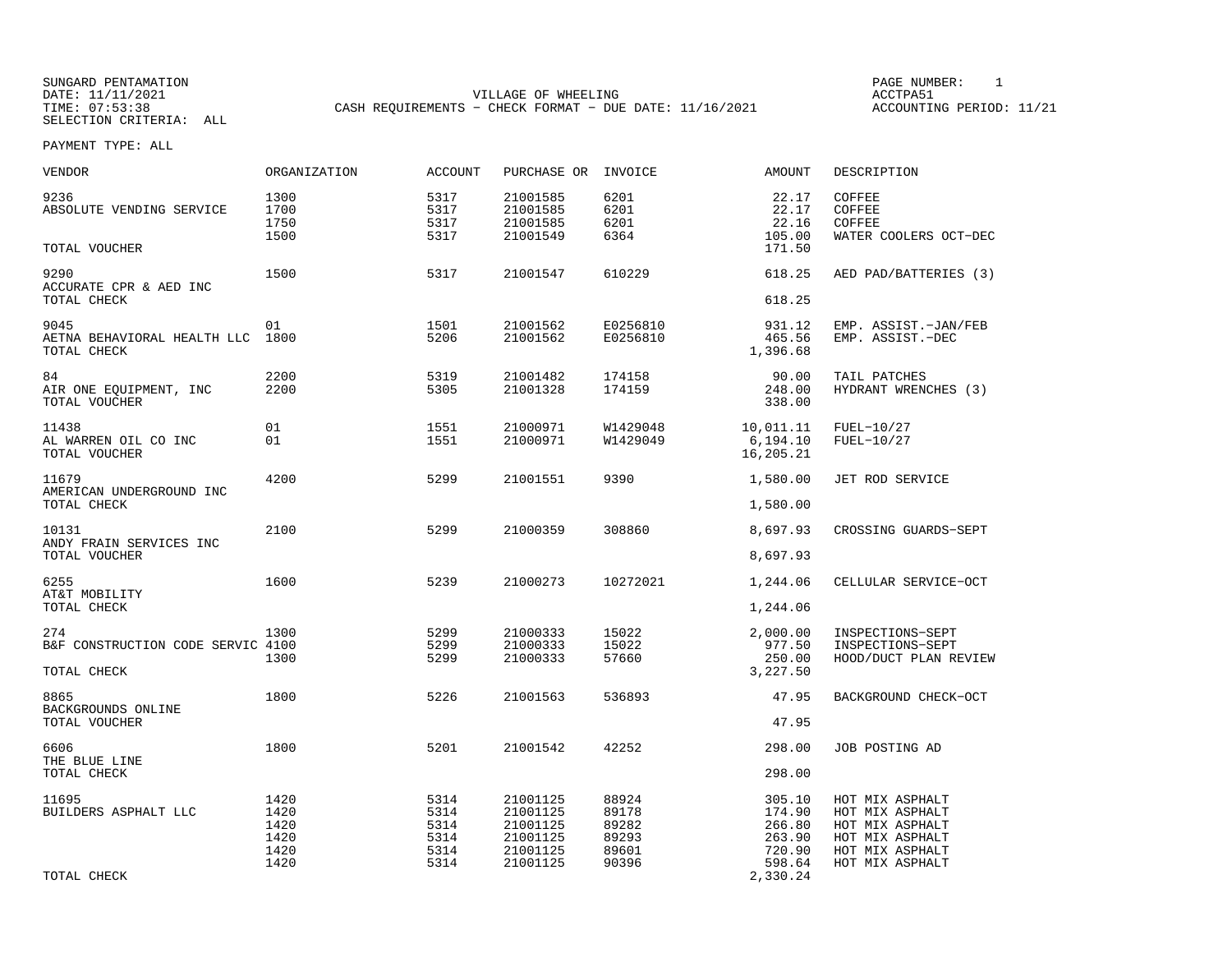SUNGARD PENTAMATION SUNGARD PENTAMATION SUNG PAGE NUMBER: 2 DATE: 11/11/2021 VILLAGE OF WHEELING ACCTPA51CASH REQUIREMENTS - CHECK FORMAT - DUE DATE: 11/16/2021

ACCOUNTING PERIOD: 11/21

| VENDOR                                                   | ORGANIZATION                                                                 | <b>ACCOUNT</b>                                                               | PURCHASE OR INVOICE                                                                                                  |                                                                                        | AMOUNT                                                                                           | DESCRIPTION                                                                                                                                                                      |
|----------------------------------------------------------|------------------------------------------------------------------------------|------------------------------------------------------------------------------|----------------------------------------------------------------------------------------------------------------------|----------------------------------------------------------------------------------------|--------------------------------------------------------------------------------------------------|----------------------------------------------------------------------------------------------------------------------------------------------------------------------------------|
| 6560<br>CAMIC JOHNSON, LTD<br>TOTAL CHECK                | 1900                                                                         | 5218                                                                         | 21000677                                                                                                             | 197                                                                                    | 630.00<br>630.00                                                                                 | ADMIN HEARINGS-OCT                                                                                                                                                               |
| 6074<br>CHICAGO PARTS & SOUND LLC<br>TOTAL CHECK         | 2100<br>1300<br>1400<br>2100                                                 | 5310<br>5310<br>5310<br>5310                                                 | 21001575<br>21001575<br>21001575<br>21001575                                                                         | 35-0007002<br>35-0007048<br>35-0007048<br>35-0007048                                   | 1,047.84<br>92.01<br>92.01<br>92.01<br>1,323.87                                                  | <b>BATTERIES</b><br><b>BATTERIES</b><br><b>BATTERIES</b><br><b>BATTERIES</b>                                                                                                     |
| 8639<br>CONSTELLATION NEW ENERGY INC 1420<br>TOTAL CHECK | 1170<br>1430<br>2100<br>4100<br>4200                                         | 5209<br>5209<br>5209<br>5209<br>5209<br>5209                                 | 21000240<br>21000240<br>21000240<br>21000240<br>21000240<br>21000240                                                 | 60608459401<br>60608459401<br>60608459401<br>60608459401<br>60608459401<br>60608459401 | 396.65<br>19.52<br>1,203.90<br>285.30<br>3,691.77<br>1,149.67<br>6,746.81                        | ELECTRIC SERVICE-SEPT<br>ELECTRIC SERVICE-SEPT<br>ELECTRIC SERVICE-SEPT<br>ELECTRIC SERVICE-SEPT<br>ELECTRIC SERVICE-SEPT<br>ELECTRIC SERVICE-SEPT                               |
| 10563<br>CORE & MAIN LP<br>TOTAL CHECK                   | 4100                                                                         | 5341                                                                         | 21001550                                                                                                             | P719829                                                                                | 562.49<br>562.49                                                                                 | METER O-RINGS                                                                                                                                                                    |
| 5717<br>COSTAR REALTY INFORMATION IN<br>TOTAL CHECK      | 1600                                                                         | 5222                                                                         | 21001077                                                                                                             | 114865340-01                                                                           | 685.76<br>685.76                                                                                 | PROPERTY SEARCH-NOV                                                                                                                                                              |
| 610<br>COUNTY OF COOK, ILLINOIS<br>TOTAL CHECK           | 2100                                                                         | 5207                                                                         | 21001545                                                                                                             | 100721                                                                                 | 3,729.00<br>3,729.00                                                                             | T1 WAN/CABS LINE-2020                                                                                                                                                            |
| 11159<br>CRYSTAL MAINTENANCE SERVICES<br>TOTAL CHECK     | 1220                                                                         | 5215                                                                         | 21000301                                                                                                             | 27915                                                                                  | 6,635.00<br>6,635.00                                                                             | JANITORIAL-NOV                                                                                                                                                                   |
| 3160<br><b>CURRIE MOTORS</b><br>TOTAL CHECK              | 33                                                                           | 5401                                                                         | 20002289                                                                                                             | H14201                                                                                 | 47,922.00<br>47,922.00                                                                           | 2021 FORD F-450 #116                                                                                                                                                             |
| 11454<br><b>DURACLEAN</b>                                | 1220<br>2100<br>1220<br>2100<br>1220<br>2200<br>2100<br>1220<br>2200<br>2100 | 5299<br>5299<br>5299<br>5299<br>5299<br>5299<br>5299<br>5299<br>5299<br>5299 | 21000319<br>21000319<br>21000319<br>21000319<br>21000319<br>21000319<br>21000319<br>21000319<br>21000319<br>21000319 | 18786<br>18982<br>18983<br>19042<br>19238<br>19239<br>19268<br>19434<br>19435<br>19441 | 460.75<br>275.50<br>460.75<br>783.75<br>460.75<br>275.50<br>783.75<br>460.75<br>275.50<br>783.75 | FOG VH & PW-10/15<br>FOG FD-10/22<br>FOG VH & PW-10/22<br>FOG PD-10/25<br>FOG VH & PW-10/29<br>FOG FD-10/29<br>FOG $PD-11/1$<br>FOG VH & PW-11/5<br>FOG $FD-11/5$<br>FOG PD-11/8 |
| TOTAL CHECK                                              |                                                                              |                                                                              |                                                                                                                      |                                                                                        | 5,020.75                                                                                         |                                                                                                                                                                                  |
| 12710<br>FORWARD SPACE LLC<br>TOTAL CHECK                | 3420                                                                         | 5408                                                                         | 21000948                                                                                                             | 804134                                                                                 | 19,929.23<br>19,929.23                                                                           | FURNITURE-FD #23                                                                                                                                                                 |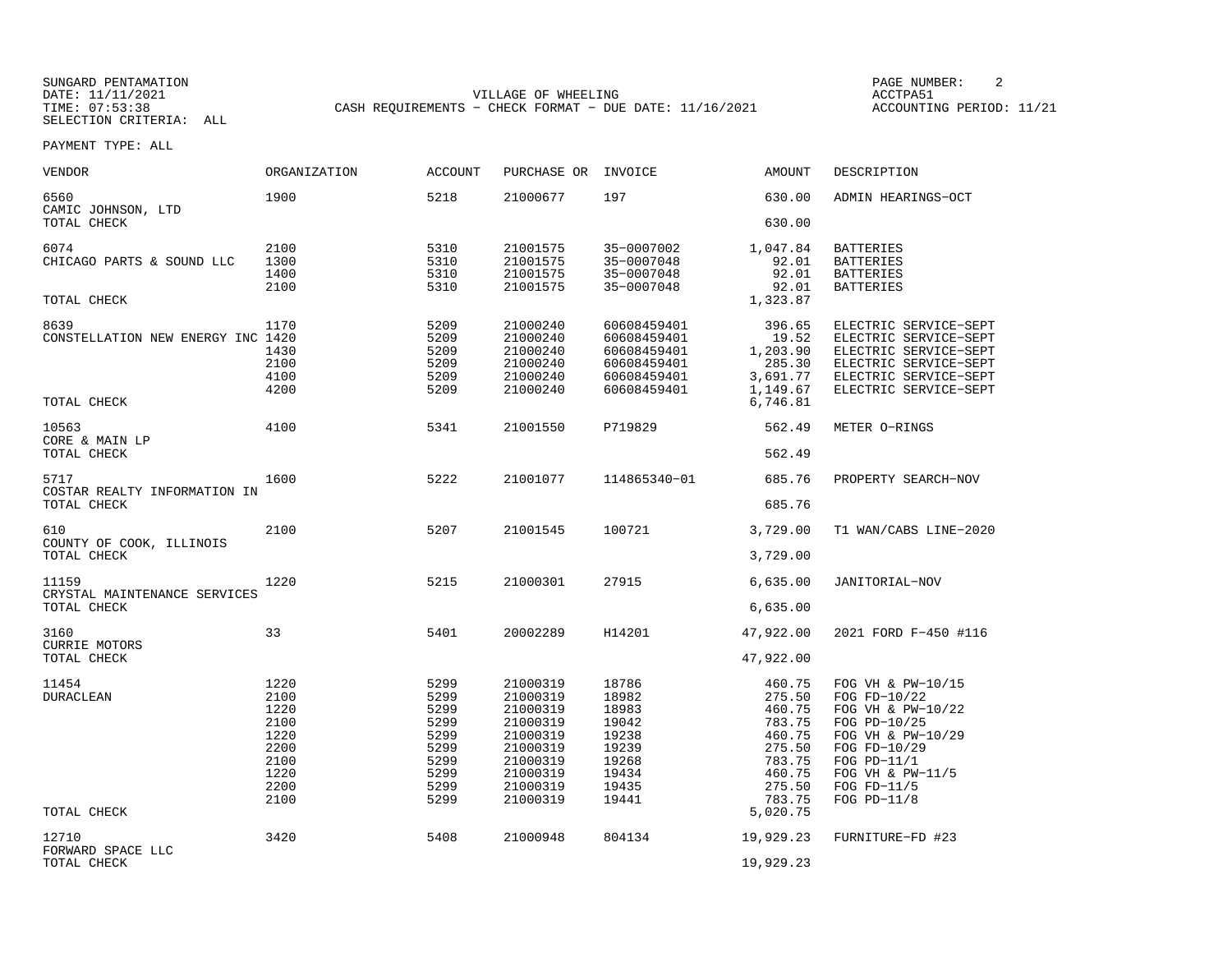SUNGARD PENTAMATION SUNGARD PENTAMATION SUNGARD PAGE NUMBER: 3<br>
PAGE PENTAMATION SUNG PAGE ACCTPA51 DATE: 11/11/2021 VILLAGE OF WHEELING ACCTPA51

CASH REQUIREMENTS - CHECK FORMAT - DUE DATE: 11/16/2021

ACCOUNTING PERIOD: 11/21

| <b>VENDOR</b>                             | <b>ORGANIZATION</b> | <b>ACCOUNT</b> | PURCHASE OR          | INVOICE                | <b>AMOUNT</b>              | DESCRIPTION                                |
|-------------------------------------------|---------------------|----------------|----------------------|------------------------|----------------------------|--------------------------------------------|
| 935<br>GALLS LLC                          | 2100                | 5106           | 21001591             | 019623625              | 65.99<br>65.99             | UNIFORM                                    |
| TOTAL CHECK                               |                     |                |                      |                        |                            |                                            |
| 941<br>GASVODA & ASSOC INC<br>TOTAL CHECK | 4200                | 5237           | 21001552             | INV2101642             | 689.40<br>689.40           | OMNI REPAIR                                |
| 11212                                     | 1600                | 5206           | 21001317             | 3833724                | 1,151.50                   | BOURKE-10/10 & 10/17                       |
| GOVTEMPSUSA LLC<br>TOTAL CHECK            |                     |                |                      |                        | 1,151.50                   |                                            |
| 12833<br>TONY & CHRISTINA GREER           | 40                  | 2207           |                      | 401 ALEXIA             | 42.89                      | WATER BILL REFUND                          |
| TOTAL CHECK                               |                     |                |                      |                        | 42.89                      |                                            |
| 11379<br>NEIL HARRIS<br>TOTAL CHECK       | 1600<br>1600        | 5333<br>5333   | 21001489<br>21001209 | WH 102921<br>WH 110921 | 180.00<br>390.00<br>570.00 | AD DESIGN NOV HREB 21<br>DESIGN CRAIN'S AD |
| 9548                                      | 5500                | 5299           | 21001560             | 9812110108             | 3,474.56                   | CONGREGATE MEALS-OCT                       |
| HOFFMAN HOUSE CATERING<br>TOTAL CHECK     |                     |                |                      |                        | 3,474.56                   |                                            |
| 12730<br>HUNSBERGER, MATT                 | 40                  | 2207           | 21001557             | 45062                  | 24.32                      | WATER BILL REFUND                          |
| TOTAL CHECK                               |                     |                |                      |                        | 24.32                      |                                            |
| 12832<br>JUSTIN JACKSON<br>TOTAL CHECK    | 40                  | 2207           |                      | 492 W LODGE            | 35.24<br>35.24             | WATER BILL REFUND                          |
|                                           |                     |                |                      |                        |                            |                                            |
| 5725<br>LANGOS CORP                       | 01                  | 2251           | 21001581             | 09260707               | 5,000.00                   | DUNDEE DEMO(5)HOUSES                       |
| TOTAL CHECK                               |                     |                |                      |                        | 5,000.00                   |                                            |
| 9833<br>LAUTERBACH & AMEN LLP             | 1700                | 5225           | 21000696             | 59613                  | 2,650.00                   | ACTUARIAL REPORT-PD                        |
| TOTAL VOUCHER                             |                     |                |                      |                        | 2,650.00                   |                                            |
| 11384                                     | 1400                | 5206           | 21001556             | 74332                  | 130.00                     | RECORD DOCUMENTS                           |
| LOOP CLERKING SERVICE INC<br>TOTAL CHECK  |                     |                |                      |                        | 130.00                     |                                            |
| 3124                                      | 2200                | 5310           | 21001574             | P00593                 | 231.75                     | SWITCH FOR TOWER 9                         |
| MACQUEEN EMERGENCY GROUP<br>TOTAL VOUCHER |                     |                |                      |                        | 231.75                     |                                            |
| 1676                                      | 1420                | 5251           | 21000401             | 697589                 | 70.15                      | TRAFFIC SIGNAL REPAIR                      |
| MEADE ELECTRIC CO INC                     | 1420<br>3410        | 5251<br>5506   | 21000401<br>21001455 | 697794<br>697940       | 883.02<br>5,223.00         | STREET SIGN REPAIR<br>RELOCATE STREETLIGHT |
| TOTAL VOUCHER                             |                     |                |                      |                        | 6,176.17                   |                                            |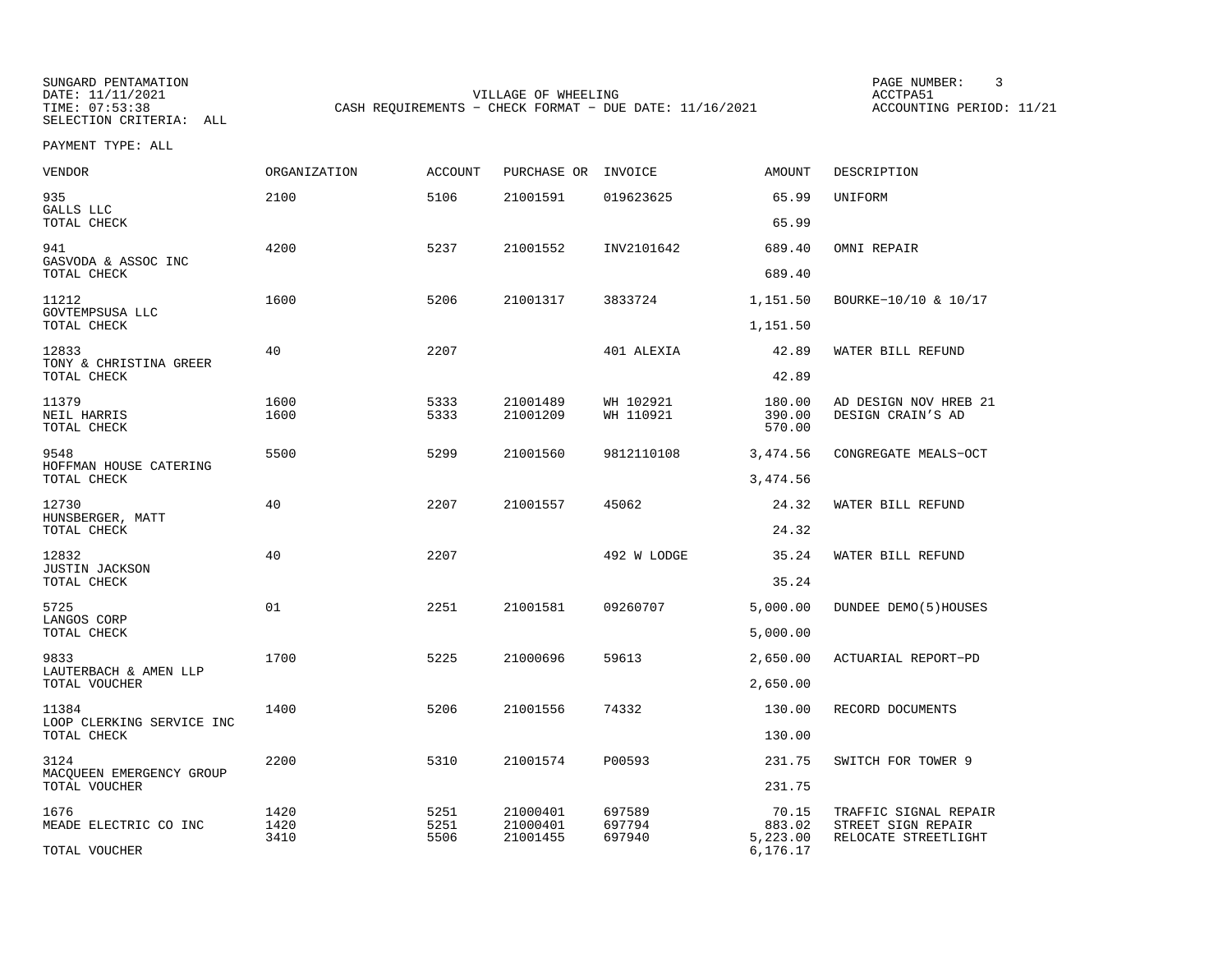SUNGARD PENTAMATION SUNGARD PENTAMATION SUNG PAGE NUMBER: 4 DATE: 11/11/2021 VILLAGE OF WHEELING ACCTPA51CASH REQUIREMENTS - CHECK FORMAT - DUE DATE: 11/16/2021

ACCOUNTING PERIOD: 11/21

| <b>VENDOR</b>                                            | <b>ORGANIZATION</b>                                  | <b>ACCOUNT</b>                                       | PURCHASE OR                                                                      | INVOICE                                                  | <b>AMOUNT</b>                                                                   | DESCRIPTION                                                                                                                       |
|----------------------------------------------------------|------------------------------------------------------|------------------------------------------------------|----------------------------------------------------------------------------------|----------------------------------------------------------|---------------------------------------------------------------------------------|-----------------------------------------------------------------------------------------------------------------------------------|
| 12831<br>ROXANA MEJIA LORENZO                            | 01                                                   | 4512                                                 | 21001579                                                                         | PS38937                                                  | 30.00                                                                           | TICKET REFUND                                                                                                                     |
| TOTAL CHECK                                              |                                                      |                                                      |                                                                                  |                                                          | 30.00                                                                           |                                                                                                                                   |
| 5989<br>MGP INC                                          | 1600<br>4100<br>4200                                 | 5207<br>5207<br>5207                                 | 21000188<br>21000188<br>21000188                                                 | 5883<br>5883<br>5883                                     | 6,079.22<br>3,039.60<br>3,039.60                                                | GIS STAFFING-OCT<br>GIS STAFFING-OCT<br>GIS STAFFING-OCT                                                                          |
| TOTAL VOUCHER                                            |                                                      |                                                      |                                                                                  |                                                          | 12, 158.42                                                                      |                                                                                                                                   |
| 7051<br>MID AMERICAN WATER OF WAUCON<br>TOTAL CHECK      | 4200                                                 | 5342                                                 | 21001546                                                                         | 243752W                                                  | 3,614.00<br>3,614.00                                                            | SEWER PIPE/COUPLING                                                                                                               |
|                                                          |                                                      |                                                      |                                                                                  |                                                          |                                                                                 |                                                                                                                                   |
| 8444<br>MILIEU DESIGN LLC<br>TOTAL CHECK                 | 1430<br>1430<br>1430<br>1430<br>1430<br>1430         | 5217<br>5217<br>5217<br>5217<br>5217<br>5217         | 21000485<br>21000485<br>21000485<br>21000485<br>21000485<br>21000485             | 157291<br>157293<br>157294<br>157855<br>157857<br>157858 | 257.58<br>1,200.15<br>1,653.84<br>257.58<br>1,200.15<br>2,750.52<br>7,319.82    | MOW VIOLATIONS-10/12<br>WEEDING-10/11<br>MOWING-10/11<br>MOW VIOLATIONS-10/26<br>WEEDING-10/25<br>MOWING-10/25                    |
| 1795<br>MOTOROLA SOLUTIONS-STARCOM21 2110<br>TOTAL CHECK | 01                                                   | 1501<br>5221                                         | 21001587<br>21001587                                                             | 604612021090<br>604612021090                             | 22.66<br>45.34<br>68.00                                                         | RADIO SERVICE-JAN<br>RADIO SERVICE-NOV/DEC                                                                                        |
| 12614<br>MUNICIPAL SYSTEMS LLC<br>TOTAL CHECK            | 2100                                                 | 5231                                                 | 21000801                                                                         | MS 20211086                                              | 700.00<br>700.00                                                                | TICKET SOFTWARE-OCT                                                                                                               |
| 5927<br>NICOR GAS<br>TOTAL CHECK                         | 1170<br>1500<br>1600<br>2100<br>2200<br>4100<br>4200 | 5209<br>5209<br>5209<br>5209<br>5209<br>5209<br>5209 | 21000274<br>21000274<br>21000274<br>21000274<br>21000274<br>21000274<br>21000274 |                                                          | 60.43<br>477.43<br>2,935.64<br>555.04<br>282.74<br>121.32<br>145.54<br>4,578.14 | GAS SERVICE-OCT<br>GAS SERVICE-OCT<br>GAS SERVICE-OCT<br>GAS SERVICE-OCT<br>GAS SERVICE-OCT<br>GAS SERVICE-OCT<br>GAS SERVICE-OCT |
| 1915<br>NORTH EAST MULTI REGIONAL TR<br>TOTAL CHECK      | 2100                                                 | 5105                                                 | 21001590                                                                         | 293616                                                   | 510.00<br>510.00                                                                | TRAINING                                                                                                                          |
| 6361<br>NORTHSHORE UNIVERSITY<br>TOTAL CHECK             | 2200<br>1800                                         | 5246<br>5246                                         | 21000441<br>21001541                                                             |                                                          | 389.00<br>134.00<br>523.00                                                      | COVID ASSESSMENT<br>POST ACCIDENT EXAM                                                                                            |
| 1946<br>NORTHWEST COMMUNITY HOSPITAL<br>TOTAL CHECK      | 1500                                                 | 5246                                                 | 21001548                                                                         | 24912                                                    | 45.00<br>45.00                                                                  | RANDOM D&A TESTING                                                                                                                |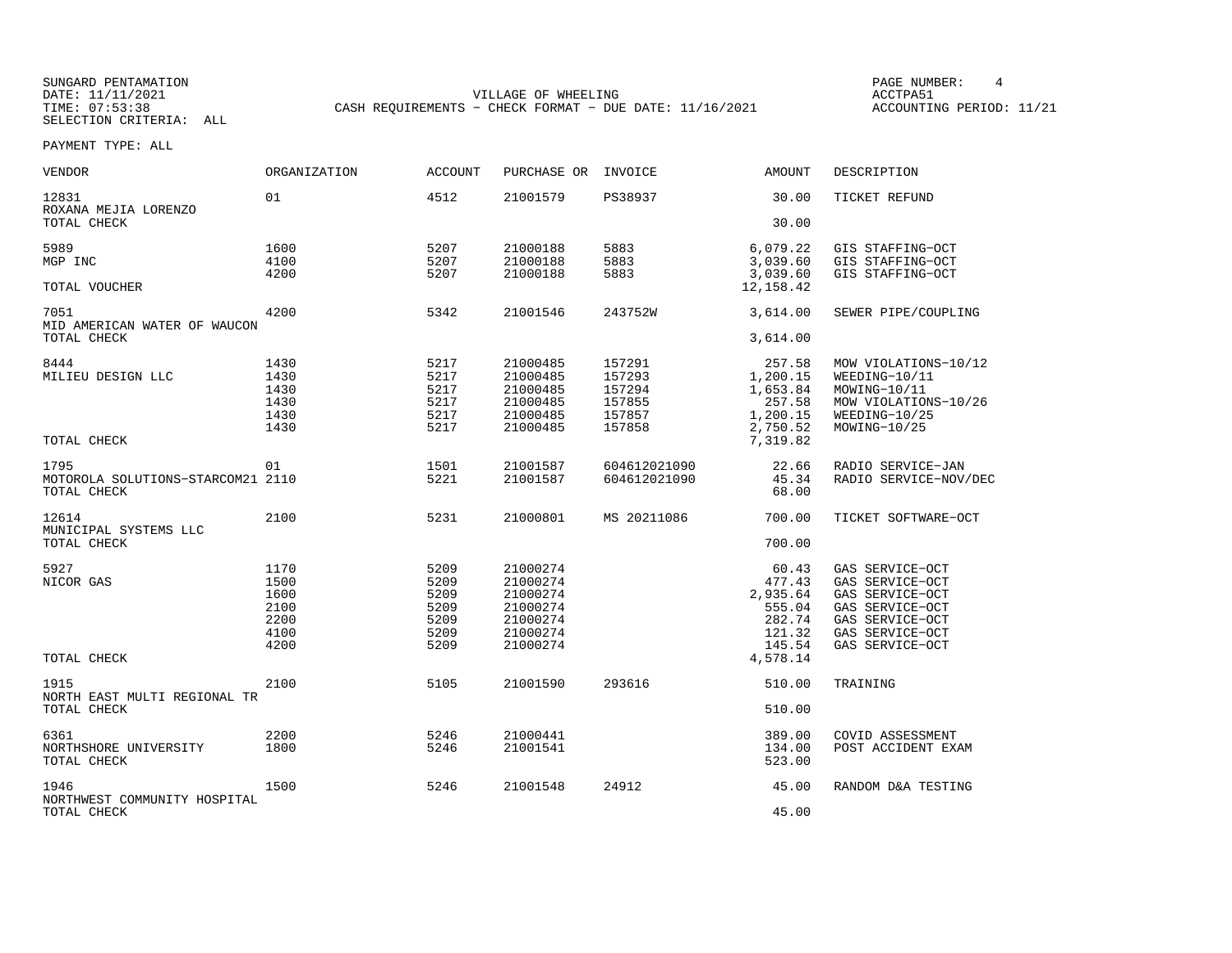SUNGARD PENTAMATION SUNGARD PENTAMATION SUNG PAGE NUMBER: 5 SENSING PAGE NUMBER: 5 SENSING PAGE NUMBER: 5 SENSI DATE: 11/11/2021 VILLAGE OF WHEELING ACCTPA51CASH REQUIREMENTS - CHECK FORMAT - DUE DATE: 11/16/2021

ACCOUNTING PERIOD: 11/21

| VENDOR                                                 | ORGANIZATION                                 | ACCOUNT                                      | PURCHASE OR                                                          | INVOICE                                                                                      | AMOUNT                                                        | DESCRIPTION                                                                                                    |
|--------------------------------------------------------|----------------------------------------------|----------------------------------------------|----------------------------------------------------------------------|----------------------------------------------------------------------------------------------|---------------------------------------------------------------|----------------------------------------------------------------------------------------------------------------|
| 3092<br>OFFICE DEPOT<br>TOTAL CHECK                    | 2200<br>1600<br>1600<br>1600<br>1600<br>1600 | 5318<br>5318<br>5318<br>5318<br>5318<br>5318 | 21001569<br>21001565<br>21001564<br>21001568<br>21001567<br>21001566 | 201901825001<br>203303359001<br>203310883001<br>203396157001<br>203398140001<br>203398154001 | 351.02<br>125.98<br>3.09<br>14.99<br>26.17<br>11.08<br>532.33 | OFFICE SUPPLIES<br>OFFICE SUPPLIES<br>OFFICE SUPPLIES<br>OFFICE SUPPLIES<br>OFFICE SUPPLIES<br>OFFICE SUPPLIES |
| 2176<br>RAY O'HERRON CO., INC<br>TOTAL CHECK           | 2100                                         | 5106                                         | 21001592                                                             |                                                                                              | 2,307.59<br>2,307.59                                          | UNIFORMS                                                                                                       |
| 2018<br>PADDOCK PUBLICATIONS<br>TOTAL CHECK            | 1300                                         | 5201                                         | 21000318                                                             | 195050                                                                                       | 34.50<br>34.50                                                | PUBLIC HEARING NOTICE                                                                                          |
| 10440<br>PDC LABORATORIES INC<br>TOTAL CHECK           | 4100                                         | 5308                                         | 21000890                                                             | I9487604                                                                                     | 190.00<br>190.00                                              | WATER TESTING-OCT                                                                                              |
| 8483<br>PIZZO AND ASSOCIATES LTD<br>TOTAL VOUCHER      | 4200                                         | 5217                                         | 21000525                                                             | 25979                                                                                        | 1,654.40<br>1,654.40                                          | 2021 STEWARDSHIP                                                                                               |
| 4629<br>POSITIVE PACKAGING & GRAPHIC<br>TOTAL VOUCHER  | 1700                                         | 5228                                         | 21001580                                                             | 9635                                                                                         | 892.00<br>892.00                                              | A/P CHECK STOCK                                                                                                |
| 2149<br>R A ADAMS ENTERPRISES<br>TOTAL CHECK           | 4100<br>33                                   | 5310<br>5401                                 | 21001582<br>21001582                                                 | T556071<br>T556072                                                                           | 3,391.50<br>3,391.50<br>6,783.00                              | TOMMY GATES<br>TOMMY GATES                                                                                     |
| 3712<br>RICOH USA INC<br>TOTAL CHECK                   | 1500<br>1300                                 | 5220<br>5220                                 | 21000369<br>21000366                                                 | 5063125804<br>5063126444                                                                     | 24.25<br>93.64<br>117.89                                      | PW COPIER FEE-OCT<br>CD COPIER FEE-OCT                                                                         |
| 8852<br>RJN GROUP INC<br>TOTAL VOUCHER                 | 4320                                         | 5502                                         | 21000887                                                             | 27640906                                                                                     | 8,813.20<br>8,813.20                                          | 2021 SEWER EVALUATION                                                                                          |
| 11190<br>ROSE PEST SOLUTIONS<br>TOTAL CHECK            | 1300<br>1300                                 | 5206<br>5206                                 | 21001578<br>21001578                                                 | 2899287<br>2918832                                                                           | 1,000.00<br>100.00<br>1,100.00                                | RAT CONTROL<br>RAT CONTROL                                                                                     |
| 2288<br>THE SALEM GROUP                                | 1400<br>1400<br>1400<br>1400                 | 5103<br>5103<br>5103<br>5103                 | 21000250<br>21000250<br>21000250<br>21000250                         | 3828779<br>3833533<br>3838036<br>3842912                                                     | 513.60<br>513.60<br>449.40<br>513.60                          | ENG TEMP CLERK-10/9<br>ENG TEMP CLERK-10/16<br>ENG TEMP CLERK-10/23<br>ENG TEMP CLERK-10/30                    |
| TOTAL VOUCHER                                          |                                              |                                              |                                                                      |                                                                                              | 1,990.20                                                      |                                                                                                                |
| 11387<br>SENTINEL EMERGENCY SOLUTIONS<br>TOTAL VOUCHER | 2200                                         | 5310                                         | 21001573                                                             | 5666                                                                                         | 842.38<br>842.38                                              | TRANDUCER #610                                                                                                 |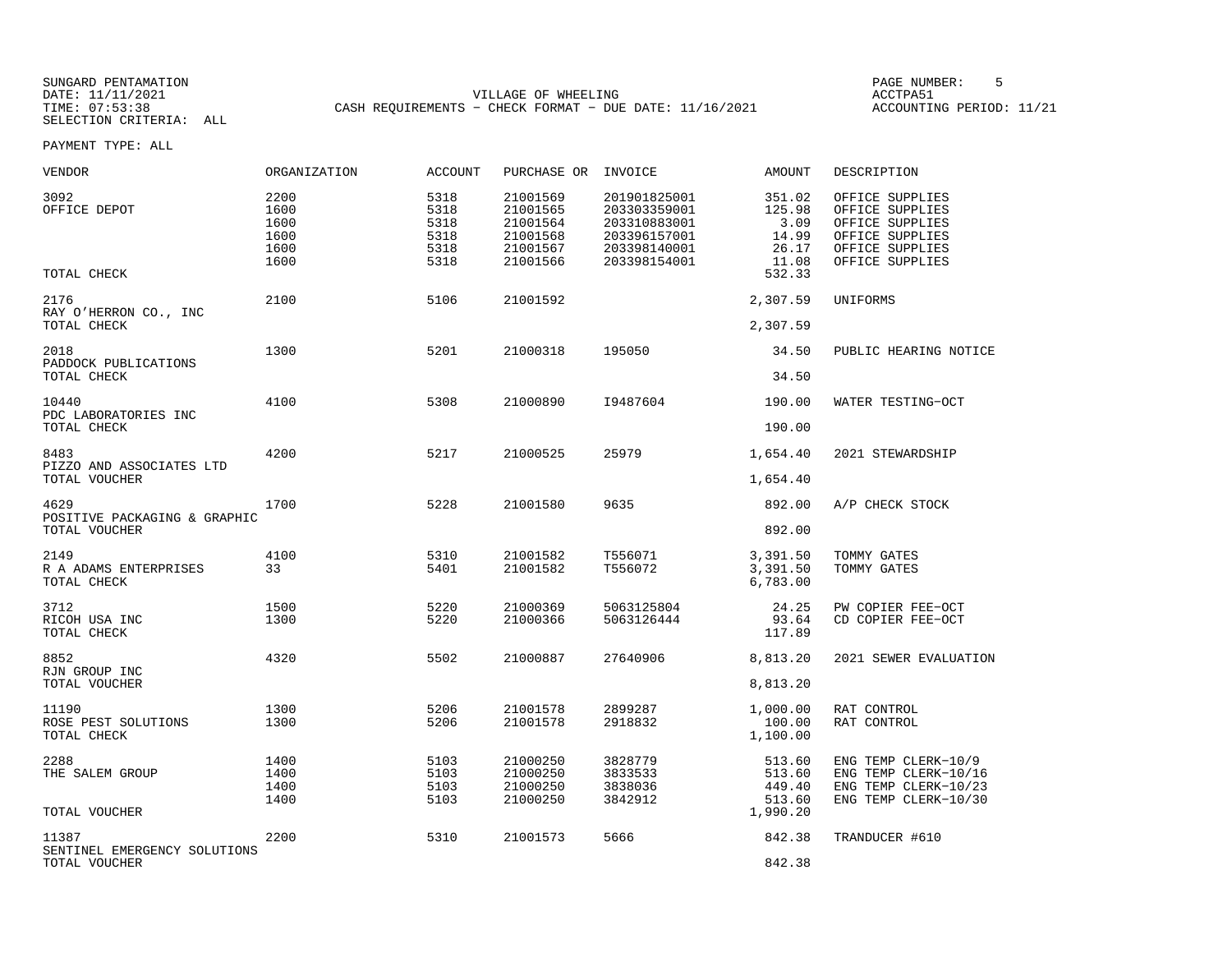SUNGARD PENTAMATION SUNGARD PENTAMATION SUNG PAGE NUMBER: 6 SUNGARD PENTAMATION SUNG PAGE NUMBER: 6 SUNG PAGE NUMBER: 6 SUNG PAGE NUMBER: 6 SUNG PAGE NUMBER: 6 SUNG PAGE NUMBER: 6 SUNG PAGE NUMBER: 6 SUNG PAGE NUMBER: 6 SU DATE: 11/11/2021 VILLAGE OF WHEELING ACCTPA51CASH REQUIREMENTS - CHECK FORMAT - DUE DATE: 11/16/2021

ACCOUNTING PERIOD: 11/21

| VENDOR                                            | ORGANIZATION                                         | <b>ACCOUNT</b>                                               | PURCHASE OR                                                                                  | INVOICE                                                                                      | AMOUNT                                                                                           | DESCRIPTION                                                                                                                                                                                 |
|---------------------------------------------------|------------------------------------------------------|--------------------------------------------------------------|----------------------------------------------------------------------------------------------|----------------------------------------------------------------------------------------------|--------------------------------------------------------------------------------------------------|---------------------------------------------------------------------------------------------------------------------------------------------------------------------------------------------|
| 12834<br>STANDARD STATIONERY                      | 40                                                   | 2207                                                         |                                                                                              | 2251 FOSTER                                                                                  | 14.75                                                                                            | WATER BILL REFUND                                                                                                                                                                           |
| TOTAL CHECK                                       |                                                      |                                                              |                                                                                              |                                                                                              | 14.75                                                                                            |                                                                                                                                                                                             |
| 5209<br>STRYKER SALES CORP<br>TOTAL CHECK         | 01<br>2200<br>01<br>2200<br>01<br>2200<br>01<br>2200 | 1501<br>5312<br>1501<br>5312<br>1501<br>5312<br>1501<br>5312 | 21001405<br>21001405<br>21001403<br>21001403<br>21001402<br>21001402<br>21001404<br>21001404 | 3542044M<br>3542044M<br>3542047M<br>3542047M<br>3542049M<br>3542049M<br>3542050M<br>3542050M | 3,369.60<br>1,123.20<br>1,680.45<br>560.15<br>840.23<br>280.07<br>1,103.52<br>367.83<br>9,325.05 | WARRANTY (6) JAN-SEPT<br>WARRANTY(6) OCT-DEC<br>WARRANTY(2) JAN-SEPT<br>WARRANTY (2) OCT-DEC<br>WARRANTY(3) JAN-SEPT<br>WARRANTY(3) OCT-DEC<br>WARRANTY(4) JAN-SEPT<br>WARRANTY (4) OCT-DEC |
| 2509<br>T O P S IN DOG TRAINING CORP              | 2100                                                 | 5105                                                         | 21000236                                                                                     | 23693                                                                                        | 422.00                                                                                           | K9 RIGGS TRAINING-OCT                                                                                                                                                                       |
| TOTAL CHECK                                       |                                                      |                                                              |                                                                                              |                                                                                              | 422.00                                                                                           |                                                                                                                                                                                             |
| 8703<br>THE UPS STORE #0463                       | 1600                                                 | 5227                                                         | 21001586                                                                                     | 10312021                                                                                     | 1,796.15                                                                                         | MAIL/POSTAGE-OCT                                                                                                                                                                            |
| TOTAL CHECK                                       |                                                      |                                                              |                                                                                              |                                                                                              | 1,796.15                                                                                         |                                                                                                                                                                                             |
| 2573<br>THIRD MILLENNIUM ASSOCIATES               | 1160<br>4100<br>4200<br>1160<br>4100<br>4200         | 5227<br>5227<br>5227<br>5228<br>5228<br>5228                 | 21000002<br>21000002<br>21000002<br>21000030<br>21000030<br>21000030                         | 26887<br>26887<br>26887<br>26887<br>26887<br>26887                                           | 2.71<br>72.08<br>15.31<br>35.12<br>936.51<br>199.01                                              | WATER BILL POSTAGE<br>WATER BILL POSTAGE<br>WATER BILL POSTAGE<br>PRINT WATER BILLS-OCT<br>PRINT WATER BILLS-OCT<br>PRINT WATER BILLS-OCT                                                   |
| TOTAL CHECK                                       |                                                      |                                                              |                                                                                              |                                                                                              | 1,260.74                                                                                         |                                                                                                                                                                                             |
| 8760<br>TODAY'S UNIFORMS<br>TOTAL CHECK           | 2200<br>2200                                         | 5106<br>5106                                                 | 21001570<br>21001571                                                                         |                                                                                              | 3,041.74<br>245.90<br>3,287.64                                                                   | UNIFORMS<br>UNIFORMS                                                                                                                                                                        |
| 2631<br>TRANS UNION LLC<br>TOTAL CHECK            | 2100                                                 | 5231                                                         | 21000249                                                                                     | 10100309                                                                                     | 95.00<br>95.00                                                                                   | CREDIT REPORTS-OCT                                                                                                                                                                          |
| 2666<br><b>UPS</b><br>TOTAL CHECK                 | 1600<br>1600                                         | 5227<br>5227                                                 | 21000001<br>21000001                                                                         | 328T1T431<br>328T1T441                                                                       | 33.00<br>42.63<br>75.63                                                                          | OVERNIGHT DELIVERY<br>OVERNIGHT DELIVERY                                                                                                                                                    |
| 8862<br>USIC LOCATING SERVICES INC<br>TOTAL CHECK | 4100<br>4200<br>4100<br>4200                         | 5299<br>5299<br>5299<br>5299                                 | 21000475<br>21000475<br>21000475<br>21000475                                                 | 454538<br>454538<br>454539<br>454539                                                         | 7,572.99<br>7,572.99<br>20.40<br>20.40<br>15,186.78                                              | LOCATE SERVICE-JUL<br>LOCATE SERVICE-JUL<br>LOCATE SERVICE-JUL<br>LOCATE SERVICE-JUL                                                                                                        |
|                                                   |                                                      |                                                              |                                                                                              |                                                                                              |                                                                                                  |                                                                                                                                                                                             |
| 10737<br>WEX BANK<br>TOTAL CHECK                  | 2100                                                 | 5301                                                         | 21001576                                                                                     | 75532942                                                                                     | 334.81<br>334.81                                                                                 | FUEL CARDS-OCT                                                                                                                                                                              |
| 6513                                              | 2200                                                 | 5310                                                         | 21001572                                                                                     | 1940                                                                                         | 40.00                                                                                            | INSPECT AMBULANCE#623                                                                                                                                                                       |
| WILMETTE TRUCK & BUS SERVICE<br>TOTAL VOUCHER     |                                                      |                                                              |                                                                                              |                                                                                              | 40.00                                                                                            |                                                                                                                                                                                             |